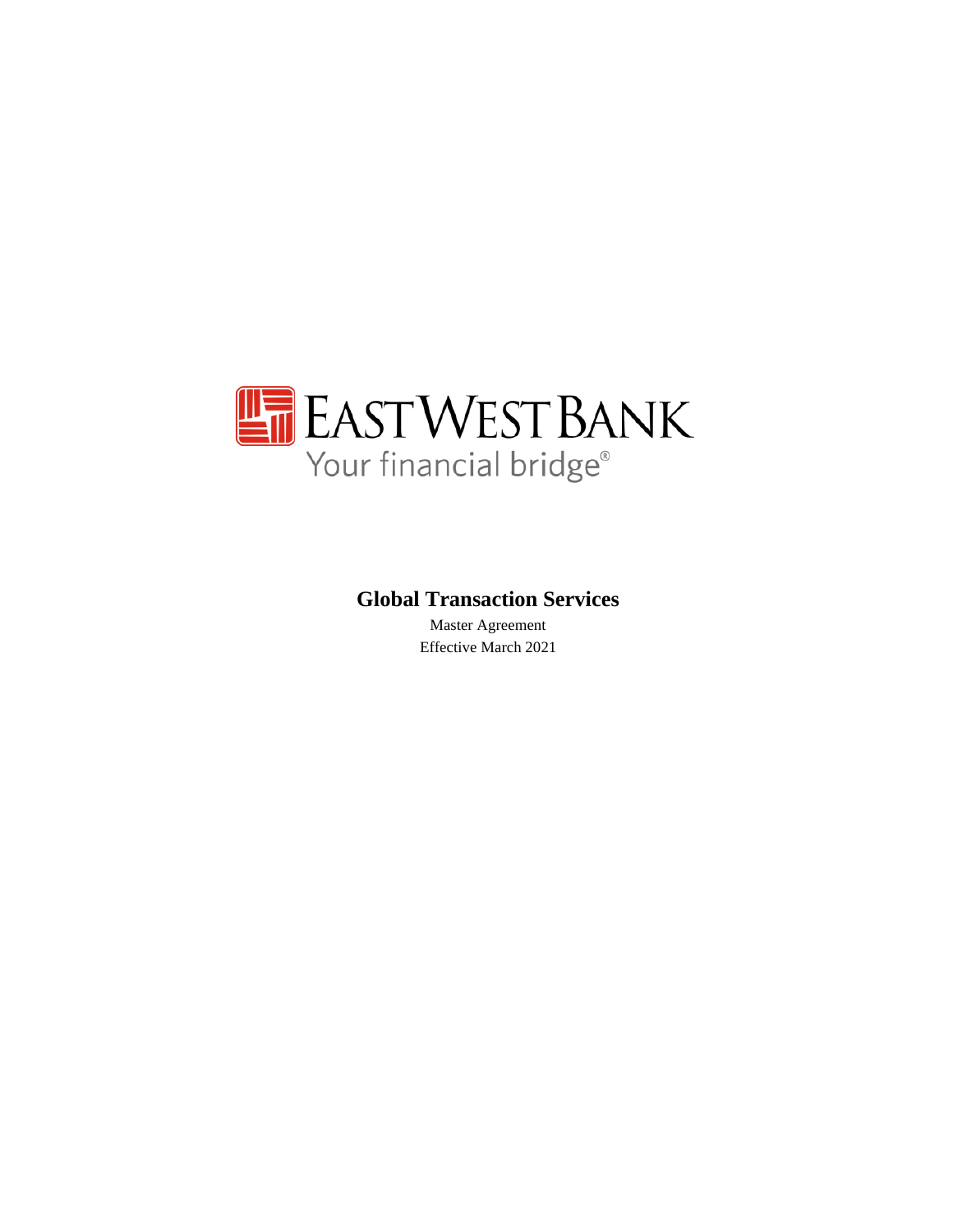# **Table of Contents**

| $\mathbf{I}$ . |    |    |  |
|----------------|----|----|--|
| $\Pi$ .        |    |    |  |
|                |    |    |  |
|                |    | 1. |  |
|                |    | 2. |  |
|                |    | 3. |  |
|                | B. |    |  |
|                |    | 1. |  |
|                |    | 2. |  |
|                |    | 3. |  |
|                |    | 4. |  |
|                |    | 5. |  |
|                |    | 6. |  |
|                |    | 7. |  |
|                |    | 8. |  |
|                |    | 9. |  |
|                |    |    |  |
|                | C. |    |  |
|                |    | 1. |  |
|                |    | 2. |  |
|                |    | 3. |  |
|                |    | 4. |  |
|                |    | 5. |  |
|                |    | 6. |  |
|                |    | 7. |  |
|                |    | 8. |  |
|                |    | 9. |  |
|                |    |    |  |
|                |    |    |  |
|                |    |    |  |
|                |    |    |  |
|                |    |    |  |
|                | D. |    |  |
|                |    | 1. |  |
|                |    | 2. |  |
|                |    | 3. |  |
|                |    | 4. |  |
|                |    | 5. |  |
|                |    | 6. |  |
|                |    | 7. |  |
|                |    | 8. |  |
|                | Е. |    |  |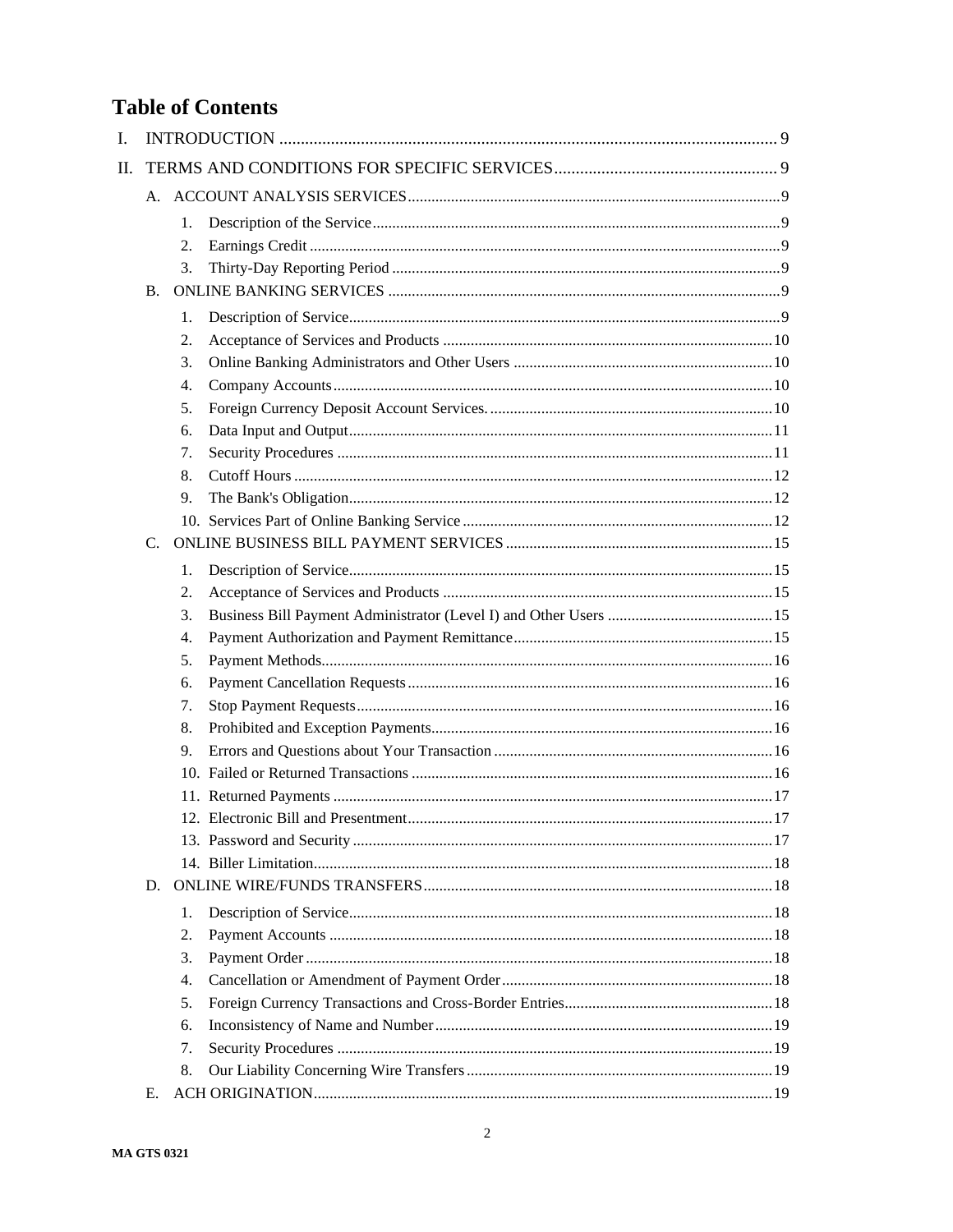|    | 1. |  |
|----|----|--|
|    | 2. |  |
|    | 3. |  |
|    | 4. |  |
|    | 5. |  |
|    | б. |  |
|    | 7. |  |
|    | 8. |  |
|    | 9. |  |
|    |    |  |
|    |    |  |
|    |    |  |
|    |    |  |
|    |    |  |
|    |    |  |
|    |    |  |
|    |    |  |
|    |    |  |
|    |    |  |
|    |    |  |
|    |    |  |
|    |    |  |
|    |    |  |
|    |    |  |
|    |    |  |
|    |    |  |
|    |    |  |
|    |    |  |
|    |    |  |
| F. |    |  |
|    | 1. |  |
|    | 2. |  |
|    | 3. |  |
|    | 4. |  |
|    | 5. |  |
|    | 6. |  |
|    | 7. |  |
| G. |    |  |
|    | 1. |  |
|    | 2. |  |
|    | 3. |  |
|    | 4. |  |
| Н. |    |  |
|    | 1. |  |
|    | 2. |  |
|    | 3. |  |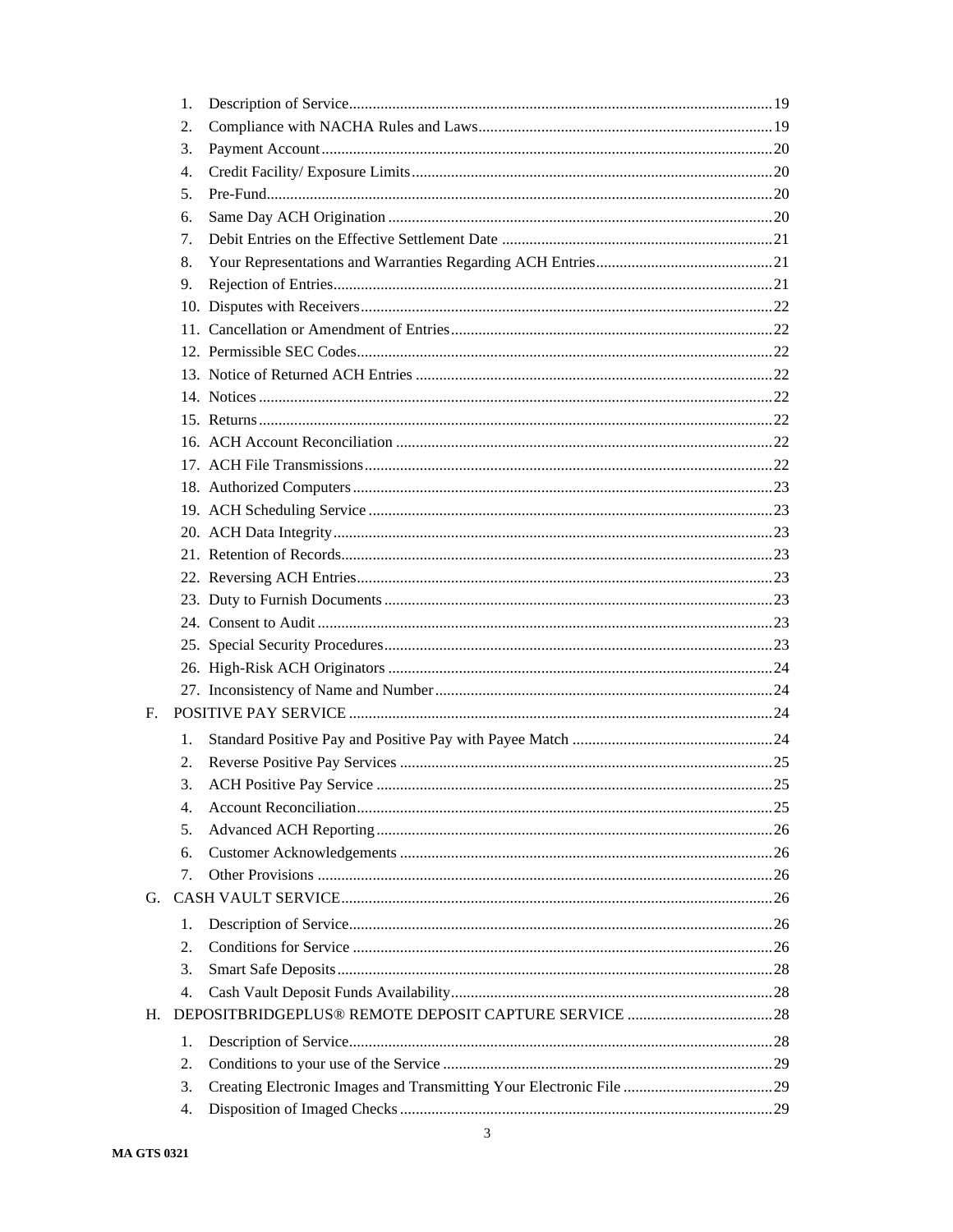|                      | 5.                                                                                             |  |
|----------------------|------------------------------------------------------------------------------------------------|--|
|                      | Responsibility for Preventing Multiple Deposits of the Same Item and Indemnification  29<br>6. |  |
|                      | 7.                                                                                             |  |
|                      | 8.                                                                                             |  |
|                      | 9.                                                                                             |  |
|                      |                                                                                                |  |
|                      |                                                                                                |  |
|                      |                                                                                                |  |
|                      |                                                                                                |  |
| В.                   |                                                                                                |  |
| $\mathbf{C}$ .       |                                                                                                |  |
| D.                   |                                                                                                |  |
| Е.                   |                                                                                                |  |
| $\mathbf{F}_{\cdot}$ |                                                                                                |  |
| G.                   |                                                                                                |  |
|                      | 1.                                                                                             |  |
|                      | 2.                                                                                             |  |
|                      | 3.                                                                                             |  |
| Н.                   |                                                                                                |  |
| L.                   |                                                                                                |  |
| J.                   |                                                                                                |  |
| Κ.                   |                                                                                                |  |
| L.                   |                                                                                                |  |
|                      |                                                                                                |  |
|                      | 1.                                                                                             |  |
|                      | 2.                                                                                             |  |
|                      | 3.                                                                                             |  |
|                      | 4.                                                                                             |  |
|                      | 5.                                                                                             |  |
|                      | 6.                                                                                             |  |
|                      | 7.                                                                                             |  |
|                      | 8.                                                                                             |  |
| N.                   |                                                                                                |  |
| О.                   |                                                                                                |  |
| Ρ.                   |                                                                                                |  |
| Ο.                   |                                                                                                |  |
| R.                   |                                                                                                |  |
| S.                   |                                                                                                |  |
| Т.                   | LIABILITY; DUTY TO CORRECT; LIMITATIONS OF LIABILITY; STATUTE OF LIMITATIONS;                  |  |
|                      |                                                                                                |  |
|                      |                                                                                                |  |
|                      |                                                                                                |  |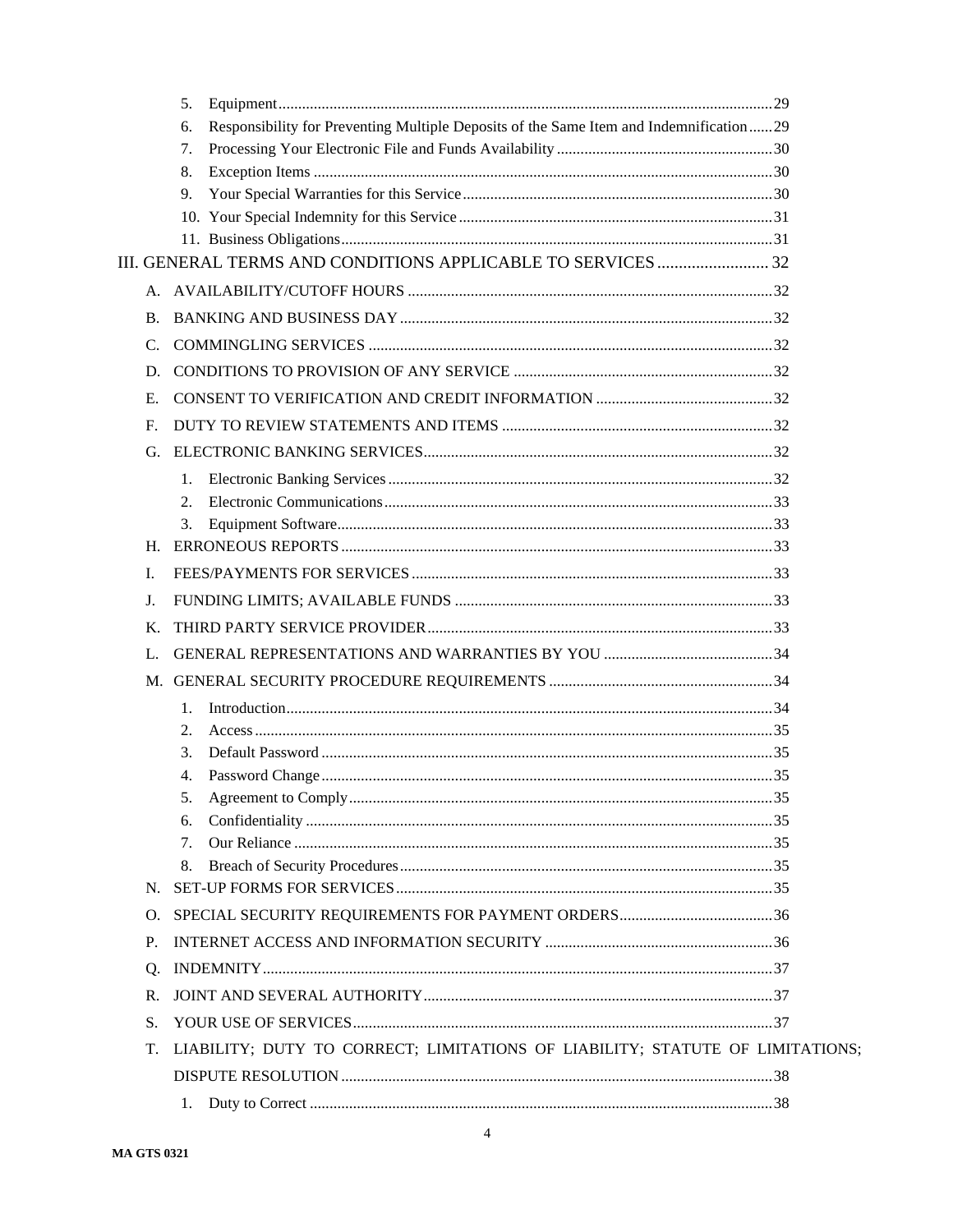|                      | 2.                                                                        |  |
|----------------------|---------------------------------------------------------------------------|--|
|                      | 3.                                                                        |  |
|                      | 4.                                                                        |  |
|                      |                                                                           |  |
|                      |                                                                           |  |
|                      | 1.                                                                        |  |
|                      | 2.                                                                        |  |
|                      |                                                                           |  |
| X.                   |                                                                           |  |
|                      |                                                                           |  |
|                      | 1.                                                                        |  |
| Z.                   |                                                                           |  |
|                      | 1.                                                                        |  |
|                      | $2_{1}$                                                                   |  |
|                      |                                                                           |  |
|                      |                                                                           |  |
|                      |                                                                           |  |
|                      |                                                                           |  |
| B.                   |                                                                           |  |
| C.                   |                                                                           |  |
|                      |                                                                           |  |
| Е.                   | GOVERNING LAW AND ENFORCEMENT; ATTORNEYS FEES; SUBMISSION TO JURISDICTION |  |
|                      | 42                                                                        |  |
| F.                   |                                                                           |  |
| G.                   |                                                                           |  |
| Н.                   |                                                                           |  |
| L                    |                                                                           |  |
|                      |                                                                           |  |
|                      | 1.                                                                        |  |
|                      | 2.                                                                        |  |
| K.                   |                                                                           |  |
| $\mathbf{L}$         |                                                                           |  |
| M.                   |                                                                           |  |
| N.                   |                                                                           |  |
| Ω.                   |                                                                           |  |
| P.                   |                                                                           |  |
| O.                   |                                                                           |  |
| $\mathbf{R}_{\cdot}$ |                                                                           |  |
|                      | V. TERMS AND CONDITIONS FOR ADDITIONAL SPECIFIC SERVICES  44              |  |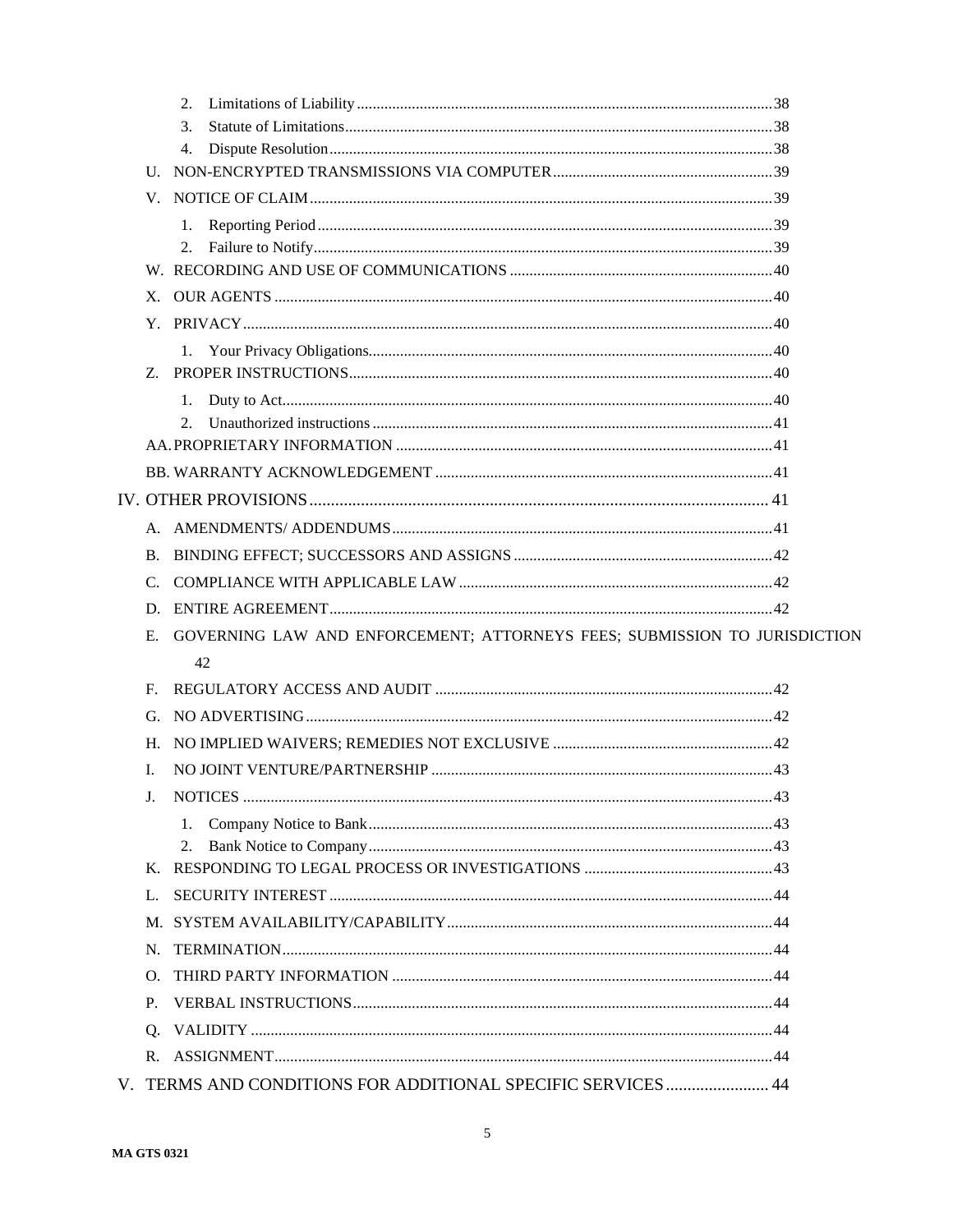| 1.               |                                                                      |  |
|------------------|----------------------------------------------------------------------|--|
| 2.               |                                                                      |  |
| 3.               |                                                                      |  |
| 4.               |                                                                      |  |
|                  |                                                                      |  |
| 1.               |                                                                      |  |
| 2.               |                                                                      |  |
| 3.               |                                                                      |  |
| 4.               |                                                                      |  |
| 5.               |                                                                      |  |
|                  |                                                                      |  |
| 1.               |                                                                      |  |
| 2.               |                                                                      |  |
| 3.               |                                                                      |  |
| $\overline{4}$ . |                                                                      |  |
| 5.               |                                                                      |  |
| 6.               |                                                                      |  |
| 7.               |                                                                      |  |
| 8.               |                                                                      |  |
| 9.               |                                                                      |  |
|                  |                                                                      |  |
|                  |                                                                      |  |
| 1.               |                                                                      |  |
| 2.               |                                                                      |  |
| 3.               |                                                                      |  |
| $\overline{4}$ . |                                                                      |  |
|                  | ADDENDUM 5 - CORRESPONDENT BANKING - 3rd PARTY DEPOSITORY SERVICES51 |  |
|                  |                                                                      |  |
| 1.<br>2.         |                                                                      |  |
|                  |                                                                      |  |
| 3.               |                                                                      |  |
|                  |                                                                      |  |
| 1.               |                                                                      |  |
| 2.               | Instructions. 52                                                     |  |
| 3.               |                                                                      |  |
| 4.               |                                                                      |  |
| 5.               |                                                                      |  |
| 6.               |                                                                      |  |
|                  |                                                                      |  |
| 1.               |                                                                      |  |
| 2.               |                                                                      |  |
| 3.               |                                                                      |  |
| $\overline{4}$ . |                                                                      |  |
| 5.               |                                                                      |  |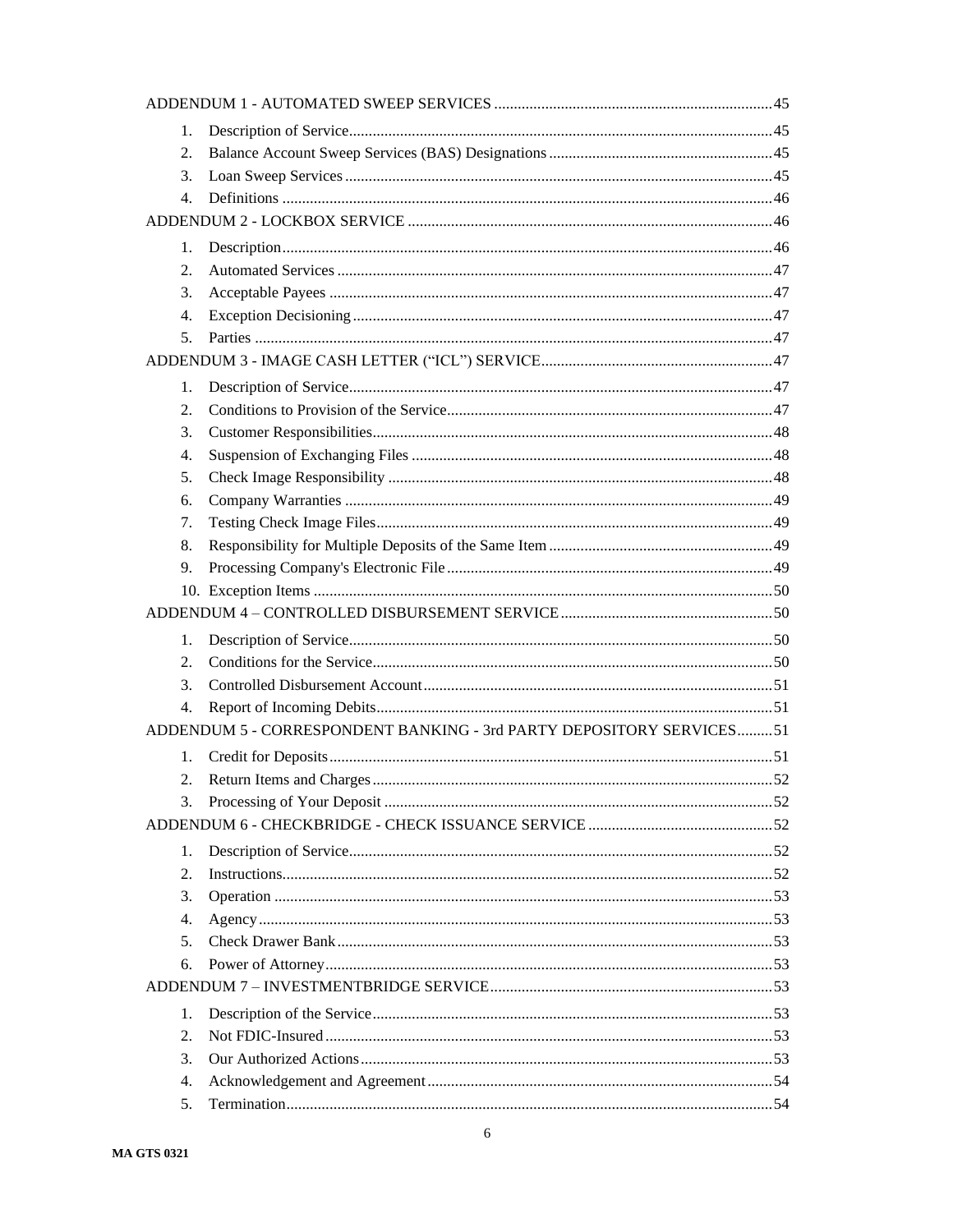| 6.       |                                                                     |  |
|----------|---------------------------------------------------------------------|--|
| 7.       |                                                                     |  |
| 8.       |                                                                     |  |
|          |                                                                     |  |
| 1.       |                                                                     |  |
| 2.       |                                                                     |  |
| 3.       |                                                                     |  |
| 4.       |                                                                     |  |
| 5.       |                                                                     |  |
| 6.       |                                                                     |  |
| 7.       |                                                                     |  |
| 8.       |                                                                     |  |
| 9.       |                                                                     |  |
|          |                                                                     |  |
| 1.       |                                                                     |  |
| 2.       |                                                                     |  |
|          |                                                                     |  |
| 1.       |                                                                     |  |
| 2.       |                                                                     |  |
| 3.       |                                                                     |  |
|          |                                                                     |  |
| 1.       |                                                                     |  |
| 2.       |                                                                     |  |
| 3.       |                                                                     |  |
| 4.       |                                                                     |  |
| 5.       |                                                                     |  |
| б.       |                                                                     |  |
|          |                                                                     |  |
|          |                                                                     |  |
| 1.<br>2. |                                                                     |  |
|          |                                                                     |  |
| 3.       |                                                                     |  |
| 4.       |                                                                     |  |
|          |                                                                     |  |
| 5.       |                                                                     |  |
| 6.       |                                                                     |  |
| 7.       |                                                                     |  |
|          | ADDENDUM 14 - APPLICATION PROGRAMMING INTERFACE ("API") SERVICE  61 |  |
| 1.       |                                                                     |  |
| 2.       |                                                                     |  |
| 3.       |                                                                     |  |
| 4.       |                                                                     |  |
| 5.       |                                                                     |  |
| 6.       |                                                                     |  |
| 7.       |                                                                     |  |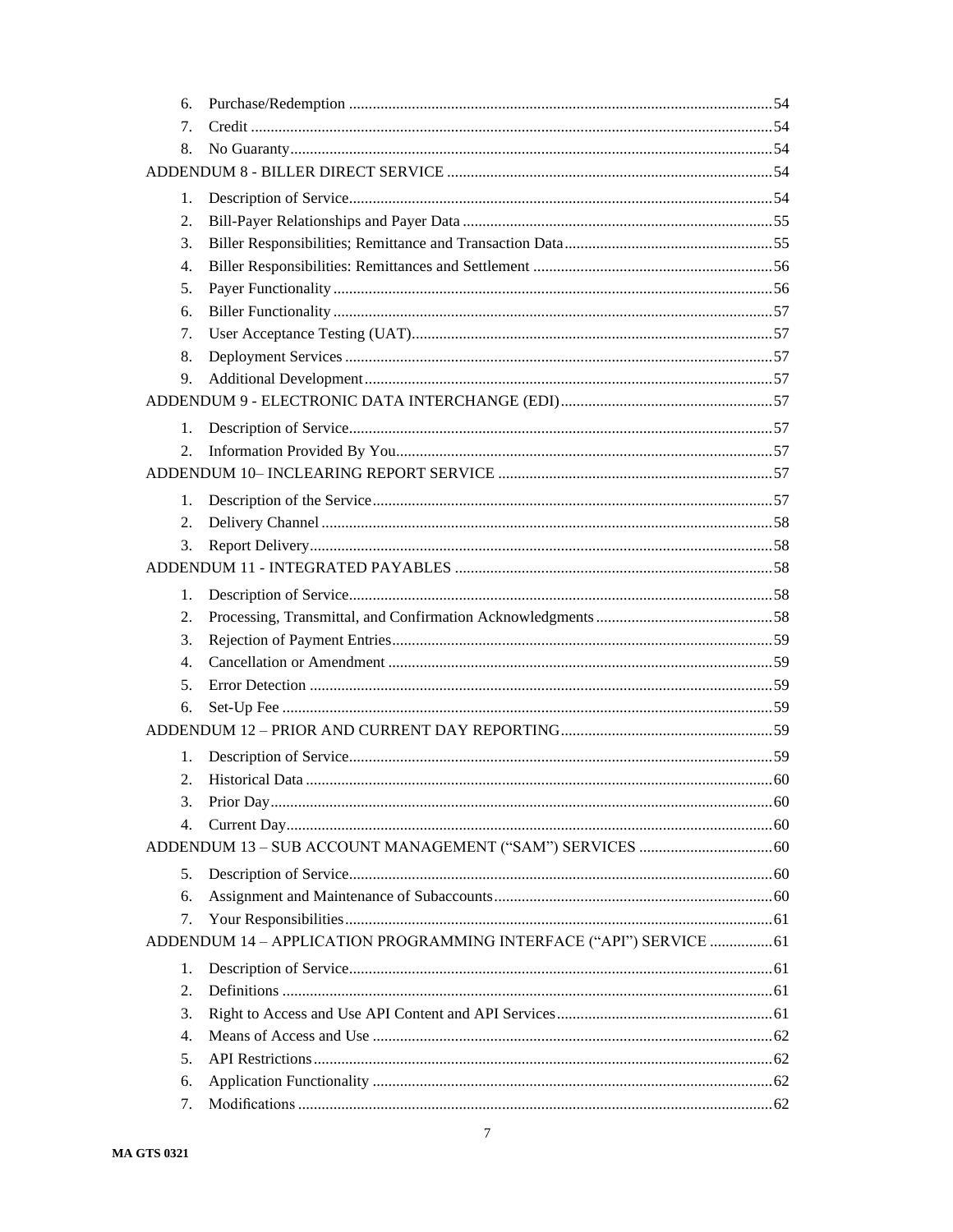| 8.             |                                                                                  |  |
|----------------|----------------------------------------------------------------------------------|--|
|                |                                                                                  |  |
|                |                                                                                  |  |
|                |                                                                                  |  |
|                |                                                                                  |  |
| 3.             |                                                                                  |  |
|                | 4. ACH Blocks and Filters/ Electronic Payment Authorization Service ("EPAS")  64 |  |
| 5.             |                                                                                  |  |
|                |                                                                                  |  |
|                |                                                                                  |  |
| 1.             |                                                                                  |  |
| 2.             |                                                                                  |  |
| 3 <sub>1</sub> |                                                                                  |  |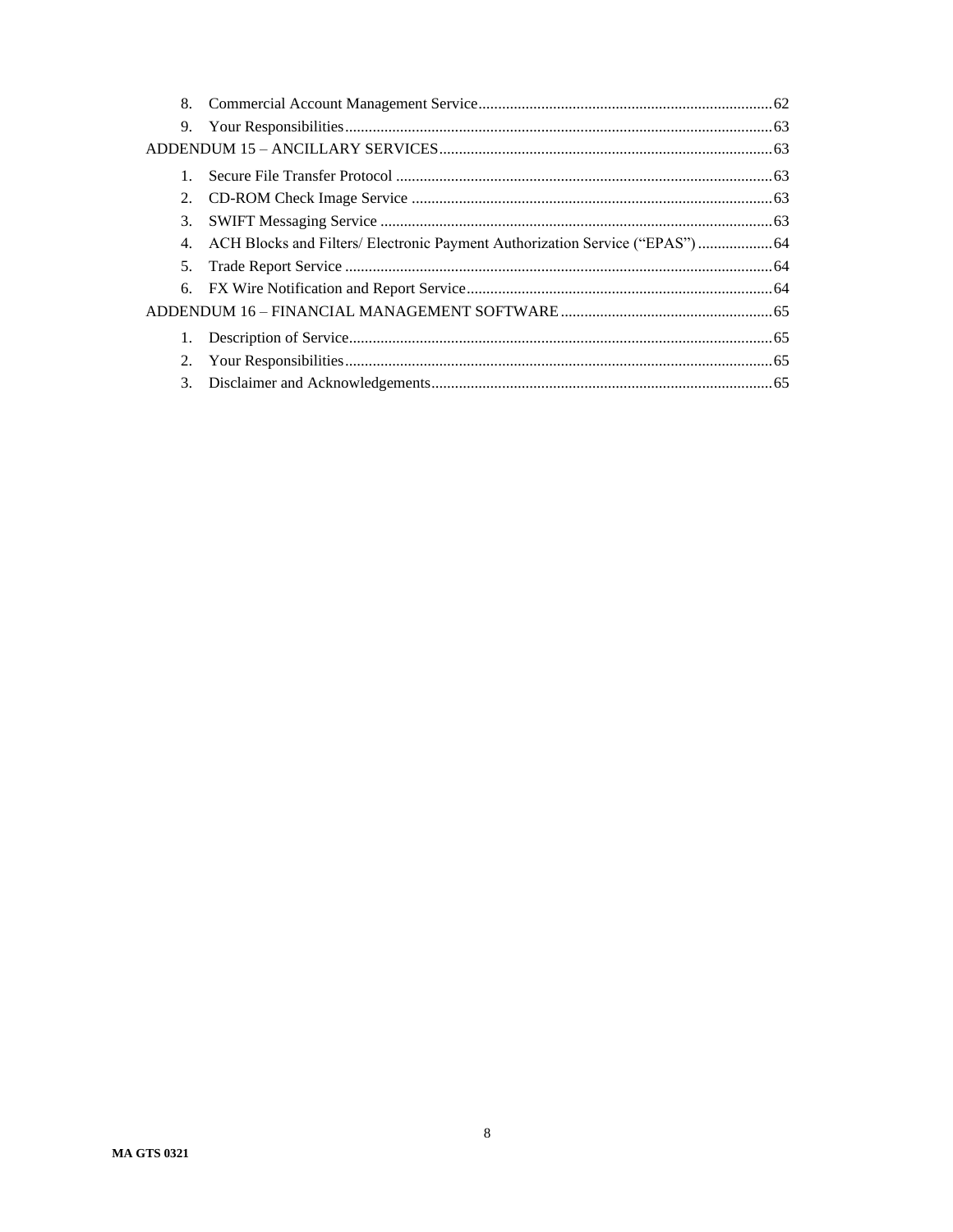# **GLOBAL TRANSACTION SERVICES MASTER AGREEMENT**

# <span id="page-8-0"></span>**I. INTRODUCTION**

This Master Agreement ("Agreement") applies to your Global Transaction Services ("Services" or "Service") with us; together with your Authorization and Agreement for Global Transaction Services, the Deposit Agreement ("Deposit Agreement"), any current Schedule of Fees and Charges ("Schedule"), any Set-Up Forms, User Materials, any confirmations, related documents, and disclosures, that pertain to the provision of one or more Services by us are collectively referred to as "Terms and Conditions."

In this Agreement, "EWB," "Bank" "we," "us" and "our" refer to East West Bank, its predecessors and affiliates. The words "you," "your" and "Company" refer to the person or entity identified on our records as the accountholder of the account, and as applicable, the Authorized Signer, or Online Banking Administrator of Company. Any other defined terms in this Agreement will be capitalized. The words "Global Transaction Services" and "Treasury Management Services" are used by us interchangeably.

This Agreement contains general provisions that are applicable to all Services provided by the Bank. It also contains provisions specific to the Services provided to you. The general provisions are subject to more specific provisions contained in the Terms and Conditions or in the documents for that specific service. If you would like an additional Service, it will be covered by these terms and conditions once we have approved your use of the Service. You consent to an amendment or modification to the Agreement if you continue to use your account after an amendment or modification becomes effective. The terms and conditions for the Bank's primary Services are set forth in Section II, and additional terms and conditions for specific Services are set forth in Section IV incorporated in this Agreement.

Depending on the Service, we may also ask you to sign required form(s). In some cases, we will need to obtain additional information to establish your eligibility for new and continued use of the specific Services. If you (or anyone you authorize) enroll or use any of the Services, or access your account(s) using a Service, you agree to these Terms and Conditions. You and your authorized users may begin using the Service when we have received and approved all required and properly executed forms, and you have successfully completed any testing or training requirements.

# <span id="page-8-1"></span>**II. TERMS AND CONDITIONS FOR SPECIFIC SERVICES**

# <span id="page-8-3"></span><span id="page-8-2"></span>**A. ACCOUNT ANALYSIS SERVICES**

## **1. Description of the Service**

This Service allows you to offset all or a part of your monthly banking charges based on the balances maintained in your Analyzed Business Checking Account. If a Money Market Account or any interest-bearing accounts included in your account analysis, the service charge is deducted from interest paid on the account. If you use any Service, we reserve the right to require that you have an Analyzed Business Checking Account.

## <span id="page-8-4"></span>**2. Earnings Credit**

Each month, the Service calculates the monthly average collected account balance net of deposit float and reserves ("investable balance"). Investable balances are then multiplied by the Bank's Earnings Credit Rate ("Rate") to determine your Earnings Credit, which is the credit that can offset all or part of your monthly fees and charges.

The Rate is determined by the Bank, and is set each month based on market conditions, account balances, account services and market segment. You agree that this Rate is subject to change without prior notice to you. The Bank's current Rate may be obtained by contacting us. Your Earnings Credit applies only to the current statement period. It does not accrue beyond the statement period, and any excess Earnings Credit is not credited to your account.

# <span id="page-8-5"></span>**3. Thirty-Day Reporting Period**

In addition to your duties disclosed in section III E, Duty to Review Statements and Items, you further agree that within thirty (30) days after we mail or otherwise make your Analyzed Business Checking Account statement available, you will report to us any claim for credit or refund due based on the Account Analysis service.

# <span id="page-8-7"></span><span id="page-8-6"></span>**B. ONLINE BANKING SERVICES**

## **1. Description of Service**

This Service allows you to perform a number of banking functions through the use of a personal computer or, for some functions, a mobile devise (e.g., Smartphone or tablet), on accounts linked to the service. You may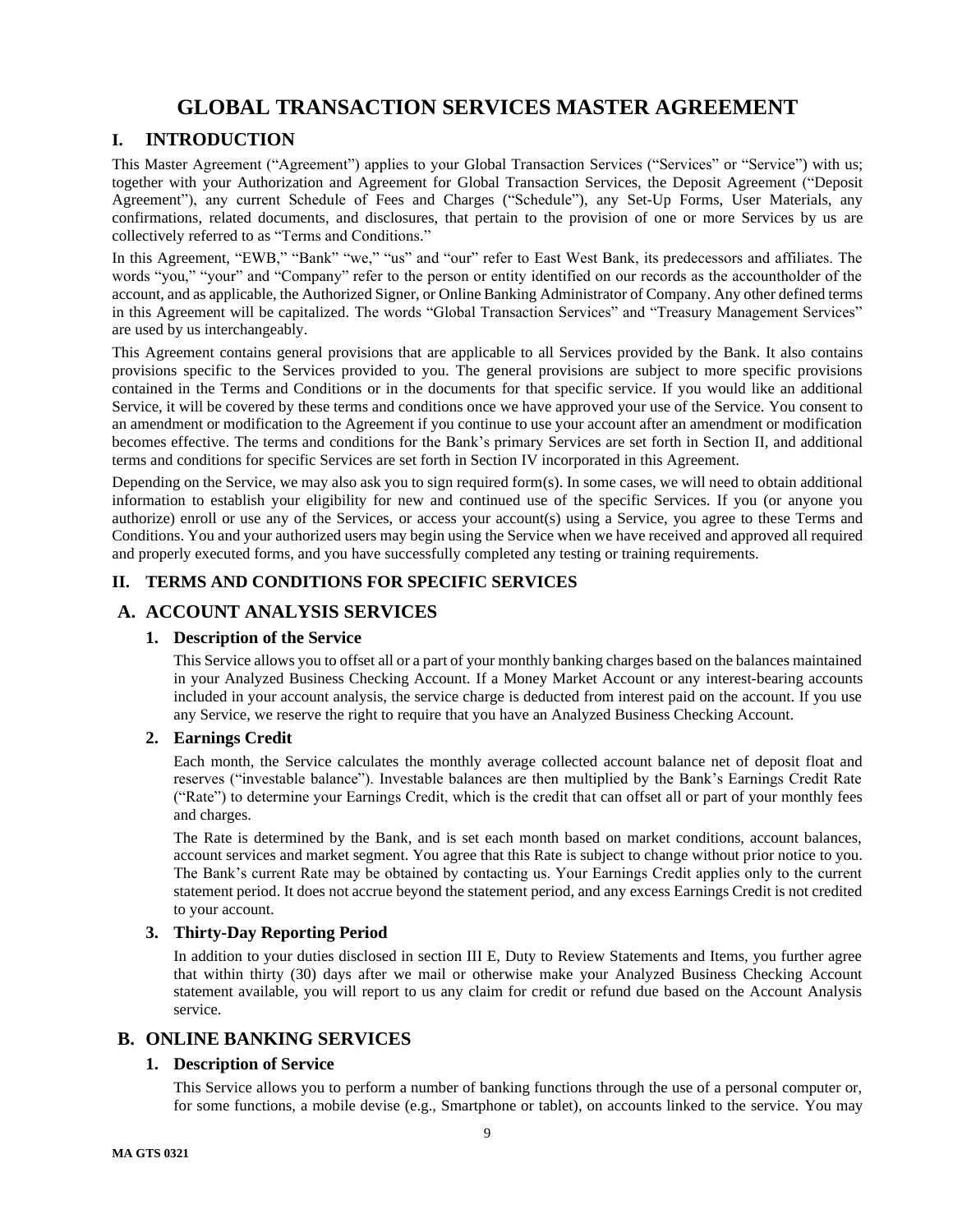perform many of your transactions including accessing account statements, initiating stop payments, submitting wires and ACH payment orders, viewing check images, and uploading financial data to us. If you access Online Banking through the Bank's downloadable Mobile Application ("Mobile App"), you will have access to selected features of Online Banking. List of features available through the Bank's Mobile App is available on the Bank's Website, www.eastwestbank.com.

### <span id="page-9-0"></span>**2. Acceptance of Services and Products**

An Authorized Signer (as identified on the account Signature Card) has the highest level of authorization and is authorized to enter into agreements or enroll for any Services.

To access our Online Banking Services, you must be enrolled in Online Banking. Depending on the Service, we may also ask you to sign required form(s). In some cases, we will need to obtain additional information to establish your eligibility for new and continued use of the specific Services. You may at any time, and from time to time, obtain additional Products by providing a written authorization to the Bank. All persons entering Online Banking on your behalf and using the Services agree to accept any terms outlined in this Service Agreement.

## <span id="page-9-1"></span>**3. Online Banking Administrators and Other Users**

An Online Banking Administrator has the authority to manage subscribed Services, including designating individuals who may use these Services and identifying the account(s) assigned to each Service. The Authorized Signer may delegate full authority to at least one (1) or maximum of two (2) Online Banking Administrators. The Online Banking Administrator may add and delete Online Users; perform password administration; grant new Online Users access to existing Services; and create, modify, and delete user entitlements for existing Services.

A Company subscribed to ACH and/or Wire Transfer Services may instruct their designated Online Banking Administrator to submit a written request (including requests submitted electronically) to the account representative at the Bank to add, delete or change the authorized users of these modules. Any such request received from the Online Banking Administrator, as designated on the records of the Bank, will be deemed as authorized by the Company.

Online Users can use the Services to which the Online Administrator has granted them access. Online Users may not grant or delete their own or another person's access to any Service or account.

View Only Web Users may view information but not perform transactions. This status is not available for all Services.

#### <span id="page-9-2"></span>**4. Company Accounts**

By signing up for this service, you request that each of your accounts with the Bank identified in the Business Online Banking Application ("Application") be made available for access through the Business Online Banking Product. You may request us to include accounts of affiliated companies, and upon Bank approval, company representative(s) ("Personal Accounts") for access through the Product (e.g., companies in which you or your parent have direct or indirect majority ownership). YOU REPRESENT AND WARRANT TO THE BANK THAT YOU HAVE THE AUTHORITY TO GIVE SUCH INSTRUCTIONS TO THE BANK AND TO HAVE SUCH ACCOUNTS INCLUDED IN THIS AGREEMENT. You shall provide to us written authorization from such affiliated companies and/or company representative, if applicable, permitting their accounts to be included in this Agreement and authorizing your access to such accounts. Such authorization shall be in form and substance acceptable to us. You accept full responsibility for such access among Company and Affiliated Companies accounts (see, e.g., Section IIIC, Commingling Services, below).

### <span id="page-9-3"></span>**5. Foreign Currency Deposit Account Services.**

If Company has identified Foreign Currency Deposit Accounts ("Foreign Currency Accounts") in the Business Online Banking Application, online services may be provided for these accounts, subject to the following:

**a.** Services include transaction, rate and information reporting, Company initiation of orders for purchase and sale of an agreed amount of US Dollars against the currency of another foreign country ("Currency"), and initiation of transfers between accounts (collectively, "Services;" singularly "Service"). Currency and transfer Services for Foreign Service Accounts are subject to verification and processing in accordance with the terms of Company's Master Foreign Exchange Agreement, Foreign Exchange Signature Authorization and Consent, Risk Disclosure Statement, any amendment thereto ("FX Agreement"), and any applicable laws and regulations as it applies to the Services;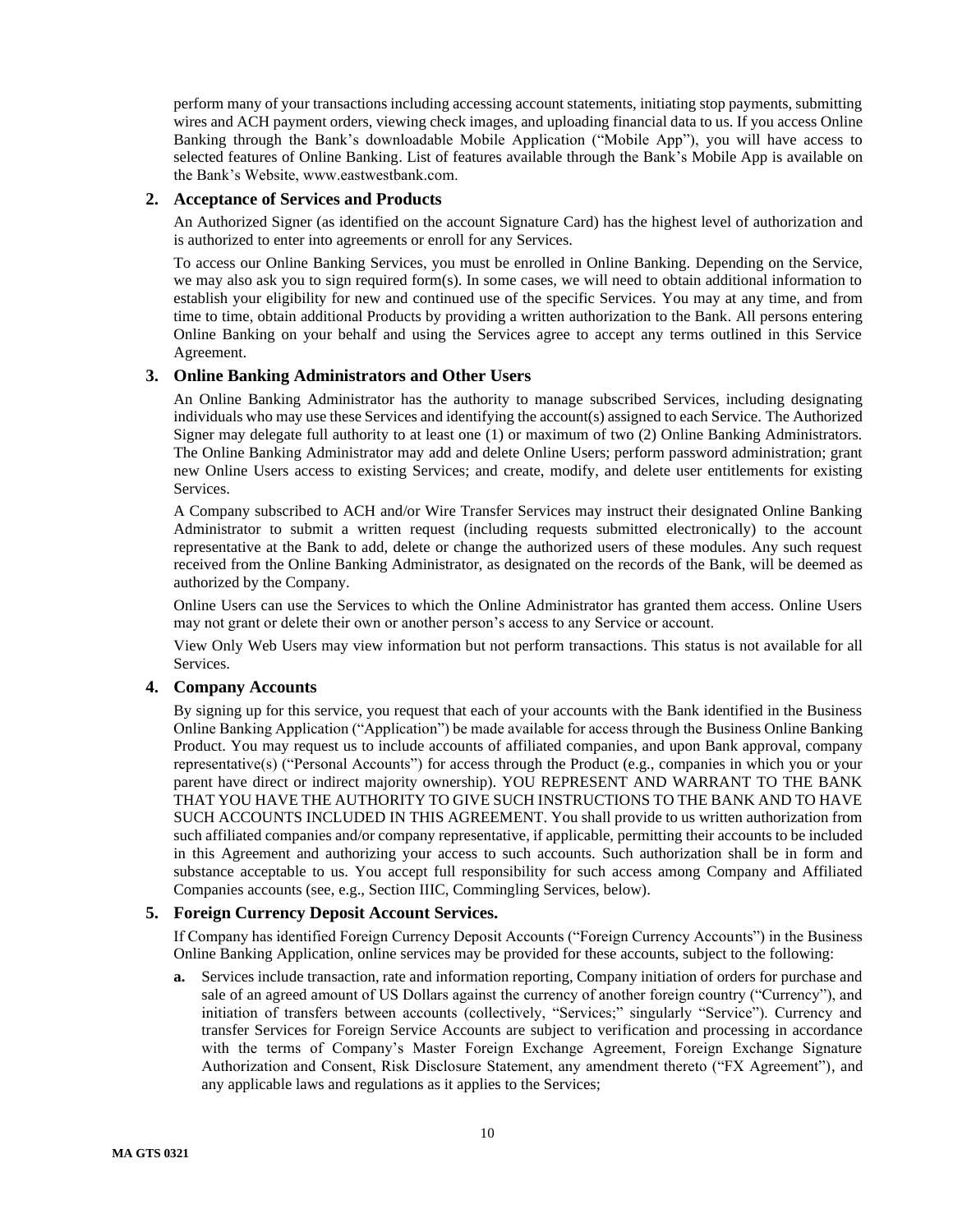- **b.** The Services for Foreign Currency Accounts shall be as determined by Bank from time to time at its discretion, and may change from time to time and/or be terminated by Bank. Company acknowledges and agrees that the Bank will not have any obligation to provide any Service, or any replacement thereof, after the Bank has terminated providing a Service. The Bank may provide the Services as part of a Pilot Program;
- **c.** Company will be bound by any instructions and orders placed using the Services. The Bank will have no duty to verify whether any such Order, whether sent by an Authorized User or otherwise, has been authorized by Company. Company will be deemed to have given an Order to the Bank when Bank receives an Order through the Services (whether or not Company receives, or actually becomes aware of, any acknowledgment of such Order). The Bank may act on such Orders and any resulting trades or transactions, and other related rights and obligations, will be binding on Company;
- **d.** Company agrees that it will use the Services only for its internal business purposes. Company agrees not to use the Services for personal purposes. Company will not sell, lease, license, transfer, provide or otherwise make available the Services or any portion thereof to any third party. All Services used by Company are subject to all applicable Service terms contained in Company's FX Agreement and any other agreements which govern Company's Foreign Currency accounts.
- **e.** Company acknowledges that its access to and use of any Service may be restricted at the Bank's discretion, and/or limited as a result of applicable laws and regulations, and Company shall be responsible to know all such applicable laws and regulations as it applies to Company's use of the Services.

### <span id="page-10-0"></span>**6. Data Input and Output**

You acknowledge that the Products selected by you may require that data be input into the System by parties other than the Bank. In some cases, the Bank may provide such parties with information instructing them how to input data into System; however, **in no event shall the Bank be liable for accuracy, completeness, authenticity, timeliness or format of data input by parties other than the Bank**. You may access the System at any time, and be able to confirm the most recent date of data input from each Account. Data input by us will be periodically updated during our business hours, **but we shall not be liable for the accuracy, completeness, authenticity or timeliness of any data furnished to it by any other party**.

### <span id="page-10-1"></span>**7. Security Procedures**

You should adopt a multi-layered approach towards managing risk, such as implementing multiple layers of security and approvals, refinement of operational procedures and system controls, installing any security software required by bank, and other security software to achieve as comprehensive security protection as possible.

You shall agree to one or more security procedures that must be used by you in connection with the Service. If you refuse one or more security procedures offered by us, you accept full risk and responsibility for any and all unauthorized transactions, and indemnify us for any and all losses, liabilities and claims directly or indirectly arising out of online fraud losses (which may include losses from computer hacking, fraudulent online attacks and fraudulently created or modified wire and ACH Transactions). See also, Section III.N, below.

You must use a commercially reasonable level of security which must comply with current, applicable regulatory guidelines, as well as all current and new tools that become available to help safeguard and strengthen your business against financial fraud. In addition to routinely install and keep up to date all operating system and browser software and hardware patches. Educate employees on good cyber security practices. We are not responsible for any electronic virus or viruses that you may encounter. We recommend that you routinely scan your PC using a virus protection product and take all steps to protect the integrity of your system.

You are solely responsible for maintaining your own internal security and agree to limit access to those persons who have a business requirement for the Company to access the Service, and further, shall use the utmost prudence in granting any individual given access to the Service. You shall not disclose any information regarding the Service that an unauthorized user would find helpful to obtain access to all or part of the Service.

You represent, warrant and agree that all confidential information concerning the other party or parties that comes into its possession in connection with the Service, including without limitation, security procedures or any security codes, keys, personal identification numbers, or template numbers ("Codes"), will be maintained in strictest confidence and shall not be used or divulged to any other party unless that party is verified by the Company and except as may be necessary for the due performance of the Service or as required by applicable law. You assume full responsibility for the consequences of any misuse or unauthorized use of or access to the System or disclosure of any confidential information or instructions of the Company by the Company's employees, agents or other third parties.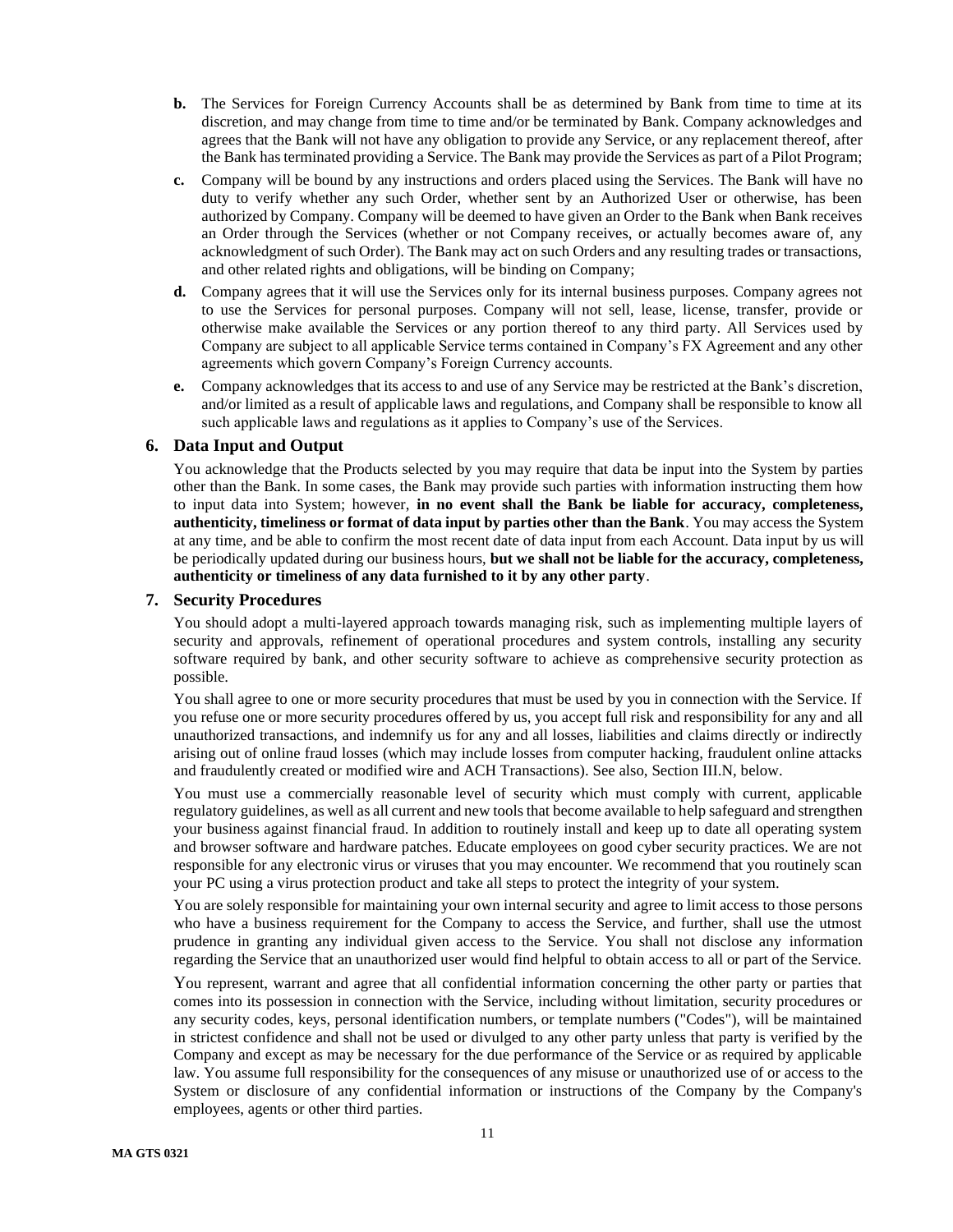You must periodically review and update online access of your Online Users. Remove access to Services when an Online User leaves your employment or otherwise has access revoked or modified. We will have no responsibility or liability to you for losses or damages arising out of unauthorized transactions performed by your designated Online Users, or any security breach.

### <span id="page-11-0"></span>**8. Cutoff Hours**

All Business Online Banking Transactions, with the exception of ACH and Wire Transfers, must be completed prior to 7:00 PM Pacific Time. Transactions requested on Saturdays, Sundays, or Federal Reserve holidays ("Business Day") on which the Bank chooses to remain closed, will be processed on the Bank's next Business Day.

## <span id="page-11-1"></span>**9. The Bank's Obligation**

We agree to transmit all the financial data under our control required to utilize the Products selected by you and to act on appropriate instructions received from you in connection with the Products. You understand and agree that the provision of support for the Products shall be by us or its designated agent.

It is further understood that the availability of the Services is at all times conditioned upon the corresponding operation and availability of systems used in communicating your instructions and requests to us and our response. We shall not be liable or have any responsibility of any kind for any loss or damage incurred directly or indirectly, or suffered, by you in the event of any failure or interruption of such services or any part thereof, resulting from the act or omission of any third party, or from any other cause not reasonably within the control of the Bank.

We are not responsible for any electronic virus or viruses that you may encounter. We recommend that you routinely scan your PC using a virus protection product and take all steps to protect the integrity of your system.

We will exercise due care in seeking both to preserve the confidentiality of the user name, password, or other code or identifier, and to prevent the use of the system by unauthorized persons (and in this connection, it is understood and agreed that implementation by the Bank of its normal procedures for maintaining the confidentiality of information relating to its customers, and where required, the obtaining of third party confidentiality agreements from any third parties engaged in the installation, maintenance and operation of the system or similar undertakings, shall constitute fulfillment of its obligation so to exercise due care), but shall not otherwise be under any liability or have any responsibility for loss incurred or damage suffered by you as a result, directly or indirectly, of any unauthorized person gaining access to or otherwise making use of the System. Notwithstanding the foregoing, if the Services are set up so that you can yourself, without requesting Bank representatives, add and delete authorized users for the Products, change passwords, add or delete accounts (including without limitation accounts at other companies) that are tied into the Services or otherwise give instructions or make changes to authorizations and set up information for the accounts and Services, we shall not be responsible to monitor or check on whether such changes (or transactions undertaken pursuant to such changed account information) are in fact authorized by you.

#### <span id="page-11-2"></span>**10. Services Part of Online Banking Service**

#### **a. Account Transfers**

This Service allows you to initiate transfers of funds between designated accounts that you maintain with us. You are responsible for ensuring there are sufficient available funds in accordance with the Funds Availability Section of the Deposit Agreement ("Available Funds") in the account being debited on the date of the transfer. If there are insufficient available funds, the transfer may or may not be completed by us, and will be subject to overdraft fees, or overdraft protection transfer, or advance fees, as applicable. You are responsible for any financial liability resulting from account transfers. Transfers may be restricted by account type. Transaction limitations apply to savings and money market accounts. (See Deposit Agreement.)

### **b. Banking Alerts**

This Service allows you to receive electronic notices ("Alerts") from time to time with information and notifications about your designated accounts with us. For example, Alerts may include information about the receipt of wire transfers or other credits to an account, or about withdrawals that exceed a certain dollar amount that you specify when you enroll for the Service.

Alerts are provided solely as a convenience and not as a substitute for the periodic statements for your account(s) or any other notices we may send you, regardless of how you receive such periodic statements or other notices, and your obligations to properly review the periodic statements and notices, and to notify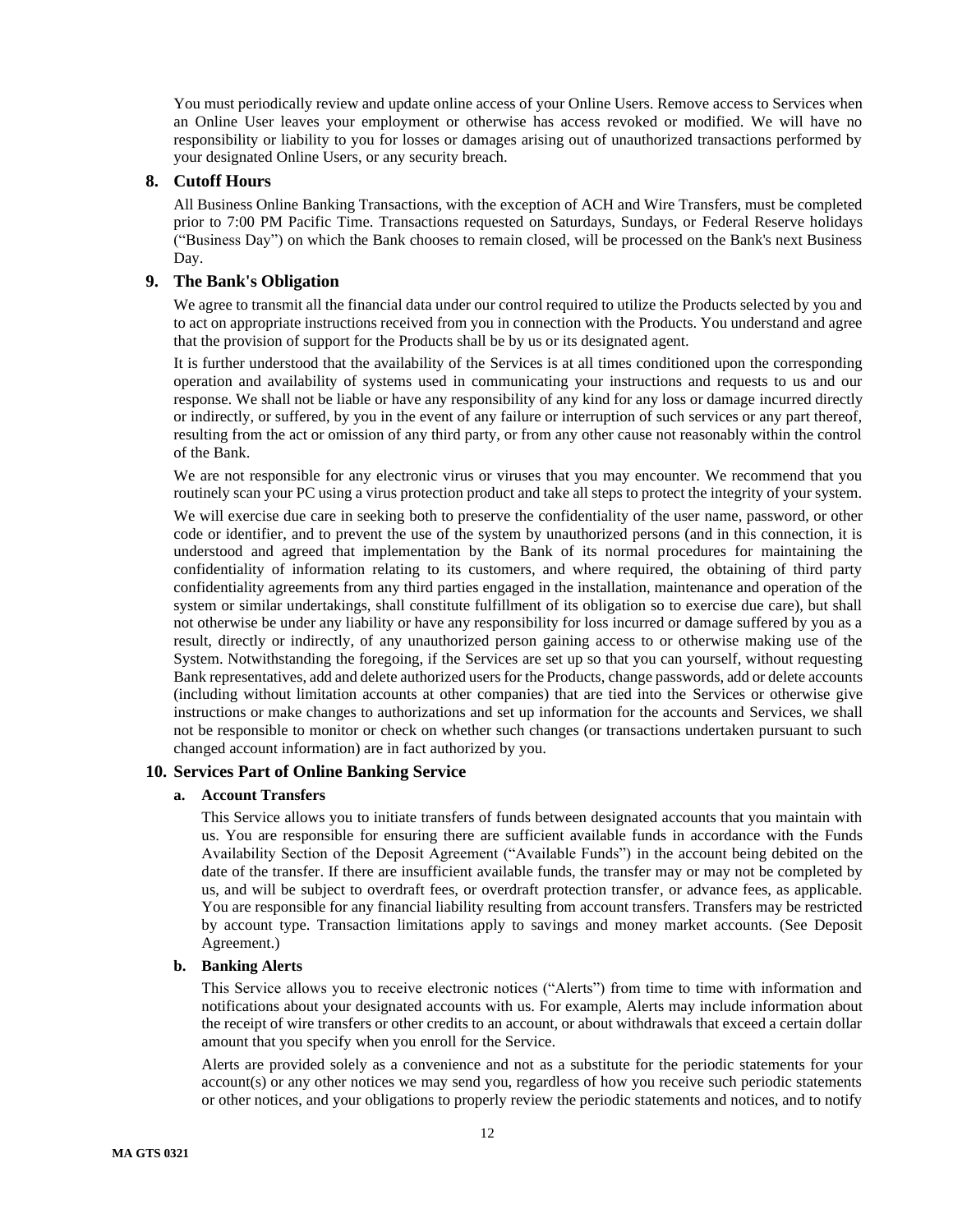us (Section III E) remain in full force and effect. Such periodic statements and other notices remain the official records of your account(s).

In order to receive Alerts, you must provide us a valid phone number or an email address for the Alerts. Additionally, you agree to indemnify, defend, and hold us harmless from and against any and all claims, losses, liability, costs, and expenses (including reasonable attorneys' fees) arising in any manner from you providing us a phone number or an email address that is not your own or that you provide in violation of applicable federal, state, or local law, regulation, or ordinance.

We may provide Alerts through one or more of the following: a) a telephone b) a text or Web-enabled mobile device; or c) an email account that is accessed via a personal computer. It is your responsibility to determine that each of your service providers for the communication media described in (a) through (c) above supports the voice and/or text message Alerts you select. You agree that the Alerts are subject to the terms and conditions of your agreement(s) with your service provider(s) and that you are solely responsible for any fees imposed for an Alert by your service provider(s).

You agree and understand that a) Alerts may not be encrypted and may include personal or confidential information about you and your transactions, such as your name and account activity or status; b) your Alerts may be delayed, misdirected, not delivered, or corrupted due to circumstances or conditions affecting your service provider(s) or other parties; and c) we will not be liable for losses or damages arising from i) any non-delivery, delayed delivery, misdirected delivery, or corruption of an Alert; ii) inaccurate, untimely, or incomplete content in an Alert; iii) your reliance on or use of the information provided in an Alert for any purpose; or iv) any circumstances beyond our control.

### **c. Bill Payments**

If you elect to use the Bill Payment Service of Online Banking, you agree to abide by the Online Bill Payment Services section, and the third party vendor's "Terms and Conditions of the Bill Payment Service" which may be viewed through the Bill Pay system.

#### **d. Electronic Statements (eStatement)**

This Service makes your statement available electronically and accessible through the Bank's Online Banking Service. Each statement lists your deposit and withdrawal activity posted to your account during the statement period. You can review up to seven (7) years of statements, or other archive period as established by us from time to time, and download them to PDF.

These Services may be offered through a third party vendor ("Provider"). If you elect to use eStatement service of Online Banking, you agree to abide by the third party vendor's "eStatement Disclosure" which may be viewed through the eStatement Service.

#### **e. Stop Payments**

With this Service, you can order stop payments on any checks which have not yet been paid by us. You must be able to provide the correct check number and exact amount of the check. Any loss suffered by you due to your failure to accurately identify the check in the stop payment request will be your responsibility. No stop payment order will be effective against a check that has paid prior to the time that we both received the order and had a reasonable period of time to respond to the order.

Prior to submitting a stop payment order to us, you agree to access the appropriate account and database information through the Business Online Banking System, other means available to you, or contact us to determine whether the check to which the stop payment order has or has not already been paid. You understand account information and transactions are only available for the retention period available through Business Online Banking. You are responsible for reviewing past statements for checks issued before the prior statement cycle. If you request a stop payment on a check that has been previously paid, the stop payment order is void. We are not responsible for any liability you may incur as a result of placing a stop payment order on a check that has been paid.

You acknowledge that a transaction search through the Business Online Banking System will not necessarily reveal whether a check has been paid until the Banking Day after the Banking Day on which the stop payment order is received by us, and you further acknowledge that a check might not be shown as paid if paid after the stop payment order and before we have a reasonable period of time to respond to the order. Any loss suffered by you due to your decision to issue a new or replacement check, or to take any other action, based on information in the Business Online Banking System prior to the next Banking Day after the Banking Day on which the stop payment order has been received by us will be your responsibility and not of the ours.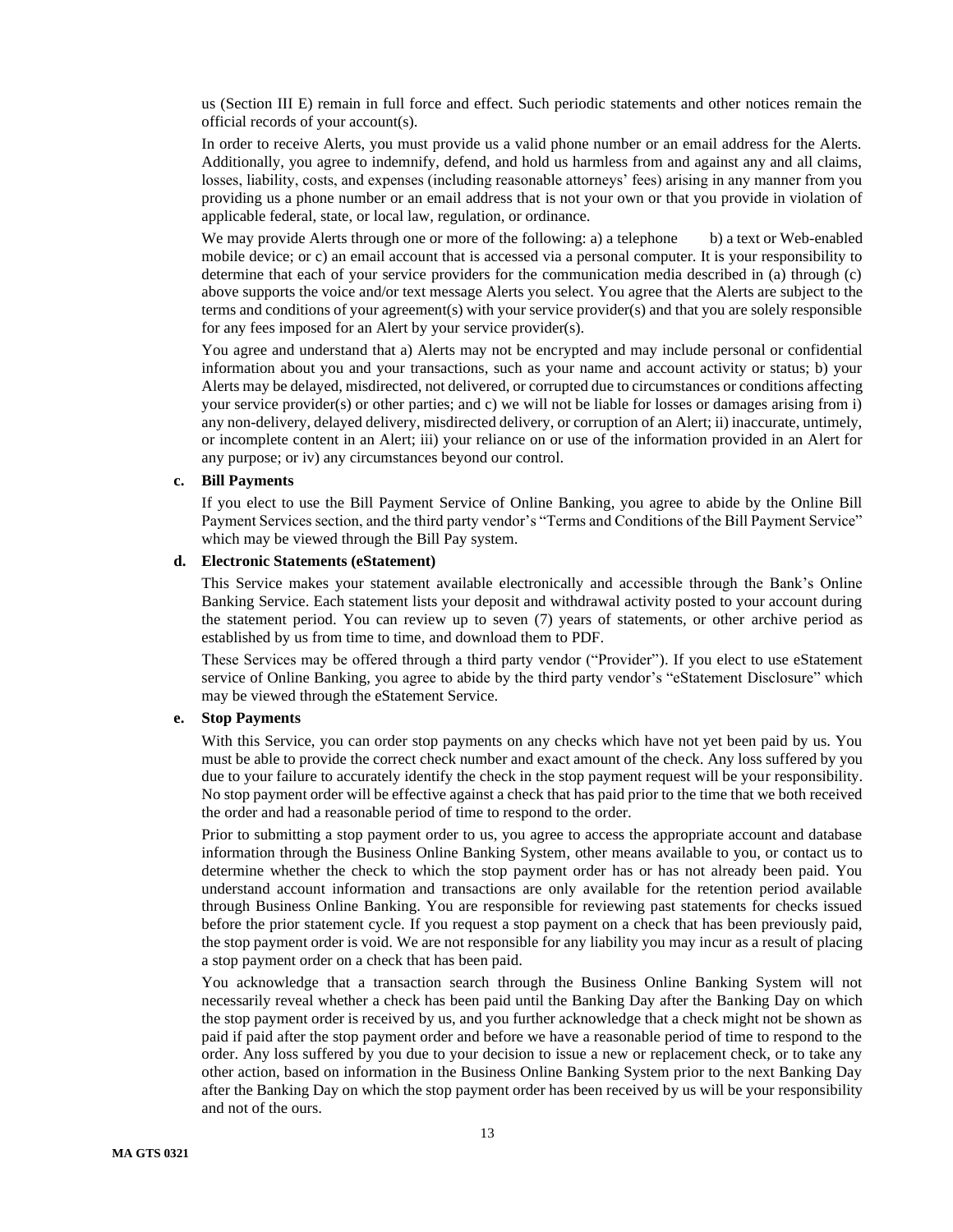Stop payment orders remain in effect for six (6) months. If you want to extend the Stop payment order, you must place another order. Stop payment orders are automatically canceled when the account on which the check is drawn is closed or at the end of the six (6) month term of the order (unless renewed). If a stop payment order expires or is cancelled by you, we may pay the check if it is presented for payment, even though it may be stale-dated by that time.

We may process stop payment orders that cover a range of checks that are missing or stolen without specifying the dollar amount. In this case, we may require you to close your account and open a new one.

You should be aware that anyone holding your check, including us, may be entitled to enforce payment against you despite the stop payment order. You also agree to indemnify, defend, and hold us harmless from all costs (including attorneys' fees), actions, damages, claims, and demands related to, or arising from, our action in stopping payment on your check.

#### **f. Funds Transfers**

If you elect to use the Funds Transfers modules of Online Banking (including Wire Transfers (Section II D, below), ACH (Section II E, below), and Positive Pay Service (Section II F, below), you will be bound by the sections applicable to the services below.

### **g. Access/Service to EWB Hong Kong and China Accounts through Online Banking Services**

Company, and its Affiliated Companies and/or Authorized Persons (collectively "Company Affiliates"), if applicable, desire Company to have the information with respect to its/their respective accounts maintained with Bank affiliates including EWB Hong Kong and EWB China (collectively "Bank Affiliates"). Company and Company Affiliates, if applicable, may also desire other types of services with respect to its/their respective accounts maintained with Bank Affiliates, if applicable, are agreed to and made available by Bank from time to time, Company agrees to abide by the terms set forth below as follows:

- i. The Company authorizes Bank to act upon the instructions of Company and its authorized representatives as designated in the Bank's records, to access the accounts of the Company and Affiliated Companies maintained at Bank Affiliates through the Service to access information reporting of the accounts, and to conduct such other services as requested by Company and Company Affiliates, if applicable.
- ii. Company is fully responsible for taking all actions necessary to comply with Security Procedures and to protect its/their confidential information accessed by Company through the Service.
- iii. Company acknowledges that the account information and services available through the Service may be delayed one or more days and subject to the processing and completion hours of Bank Affiliates.
- iv. Company agrees to indemnify, defend and hold the Bank and the Bank Affiliates, its directors, officers, employees and agents harmless from every demand, claim, action, liability, loss and/or cost arising from: (a) the actions or omissions of the Bank and the Bank Affiliates in accordance with this authorization; or (b) the actions and omissions of the Company in using the Service and the information accessed through the Service.
- v. This authorization will remain in effect until Company provides Bank with five (5) days prior written notice of its termination at the address specified for such notice by the Bank. Bank may suspend or terminate the Service or this arrangement at any time without cause or prior notice to Company.
- vi. The terms of this authorization supersede any inconsistent terms in the Service agreements of Company.
- vii. All access and services with respect to accounts maintained at Bank Affiliates as authorized by this section shall be governed by these Terms and Conditions, notwithstanding that Company Affiliates' accounts and services with Bank Affiliates may be governed by other agreements unless expressly stated otherwise in writing.

#### **h. Password and Security**

You agree not to give or make available your password or other means to access your account to any unauthorized individuals. You are responsible for reviewing your and your users' online activity of the Services. If you permit other persons to use the Service or your password or other means to access your account, you are responsible for any transactions they authorize. If you believe that your password or other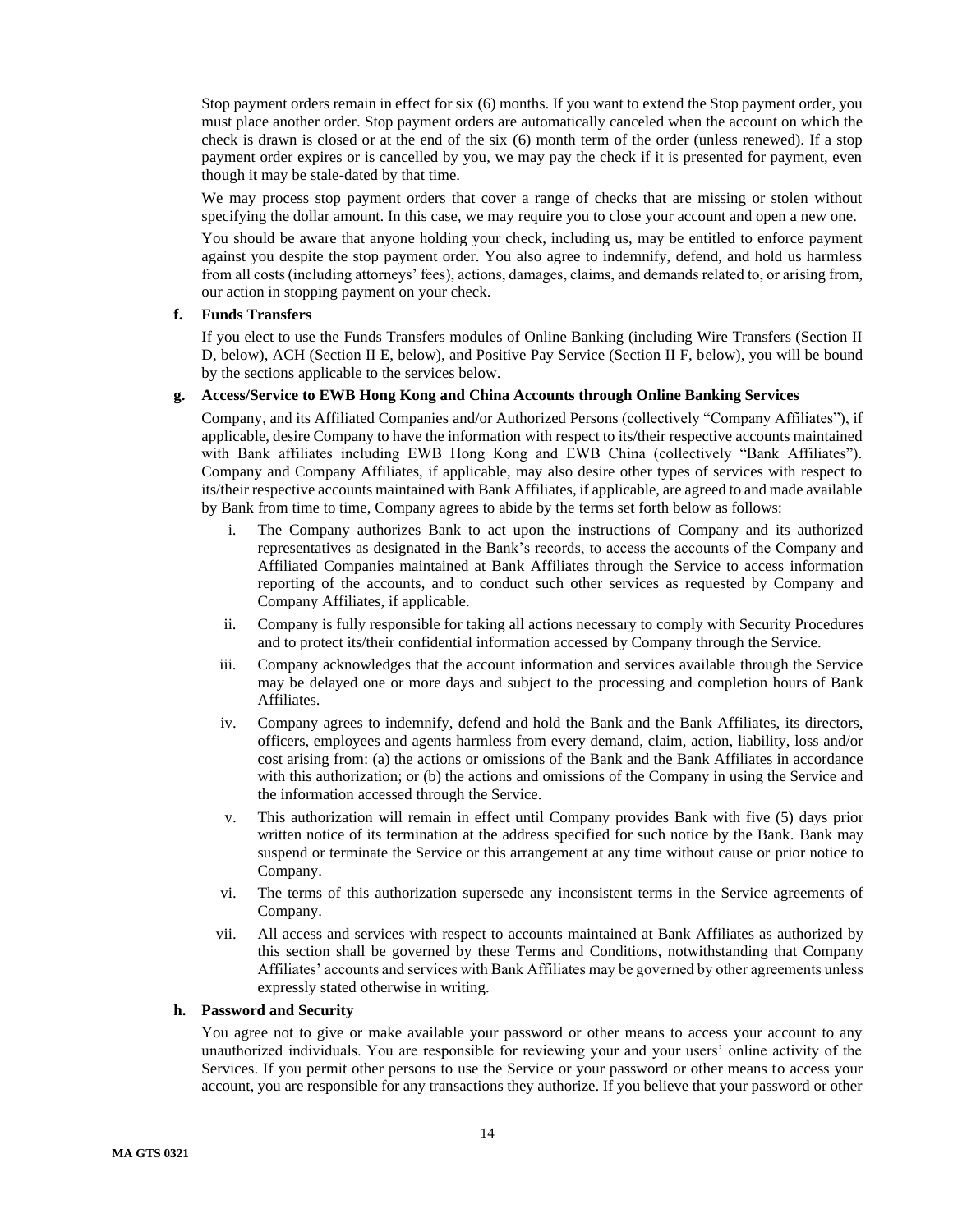means to access your account has been lost or stolen or that someone may attempt to use the Service without your consent or has transferred money without your permission, you must notify our Customer Service.

### **i. Rules and Procedures**

Online Banking will be subject to such rules and procedures as the Bank may establish and disseminate from time to time governing the products, services and the system, including but not limited to rules and procedures regarding security. This Agreement shall also be subject to such rules and procedures as the Bank may establish for Online Banking and accessing of accounts through the Internet.

# <span id="page-14-1"></span><span id="page-14-0"></span>**C. ONLINE BUSINESS BILL PAYMENT SERVICES**

### **1. Description of Service**

To access our Business Bill Payment Services, you must be enrolled in Online Banking and Business Bill Payment Services. This service allows you to submit a payment ("Payment Instruction") online to a designate person or entity ("Biller") or rendering electronic bills ("eBills"). These Services may be offered through a third party vendor ("Provider"). Your bill payment will debit the checking account you designate ("Payment Account"). This Agreement does not alter your liability or obligations that currently exist between you and your Billers.

## <span id="page-14-2"></span>**2. Acceptance of Services and Products**

You represent and warrant that you are acting with full authority for the applying entity, and that you are duly authorized to execute this Agreement on behalf of the applying company. Your enrollment in the Service may not be fulfilled if the Service cannot verify your identity or other necessary information. Through your enrollment in the Service, you agree that the Service reserves the right to request a review of your credit rating at its own expense through an authorized bureau. In addition, you agree that the Service reserves the right to obtain financial information regarding your account from a Biller or your financial institution (for example, to resolve payment posting problems or for verification).

By providing the Service with names and account information of Billers to whom you wish to direct payments, you authorize the Service to follow the Payment Instructions received through the payment system. In order to process payments more efficiently and effectively, the Service may edit or alter payment data or data formats in accordance with Biller directives. Due to circumstances beyond the control of the Service, particularly delays in handling and posting payments by Billers or financial institutions, some transactions may take longer to be credited to your billing account.

### <span id="page-14-3"></span>**3. Business Bill Payment Administrator (Level I) and Other Users**

A "Level I" user, also referred to as "Business Bill Payment Administrator" (Bill Pay Administrator) is the equivalent an Online Banking Administrator. Only one (1) Bill Pay Administrator is allowed, and will have the authority to manage the use of this subscribed Service, including designating individuals who may use this Service and identifying the account(s) assigned to each user.

## <span id="page-14-4"></span>**4. Payment Authorization and Payment Remittance**

Review full details of the payment transaction before submitting. You are responsible for all payments you authorize using the Service.

The Service will use its best efforts to make all your payments properly. When the Service receives a Payment Instruction, you authorize the Service to debit your Payment Account and remit funds on your behalf so that the funds arrive as close as reasonably possible to the Scheduled Payment Date designated by you. You also authorize the Service to credit your Payment Account for payments returned to the Service by the United States Postal Service or Biller, or payments remitted to you on behalf of another authorized user of the Service.

However, the Service will incur no liability and any Service Guarantee will be void if the Service is unable to complete any payments initiated by you because of the existence of any one or more of the following circumstances:

- **(a)** If your Payment Account does not contain sufficient funds to complete the transaction or the transaction would exceed the credit limit of your overdraft account;
- **(b)** You have not provided the Service with the correct Payment Account information, or the correct name, address, phone number, or account information for the Biller; and/or,
- **(c)** The payment processing center is not working properly and you know or have been advised by the Service about the malfunction before you execute the transaction;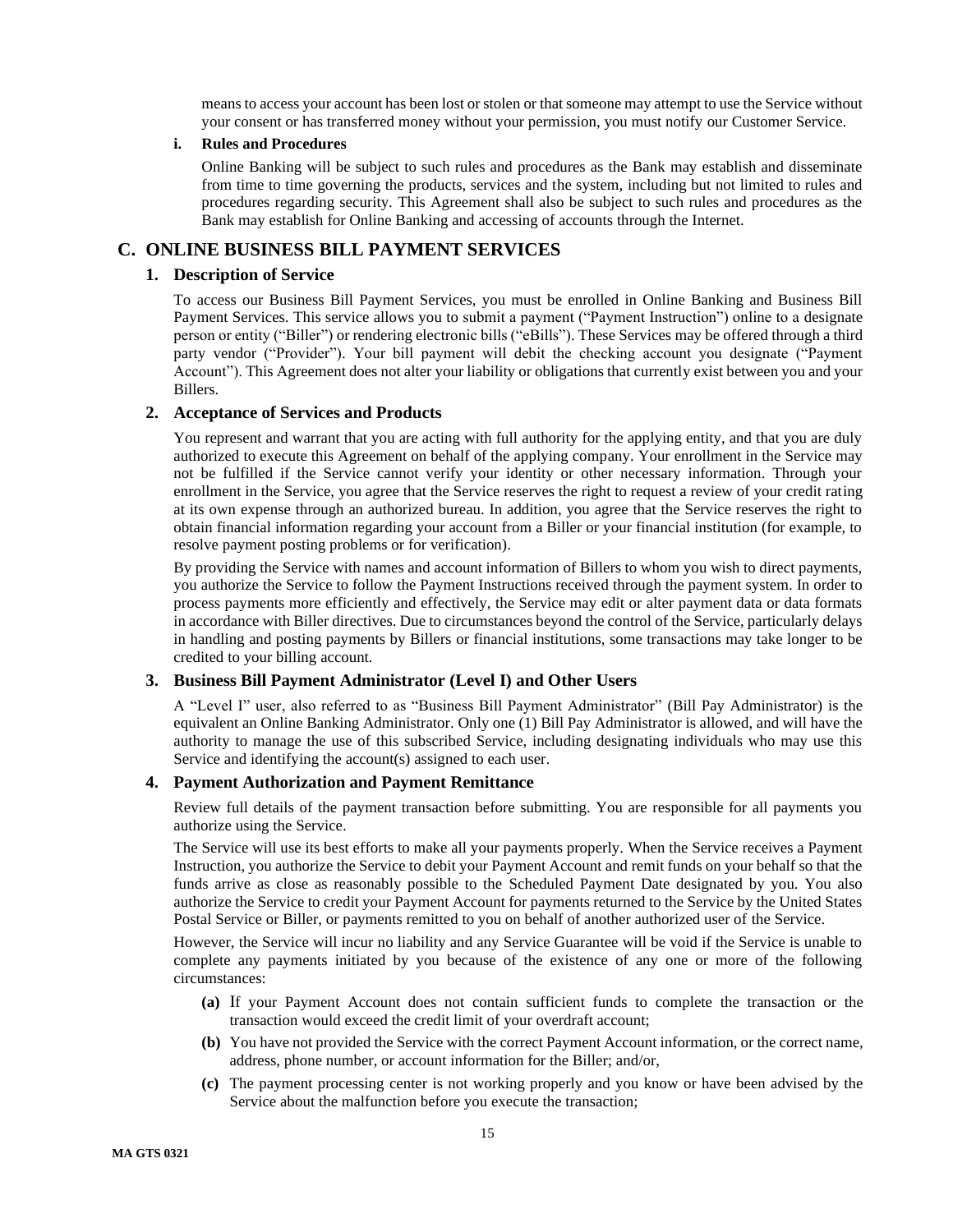**(d)** Circumstances beyond control of the Service (such as, but not limited to, fire, flood, or interference from an outside force) prevent the proper execution of the transaction and the Service has taken reasonable precautions to avoid those circumstances.

## <span id="page-15-0"></span>**5. Payment Methods**

The Service reserves the right to select the method in which to remit funds on your behalf to your Biller. These payment methods may include, but may not be limited to, an electronic payment, an electronic to check payment, or a l**aser draft payment**.

### <span id="page-15-1"></span>**6. Payment Cancellation Requests**

You may cancel or edit any Scheduled Payment (including recurring payments) by following the directions within the application. There is no charge for canceling or editing a Scheduled Payment. Once the Service has begun processing a payment it cannot be cancelled or edited, therefore a stop payment request must be submitted.

### <span id="page-15-2"></span>**7. Stop Payment Requests**

The Service's ability to process a stop payment request will depend on the payment method and whether or not a check has cleared. In addition, the Service may not have a reasonable opportunity to act on any stop payment request after a payment has begun progressing or has been processed. If you desire to stop any payment that has already been processed, you must contact our Customer Service. Although we or the Service will make every effort to accommodate your request, the Service will have no liability for failing to do so. The charge for each stop payment request will be the current charge for such service as set out in the fee schedule.

### <span id="page-15-3"></span>**8. Prohibited and Exception Payments**

Payments to Billers outside of the United States or its territories are prohibited through the Service.

Tax payments and court ordered payments may be scheduled through the Service, however such payments are discouraged and must be scheduled at your own risk. **In no event will the Service be liable for any claims or damages resulting from you scheduling these types of payments**. The Service Guarantee as it applies to any late payment related changes is void when these types of payments are scheduled and/or processed by the Service. The Service has no obligation to research or resolve any claim resulting from an exception payment. All research and resolution for any misapplied, mis-posted or misdirected payments will be the sole responsibility of you and not of the Service.

## <span id="page-15-4"></span>**9. Errors and Questions about Your Transaction**

You are responsible for reviewing your payments for accuracy. In case of errors or questions about any of your transactions using our Services, you should notify us as immediately.

If you think your statement is incorrect or you need more information about a Service transaction listed on the statement, we must hear from you promptly after the first statement that was sent to you on which the problem or error appears.

### <span id="page-15-5"></span>**10. Failed or Returned Transactions**

If your transaction was not completed, in some instances, you will receive a return notice from the Service. In each such case, you agree that:

- **(a)** Upon demand, you will reimburse the transaction amount to the Service immediately; for any amount not reimbursed to the Service within fifteen (15) days of the initial notification, a late charge, may be imposed on any unpaid amounts;
- **(b)** You will be assessed a Returned Item fee by the Service if the transaction is due to insufficient funds in your Payment Account to cover the requested payment. You hereby authorize the Service to deduct this amount from your designated Billing Account by ACH debit. In addition, you may be assessed a fee by your financial institution as a result of the return that is separate from and in addition to any fee assessed by the Service;

You will reimburse the Service for any fees or costs it incurs in attempting to collect the amount of the return from you; and,

The Service is authorized to report the facts concerning the return to any credit reporting agency.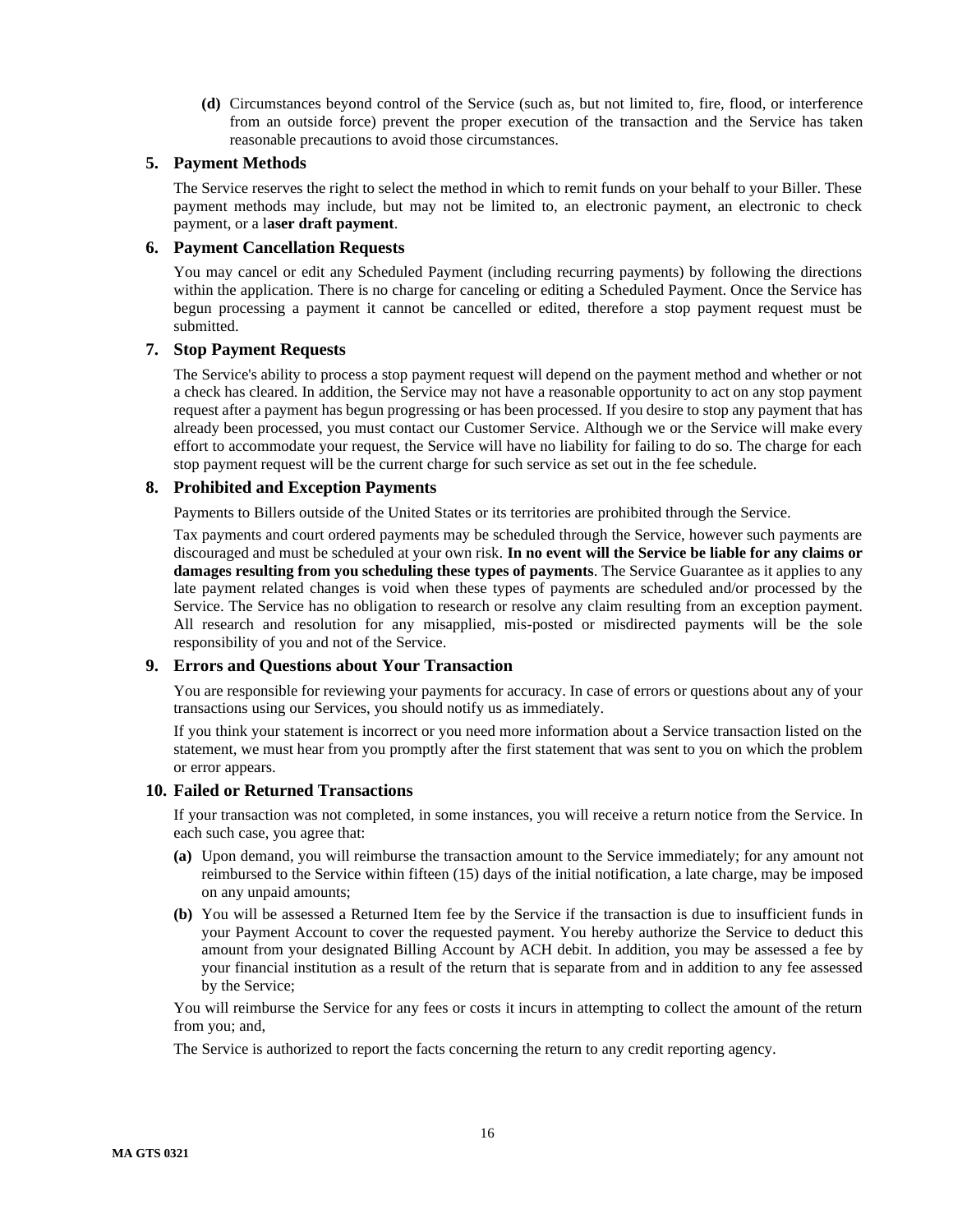### <span id="page-16-0"></span>**11. Returned Payments**

In using the Service, you understand that Billers and/or the United States Postal Service may return payments to the Service for various reasons such as, but not limited to, Biller's forwarding address isinvalid; Biller account number is invalid; Biller is unable to locate the account; or Biller account is paid in full. The Service will use its best efforts to research and correct the returned payment and return it to your Biller, or void the payment and credit your Payment Account. You may receive notification from the Service.

### <span id="page-16-1"></span>**12. Electronic Bill and Presentment**

This feature is for the presentment of electronic bills only and it is your responsibility to contact your Billers directly if you do not receive your statements. In addition, if you elect to activate one of the Service's electronic bill options, you also agree to the following:

- **(a) Information provided to the Biller** The Service is unable to update or change your personal information such as, but not limited to, name, address, phone numbers and e-mail addresses, with the electronic Biller. Any changes will need to be made by contacting the Biller directly. You agree not to use someone else's information to gain unauthorized access to another person's bill. The Service may, at the request of the Biller, provide to the Biller your e-mail address, service address, or other data specifically requested by the Biller at the time of activating the electronic bill for that Biller, for purposes of the Biller informing you about Service and/or bill information.
- **(b) Activation and authorization of eBills** Upon activation of the eBill feature the Service may notify the Biller of your request to receive billing information electronically. The presentment of your first eBill may vary from Biller to Biller and may take up to sixty (60) days, depending on the billing cycle of each Biller. Additionally, the ability to receive a paper copy of your statement(s) is at the sole discretion of the Biller. While your eBill feature is being activated it is your responsibility to keep your accounts current. Each electronic Biller reserves the right to accept or deny your request to receive eBills.

Your activation of the electronic bill feature for a Biller will be your authorization for us to obtain bill data from the Biller on your behalf. By providing us with the necessary information, you authorize us to use the information to obtain your bill data.

- **(c) Notification** The Service will use its best efforts to present all of your electronic bills promptly. In addition to notification within the Service, the Service may send an e-mail notification to the e-mail address listed for your account. It is your responsibility to ensure that this information is accurate. In the event you do not receive notification, it is your responsibility to attain your bill information. The time for notification may vary from Biller to Biller. You are responsible for ensuring timely payment of all bills.
- **(d) Non-Delivery of electronic bill(s)** You agree to hold the Service harmless should the Biller fail to deliver your statement(s). You are responsible for ensuring timely payment of all bills. Copies of previously delivered bills must be requested from the Biller directly.
- **(e) Accuracy and dispute of electronic bill** The Service is not responsible for the accuracy of your electronic bill(s). The Service is only responsible for presenting the information we receive from the Biller. Any discrepancies or disputes regarding the accuracy of your electronic bill summary or detail must be addressed with the Biller directly. This Agreement does not alter your liability or obligations that currently exist between you and your Billers.
- **(f) Cancellation of electronic bill notification** The electronic Biller reserves the right to cancel the presentment of electronic bills at any time. You may cancel electronic bill presentment at any time. The timeframe for cancellation of your electronic bill presentment may vary from Biller to Biller. It may take up to sixty (60) days, depending on the billing cycle of each Biller. The Service will notify your electronic Biller(s) as to the change in status of your account and it is your responsibility to make arrangements for an alternative form of bill delivery. The Service will not be responsible for presenting any electronic bills that are already in process at the time of cancellation.

### <span id="page-16-2"></span>**13. Password and Security**

You agree not to give or make available your password or other means to access your account to any unauthorized individuals. If you believe that your password or other means to access your account has been lost or stolen or that someone may attempt to use the Service without your consent or has transferred money without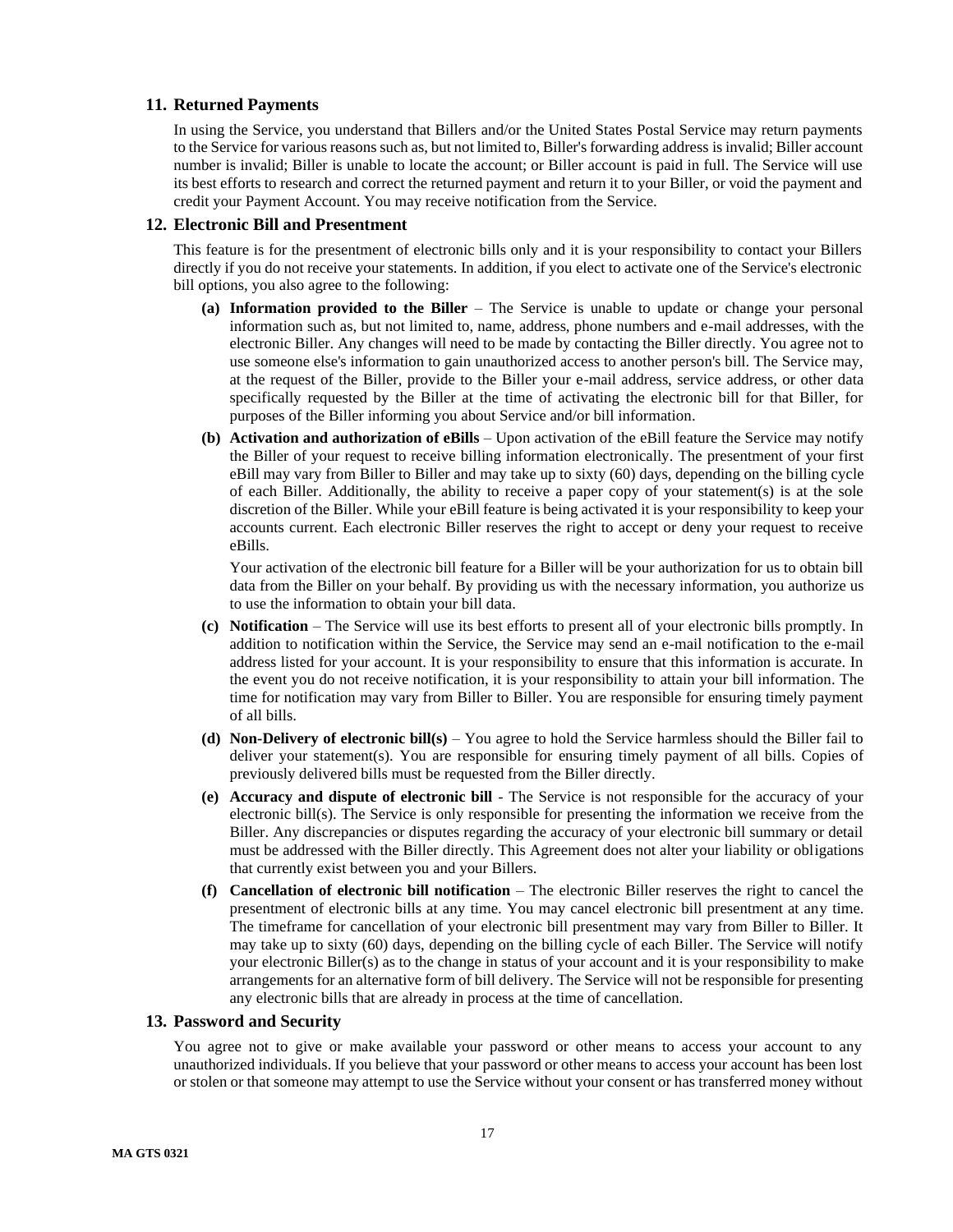your permission, you must notify us immediately. If you permit other persons to use the Service or your password or other means to access your account, you are responsible for any transactions they authorize.

You agree that you are responsible for monitoring and reviewing all activity on your account. We recommend that you inspect your statements on a regular basis to look for improper or unauthorized transactions or any other irregularities, and to ensure that your accounts are being handled in a proper manner.

### <span id="page-17-0"></span>**14. Biller Limitation**

The Service reserves the right to refuse to pay any Biller to whom you may direct a payment. The Service will notify you promptly if it decides to refuse to pay a Biller designated by you. This notification is not required if you attempt to make a prohibited payment or an exception payment under this Agreement.

## <span id="page-17-2"></span><span id="page-17-1"></span>**D. ONLINE WIRE/FUNDS TRANSFERS**

### **1. Description of Service**

To access our Online Wire Transfers Service, you must be enrolled in Online Banking and Wire Transfer Services. This Service allows you to initiate domestic wires and certain international wires in U.S. dollars or foreign currency; in accordance with this Agreement and applicable state and federal laws and regulations and other applicable legal requirements (collectively, the "Wire Transfer Requirements"). If qualified for the service, you agree to comply with the Wire Transfer Requirements.

As used in this Global Transaction Terms and Conditions, the term funds transfer is equivalent to the term "funds transfer" as defined in Uniform Commercial Code, Article 4A. In this Global Transaction Terms and Conditions, "Payment Orders" include, without limitation, requests for, amendments, and cancellations to a funds transfer. A Payment Order may be requested for either the same Business Day (when available) or may be dated for a future day (called a value-dated Payment Order).

#### <span id="page-17-3"></span>**2. Payment Accounts**

By signing up for this service, you request that the identified accounts in the Application be made accessible through the Business Online Banking Service and enabled with online wire transfers access. When accounts are closed or no longer requiring the service, you must contact the bank to remove services in the form of communication deemed acceptable by us.

#### <span id="page-17-4"></span>**3. Payment Order**

You may request Payment Orders from those of your accounts as we agree, in the format, times, and following the restrictions as we may impose from time to time. We may require you to designate whether you wish to conduct recurring Payment Orders or non-recurring Payment Orders.

You will not submit a Payment Order on behalf of a third party without our prior written consent.

### <span id="page-17-5"></span>**4. Cancellation or Amendment of Payment Order**

You acknowledge that we may cancel or reject any Payment Order that does not comply with the Terms and Conditions or with the parameters set by us from time to time for Payment Orders. We may reject any Payment Order without liability, including a "Value-Dated" Payment Order, if you fail to maintain sufficient Available Funds in a designated account or sufficient available funds in a credit line.

A Payment Order may be canceled or amended only if we have not transmitted the Payment Order or credited the Beneficiary's account. To be effective, the request for canceling or amending the Payment Order must (i) comply with security procedures and other terms and conditions as we set; and (ii) be received by us at a time and in a manner that gives us a reasonable opportunity to act on the communication. We will have no liability if cancellation or amendment is not effected.

### <span id="page-17-6"></span>**5. Foreign Currency Transactions and Cross-Border Entries**

You acknowledge that foreign currency or Cross-Border Payment Orders must be based on a currency that traded by us and that all rates of exchange will be the rate in effect at the time the Payment Order is received by us or at any other rate as is agreed to by the parties.

Outgoing foreign currency wires are given a Value Date, typically two days ahead of the send date. Crediting and timeframe in which the Payment Order is credited is the responsibility of the international beneficiary bank. If the Payment Order is returned for any reason, you agree to accept any foreign money credit refund in United States Dollars, based on our then-current buying rate converting the currency to United States Dollars on the date of refund, less any charges and expenses incurred by us.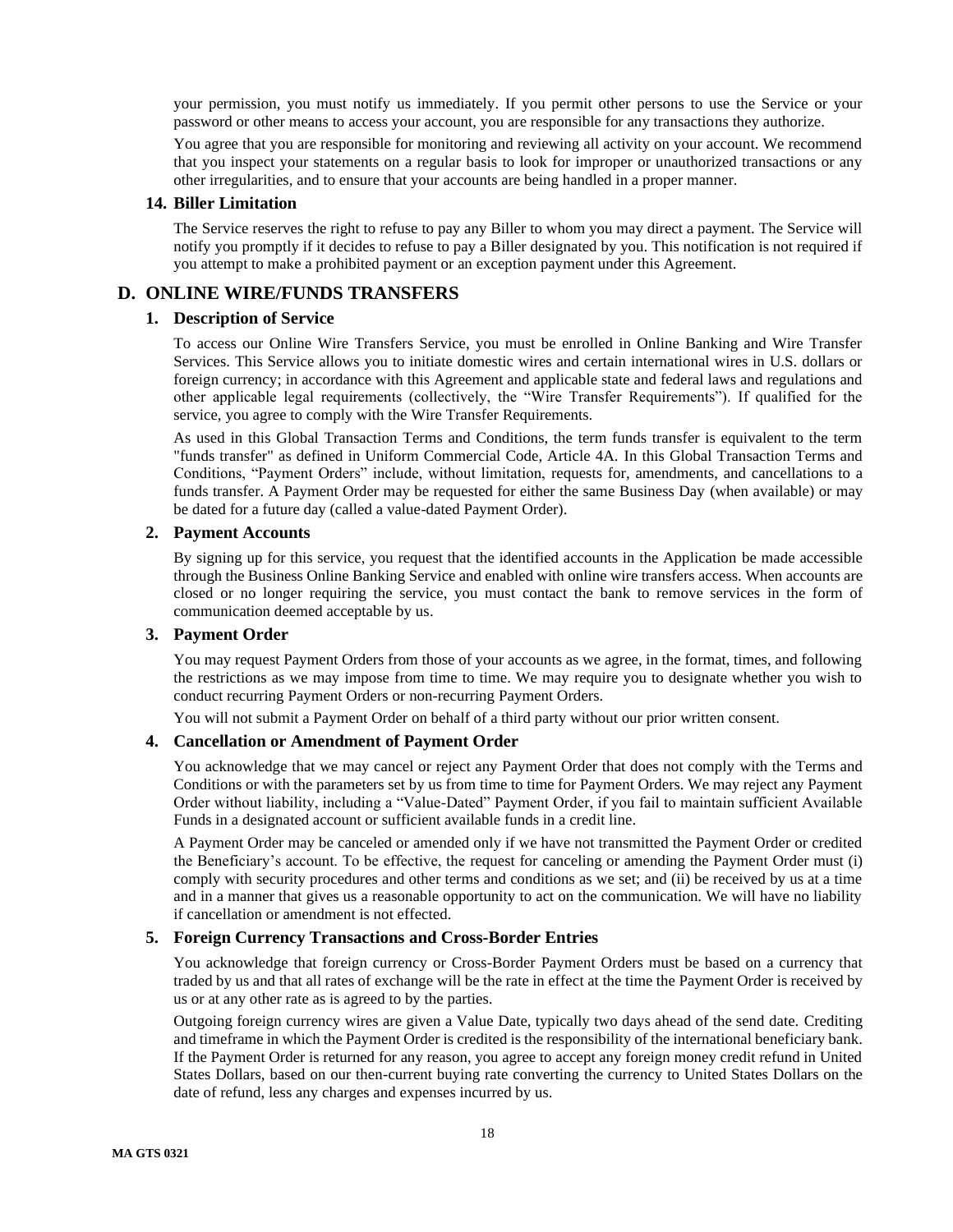### <span id="page-18-0"></span>**6. Inconsistency of Name and Number**

You acknowledge and agree that if a Payment Order identifies a Beneficiary or Receiver with a name and account number that does not match, payment of the Payment Order may be made on the basis of the account number even if the name of the account holder for that account does not match the name specified in the Payment Order, and you will be obligated to pay the amount of the Payment Order in such event.

## <span id="page-18-1"></span>**7. Security Procedures**

You acknowledge and agree that special security procedures apply to Payment Orders (Section III-N below).

In addition, you agree to one or more security procedures that must be used by you in connection with the Service. If you refuse one or more security procedures offered by us, you accept full risk and responsibility for any and all unauthorized transactions, and indemnify us for any and all losses, liabilities and claims directly or indirectly arising out of online fraud losses (which may include losses from computer hacking, fraudulent online attacks and fraudulently created or modified wire transactions).

You also agree that you are responsible for monitoring and reviewing all activity on your account. We recommend that you inspect your statements on a regular basis to look for improper or unauthorized transactions or any other irregularities, and to ensure that your accounts are being handled in a proper manner.

### <span id="page-18-2"></span>**8. Our Liability Concerning Wire Transfers**

Wire transfers are not subject to the Electronic Fund Transfer Act, Regulation E, or the error resolution provisions set forth above in this Agreement. However, such transactions remain subject to the Uniform Commercial Code (UCC) and to the remaining provisions of this Agreement. We are not responsible for any losses arising from or in connection with wire transfers unless such losses result solely from our negligence or intentional misconduct, or applicable law states otherwise.

You must contact us immediately if you think there is an error or an unauthorized transaction shown on your statement or notice. If your statement includes or discloses an improper or unauthorized transaction, you must notify us in writing, stating relevant facts, within 30 days after we mail, deliver, or otherwise make the statement available to you. If you do not, we are not responsible for any liability you may incur as a result of any loss of interest arising from the unauthorized or erroneous funds transfer. In addition, if you do not report an unauthorized or improper wire transaction within 30 days from the time the statement is mailed, delivered, or made available to you, the account balance indicated on your statement will be considered correct, and we will have no further responsibility or liability to you with respect to such statement and the transactions reflected therein.

# <span id="page-18-4"></span><span id="page-18-3"></span>**E. ACH ORIGINATION**

### **1. Description of Service**

To access our Online ACH Origination Service, you must be enrolled in Online Banking and ACH Services. This Service allows qualifying customers to initiate payments to a third party ("Credit Entries") and/or collections from a third party ("Debit Entries") through the Automated Clearing House ("ACH") all in accordance with this Agreement, the Terms and Conditions, and the National Automated Clearing House Association ("NACHA") Operating Rules ("ACH Rules").

### <span id="page-18-5"></span>**2. Compliance with NACHA Rules and Laws**

All ACH Services provided are subject to the ACH Rules, and in the event of any conflict between anything contained in the Terms and Conditions, any bank policy, procedure, Agreement or representation, and the ACH Rules, the ACH Rules will prevail and govern.

You agree to comply with the ACH Rules for each ACH transaction on your account. You agree to comply with the ACH Rules as amended from time to time, including staying updated on amendments and rule changes, and any requirements governing the proper formatting of Entries. For definition of terms used in this Section, refer to the NACHA rules governing ACH transactions.

In the event we make a determination that continuation of the Services subjects the bank to risks, we may suspend or terminate any ACH Services, including Third-Party Sender Services, at any time upon notice to you. Suspension or termination of Services does not affect either parties' rights or obligations with respect to Entries initiated prior to such suspension or termination.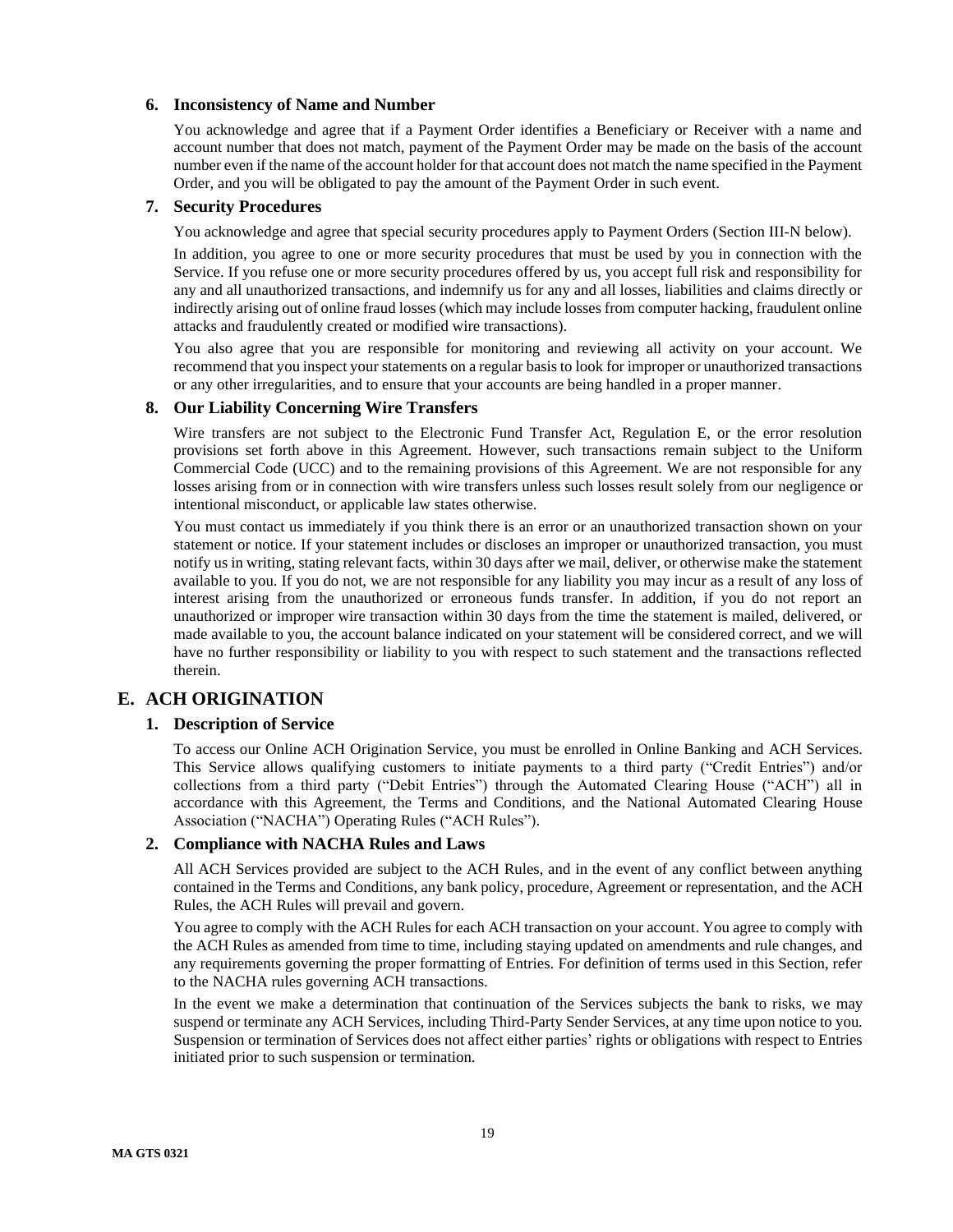When a preauthorized Debit Entry from a consumer's account varies in amount from the previous Debit Entry, you must comply with the notice requirements set forth in the NACHA Rules, the Electronic Funds Transfer Act, and federal Regulation E.

## <span id="page-19-0"></span>**3. Payment Account**

We may, without prior notice or demand, obtain payment of any amount due and payable to us for ACH transactions by debiting the accounts designated by you for such transactions (the "Designated ACH Accounts"). Unless we make alternative arrangements with you, the Designated ACH Accounts will also be the accounts to which Credit Entries are credited. You are required to maintain a sufficient balance in the Designated ACH Accounts at all times to cover expected transaction dollars originated by you. In the event there are insufficient funds in the Designated ACH Accounts to cover your obligations for submitted transactions, including amounts owed to us for reversals and for fees and other amounts, we may set off or debit such amounts from any other accounts you have with us (including any accounts in which you hold an interest with any other person or entity or in another capacity), whether established at the time the Designated ACH Accounts are established or established at some later time.

You further agree that we may, at any time, require you to establish a reserve account (the "Reserve Account") into which we may deposit funds withdrawn by us from those other accounts to ensure that you will have sufficient funds to cover your payment obligations for ACH transactions. We will notify you if we require a Reserve Account and if we require any increase in the Reserve Account from time to time. You agree that we are not liable for nonpayment of any checks drawn against accounts from which we withdraw funds in order to fund the Reserve Account. Transactions submitted to us may be delayed until we are able to satisfy ourselves that the funds in the Designated ACH Accounts will be sufficient to satisfy any funding needs. In the event you terminate your relationship with us or otherwise close Designated ACH Accounts, in our sole discretion, we may continue to hold funds in the Designated ACH Accounts or Reserve Account up to three (3) years or until all outstanding transactions or returns have cleared and the timeframe for rejection or return has expired.

### <span id="page-19-1"></span>**4. Credit Facility/ Exposure Limits**

If you are approved for Credit Facility, we will settle to your account on the effective date (an "Effective Entry Date" as defined in the ACH Rules) of the items originated.

Along with Credit Facility Service, as part of our internal risk control procedures will determine ACH credit exposure limit(s) for all ACH customers. ACH debit exposure limit(s) are also established for customers approved by us for originating Debit Entries. These ACH exposure limits can include, but are not necessarily limited to: (i) total dollar value of individual ACH files transmitted to us; (ii) dollar value or number of individual ACH Entries within each file; (iii) frequency of origination of ACH files; and (iv) consideration of total exposure to us over multiple settlement dates related to all unsettled files originated by you. You agree that your ability to originate Entries is subject to exposure limits set by us. You agree to comply with the exposure limits we establish for you from time to time. You understand and agree that any file or file Entry received by us that would exceed any of the exposure limits established for you may, in our sole discretion, be delayed or rejected, and we will have no liability to you for any damages or losses you may incur arising from our election to delay or reject such files or Entries.

### <span id="page-19-2"></span>**5. Pre-Fund**

In the event you are not approved for a Credit Limit, you may be approved to initiate credit entries on a prefunded ("Pre-Funded") basis. Under this option, before we transmit Credit Entries to Receivers, your designated deposit account must have sufficient Available Funds to cover the amount of those Credit Entries. We are not obligated to contact you if nonsufficient funds exist. However, if contacted, you agree to immediately deposit readily available funds to cover the transaction. If we elect to release or process a file(s) against nonsufficient funds, we are under no obligation to release subsequent files against nonsufficient funds. We will utilize the Presentment Date for settlement and will debit funds or place a hold on your designated account on the day Entries are received. You must present Credit Entries to us before the cutoff time not less than two Business Days prior to the Effective Settlement Date of such Credit Entries.

## <span id="page-19-3"></span>**6. Same Day ACH Origination**

For same day ACH Origination, you will delivery each same day ACH entry or file of same day ACH entries to us prior to 9 a.m. Pacific Standard Time on the settlement date or in a schedule mutually agreed upon by us. All entry information so delivered shall be in the medium required by us and the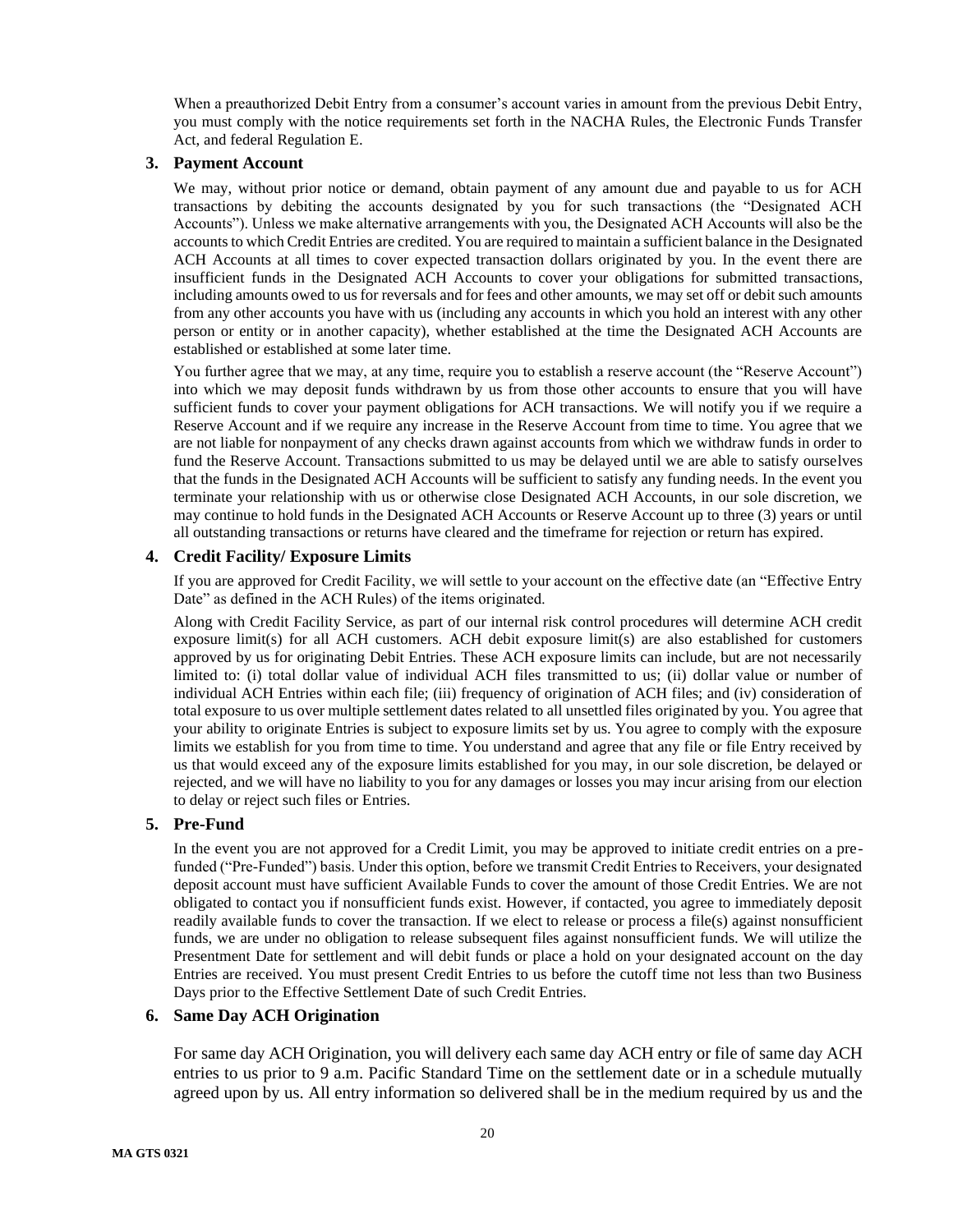format required by the ACH Rules. In order to qualify for same day ACH, entries transmitted by you must meet all of the following characteristics:

- (a) Have an effective entry date equal to the current date (settlement date);
- (b) Be less than or equal to the dollar threshold currently specified by NACHA for same day ACH entries;
- (c) The file is to contain PPD or CCD SEC codes unless others are specifically requested;
- (d) In the event an ACH file is transmitted by you which contains a mix of qualifying and nonqualifying ACH entries, we will make reasonable attempts to originate qualifying entries the same day and non-qualifying entries on the next Business Day; however, we will not be responsible for any delay in same day settlement caused by your comingling of qualifying and non-qualifying entries or any other consequences incurred due to delayed settlement. Typically, same day ACH entries cannot be mixed in the same batch with regular ACH entries.

## <span id="page-20-0"></span>**7. Debit Entries on the Effective Settlement Date**

We may place all or a portion of the funds represented by the Debit Entries on hold for a pre-determined number of Business Days following the Effective Settlement Date. The pre-determined number of hold days and portion(s) of hold(s) may be adjusted periodically based on your originations and returns.

## <span id="page-20-1"></span>**8. Your Representations and Warranties Regarding ACH Entries**

Each time you originate an Entry, you represent and warrant to us that: (i) each person showing as the Receiver on an Entry has authorized the transaction and the debiting or crediting of the designated account in the amount shown and on the Effective Entry Date designated on the Entry; (ii) such authorization is in writing and signed by or similarly authenticated for all Debit Entries; (iii) you have taken commercially reasonable measures to authenticate the Receiver; (iv) such authorization is operative at the time of transmittal to us; (v) Entries transmitted to us by you are in accordance with all requirements of this Agreement and the ACH Rules; (vi) you will perform all your obligations hereunder in accordance with all the ACH Rules and all other applicable laws and regulations, including Regulation E of the Federal Reserve Board and the sanctions and laws administered by the federal Office of Foreign Assets Control ("OFAC"); (vii) you are bound by and will comply with the ACH Rules and Requirements in effect from time to time, including without limitation the provision of the ACH Rules that makes payment of an Entry provisional until final settlement, and you specifically agree that if settlement is not received, we will be entitled to reverse such transaction.

You further agree to indemnify us from and against any losses or expenses we may incur as a result of any breach of these representations and warranties. In the event you violate any applicable Rules or regulations and a fine is imposed on us due to your negligence, whether caused willfully, by negligence or otherwise, we may charge, and you agree to pay, such fine, including fees for research, attorney's charges and other related costs to the violation.

### <span id="page-20-2"></span>**9. Rejection of Entries**

We may reject any Entries, with or without cause, at our sole discretion. Without limiting the foregoing, we may reject any Entries that do not conform to the requirements set forth herein and in the ACH Rules and any other standards, guidelines or procedures we may establish from time to time, or which contain an Effective Entry Date that is more than thirty (30) calendar days after the date of receipt of the Entry by us. You agree that if we elect in our discretion to process a file or file Entry that would be subject to rejection for any reason, such action does not result in a waiver of our right to reject future files or file Entries that are otherwise subject to rejection. We have the right to reject On-Us Entries for any reason for which an Entry may be returned under the ACH Rules if processed through an ACH Operator.

We also have the right to reject any Entry or file that we believe in our reasonable judgment might be contrary to applicable law or that might subject us to unacceptable risk. We will notify you by telephone or other method at our discretion of such rejection(s) no later than the close of business on the Banking Day such Entry or file would otherwise have been transmitted by us to the ACH Operator or, in the case of an On-Us entry, the Effective Entry Date. Notices of rejection will be effective when given. We will have no liability to you for any rejection of an Entry or file as provided herein or the fact that such notice is not given at an earlier time than that provided for herein.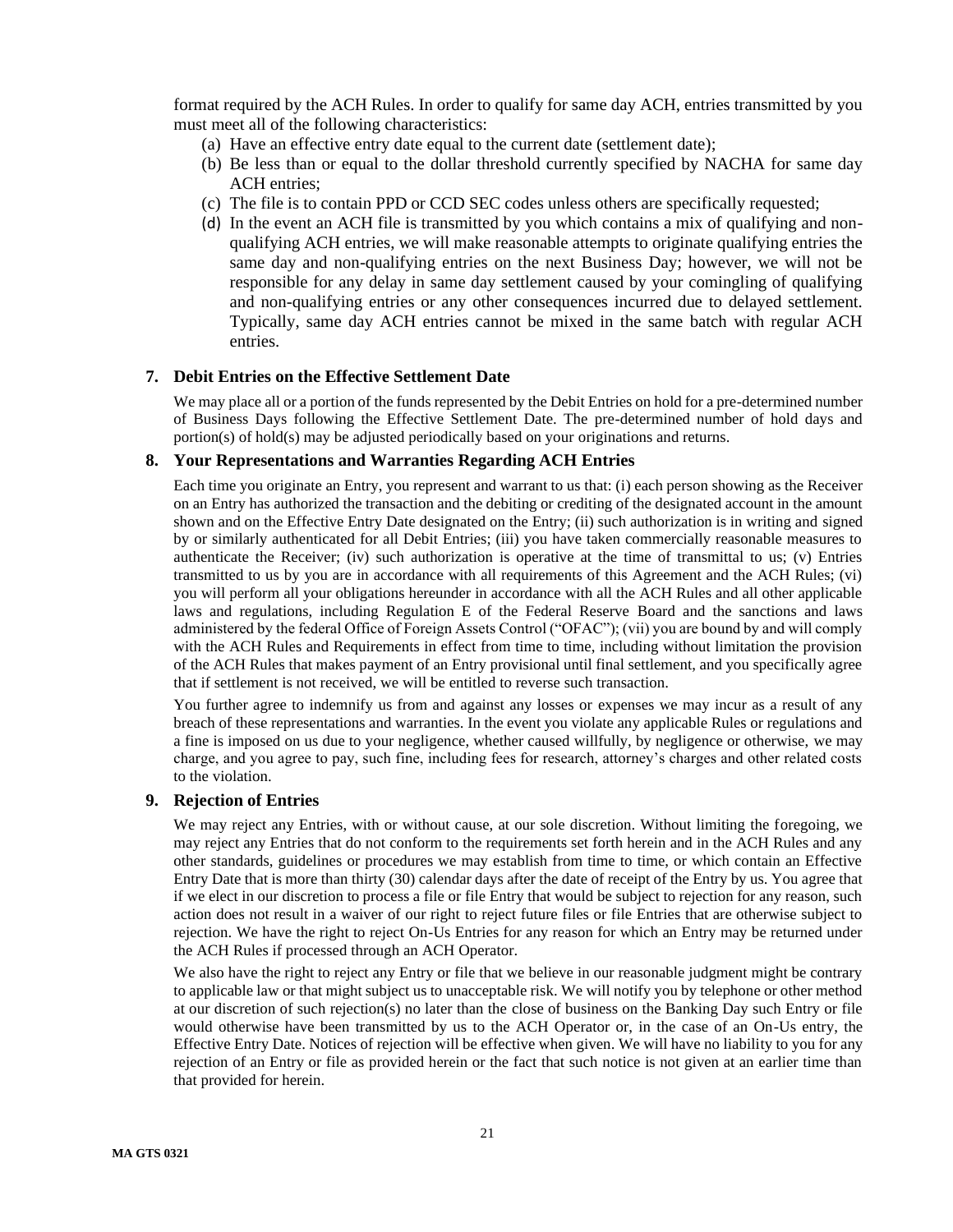### <span id="page-21-0"></span>**10. Disputes with Receivers**

In the event that we become involved in any dispute between you and any Receiver(s) relating to any Entry, you agree to hold us harmless and to indemnify us, our officers, directors, employees, and agents against claims, liabilities, and expenses arising out of the dispute.

### <span id="page-21-1"></span>**11. Cancellation or Amendment of Entries**

You have no legal right to cancel or amend any Entry after we receive it. However, we will generally use reasonable efforts to act on a request by you for cancellation or amendment of an Entry if we can do so prior to its transmission to the ACH Operator or, in the case of an On-Us Entry, prior to debiting or crediting the Receiver's account, provided such request complies with the security procedures required for cancellation of ACH data. We will have no liability if such cancellation or amendment is not effected. We are not able to cancel or amend any Entry after it has been transmitted to the ACH Operator.

#### **12. Permissible SEC Codes**

<span id="page-21-2"></span>Once approved as an ACH Originator, upon review of your business needs, you will be approved to transmit Entries using specific Standard Entry Class (SEC) Codes. Should you transmit Entries to us using SEC Codes other than those previously approved, at our sole discretion, your file may be rejected and may not be transmitted by us to the ACH Operator or may be transmitted. In either case, you are obligated to comply with all applicable ACH Rules and applicable laws.

### <span id="page-21-3"></span>**13. Notice of Returned ACH Entries**

We will notify you either by phone, FAX, electronic transmission or by mail, at our discretion, of the receipt of a returned Entry from an ACH Operator no later than (1) one Banking Day after the Banking Day of such receipt. Except for an Entry retransmitted by you in accordance with the ACH Rules, we will have no obligation to retransmit a returned Entry to the ACH Operator if we complied with the terms of this Agreement with respect to the original Entry.

### <span id="page-21-4"></span>**14. Notices**

We will provide you with all information, as required by the ACH Rules, with respect to each Notification of Change (NOC) Entry or Corrected Notification of Change (Corrected NOC) Entry received by us relating to Entries transmitted by you, by any form of communication deemed acceptable by us, no later than two (2) Business Days after receipt thereof. You are obligated to ensure that changes requested by the NOC or Corrected NOC are made within six (6) Banking Days of your receipt of the NOC information from us or prior to initiating another Entry to the Receiver's account, whichever is later. Should you receive notice that any ACH prenotification has been rejected, you agree not to initiate any Entry until the cause for rejection has been corrected and another pre-notification has been submitted and accepted by the RDFI. You will cease initiating Entries immediately upon receipt of any actual or constructive notice of Receiver's termination or revocation of authority.

### <span id="page-21-5"></span>**15. Returns**

Returns will be monitored for excess activity. You agree to work with us should you have returns that are deemed excessive or if we receive notice from any regulatory or governing body of excessive returns. Additional fees may be applied for Returned Debit Entries.

### **16. ACH Account Reconciliation**

<span id="page-21-6"></span>Entries transmitted by us, debited or credited to a Receiver's account maintained with us will be reflected on your periodic Statement for the Designated ACH Account. You agree to notify us promptly of any discrepancy between your records and the information shown on your periodic statement. If you do not notify us within thirty (30) calendar days after the first periodic statement on which a discrepancy appears, you agree that we are not liable for any and all losses and/or other discrepancies that result from your failure to give notice within such timeframe. You agree that you waive any right to dispute a transaction in the event you fail to notify us of the discrepancy within thirty (30) days after your receipt of the first periodic statement on which the discrepancy appears.

## <span id="page-21-7"></span>**17. ACH File Transmissions**

You may transmit ACH files directly to our ACH processing unit from a personal computer controlled by you or by use of third-party processor engaged by you. You also may transmit ACH files to us through our Online Banking platform. If you use our Online Banking, then the procedures for that platform will be provided to you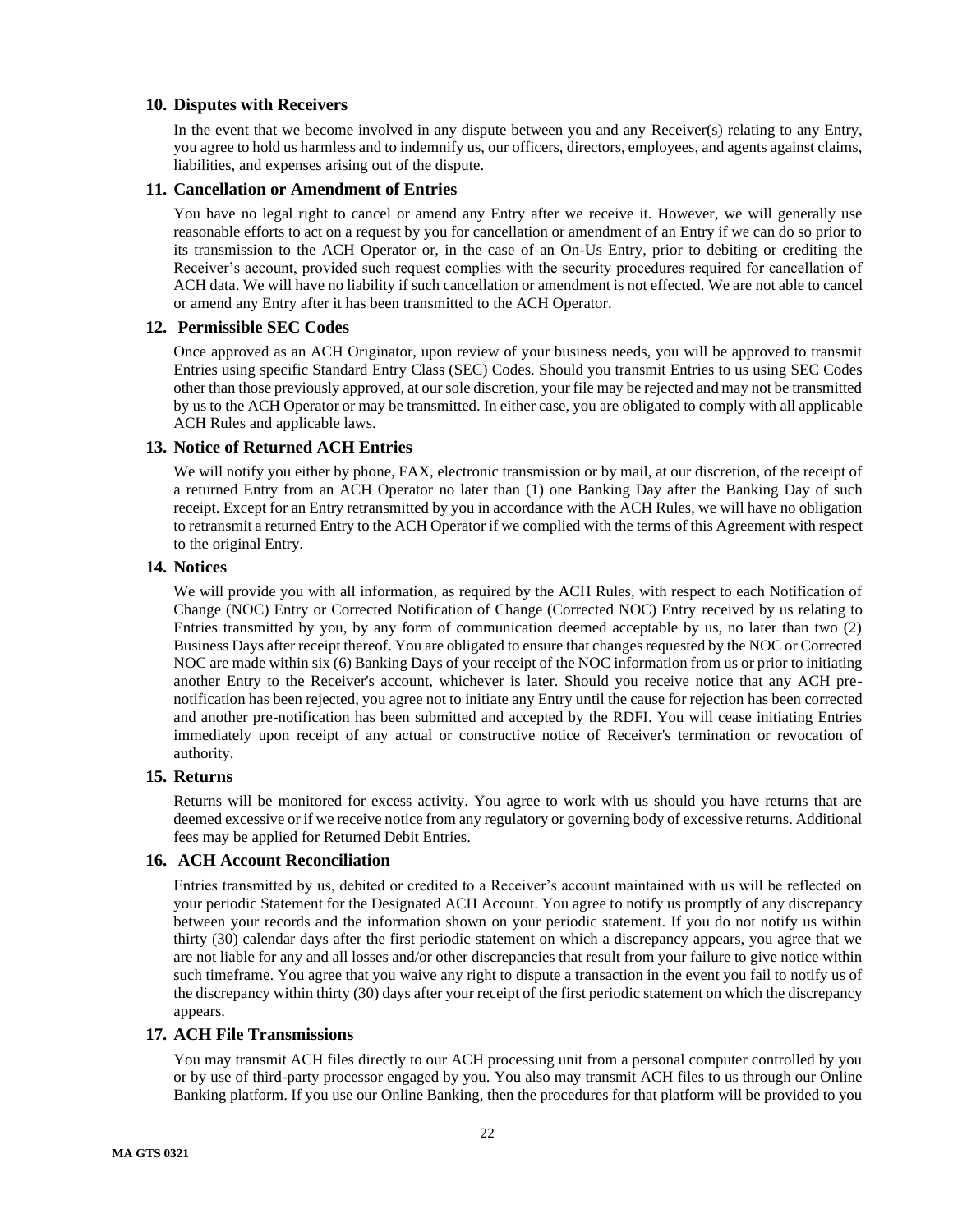separately, and those procedures will apply. If you do not use our Online Banking, then the following procedures will apply. In the event that you transmit files through a third-party processor, the third-party processor will be acting as your authorized representative and you will be responsible for ensuring that the third-party processor complies with all of the following requirements on your behalf.

## <span id="page-22-0"></span>**18. Authorized Computers**

When using our Online Banking, we will authorize you to use one or more computers for transmitting your ACH files to us. You are solely responsible for access by your employees or other authorized representatives to the authorized computers and to the data files maintained on the computer. Your authorized representative will be able to access the ACH system by utilizing prearranged logon procedures consisting of user identification names and passwords.

## **19. ACH Scheduling Service**

<span id="page-22-1"></span>If you use our ACH Scheduling Service, we will anticipate the receipt of an ACH file transmission from you on each scheduled processing date identified by you in writing on our form of ACH File Transmission Calendar (subject to our acceptance and approval). You are responsible for ensuring that we receive a transmission on each scheduled processing date or for notifying us if a transmission will not take place on a scheduled processing date. You are also solely responsible for ensuring that we receive any new or updated processing schedules as required. We are not responsible for untimely or erroneous ACH file transmissions that occur as a result of changes to your established processing schedule if not communicated to us in a timely manner and accepted and approved by us.

## <span id="page-22-2"></span>**20. ACH Data Integrity**

You are solely responsible for the accurate creation, modification, and deletion of the account information maintained on your personal computer and used for ACH transactions. You agree to comply with any written procedures provided to you by us for the creation, maintenance and initiation of ACH transactions.

### <span id="page-22-3"></span>**21. Retention of Records**

You must retain data on all files adequate to permit us to recreate all Entries for a period of at least thirty (30) calendar days following the date you transmit the files to us for processing, and you must provide copies to us upon our request. You must retain all written authorizations for ACH Entries for a period of at least two (2) years following the date on which such authorizations expire. For recurring Entries, you must retain authorizations for a period of not less than two (2) years following termination or revocation of the original authorization. If you are entitled to originate Represented Check (RCK) Entries, authorizations must be maintained for at least seven (7) years following the settlement date.

## <span id="page-22-4"></span>**22. Reversing ACH Entries**

In the event of duplicate or erroneous files, as defined in the ACH Rules, we will allow you to send reversing Entries. Reversals must be made within five (5) days of the original settlement date per the ACH Rules. You must notify the Receiver by the end of the day on the settlement date for any reversed Entry submitted by you. You may make this notification by any reasonable method you choose.

### <span id="page-22-5"></span>**23. Duty to Furnish Documents**

From time to time, we may be required to obtain Receiver authorizations. You agree to furnish us with copies of Receiver authorizations or other documents within five (5) Business Days of our initial request. Documents will be provided by you to us at your own expense.

## <span id="page-22-6"></span>**24. Consent to Audit**

When applicable, at least annually, you will make yourself, your premises, your documentation and due diligence processes and procedures available for audit by us for compliance with the ACH Rules as well as mitigation of risk and regulatory compliance. We will provide you with no less than ten (10) days prior notice of any audit.

## <span id="page-22-7"></span>**25. Special Security Procedures**

Special security procedures apply to Payment Orders via ACH established at the time you select the service. (See below).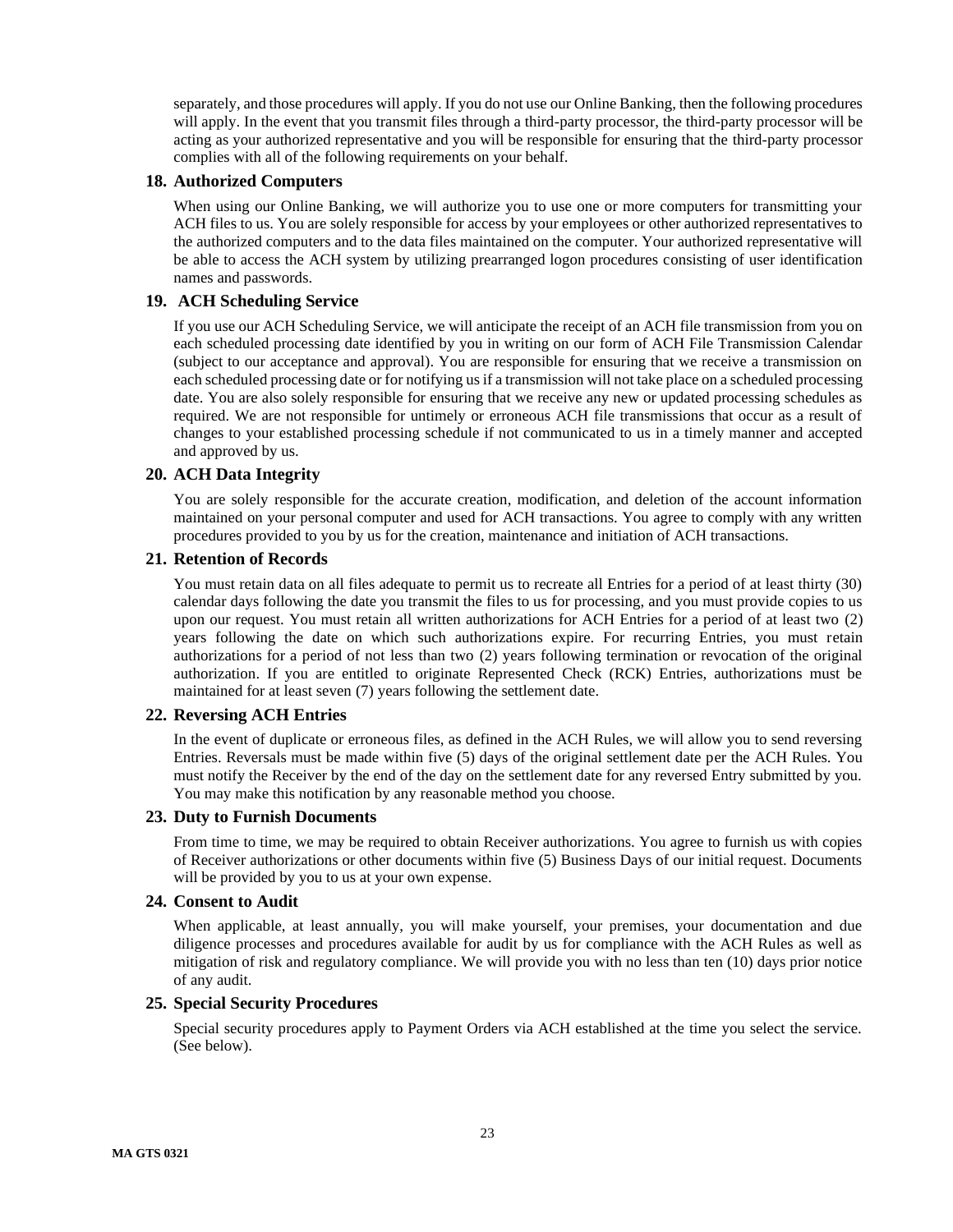### <span id="page-23-0"></span>**26. High-Risk ACH Originators**

Banking regulators consider ACH Third-Party Senders and ACH Originators in specified industries and certain transaction types as high-risk originators. If we classify you as an "ACH High-Risk Originator," you agree to supply us with additional information related to your ACH activities upon our request. The following ACH customers are deemed to be high risk:

- a. Third-Party Senders
- b. Originators of Internet-Initiated Entries (WEB), Telephone-Initiated Entries (TEL), and International ACH Entries
- c. Originators in high-risk industries, including, but not limited to, online payment processors, credit repair services, mail order and telephone order (MOTO) companies, or offshore businesses

You also agree to properly manage the use of our ACH services; this includes maintaining ACH returns within industry-defined tolerances (unauthorized returns must not exceed 0.5% return rates).

NACHA requires that all ACH Originators of Internet-Initiated Entries (WEB) perform an annual audit of their procedures concerning the security and protection of consumer information. You must certify in writing to the Bank that you have completed the ACH WEB Originator Annual Audit as required by NACHA.

### <span id="page-23-1"></span>**27. Inconsistency of Name and Number**

An RDFI can make payment to a Receiver based solely on the account number, even if the name in the Entry differs from the name on the account. We may send an Entry to an RDFI based solely on the bank-identifying number you provide, even if the number is incorrect and identifies a different RDFI.

## <span id="page-23-2"></span>**F. POSITIVE PAY SERVICE**

This Service is designed primarily to help you protect against fraud. Our Positive Pay Services include: Standard Positive Pay that compares cleared checks with issued checks; Positive Pay with Payee Match, that compares payee name data to the payee name on the check; reverse Positive Pay, that treats all items presented to Bank for payment as Exceptions to payment; and ACH Positive Pay, that determines ACH debit entries to post against your account. All of these services allow you to review transactions not previously authorized by you before they post to your account. To prevent erroneous returns, training may be required before some Positive Pay Services can be fully activated.

## <span id="page-23-3"></span>**1. Standard Positive Pay and Positive Pay with Payee Match**

- (a) Standard Positive Pay Service matches checks presented for payment to Issue records. Positive Pay with Payee Match includes matching payee name to the payee name on checks in the Issue records.
- (b) Issues must be uploaded or manually entered into the *positive*Pay*Plus*through the Bank's Cash Management System at any time during the Business Day and must be received prior to payment of checks.
- (c) If you will be uploading Issues, you agree to provide us with a test file of Issues prior to activating the Service. We will assist you in creating a format to ensure your file will successfully upload to the Service.
- (d) Any item presented to us for payment that does not match Issues on file will be flagged as an Exception. You must review Exceptions on a daily basis and issue a Pay Instruction or Return Instruction for each Exception. Exception instructions must be received by us from you by 1:00 PM (PT), Monday through Friday unless a non-Business Day.
- (e) In order to limit the number of Exceptions, you agree to: Update Issues as often as Customer issues checks; ensure the MICR encoding ink on checks is of high quality. Not using high quality MICR ink could result in a large volume of Exceptions; pay any charges resulting from the Bank's inability to accurately read the MICR encoding on checks printed by Customer's vendor; pay any charges due to Customer's failure to update Issues in a timely manner.
- (f) The Bank may, but is not required to contact Customer by telephone for instructions on an Omission. If you contact us by a means other than the Service, as to particular transactions or exceptions, we attempt to assist you with particular transactions or Exceptions, but we will not be obligated for any errors or losses.
- (g) If Bank is unable to contact an authorized contact person for instructions on an Omission, Bank will return or refuse to pay the item.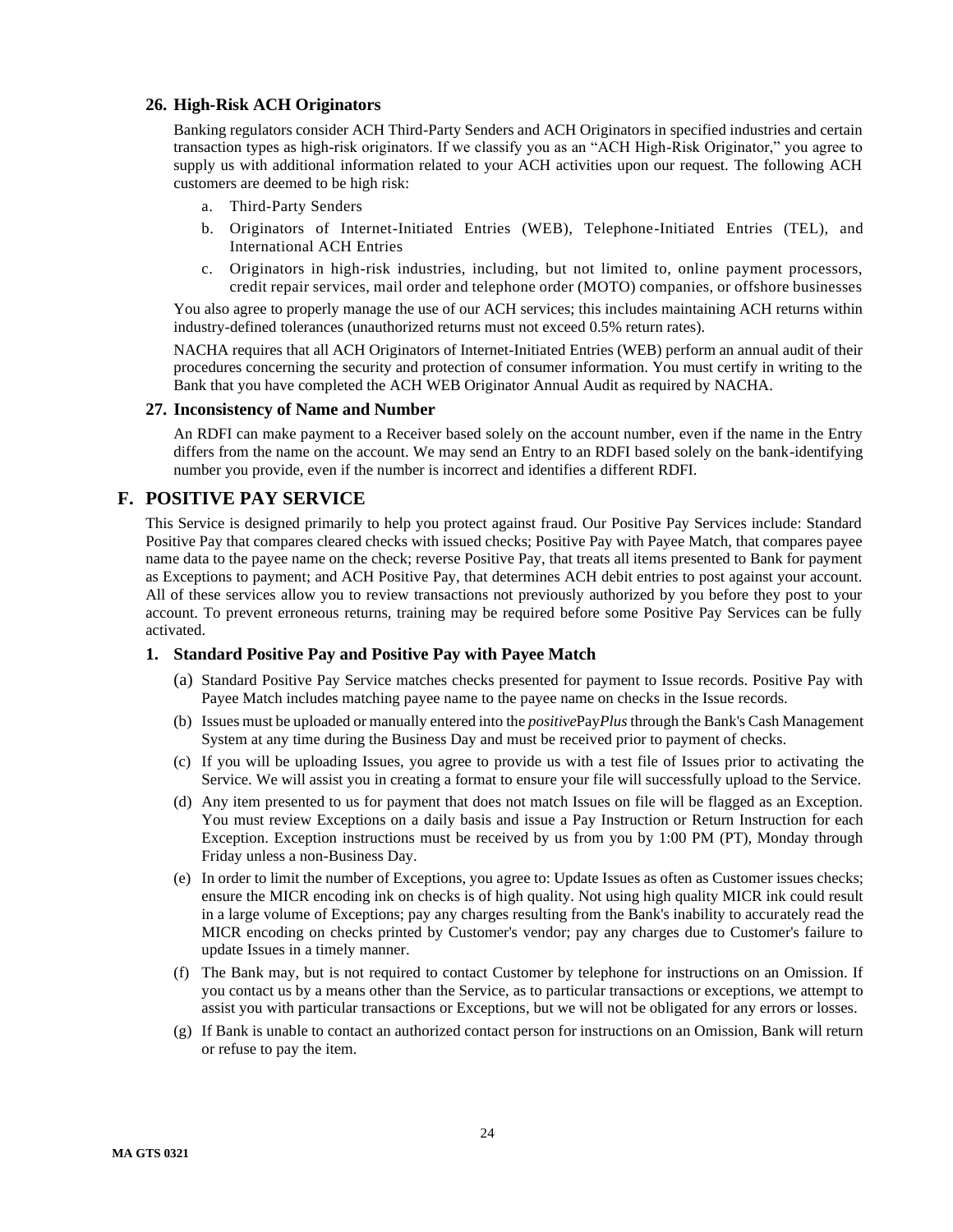### **(i) Definitions**

- (a) "Issue"/"Issues" Issue, singularly, and "Issues", collectively are representations of checks manually added or imported in a file by the Customer to positivePayPlus.
- (b) "Exceptions Check(s) presented for payment that do(es) not match Issues on file.
- (c) "Omission" means an item presented to the Bank for immediate payment (such as a check presented at a branch) not matching your Issue file.
- (d) "Pay Instruction" Customer instruction to Bank to pay a check listed as an Exception.
- (e) "Return Instruction" Customer instruction to Bank not to pay and return a check listed as an Exception.
- (f) "Service" means Positive Pay Services.

#### **(ii) Default Decision**

- (a) If you fail to make a timely "Pay" or "No Pay" instruction decision on an Exception item, you authorize the Bank to return these items unpaid.
- (b) To change the Bank's default instructions from "Return" to "Pay", please initial the appropriate selection on the Security Control Worksheet under Positive Pay Module.

#### <span id="page-24-0"></span>**2. Reverse Positive Pay Services**

Reverse Positive Pay Service reports all items presented to the Bank for payment as Exceptions. Customer must review Exceptions on a daily basis and issue a Pay Instruction or Return Instruction for each Exception within the time required in Section 1(d) above.

#### **(i) Default Decision**

- (a) If you fail to make a timely Pay Instruction or Return Instruction to the Bank on an exception (a "Pay" or "No Pay" decision), you authorize the Bank to pay these item(s).
- (b) To change the Bank's default from "Pay" to "Return" under (a), please initial the appropriate selection on the Security Control Worksheet under the Positive Pay Module.

### <span id="page-24-1"></span>**3. ACH Positive Pay Service**

ACH Positive Pay allows you to use positivePayPlus to establish payment rules to determine which ACH Debit Entries will or will not post to your account. ACH transactions occur Monday through Friday, except on a non-Business Day.

**(i) Default Decision -** If you fail to make a "Pay" or "Return" decision by 5:00 PM (PT) on an ACH Exception, the ACH Debit Entry will be returned by us. You authorize the Bank to return these items.

#### **(ii) Definitions**

- (a) ACH Exception An ACH Debit Entry that violates a payment rule. These items will be presented to you as an exception to make a "Pay" or "Return" decision.
- (b) ACH Blocks An ACH Block may be set up for a specific type of Entry, a particular ACH Originator (Company), or maximum amount. The block can also be set up to expire on a designated date or have no expiration date. Items that meet the Block criteria will be presented as an ACH Exception.
- (c) ACH Filters An ACH Filter may be set up to authorize ACH entries. ACH Filters can be added for a specific type of entry, a particular ACH Originator (Company), or maximum amount. The filter can also allow an entry on a frequency of Ongoing or One Time.

### <span id="page-24-2"></span>**4. Account Reconciliation**

Account Reconcilement enables you to monitor, track and reconcile activity in your designated deposit account. The reconciliation services available are Full Account Reconciliation, Partial Account Reconciliation and Deposit Reconciliation.

- (a) Full Account Reconciliation- Includes Positive Pay Service and Statement of Activity based on accounting cycle
- (b) Partial Account Reconciliation- provides Statement of Activity based on accounting cycle
- (c) Deposit Reconciliation- you assign a unique number in the serial field of deposit slips for each depositing location. At the end of the selected accounting cycle, we provide the Statement of Activity and reports that track deposit activity.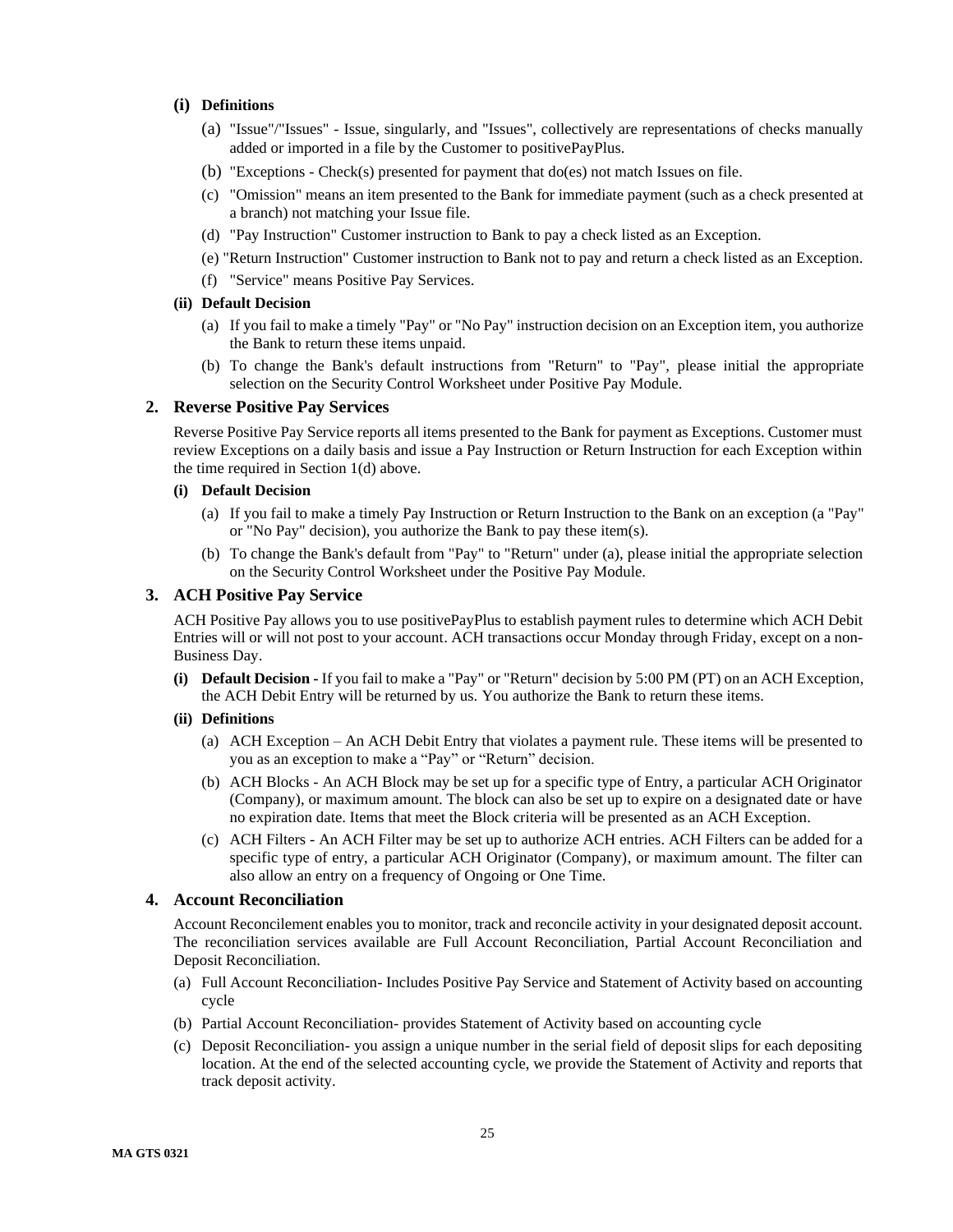## <span id="page-25-0"></span>**5. Advanced ACH Reporting**

Advanced ACH Reporting is available for ACH Returns, ACH Notice of Change (NOC) and Electronic Data Interchange (EDI) Reporting which are available as downloadable reports.

## <span id="page-25-1"></span>**6. Customer Acknowledgements**

- (a) You acknowledge that Bank will have no liability for payment of a check which is unauthorized or fraudulent if (i) the check was an Exception, (ii) You did not issue a Return Instruction, and (iii) You did not instruct Bank to return the check in the stipulated timely manner.
- (b) You acknowledge that this Service does not preclude our standard check processing procedures, which may cause a check to be dishonored even if your instructions or the established procedure do not otherwise require us to return such a check.
- (c) You acknowledge that you must fulfill your responsibilities in connection with this Service on each Business Day whether or not open for business.
- (d) You acknowledge that you shall use the Service only for its own use in accordance with the terms of this agreement.
- (e) You acknowledge you are responsible for all transactions processed using this Service.
- (f) You acknowledge that the Bank may, at its sole option and without notice to you, set up an ACH Filter to allow ACH Debit Entries initiated by the Bank based on an existing authorization for ACH transaction by you, which ACH Filter will allow automatic payment of the ACH without review by you.

### <span id="page-25-2"></span>**7. Other Provisions**

For this Service, we may choose to honor your request to give us verbal instructions. You agree that Bank may in good faith rely on such verbal instructions that purport to come from an authorized Agent of the Company without independent verification by Bank. However, we will not be responsible for failing to act on any verbal instructions. We will be bound to act only in accordance with instructions by you using the service.

# <span id="page-25-4"></span><span id="page-25-3"></span>**G. CASH VAULT SERVICE**

## **1. Description of Service**

This Service allows you to process cash, coin and check deposits ("Deposits") from you to your account with the Bank, and cash and coin orders ("Orders") from the Bank to your place of business.

An approved armored carrier service provider ("Armored Carrier") is required for cash and coin delivery between your location and the Bank's cash vault facility ("Cash Vault Facility" or "Cash Vault Facilities".) An Armored Carrier, who shall not be a Bank employee, shall for all purposes be considered your agent. Orders and Deposits in transit will be considered your monies. We shall not be considered an insurer of any Deposits placed with the Armored Carrier. We shall not assume responsibility for collection or be considered to have received the Deposit until the Deposit is actually delivered and receipted for by the Bank at its designated Cash Vault Facility. Similarly, any items returned or sent to you by us shall be deemed received by you when delivered by us to the Armored Carrier. We maintain multi-custody electronic-processing and room-surveillance equipment at our Cash Vault Facilities for this Service.

## <span id="page-25-5"></span>**2. Conditions for Service**

You agree to the following conditions for this Service:

- **•** Deposits must be prepared in accordance with the Bank's standard procedures and instructions that may be amended from time to time.
- You will use only the supplies and documentation we give you for processing of your Deposits. To ensure that you receive your Deposits correctly, and to prevent a delay in processing your Deposits, you must correctly package your Deposits using bank-approved tamper evident bags, seal the supplies in the bag and accurately complete a duplicate deposit ticket, recording for correct deposit type (check and cash or coin) and receipt book.
- The depository bags shall contain no property other than: (a) negotiable instruments and/or cash owned by you; and deposit slip(s) indicating the total dollar amount of such negotiable instruments and/or cash and your account or accounts in which such items are to be deposited.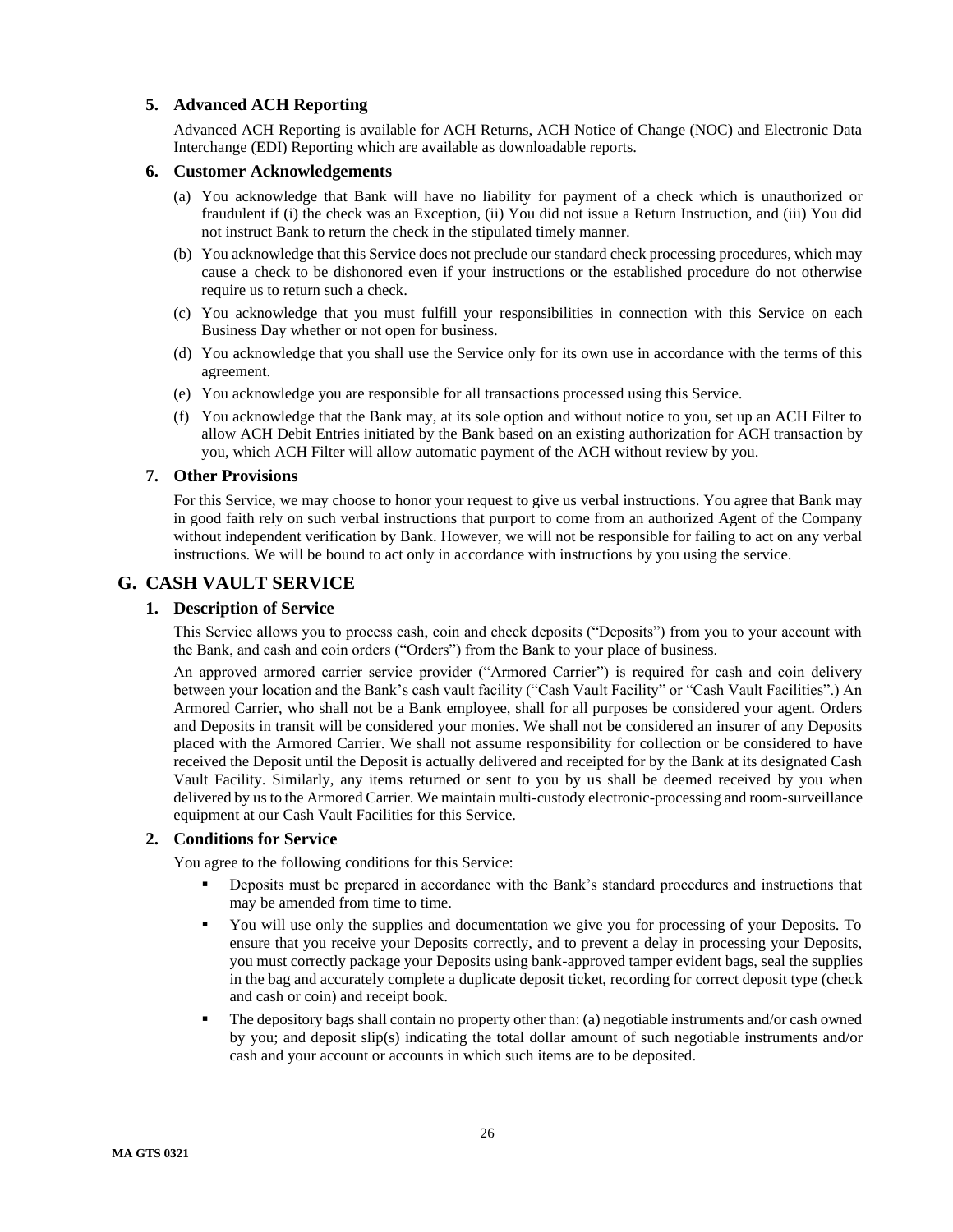- Acceptable cash and coin must be in U.S. currency. Deposits of mutilated or contaminated coin or currency require special handing and packing by Customer and must be coordinated with the Bank. You agree not to use this service for counterfeit bills.
- Checks delivered to the Bank Cash Vault Facility must be payable through a U.S. Bank and in U.S. dollars and properly endorsed.
- Upon delivery of the Deposit to the Bank cash vault facility by the Courier/Armored Carrier, the Bank is authorized to open the bag and verify the contents, and to credit the contents thereof to your account. If the contents of the bag do not conform to the deposit ticket, the Bank will deposit such contents as are found therein. The risk of any loss or shortage is expressly assumed by you. The joint record of the two cash vault employees shall be deemed to be conclusive evidence of the contents of the bag, and the risk of any loss or shortage is expressly assumed by you. You therefore agree to hold Bank harmless.
- The Bank will accept only those Deposits deemed acceptable by it. We do not knowingly accept Deposits, or partial Deposit bags, which we deem to be unacceptable, for example a bag that is damaged, has holes or is improperly sealed, or has evidence of tampering, and such Deposits and such bags will be deemed by us as though not delivered. Should we accept a deposit bag and notice any evidence of tampering, we will open the bag using our established security procedures (including opening the bag in dual custody), but you agree that we are not liable for any shortage within any shipment that is not distinctly and securely sealed in accordance with our instructions.
- You agree to maintain a complete record of all check items placed in the bottom part of the bags and in the case of loss, to promptly, diligently, and completely cooperate with the Bank in the identification or replacement of the items so lost.
- We will debit your account for the amount of each Cash Order by you on the date of the shipment and, unless there is an obvious Customer error, credit your account for each Deposit on the next business day following the Date of receipt, where allowable. Regional cash vaults may vary due to location or timing of delivery.
- You direct the Cash Vault Facility to accept, address, and release Orders to the Armored Carrier, and authorize the Cash Vault Facility to comply with your verbal and/or written instructions in accepting, changing and canceling Orders until such instructions are terminated. The Cash Vault Facility will be protected in acting on any oral or written request believed, in good faith, to be authorized by you.
- If you have one-day armored carrier delivery, you will advise the Bank's Cash Vault facility of the Order by 11:00 a.m. (local time of cash vault location) on the Bank Business Day prior to the requested date of delivery, and you may cancel the Order without charge provided the Bank's cash vault facility is notified before 11:00 a.m. (local time of cash vault location) on the Bank Business Day prior to the requested date of delivery.
- Orders received must be inspected by you prior to being accepted from the Armored Carrier, by examining the bag, shipping seal or coin box for integrity of condition. Damaged or torn shipping bags or bags with loose or missing shipping seals or opened or unsealed coin boxes must be refused.
- You recognize that in following your instructions, the Bank may come into possession of items which parties other than the Bank can deposit or claim an interest in. In that regard, you hereby agree to at all times indemnify and hold the Bank harmless from and against any and all claims, actions, whether groundless or otherwise, as well as from and against, any and all liabilities, losses, damages, judgments, costs, charges, attorneys' fees, and any other expenses of every nature and character in any way related to claims by any party or parties other than you, whether by action or non-action, with respect to any item of any nature whatsoever, alleged or claimed to have been delivered to the Bank by you.
- Deposits delivered on a Business Day after closing or on a day when the Bank or Cash Vault Facility is not regularly open for business, need not be opened, verified or credited by Bank or Cash Vault Facility until the following Business Day.
- We will retain evidence of Deposits and Orders per our policy and consistent with the retention of order and deposit information for other customers. Upon written request by you, we will make such items, or copies, available to you.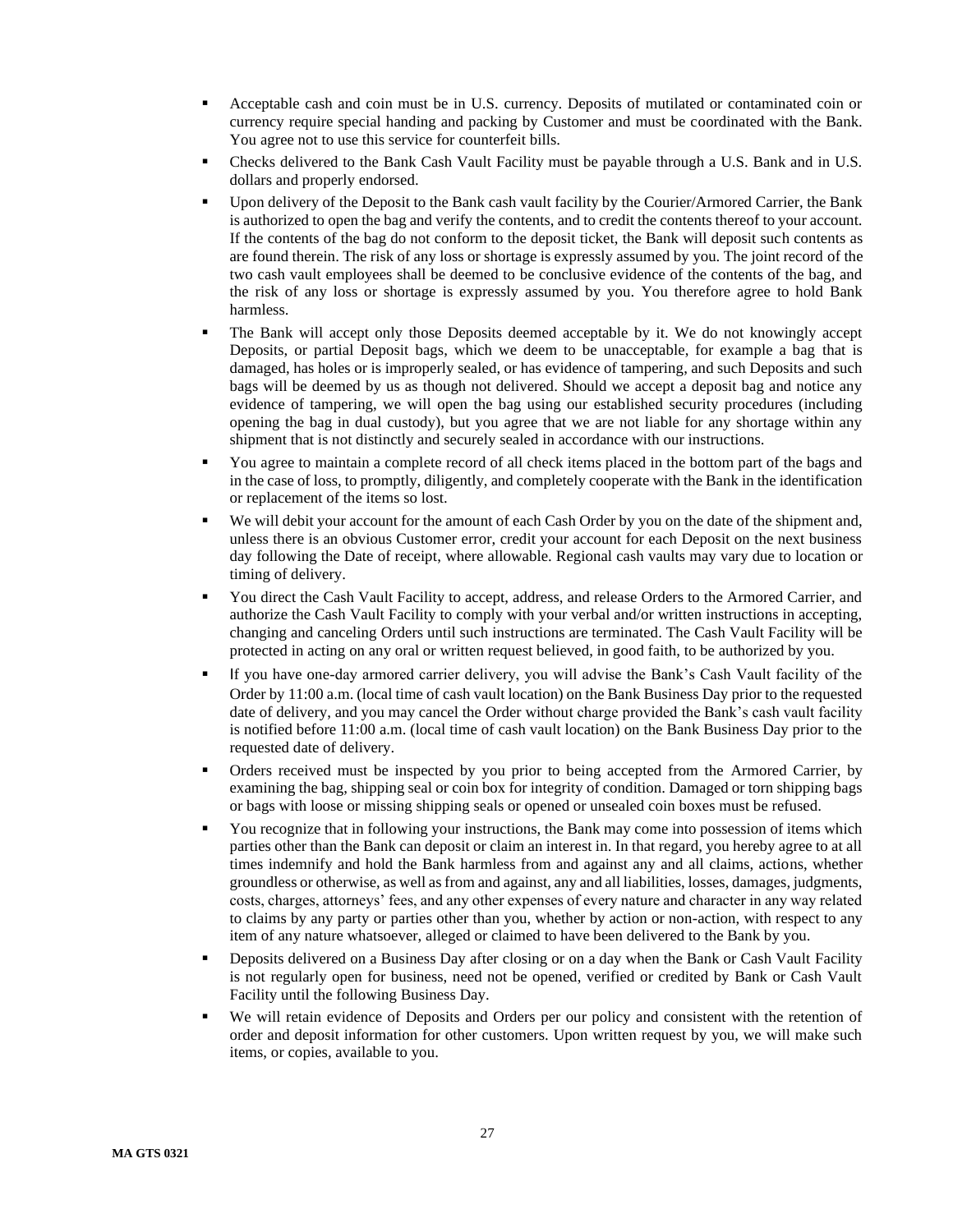### <span id="page-27-0"></span>**3. Smart Safe Deposits**

In order to utilize Smart Safe Deposit services, you must contract with an Armored Carrier approved by us (the "Smart Safe Vendor") for currency deposits to a Smart Safe ("Smart Safe") provided to you by the Smart Safe Vendor, and removal, validation and/or transportation services by the Smart Safe Vendor. You agree to comply with your obligations under the contract with the Smart Safe Vendor ("Vendor Agreement"). The Smart Safe Vendor does not act as our agent in performing activities for you. You must insert only U.S. currency into the Smart Safe; any non-U.S. Currency will not be processed by the Smart Safe Vendor or the Bank. You may not remove currency from the Smart Safe once it has been inserted. Currency will only be removed from the Smart Safe for insertion verification purposes, which can only be performed by an authorized Smart Safe Vendor representative within a timeframe agreed upon between Smart Safe Vendor and you, acceptable to Bank. The contents ("Deposits") contained within the Smart Safe shall be removed by Smart Safe Vendor ("Deposit Deadline") and physically transported to a location directed and approved by us. We retain the right to refuse any Deposit for any reason. The responsibility, as between you and us, for any Deposits refused by us, remains with you. Until we, or Smart Safe Vendor at our direction, have finally received and physically verified any Deposit, we accept no liability for loss of any Deposit or any losses or damages incurred by you with respect to the Deposit. We shall not be deemed to have finally received and accepted any Deposit until such Deposit has been physically verified by us or Smart Safe Vendor at our direction. We shall not be liable to you as an insurer of such Deposit. You will receive same-day provisional ledger credit for Deposits that are reported to us by the Smart Safe Vendor before the Deposit Deadline and meet the requirements of the Service and the Vendor Agreement. You acknowledge that provisional credit may only be available for those Deposits communicated when verified to us by Smart Safe Vendor even if such Deposits are inserted by you prior to the Deposit Deadline. We reserve the right to refuse to provide provisional credit for any Deposits, and to reverse any provisional credit provided by us to you, at our reasonable discretion. Upon receipt of any Deposit(s), we or Smart Safe Vendor shall verify the currency amounts of the Deposit(s). You agree that the findings and records of us (and/or Smart Safe Vendor), shall be conclusive and binding upon you. Furthermore, to the extent there is a conflict between the records of us, Smart Safe Vendor or you regarding the Deposit(s), our records shall control.

### <span id="page-27-1"></span>**4. Cash Vault Deposit Funds Availability**

If deposits are received, verified and accepted by us before our cutoff time on a Banking Day, we will process the deposit on that Banking Day. If deposits are received, verified and accepted by us after the cutoff time on any Banking Day, we may process your deposit on either that day or on the following Banking Day. The funds for the checks that you deposit through the Service may not be immediately available to you. The funds for all accepted checks will be available in accordance with our funds availability schedule, governed by Federal Reserve Board Regulation CC, contained in the Deposit Agreement.

## <span id="page-27-3"></span><span id="page-27-2"></span>**H. DEPOSITBRIDGEPLUS® REMOTE DEPOSIT CAPTURE SERVICE**

## **1. Description of Service**

This Service allows you to scan images of checks and other items (each, an "Electronic Image") at your place of business to create electronic images of paper checks and drafts ("Items") as described in this Agreement, the user guide and other guidelines as we may communicate from time to time, and to transmit an electronic file or image cash letters of such Electronic Images and other information (collectively, the "Electronic File") to us for deposit to your deposit account with us. If you enroll in Mobile Remote Deposit Capture ("Mobile RDC"), you can make deposits into an eligible account by using a supported mobile device (e.g. smartphone or tablet) with a camera to create an image of a paper check and electronically transmit it and the related deposit information to us. After we receive your Electronic File, we, at our sole option, will use the Electronic File to either: (a) create substitute check(s), Image Replacement Documents ("IRDs") that we present to the bank on which the Paper Item is either: (i) drawn or (ii) payable at or through (each, "Paying Bank"); or (b) generate one or more electronic files (from the original Electronic File) for presentment directly or indirectly to Paying Bank.

**Substitute Check or IRD** means a copy of an original check, created from a check image. Substitute checks should meet ANSI X9.90 standards. The term substitute check shall have the meaning and definition as set forth in the Check Clearing for the 21st Century Act ("Check 21") and Federal Reserve Board Regulation CC's Availability of Funds and Collection of Checks, 12 C.F.R. Part 229, as it may be amended from time to time. **Original Check** means the paper check that you scan to create a check image. **Check Image** means an electronic image of an original check (including a substitute check) and the accompanying MICR data information created by you in connection with the Service. **MICR** data stands for Magnetic Ink Character Recognition information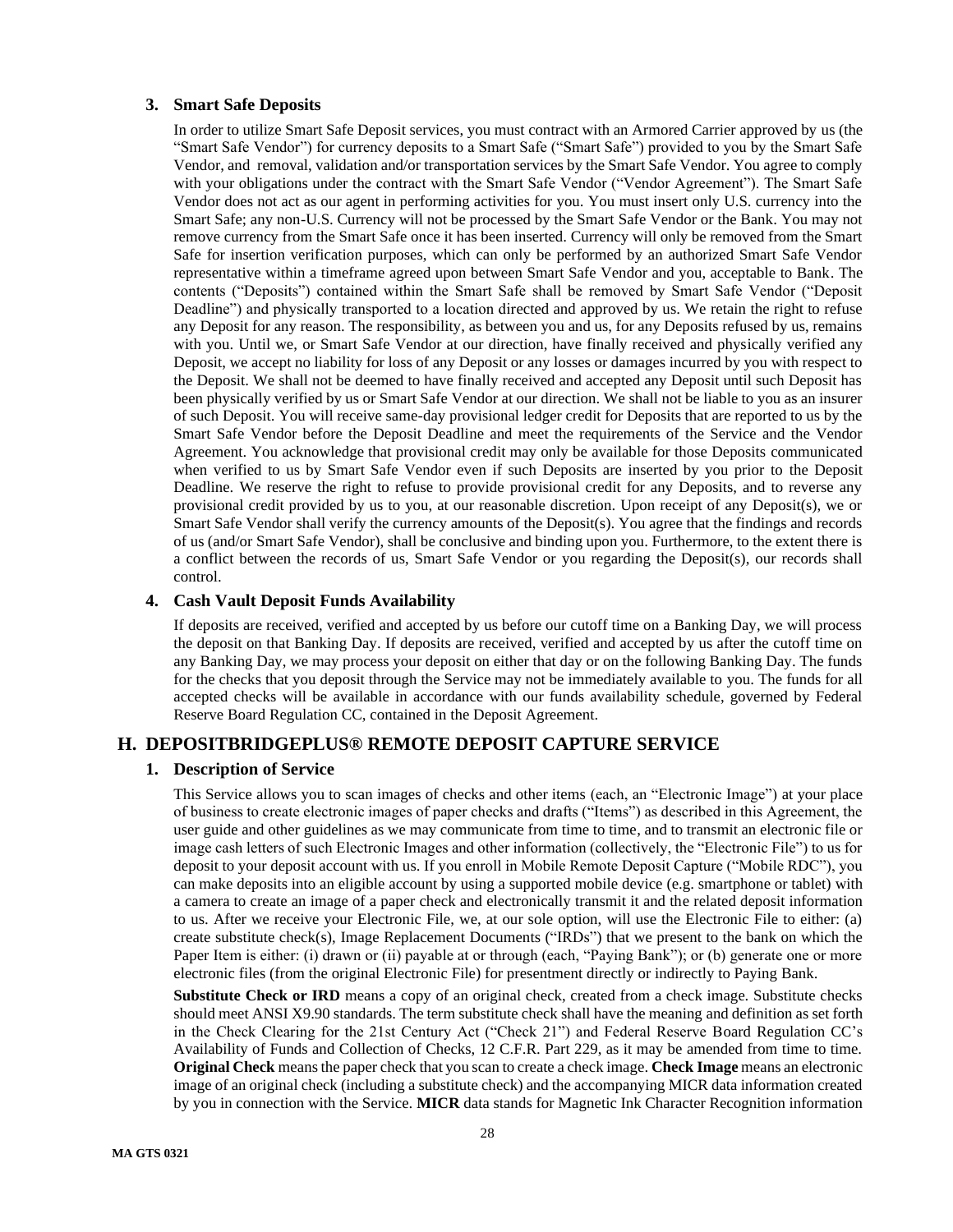in compliance with various ANSI X9 standards covering MICR placement, quality and image replacement documents.

### <span id="page-28-0"></span>**2. Conditions to your use of the Service**

As conditions to using the Service, you will: (a) maintain your account in good standing; (b) meet credit standards established by us and provide financial information as requested from time to time; (c) comply with the user guide, the Check Safekeeping and Destruction Guidelines, and other guidelines and restrictions regarding the Electronic File as we may communicate to you from time to time, and (d) agree that, annually, we may require you to complete an online "Self-Assessment" of your remote deposit activity and/or agree to a "Site-Visit" conducted by the Bank to ensure that you are in accordance with the established Check Safekeeping and Destruction Guidelines.

## <span id="page-28-1"></span>**3. Creating Electronic Images and Transmitting Your Electronic File**

You will use hardware meeting our specifications and our *deposit*Bridge*Plus* Service to scan Items that you wish to deposit to your account and to transmit your Electronic File. If you are using Mobile RDC, you will use a camera-enabled mobile device (e.g. smartphone or tablet) to image your checks and transmit your Electronic File(s). As an alternative, if you do not use our equipment, our software, or your mobile device, you may send us Image Cash Letters ("ICL") or use a third party, acting as your agent, to transmit ICLs to us. The format of your Electronic File must meet our Electronic Check File specifications, which may be updated from time to time. You are solely responsible for providing secure telecommunications to communicate electronically with or transmit Electronic Files to us either via the Internet or through our other approved methods. You will transmit to us only Electronic Images which are suitable for processing, including, but not limited to, Electronic Images that are legible and contain readable MICR data.

### <span id="page-28-2"></span>4. **Disposition of Imaged Checks**

After our receipt of any transmission of imaged Items for deposit to your account, the system will acknowledge by electronic means receipt of your deposit transmission. Your electronic transmission is subject to proof and verification. You agree to retain and safeguard the originals of all imaged Items after validation in accordance with commercially reasonable standards and with your internal procedures for not less than ten (10) calendar days or for such time as is required by and in accordance with applicable law, statute, or regulation. Thereafter, within sixty (60) days of transmitting the Electronic File, you will destroy the originals of all such imaged Items or make arrangements for future destruction or storage with a third party document management provider in a commercially reasonable manner. You agree to take commercially reasonable steps to safeguard the originals and the content of data contained of, on or related to such imaged Items until such time as they have been destroyed. You further agree that you have sole responsibility for such items, even after transfer to a third-party provider, and for the due diligence of that third party provider. You further agree that in securing and destroying Items as required by this section, you will comply with any Check Safekeeping and Destruction Guidelines provided by us to you.

### <span id="page-28-3"></span>**5. Equipment**

We may provide certified equipment and/or software (collectively, "Equipment") that you can use to scan and transmit images of the front and back of checks and other information (e.g. MICR line data) to us. You have the option to lease or buy Equipment. Leased Equipment will be supported by us. Purchased Equipment or any Equipment that is purchased or leased from a third party by you is not maintained by us and must conform to our specifications. All Equipment not purchased or leased from us must be approved by the Bank. You are responsible for all other equipment or services that are required for this Service, such as a computer, modem, internet connectivity and consumables (e.g. ink cartridges). It is your responsibility to report Equipment problems to us during business hours for Equipment provided by us. You can call our Client Services for hardware issues.

If your Equipment is not operable for any reason, you have the option of making check deposits at the branch. If you are outside of our branch network, you can arrange for a courier to pick up check deposits. If a scanner is damaged, you must contact us for replacement.

For Mobile RDC, you are required to have a camera-enabled mobile device (e.g. smartphone or tablet) that is acceptable to us and that satisfies all technical specifications and other requirements that we establish and specify. You are solely responsible, at your sole expense, for purchasing, installing, operating, replacing, upgrading, and maintaining all hardware and software required to use the Mobile RDC service.

## <span id="page-28-4"></span>**6. Responsibility for Preventing Multiple Deposits of the Same Item and Indemnification**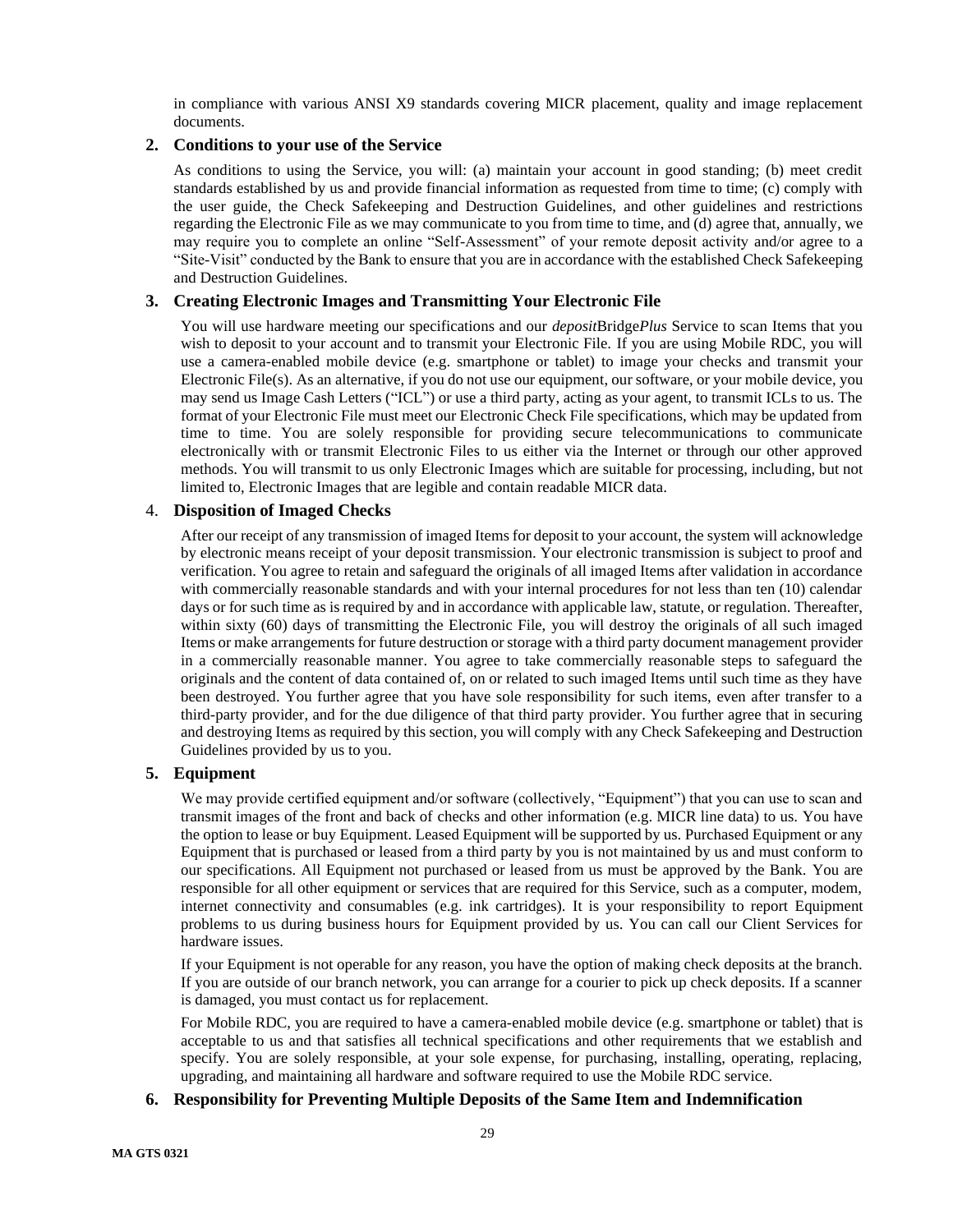You agree to implement commercially reasonable procedures to ensure that no Item is deposited more than once via electronic, physical or other means, either with us or with any other financial institution, whether intentionally or unintentionally, whether as a result of fraud for any other reason whatsoever. You agree that the aggregate amount of any Items which are deposited more than once will be debited from your account, and to the extent funds in your account are insufficient to cover such amount, any balance will be debited by us from any of your other deposit accounts as determined by us in our sole discretion or payable by you to us. You further acknowledge that you are responsible for the processing and handling of any original Items which are imaged and deposited utilizing the Services and you assume all liability to the drawer of any Item imaged using the Services or liability arising from our printing of any substitute check from those images.

You acknowledge that in order to avoid liability for multiple and/or subsequent deposits of the original Item, any original Item transmitted by you for deposit using the Service shall contain a restrictive endorsement that is inconsistent with the means of subsequent deposit of the original check, such as, "Remote Deposit Only EWB." If you transmit an Item that does not contain the restrictive endorsement and/or you fail to maintain the safekeeping of an Item, and there is a duplicate presentment of the Item, you agree to indemnify East West Bank for any and all amounts incurred or paid by the Bank, resulting from a claim by a subsequent depository bank that received a deposit of an original paper Item that was returned unpaid because the Item was previously deposited using the Remote Deposit Capture Service.

### <span id="page-29-0"></span>**7. Processing Your Electronic File and Funds Availability**

If you make a deposit at the Depository Bank before our cutoff time (9:00 PM Pacific) on a Banking Day, we will review and, if appropriate, process the Electronic File on that Banking Day. If you make a deposit to the Depository Bank after the cutoff time on any Banking Day, we may process your deposit on either the presentment date or on the following Banking Day. The funds for the checks that you deposit through the Service may not be immediately available to you. The funds for all accepted checks will be available in accordance with our funds availability schedule, governed by Federal Reserve Board Regulation CC, contained in the Deposit Agreement.

### <span id="page-29-1"></span>**8. Exception Items**

When we review and process your Electronic File, we may reject any Electronic Image that we, in our sole discretion, determine to be ineligible for the Service (each, an "Exception Item") including, without limitation, Electronic Images of items drawn on a foreign bank or payable in foreign currency, illegible (due to poor image quality or otherwise) or with unreadable MICR information, demand drafts or remotely created checks (checks lacking original signature of payor), and Electronic Images of Items previously processed or previously converted to substitute checks. We will notify you of all Exception Items and related adjustments in writing. You agree that if you wish to attempt to deposit any Exception Item to any of your accounts with us, you will only do so by depositing the original Paper Item on which the Exception Item is based. You acknowledge and agree that even if we do not initially identify an Electronic Image as an Exception Item, the substitute check created by us may nevertheless be returned to us because, among other reasons, the Electronic Image is deemed illegible by Paying Bank. Our failure to identify an Exception Item will not preclude or limit your obligations to us.

### <span id="page-29-2"></span>**9. Your Special Warranties for this Service**

In addition to the General Warranties and Representations by you, you represent and warrant to us that:

- You will use the Service only for Items that are payable to or endorsed or eligible for deposit by you and that are not disqualified for any other reasons, including those described previously as Exception Items.
- This Service will not be used with personal accounts and personal checks unless we provide explicit written authorization from the Bank
- Only original U.S. Dollar checks drawn on a U.S. Bank will be deposited through the Service.
- With respect to each check that you transmit electronically to us: (a) you have the legal right to accept the check for deposit and negotiation, regardless of the name of the payee shown on the check; (b) you will not use the Service to deposit any checks that are third party or second endorsed checks; (c) the images and information that you transmit accurately represent all of the information on the front and back of the original check, including, without limitation, all endorsements, at the time of transmission; (d) you have not taken any action that would obscure, alter or impair the capture or transmission of information on the front or back of the check or that otherwise may prevent us or another institution from capturing or processing such information; (e) you make all warranties that would otherwise apply to the check if it had been a paper item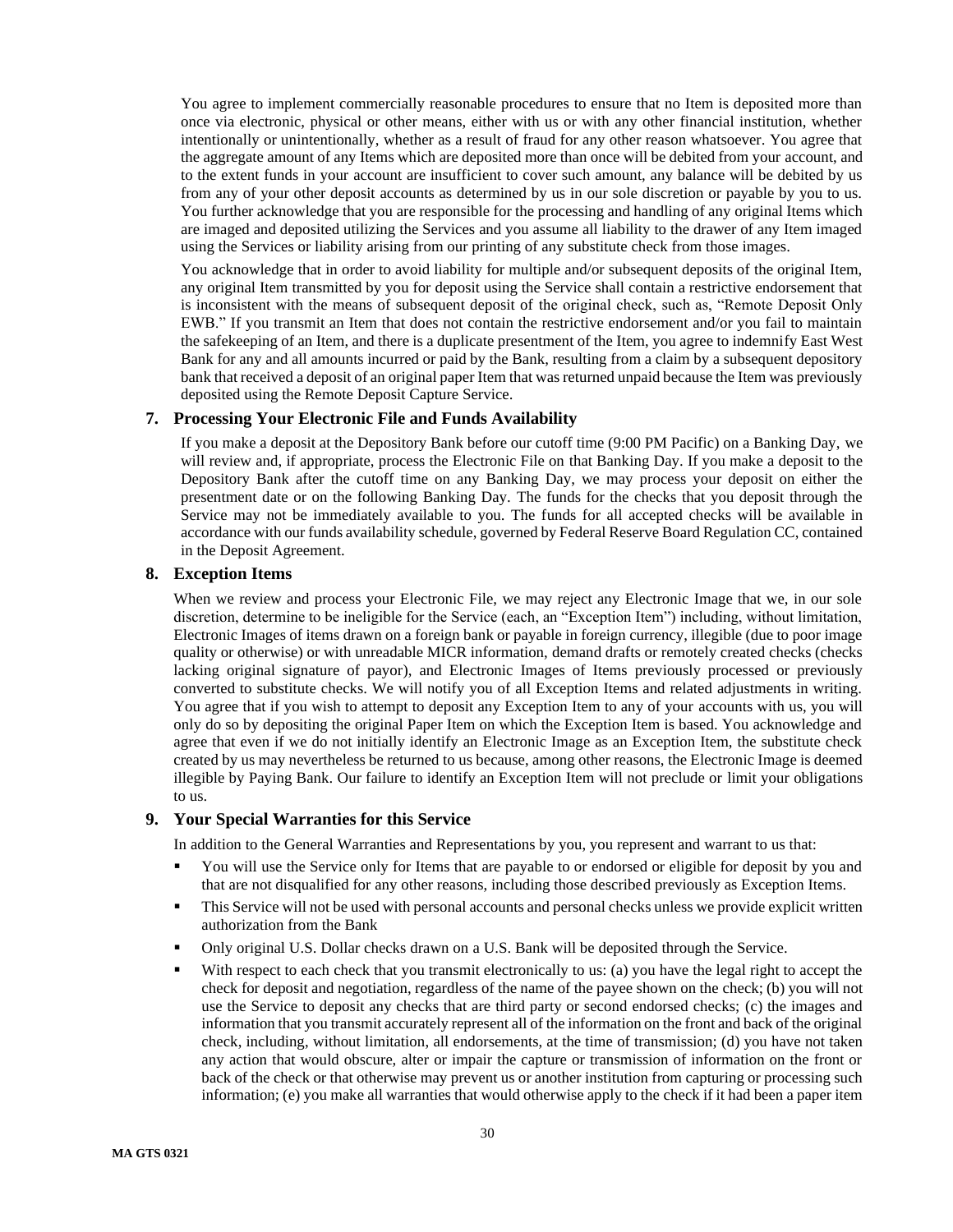deposited with us; (f) you make all encoding, transfer, presentment and other warranties that we (or any correspondent bank we use) are deemed to provide to others (e.g., as a reconverting bank); (g) the check will not be presented for deposit or payment more than once; and (h) if we agree that you may process previously truncated and reconverted substitute checks through this Service, you will ensure that the identification of previous truncating and reconverting banks are preserved and that returned substitute checks meet the requirements for legal equivalency under Federal Reserve Regulation CC.

- You will maintain control over and responsibility for retention and destruction of original Items. In that regard, you are responsible for the safekeeping of all original Items and other sensitive information in accordance with applicable law and commercially reasonable industry standards.
- You will destroy or have destroyed all original Items from which you have previously created and submitted to us an Electronic Image as stated previously in this Agreement.
- You will not submit any duplicate Electronic Images to us.
- You will not deposit to your account or otherwise negotiate any original Item from which you have previously created and submitted to us in an Electronic File or which was previously presented at another bank, and will not deposit to any account or otherwise negotiate at another bank any original Item which you have previously submitted to us as an Electronic File, unless we have notified you that the Electronic Image is an Exception Item and allow such deposit.
- You will transmit to us only Electronic Images which are suitable for processing, including, but not limited to, Electronic Images that are legible and contain readable MICR data.
- You agree to notify us immediately if duplicate Items are transmitted to us using the Service or if a duplicate deposit is made either to us or to any other financial institution. You agree to fully cooperate with us in identifying all duplicate Items.
- You and clients with whom you do business are reputable and are not using us as a conduit for money laundering or other illicit purposes, and none of your transactions to be processed are prohibited by any applicable law, regulation, rule, order, or judgment.
- None of your payors, affiliates or employees are a national of a designated blocked country or "Specially Designated National" ("Blocked Entity," "Specially Designated Terrorist," "Specially Designated Narcotics Trafficker," or "Foreign Terrorist Organization") as defined by the United States Office of Foreign Assets Control ("OFAC").
- You agree to abide by all federal and state laws and rules and regulations applicable to banking transactions.

## <span id="page-30-0"></span>**10. Your Special Indemnity for this Service**

In addition to the General Indemnity by you for the Services we provide, you will indemnify, defend, and hold harmless Bank and its affiliates and each of their respective directors, officers, employees, and agents ("Indemnitees") from and against all liabilities, damages, claims, obligations, demands, charges, costs, or expenses (including reasonable fees and disbursements of legal counsel and accountants) awarded against or incurred or suffered (collectively, "Losses") by Indemnitees arising directly or indirectly from or related to the following (except for Losses arising directly or indirectly from or related to our own gross negligence or willful misconduct):

- Bank acting as a "reconverting bank" under the Check 21 Act through the creation of "substitute checks" or purported substitute checks using an Electronic Image, Electronic File or an illegible Electronic Image;
- Any image that does not meet quality standards. In this regard, you expressly acknowledge that you are responsible for the image quality and recognize that you or the Bank may be unable to collect if an image is unreadable;
- Bank presenting to paying bank an Electronic File for payment;
- Your failure to safeguard electronic data, safeguard or dispose of original Items in accordance with previously stated warranties, in which event, such losses will include without limitation consequential damages; and
- Any electronic virus or viruses that may be encountered. We suggest that you routinely scan your computer using a virus protection product.

# <span id="page-30-1"></span>**11. Business Obligations**

You represent and warrant that each Check you process hereunder and the corresponding Electronic Image: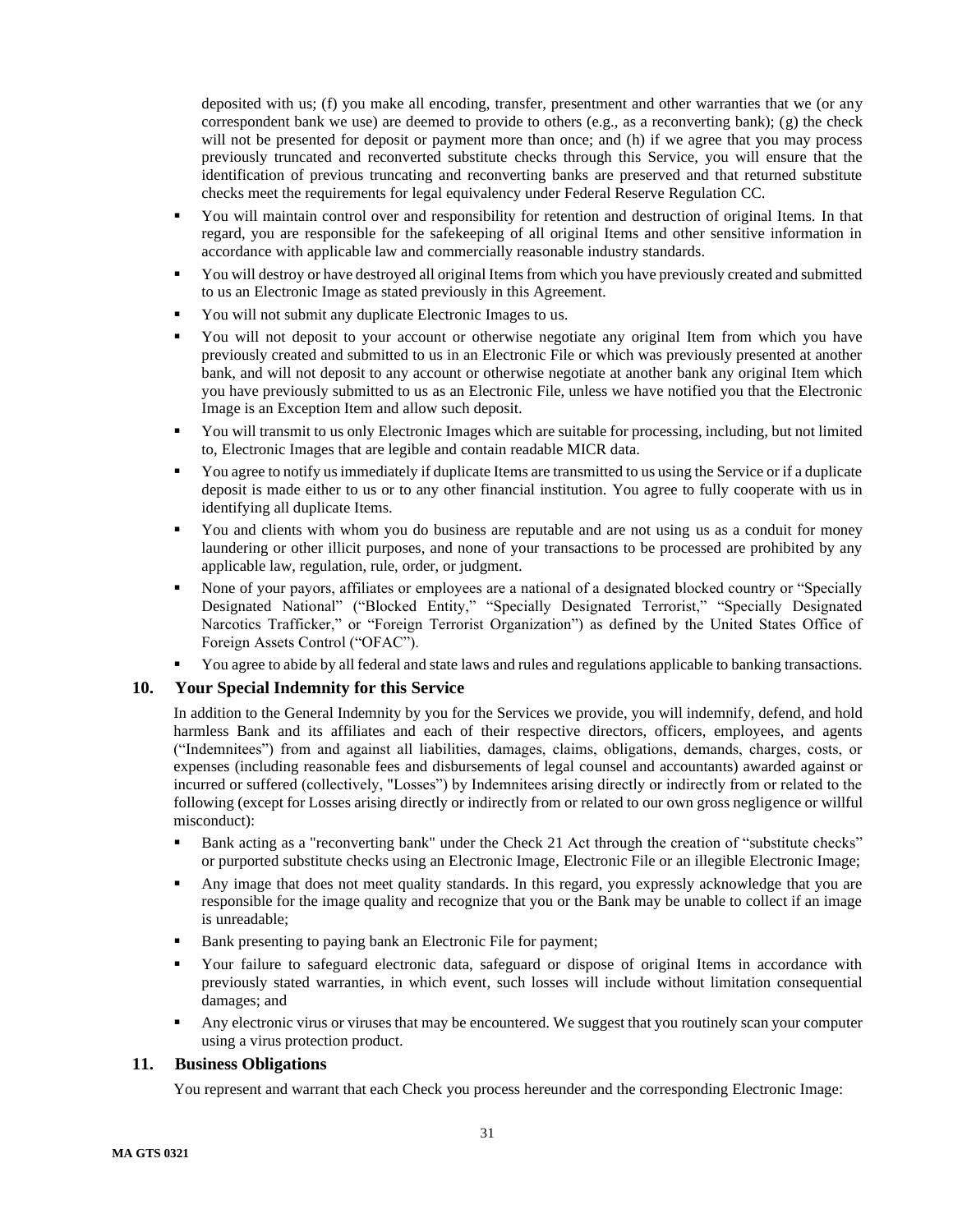Is a "Digitized Image" of the front and back of the check and accurately represents all the information on the front and back of the check as of the time you converted the check to an Electronic Item;

Contains all endorsements applied by parties that previously handled the check in any form for forward collection or return; and are subject to all transfer and presentment warranties under applicable law and the Bank's Terms and Conditions for Deposit Accounts.

This Paragraph will survive the termination of your use of the Services.

# <span id="page-31-0"></span>**III. GENERAL TERMS AND CONDITIONS APPLICABLE TO SERVICES**

The following general terms and conditions apply to all of the Services, unless expressly stated otherwise in the Terms and Conditions for Specific Services section of this agreement.

## <span id="page-31-1"></span>**A. AVAILABILITY/CUTOFF HOURS**

These Services are available for use only on Business Days, except during maintenance periods, or such other hours as established by us from time to time.

Each Service may have cutoff hours as set forth in various User Materials. Cutoff hours may change from time to time, upon notice by us to you. In general, transactions initiated or instructions received after the established cutoff hour will be considered as having been made on our next Banking Day.

## <span id="page-31-2"></span>**B. BANKING AND BUSINESS DAY**

Unless we notify you otherwise in writing, our Banking Day and Business Day shall be Monday through Friday; Saturdays, Sundays, and federal holidays are not considered business or Banking Days, even if we are open.

# <span id="page-31-3"></span>**C. COMMINGLING SERVICES**

If you select Services that allow you to access account information and/or conduct transactions including transfer of funds between accounts that do not have the same taxpayer identification numbers, you accept any financial liability resulting from commingling and/or movement of funds from the various accounts, including allocating appropriate funds to the correct account and maintaining record-keeping, and further agree to indemnify Bank for any claim arising out of commingling among the selected accounts.

# <span id="page-31-4"></span>**D. CONDITIONS TO PROVISION OF ANY SERVICE**

As conditions to us providing any Service, you will, (a) maintain your account in good standing; (b) meet credit standards established by us and provide financial information as requested by us from time to time; and, (c) comply with the User Guides and other guidelines and restrictions regarding your service(s) as we may communicate to you from time to time; and, (d) use the Service solely for bona fide and lawful purposes permitted under this Agreement.

# <span id="page-31-5"></span>**E. CONSENT TO VERIFICATION AND CREDIT INFORMATION**

In accordance with federal law, we must make a reasonable determination and verification of our clients' profile information. Until verification is completed, we may not be able to service and maintain your account. By requesting any Services, you acknowledge and consent to us obtaining background and/or credit reports necessary to comply with any federal or state statutes or industry regulations.

## <span id="page-31-6"></span>**F. DUTY TO REVIEW STATEMENTS AND ITEMS**

You have a duty to protect your account from abuse. You must promptly examine and reconcile your periodic statement and any items paid against your account when those statements and/or items are provided to you or made available to you through any of our Services. It is important that you notify us, in writing, of any error, omission, alteration, unauthorized signature, or other irregularity in payments or statements and any loss, theft, or improper or unauthorized use of any register or instrument evidencing funds on deposit. If you do not report unauthorized transactions within thirty (30) days after the statement is mailed or made available, we will not be liable for payment of any forged or unauthorized items shown on the statement. In the even unauthorized or forged transactions are committed by the same person, the thirty (30) days begins on the date the first statement in which the first unauthorized transaction appears is mailed or made available. See your Disclosure Booklet for additional information and details.

# <span id="page-31-8"></span><span id="page-31-7"></span>**G. ELECTRONIC BANKING SERVICES**

## **1. Electronic Banking Services**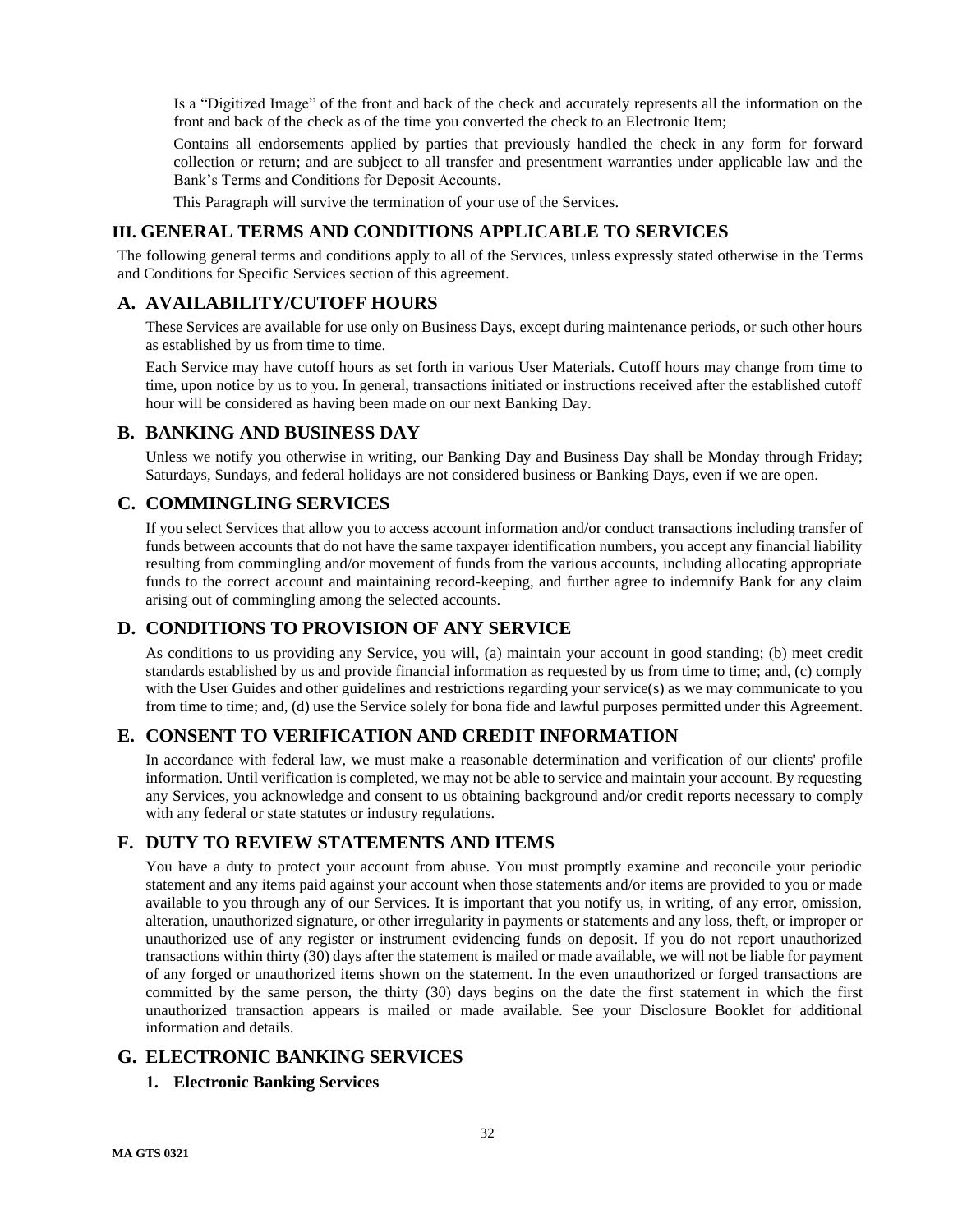We offer various electronic banking services from time to time, some of which are accessible via the Internet and others of which are software based. You hereby authorize us to offer our various electronic banking services via licenses and/or third party providers. The Electronic Fund Transfer Act or Regulation E does not apply to business accounts.

### <span id="page-32-0"></span>**2. Electronic Communications**

If you use any electronic banking service or Internet banking service, you agree that any and all disclosures and communications regarding those services or the Terms and Conditions may be made electronically, by posting to our Web site in accordance with applicable law. Any electronic disclosure or communication we make will be considered made when transmitted by us and any disclosure or communication we make by posting to our Web site will be considered made when posted by us.

### <span id="page-32-1"></span>**3. Equipment Software**

You must provide, properly install, update, and maintain in good working order, all software, hardware and Equipment necessary to use the Service. You accept full responsibility for the security and confidentiality of all matters related to the Equipment. Any Equipment requirements are described in the User Materials, as amended from time to time. Unless otherwise agreed between you and us, we are not responsible for the installation or setup of any Equipment. We do not guarantee access to any Services from all computers, mobile devices, modems or communication software packages. Should you choose to use equipment not listed in the User Materials or not previously authorized by us in writing, we may not support such equipment and you may not be able to access the Services with such equipment.

## <span id="page-32-2"></span>**H. ERRONEOUS REPORTS**

If you receive an Erroneous Report, you will immediately notify us by telephone and will return the original Erroneous Report to us by U.S. Mail or, if instructed by us, destroy the Erroneous Report in a commercially reasonable manner. You agree you will not disclose, use, review, copy, sell, disseminate, publish or distribute any Erroneous Report.

# <span id="page-32-3"></span>**I. FEES/PAYMENTS FOR SERVICES**

You will pay us for the Services at the current price we quote plus, if applicable, additional fees and expenses for any taxes or extraordinary Services. With some exceptions, the amounts due for the Service(s) may be charged in full or in part to Account Analysis. (See Section II (A) above). You agree that we may debit any of your accounts for any and all fees and expenses for your designated services. You agree at all times to maintain sufficient funds in your accounts to pay all fees arising out of or related to the services used by you. If you close your account or terminate any Service, you will owe us fees and charges for any unpaid Services and for the month in which your account was closed or in which any Service was terminated. We may collect both actual and estimated fees and charges directly from you if there are insufficient funds in your accounts, or after the time you close your account. You remain liable to us for any unpaid fees and charges which are not paid at the time your account(s) are closed.

You are responsible for any and all telephone access fees and/or Internet service fees that may be assessed by your telephone and/or Internet service provider in connection with the services.

# <span id="page-32-4"></span>**J. FUNDING LIMITS; AVAILABLE FUNDS**

In our sole discretion, we may establish a funding limit ("Funding Limit") from time to time with respect to any Service, including, without limitation, for the Controlled Disbursement Service and for any Payment Orders originated through the ACH Service. We will have no obligation to you to fund any Service for amounts in excess of Available Funds in designated deposit accounts.

# <span id="page-32-5"></span>**K. THIRD PARTY SERVICE PROVIDER**

If we arrange to provide any Service to you through or with a third party service provider, we reserve the right to arrange to provide such Service with or through a different third party service provider without notice to you. In such case, the terms and conditions applicable to the third party service provider in this agreement will apply to such new third party service provider unless you are notified otherwise in writing.

If you use third party service providers in connection with any of your Services with us, (i) all Terms and Conditions shall apply, (ii) you agree to notify such third party services provider(s) of all Terms and Conditions and shall require its compliance therewith, and (iii) your obligations to indemnify us under this Agreement shall also apply to access and use of the Services by such third party service provider(s).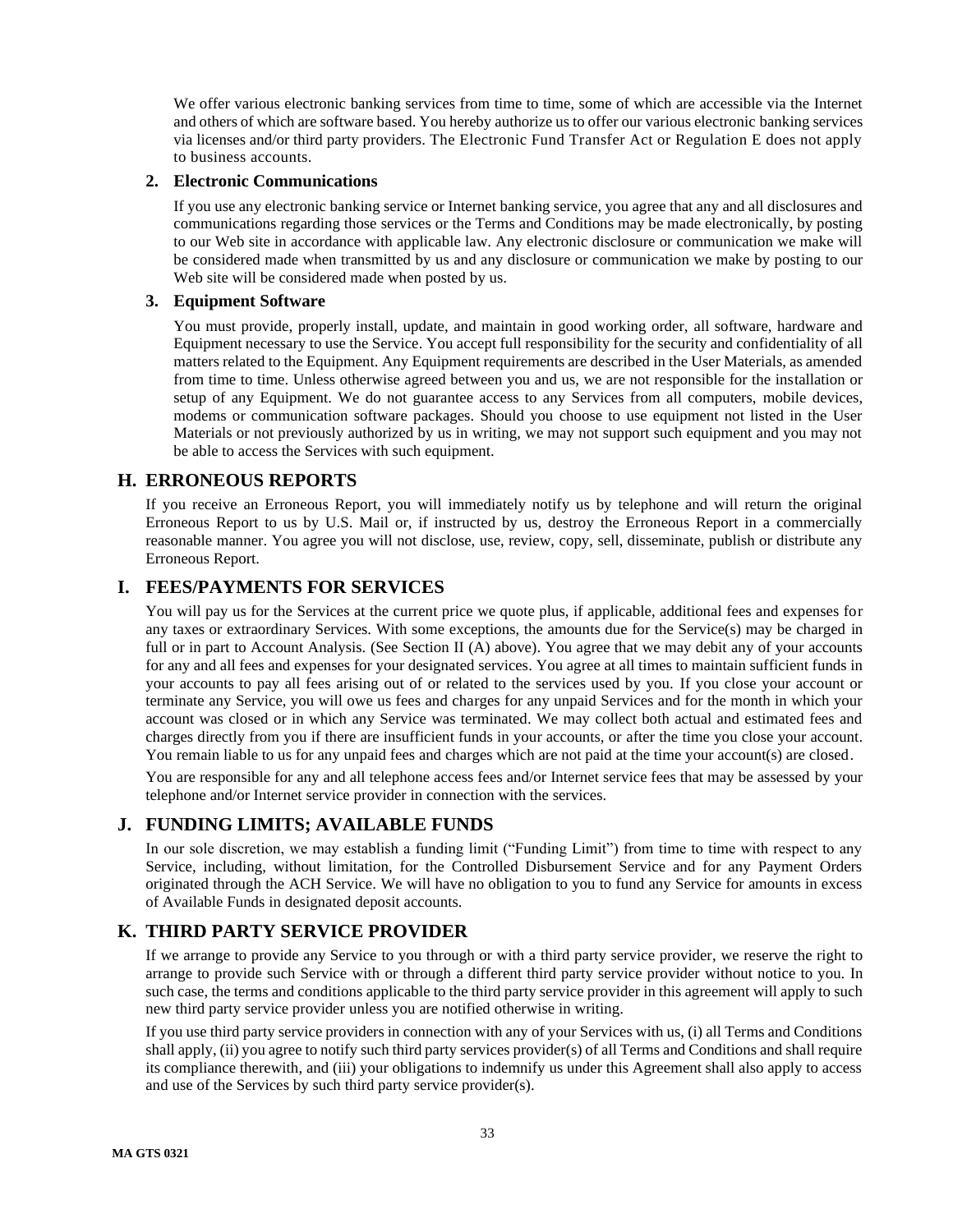# <span id="page-33-0"></span>**L. GENERAL REPRESENTATIONS AND WARRANTIES BY YOU**

### You represent and warrant that:

- (i) You have taken all necessary action to authorize the execution and delivery of the Terms and Conditions;
- (ii) The person signing the documents establishing your account relationship is duly authorized to do so;
- (iii) You have the authority to give us instructions and to have your accounts and affiliates included in this agreement. You agree to provide written authorization from you and from such affiliated companies permitting their accounts to be included in this Agreement and authorizing your access to such accounts in a form and substance acceptable to us upon request.
- (iv) You have obtained all authorizations of any governmental body required in connection with your agreement to the Terms and Conditions and such authorizations are in full force and effect;
- (v) Your acceptance of the Terms and Conditions and your performance of your obligations under the Terms and Conditions will not violate any law, ordinance, charter, by law, or rule applicable to it or any agreement by which you are bound or by which any of your assets are affected;
- (vi) All information, documents, statements (written or oral), agreements and work papers furnished or to be furnished in writing to us by you relating to you ("Information"), including without limitation any Information containing any representation, warranty, covenant or agreement made in respect of you, your affiliates or their business and operations, is or will be at the time of delivery to us accurate and complete in all material respects. You understand that we may rely on such Information in connection with transactions effected for credit to your accounts;
- (vii) None of your payors, affiliates or employees are a national of a designated blocked country or "Specially Designated National," ("Blocked Entity," "Specially Designated Terrorist," "Specially Designated Narcotics Trafficker," or "Foreign Terrorist Organization,") as defined by the United States Office of Foreign Assets Control.
- (viii) There is no claim, or any litigation, proceeding, arbitration, investigation or material controversy pending, against or affecting you that will have a material adverse effect on your or our ability to perform its obligations under this Agreement.
- (ix) You agree to abide by all federal and state laws, and rules and regulations applicable to banking transactions.
- (x) Products and services described in this Agreement will remain our property and you have no rights to the Service, any other property of ours, and property of our suppliers or their suppliers directly.
- (xi) You will use the products and services only for your own business use and/or for its intended purpose as described in this Agreement.
- (xii) Both you and your clients with whom you do business are reputable and are not using us as a conduit for money laundering or other illicit purposes and none of your transactions to be processed by us are prohibited by any applicable law, regulation, rule, order, or judgment.
- (xiii) You will maintain control over and responsibility for all sensitive electronic data relating to consumer information received by you including but not limited to consumer names, addresses and account numbers. You are responsible for safekeeping of all electronic data and notification of any compromise of such data to us.
- (xiv) You are solely responsible for complying with all applicable laws regarding payment systems including antimoney laundering laws, and regulations of the OFAC. In no event will you use any Service for money laundering, terrorist financing nor any other illegal purposes.
- (xv) An electronically created item ("ECI") is an electronic image that has all the attributes of an electronic check but is not originally derived from a paper check. You agree not to deposit an ECI. You warrant that any item you deposit has been created from a paper check and was authorized by the account holder. If you deposit or create for deposit an ECI, you agree to indemnify the Bank for any liability or loss resulting from a breach of any of these warranties and to fully reimburse the Bank for all losses incurred, including any loss due to the item not being derived from paper.

# <span id="page-33-2"></span><span id="page-33-1"></span>**M. GENERAL SECURITY PROCEDURE REQUIREMENTS**

### **1. Introduction**

The following general security procedure requirements apply to any Services provided. Certain services require special security procedure requirements. The User Materials for those Services outline in detail the security safeguards that allow you to setup authorized users, authorized transaction types and dollar limits on all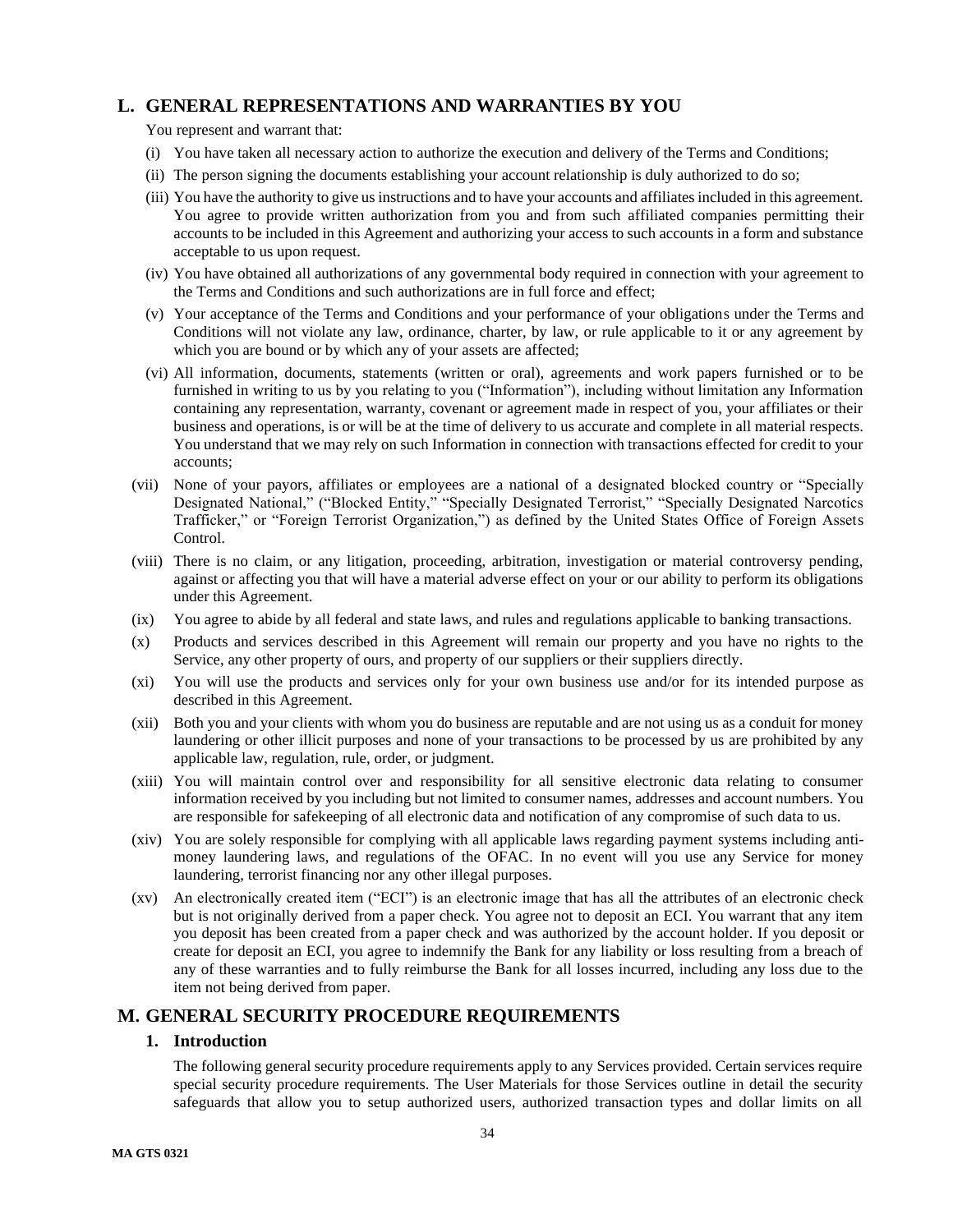transactions. For certain Services, you will be responsible for the administration, including the deletion of authorized users.

## <span id="page-34-0"></span>**2. Access**

Most Services can be accessed and instructions and communications can be given by you to us by electronic means, such as a computer terminal. If we give you access to a secure system of communicating with us, such as our online banking services, you will be given or will select a user id and password. Each individual who is authorized by you to access these services must have a unique user id and password. You will be responsible for the confidentiality and use of each user id and password. You will be responsible for all instructions received by us through and under any authorized user id and password. We reserve the right to require you to change any or all of the security procedures or codes at any time. We may require that you designate an individual (and, where applicable, we recommend that you have at least two individuals) who is authorized to take control of the security procedures inherent in the Service. Unless we are otherwise advised, the employee(s) (up to two), who execute the enrollment agreement are conclusively presumed to be your Designated Company Contact ("DCC"). The DCC is, or can assign to another(s), the role of System Administrator(s). The System Administrator(s) is responsible for assigning the levels of security necessary for you.

### <span id="page-34-1"></span>**3. Default Password**

Any initial default passwords are sent to the DCC under separate cover.

### <span id="page-34-2"></span>**4. Password Change**

Any System Administrator(s) will be required to change the initial passwords the first time they use their IDs to login into the System. It is the System Administrator's responsibility to understand the security capabilities built into the Service and to assign and, as appropriate to your business and security needs, to restrict access to the various applications only to those employees who have a need to know, keeping in mind the importance of separation of duties as an important way of protecting You. The System Administrator also maintains the responsibility of setting certain limits related to dollar or volume thresholds for authorized users.

## <span id="page-34-3"></span>**5. Agreement to Comply**

You agree to follow the security procedures we have established for your communications with us.

### <span id="page-34-4"></span>**6. Confidentiality**

We do not publish these security procedures or make them generally available to the public because doing so would compromise the integrity of the security procedures. You are responsible for maintaining the confidentiality of any security procedures established. If you or your agents have reason to believe that any security procedures (including any identification codes) have or may have become known by unauthorized persons (whether or not your employees), you will immediately notify us by telephone.

### <span id="page-34-5"></span>**7. Our Reliance**

Until you notify us and we have a reasonable opportunity to act on the notice, you will remain responsible for any transactions and/or instructions given by use of each user id and password. You are solely liable for any transactions and/or communications initiated by us before we have received notice from you of the breach or potential breach of any security procedure and have had a reasonable opportunity to act on such notice.

### <span id="page-34-6"></span>**8. Breach of Security Procedures**

You agree to notify us immediately if you become aware of: (i) any loss or theft of any user id or password; or (ii) unauthorized use of user id and/or password, or of the Service or any information. You further agree to notify us immediately if we are required to take any action to terminate access to any Services by any user(s). You agree to confirm any oral notification in writing to us within 24 hours. You agree to cooperate with us to replace the security procedures (including any identification codes) in accordance with our security requirements.

## <span id="page-34-7"></span>**N. SET-UP FORMS FOR SERVICES**

We may require you, from time to time, to provide information specific to a Service on a form referred to herein as a "Set-Up Form." You have the sole responsibility of ensuring the accuracy of the information input by you or us on any Set-Up Form, and we have no obligation to ensure the receipt or accuracy of such information. If you do not promptly notify us, and in any event no later than thirty (30) days from Service initiation, in writing, of any error, discrepancy, or omission in the Set-Up Form(s), we will not be liable for providing a Service in accordance with all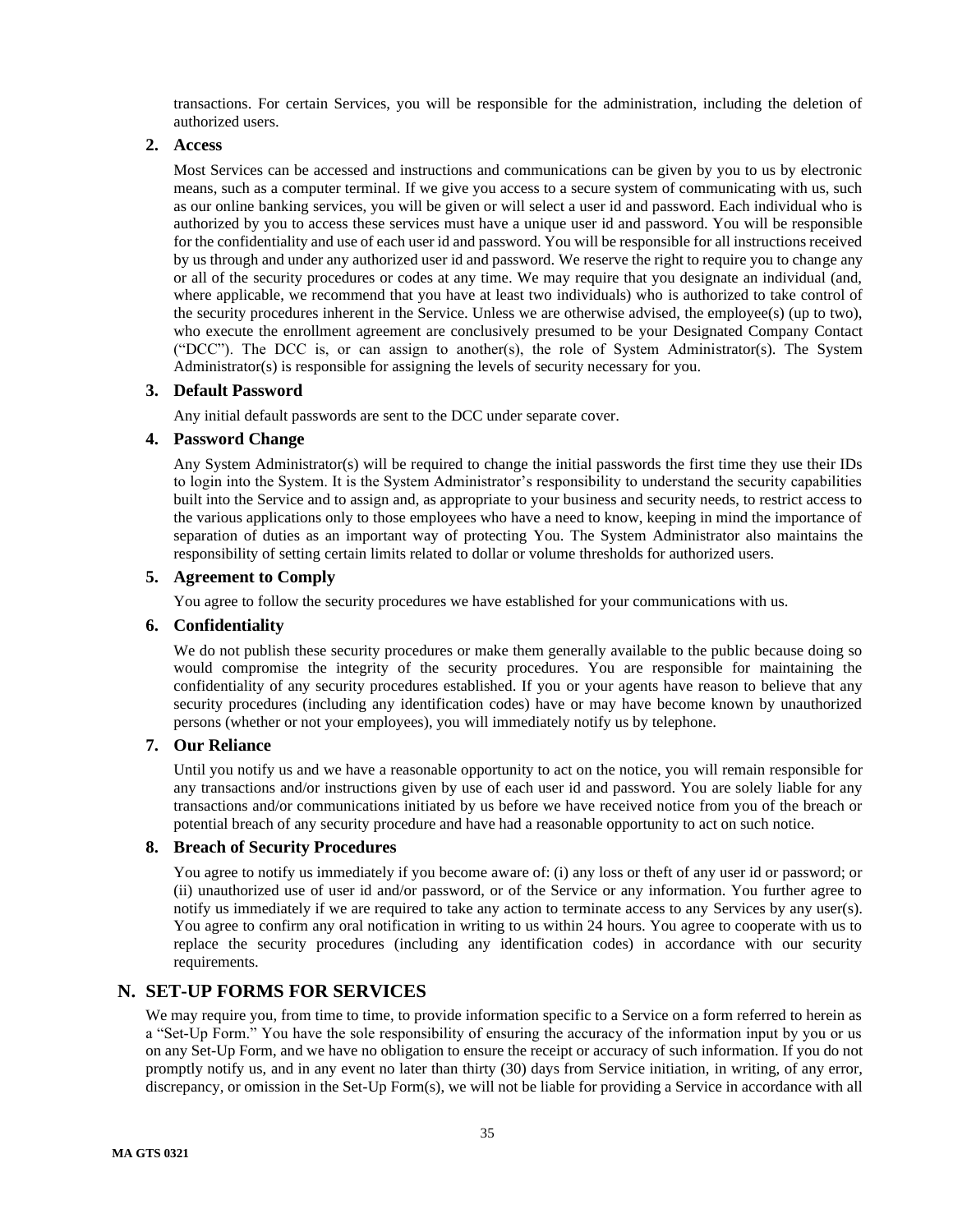instructions as provided in the Set-Up Form(s). You agree to be bound to the terms of any Set-Up Form, whether or not it is signed by you.

# <span id="page-35-0"></span>**O. SPECIAL SECURITY REQUIREMENTS FOR PAYMENT ORDERS**

You agree to comply with the Security Procedures chosen by You in any Agreement, Set-Up Form or other Terms and Conditions for Services (singularly, "Security Procedure," collectively "Security Procedures"), with respect to all Payment Orders you originate and transmit to us. You agree that if You decline a standard Security Procedure offered by us, You will be bound by Payment Orders, whether or not authorized by You, in Your name and accepted by us in compliance with the Security Procedure chosen by You. For all Funds Transfers (as defined in Uniform Commercial Code, Article 4A or Article 11, as applicable) and for all Payment Orders (including, without limitations, request for, and amendment and cancellations to a Funds Transfer), using a Service, you agree, in additions to the Terms and Conditions for the Service, as follows:

You agree to comply with the following security procedure requirements with respect to all Payment Orders you Originate and transmit to us. You understand and acknowledge that the purpose of Security Procedures is to verify the authenticity of Payment Orders delivered to us in your name and not to detect errors in transmission or in the content of Payment Orders submitted to us. You agree to implement appropriate procedures to ensure the accuracy of all Payment Orders submitted to us and the integrity of the transmission of such Payment Orders. You further agree that the Security Procedures are a reasonable and satisfactory method of verifying the authenticity of Payment Orders and that we may act on any Payment Order that we have verified in accordance with the Security Procedures. If a Payment Order (or a request for cancellation or amendment of a Payment Order) received by us purports to have been transmitted or authorized by you, it will be deemed effective as your Payment Order and you will be obligated to pay us the amount of such Payment Order Entry even though the Payment Order was not in fact authorized by you so long as we act in compliance with the Security Procedures chosen by You. If a Payment Order received by us was in fact transmitted or authorized by you, you will be obligated to pay the amount of the Payment Order regardless of whether we followed the Security Procedures. Regardless of the method you use to transmit files to us, you are strictly responsible for establishing and maintaining procedures to safeguard against unauthorized transmissions including but not limited to fraud protection tools recommended by us. Your failure to establish and maintain such fraud protection procedures will result in your liability for all Payment Orders paid by us, whether or not authorized by you. You warrant that no individual will be allowed to initiate transfers in the absence of proper supervision and safeguards and that you will take reasonable steps to maintain the confidentiality of the security procedures and any passwords, codes, security devices and related instructions. You agree to notify us as soon as possible if you believe or suspect that any unauthorized person has received access to any security information, but doing so will not affect your liability for any transactions processed by us in good faith prior to receiving such notification and acting within a reasonable time to prevent unauthorized transactions.

You agree to report to us immediately any suspected, attempted, successful or imminent threat of unauthorized access, use, disclosure, breach, modification, or destruction of information and/or systems.

## <span id="page-35-1"></span>**P. INTERNET ACCESS AND INFORMATION SECURITY**

You acknowledge that we do not control the Internet or other information systems operated by third parties and you will not hold us or our agents liable for any failures, acts, or omissions of any third party information system operator, including but not limited to, unauthorized access to, alteration, theft, or destruction of information and data. You agree to employ a commercially reasonable security technology for transmitting all data including check images and deposit data to us. In the event of a change in the commercially reasonable standard as a result of technological advancements, you agree to utilize such security technology which will satisfy such then commercially reasonably standard. You agree that we are not responsible if your computer system, mobile service provider, your internal controls or other operating software causes interaction between us to operate poorly or slowly. You agree to audit your security practices and otherwise comply with our security guidelines pertaining to Internet security as provided to you in writing. We may require that you use certain anti-fraud software and may offer additional anti-fraud security guidelines from time to time. You agree to follow such requirements and guidelines. However, you agree to implement additional anti-fraud and security measures as you deem appropriate; no list of security practices and guidelines by us is all-inclusive or foolproof, and you remain responsible for your security procedures. You acknowledge and agree that such rules may be modified by us, such modifications to be effective upon the giving of notice thereof by us to you. You agree that your email system will not block emails from our domain and that you are fully responsible if your email system blocks emails from our domain. You must take preventative action to scan all files for viruses.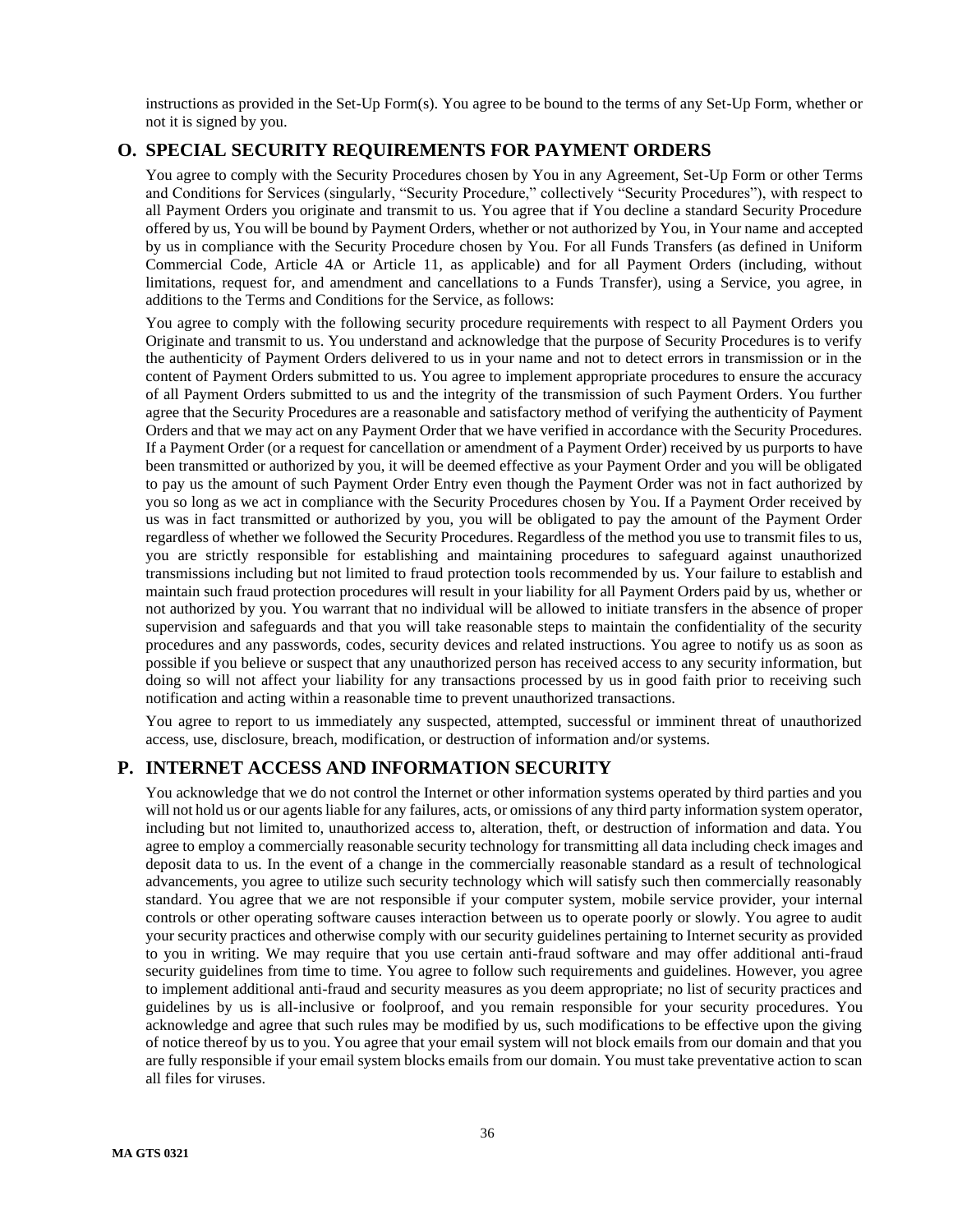# <span id="page-36-0"></span>**Q. INDEMNITY**

We will not incur any liability with respect to any act or omission in reliance upon any document, including any written notice or instruction provided for in the Terms and Conditions. You agree to indemnify and hold us harmless for any and all actions we take in accordance with your instructions (even if we vary from our standard procedures in honoring such instructions), our presentment and services based on illegible or unreadable electronic data or images, and your failure to safeguard electronic data and items. In the event that we or our respective officers, directors, shareholders, agents, representatives or affiliates, or any heirs, legal representatives, successors, and assigns of the foregoing (each an "Indemnified Party" and collectively the "Indemnified Parties") become involved in any capacity in any action, proceeding or investigation brought by or against any person (including you) arising out of or based upon any false representation or warranty or breach or failure by you to comply with any covenant or agreement made by you herein or in any other document furnished by you to any Indemnified Party in connection with the Terms and Conditions or any transaction effected pursuant to the Terms and Conditions, or any claim is otherwise made against any of the Indemnified Parties arising out of the performance by us of our duties and obligations under the Terms and Conditions, you will indemnify and hold harmless each of the Indemnified Parties from and against any and all liabilities, obligations, losses, damages, penalties, claims, demands, actions, judgments, suits, costs, expenses and disbursements (including reasonable legal costs and expenses) of any kind or nature whatsoever (collectively, "Losses") incurred in connection therewith, other than such Losses that are ultimately determined by a court of competent jurisdiction by final and non-appealable judgment to have resulted from such Indemnified Party's gross negligence or willful misconduct.

You further indemnify, defend, and save harmless Bank and its affiliates and each of their respective directors, officers, employees, and agents ("Indemnitees") from and against all liabilities, damages, claims, obligations, demands, charges, costs, or expenses (including reasonable fees and disbursements of legal counsel and accountants) awarded against or incurred or suffered (collectively, "Losses") by Indemnitees arising directly or indirectly from or related to the following (except for Losses and arising directly or indirectly from or related to our own gross negligence or willful misconduct):

- Any negligent or intentional act or omission by you in the performance of your obligations under this Agreement;
- Any material breach in a representation, warranty, covenant, or obligation of you contained in this Agreement;
- The violation of any applicable law, statute, or regulation in the performance of its obligations under this Agreement;
- Your failure to safeguard electronic data.

This Indemnity Section will survive the termination of the Terms and Conditions and all Services.

## <span id="page-36-1"></span>**R. JOINT AND SEVERAL AUTHORITY**

If more than one party joins in one or more Services, the contractual obligations will be the independent obligations of each party, the obligations hereunder being joint and several. Each of you agrees that there is no expectation of privacy between the parties that have joined in the Services. You hereby represent and warrant to us that any and all transfers and commingling of funds required or permitted by any Services, and all other aspects of the performance hereof by the parties, have been duly authorized by law and by all necessary parties, including, without limitation, the account holder of each account and that each of you have obtained and will maintain in your regular business records and make available to us upon reasonable demand, adequate documentary evidence of such authorization from the account holder of each account, which may be executed by the duly authorized officer(s) of each such account holder in accordance with that account holder's corporate bylaws and board resolutions. Each representation and warranty contained herein will be continuing and will be deemed to be repeated upon your use of the Services and our effecting each transfer and commingling of funds.

## <span id="page-36-2"></span>**S. YOUR USE OF SERVICES**

You may use the Services only in connection with your business accounts with us, and personal accounts are not eligible for the Services, unless otherwise approved by us in writing. We also retain the right to restrict certain Services to business account types that we determine to be eligible from time to time.

You agree that you will not (and you will have appropriate procedures and monitoring in place to assure that your employees and agents do not) use our Services for any purpose that is unlawful, abusive, harassing, libelous, defamatory, obscene, threatening or damaging in any way. You will use the Service only for your own use in accordance with the terms of this Agreement and the Terms and Conditions and not the use of any other person.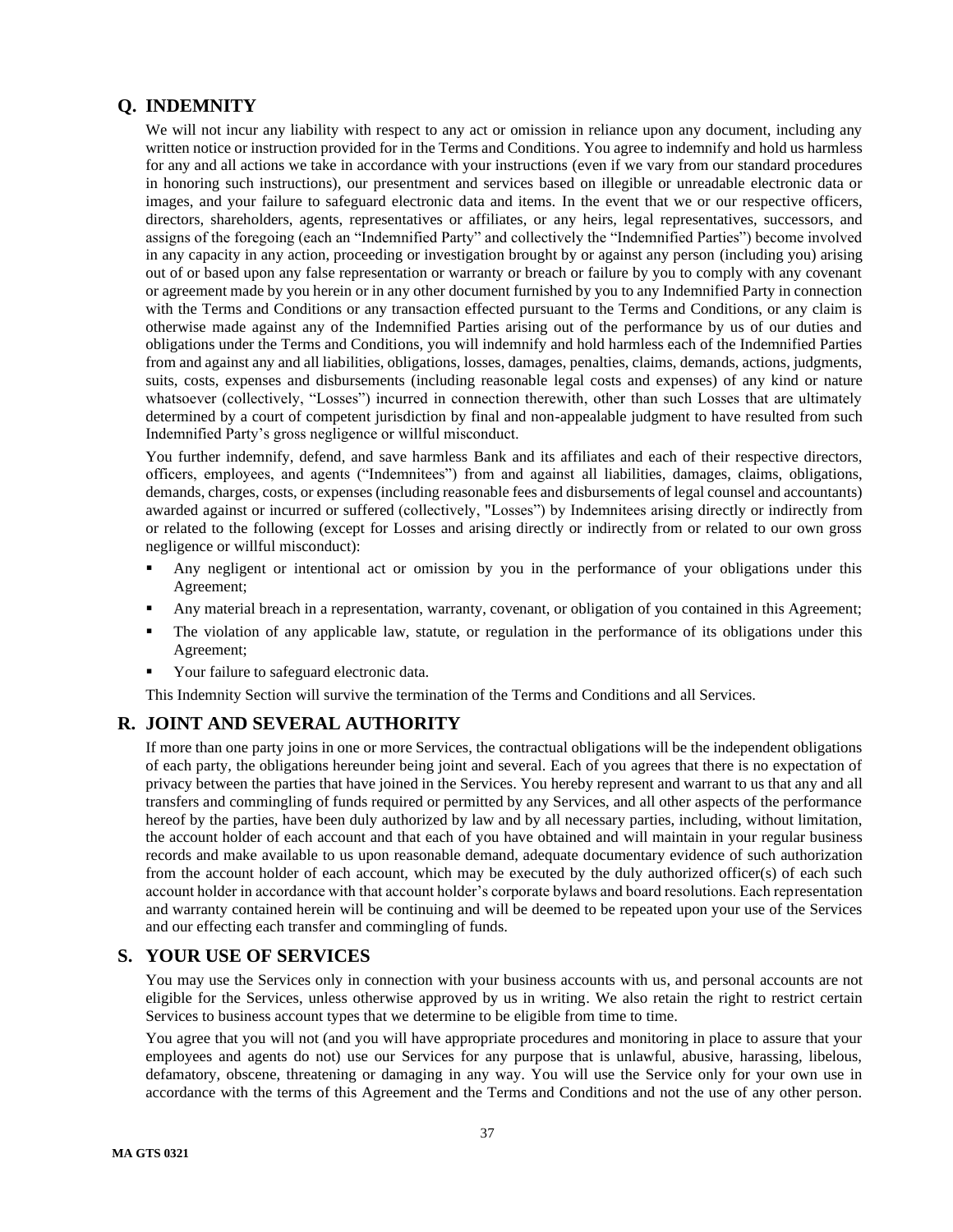Services provided by us are for the sole and exclusive benefit of you and no other persons or organizations shall have any of the rights and remedies which arise under this Agreement.

# <span id="page-37-0"></span>**T. LIABILITY; DUTY TO CORRECT; LIMITATIONS OF LIABILITY; STATUTE OF LIMITATIONS; DISPUTE RESOLUTION**

Our responsibilities hereunder are strictly limited to following your service instructions.

### <span id="page-37-1"></span>**1. Duty to Correct**

If we make an error, upon written notice of the error, we will, to the extent reasonably possible, correct the errors promptly. Thus, it is your responsibility to notify us promptly of any such error.

### <span id="page-37-2"></span>**2. Limitations of Liability**

Except as otherwise stated in this Agreement, we will be liable to you only for damages arising directly from our intentional misconduct or gross negligence in the performance of the Services. We will not be responsible for any loss, delay, cost or liability to the extent that it arises, directly or indirectly, in whole or in part, from: (a) your actions or omissions, or those of third parties which are not within our immediate and reasonable control (including, but not limited to, any Internal Security Breaches or the interception, corruption and/or modification of instructions that you send to us); (b) your negligence or breach of any agreement with us; (c) any ambiguity, inaccuracy or omission in any instruction or information provided to us; (d) any error, failure or delay in the transmission or delivery of data, records or items due to a transmission error or a breakdown in any computer or communications facility; (e) accidents, strikes, labor disputes, civil unrest, fire, flood, water damage (e.g., from fire suppression systems), or acts of God; (f) circumstances beyond our reasonable control including delays by third parties; (g) the application of any government or funds-transfer system rule, guideline, policy or regulation; (h) the lack of available funds in your account to complete a transaction; (i) our inability to confirm to our satisfaction the authority of any person to act on your behalf; or (j) your failure to follow any applicable software manufacturer's recommendations or our Service instructions. Our performance of our obligations will be extended to include the period of time that our (or our third party processor, if any) was delayed or prevented from performing their obligations under the Terms and Conditions by reason of any of the above causes. There may be other exceptions to our liability, as stated in your account or other Service agreements with us.

We will not be responsible under any circumstances for special, indirect, or consequential damages which you incur as a result of our actions or omissions, even if we are aware of the possibility for such damages. Our liability and your remedy for actual costs and losses resulting from our failure to transmit funds in the correct amount or to the correct beneficiary designated by you and/or listed in your funds transfer Orders shall not exceed the direct money damages based on the amount of the transfer only that you incur as a result of the failure (e.g., the amount of a wire transfer that is sent to the wrong party, or the amount by which a transfer exceeds the amount you authorized, plus interest as permitted by law). In all other cases, our liability and your remedy for actual costs and losses resulting from our actions and/or omissions, whether the claim is in contract or tort, will not exceed the lesser of (i) six times the average monthly charge for the Service(s) in question for the three months immediately preceding the cost or loss, or (ii) \$25,000. You will be solely liable for any fees, penalties, or taxes in connection with your transactions using the services.

You agree to cooperate with us in any loss recovery efforts we undertake to reduce any loss or liability that arises in connection with your Services. You acknowledge that our Service fees have been established in contemplation of: (a) these limitations on our liability; (b) your agreement to review statements, confirmations, and notices promptly and to notify us immediately of any discrepancies or problems; (c) your agreement to assist us in any loss recovery effort; and (d) the application of the alternative dispute resolution provisions set forth in the Terms and Conditions.

### <span id="page-37-3"></span>**3. Statute of Limitations**

Any claim, action or proceeding to enforce the terms of this Agreement or to recover for any Services-related loss must be commenced within one year from the date that the event giving rise to the claim, action or proceeding first occurs.

### <span id="page-37-4"></span>**4. Dispute Resolution**

(a) **Arbitration.** Except as otherwise provided in this Agreement, if a dispute arises between us with respect to this agreement, its enforcement or our Services, either of us may require that it be settled by binding arbitration, administered by the American Arbitration Association (AAA), in accordance with Title 9 of the United States Code (Federal Arbitration Act) and the Consumer and Commercial Arbitration Rules of the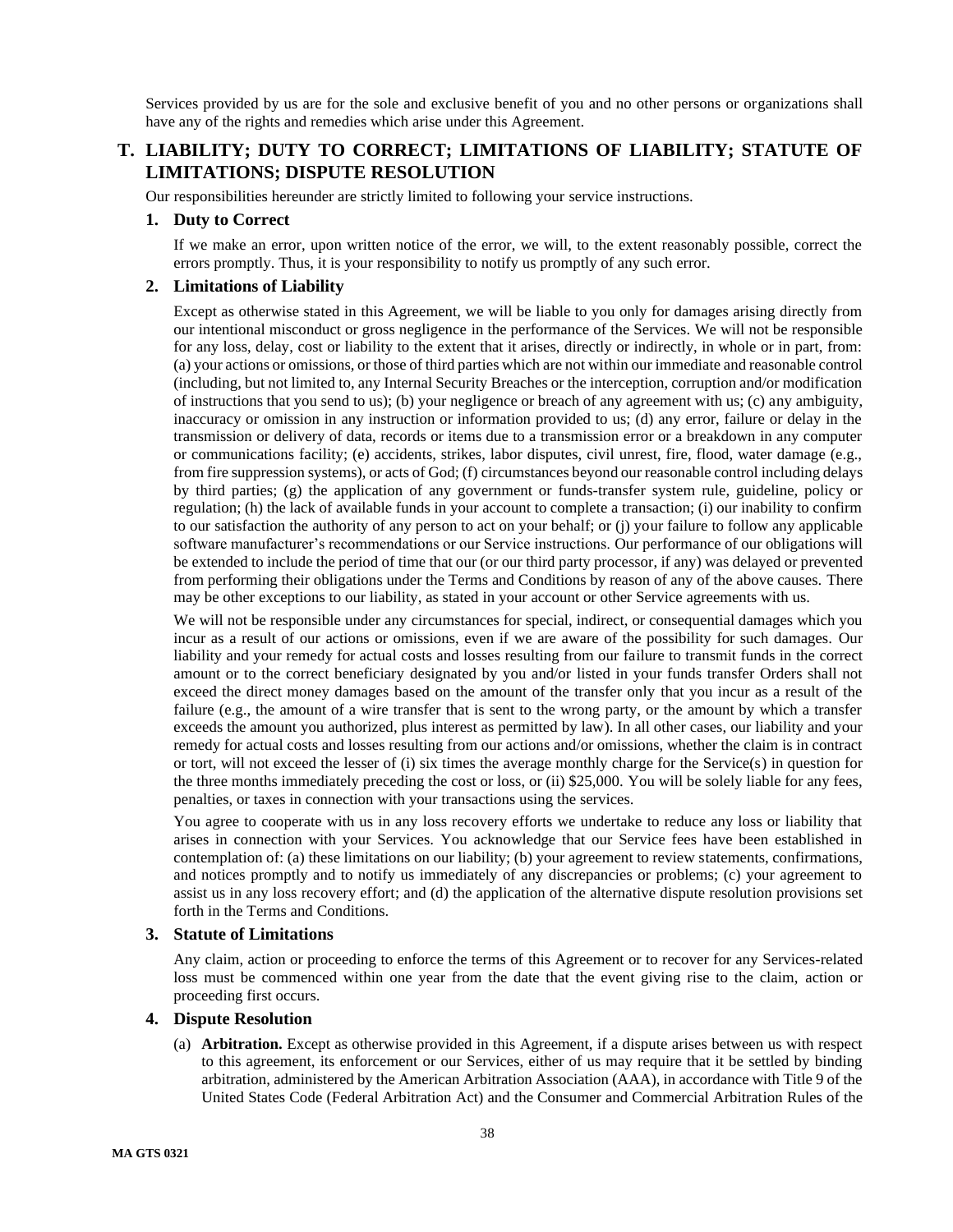AAA. If litigation is commenced by either party, demand for arbitration must be made within 60 days of service of the complaint on the party demanding arbitration. Judgment upon the award rendered by the arbitrator(s) may be entered in any court having jurisdiction. By agreeing to arbitration, you are waiving your right to jury trial.

For matters that are not subject to arbitration, and in the event the right to require arbitration is held unenforceable for any reason or if the matter is litigated in court for any other reason, you and we agree to waive our respective rights to a trial before a jury in connection with any dispute related to this Agreement or the services covered by it, if such waiver is allowed by law.

**Waive Jury.** You understand and agree that you are waiving your right to a jury trial or a trial before a judge in a public court. You also understand that the award of the arbitrator(s) may be subject only to limited review by a superior court. These aspects of arbitration apply to us as well as to you.

(a) **Judicial Reference.** If judicial reference is available, this provision rather than the above arbitration provision shall apply in the event of a dispute related to your use of Services. If a dispute arises between us with respect to this agreement, its enforcement or our Services, either of us may require that it be resolved by judicial reference in accordance with California Code of Civil Procedure, Sections 638, et seq. (Or comparable provisions in the jurisdiction your account is maintained). The referee shall be a retired judge, mutually selected by the parties or, if we cannot agree on the referee, any party may seek to have the referee appointed by the court. The referee shall have the power to grant provisional relief and hear all pre-trial and post-trial matters, including requests for equitable relief; prepare an award with written findings of fact and conclusions of law; and apportion costs as appropriate. The proceeding before the referee shall be conducted in the same manner as it would be before a court under the rules of evidence applicable to judicial proceedings. The parties shall be entitled to discovery which shall be conducted in the same manner as it would be before a court under the rules of discovery applicable to judicial proceedings. The referee shall oversee discovery and may enforce all discovery rules and orders applicable to judicial proceedings in the same manner as a trial court judge. Judgment upon the award shall be entered in the court in which such proceeding was commenced and all parties shall have full rights of appeal.

Exceptions **–** This dispute section will not be deemed to limit or constrain our right to set-off, to obtain provisional or ancillary remedies, to interplead funds in the event of a dispute, to exercise any security interest or lien we may hold in property, or to comply with legal process involving your accounts or other property.

# <span id="page-38-0"></span>**U. NON-ENCRYPTED TRANSMISSIONS VIA COMPUTER**

You acknowledge that some computer data transmissions or other communications between the parties may not be encrypted and you assume the risk of interception of unencrypted data transmitted between you and us or between us and any third party that represents you.

# <span id="page-38-2"></span><span id="page-38-1"></span>**V. NOTICE OF CLAIM**

## **1. Reporting Period**

- (a) Thirty-Day Reporting Period. You agree to review, regularly and promptly, all reports, US statements, Payment Order instructions, adjustments, charges, entries and other transactions. You will immediately or, in any event, thirty (30) calendar days following the date that we first mail or otherwise make available to you notification of the transaction ("Notice Period"), notify us of any error or discrepancy between your records and any notice or statement from us, or any transaction or transfer you believe was not authorized. You agree to notify us immediately of any claim you have or any claim that is made to you by a third party, that any of our acts or omissions in connection with any Service has caused you or the third party damage.
- (b) Reporting Periods of Less than Thirty Days In some cases, you are obligated to notify us of unauthorized activity or discrepancies within a shorter time frame, such as errors in ACH or wire transactions as soon as possible, and not later than 24 hours after first discovering the unauthorized transaction or error. See above for ACH Services.

In case of errors, claims or questions about any of your transactions using our Services, you should notify us as soon as possible and in no event later than the negotiating periods stated in (a) and (b), above, via one of the following:

- Telephone us at (888) 761-3967 during our service hours;
- Email us at [EWBB@eastwestbank.com](mailto:EWBB@eastwestbank.com).
- <span id="page-38-3"></span>**2. Failure to Notify**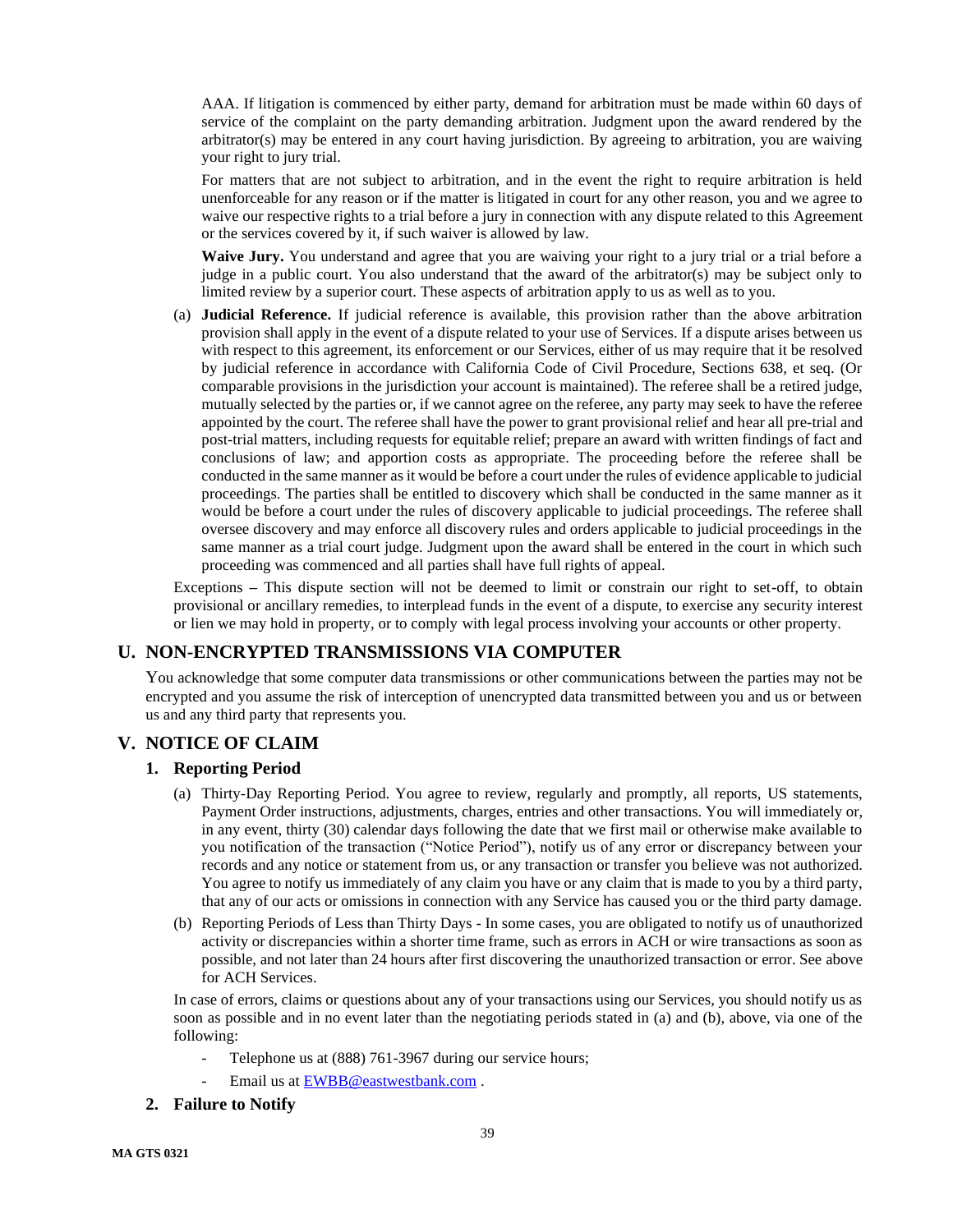- (a) If you fail to notify us of discovery within the Notice Period, in the event of an erroneous Payment Order, you will be liable for all losses (including any loss of interest) up to the amount of the Payment Order, which result from your failure to give us notice or which might have been prevented by giving us notice and, in the event of an unauthorized Payment Order, we will not be liable for any loss of interest which results from your failure to give us notice or which might have been prevented by giving such notice.
- (b) Unless otherwise provided in the Terms and Conditions, if you fail to notify us of any error or discrepancy within thirty (30) calendar days following the day we first mail or otherwise makes available to you a notice, including notice via electronic format which may be available via the Internet, you are precluded from asserting and waive the discrepancy against us.

# <span id="page-39-0"></span>**W. RECORDING AND USE OF COMMUNICATIONS**

You agree that all communications or data transmissions between you and us may be monitored and/or electronically recorded and retained by us.

# <span id="page-39-1"></span>**X. OUR AGENTS**

In the event that any Service(s) are dependent on our ability to obtain or provide access to third party networks and distribution systems, you and we agree that if the network or system is unavailable or in the event we determine, in our discretion, that we are unable to continue providing third party network or system access, we may discontinue the related Service(s) or may provide the Service(s) through an alternate third party network or system. In any event, we have no liability for the unavailability of the third party network or system.

# <span id="page-39-2"></span>**Y. PRIVACY**

You agree to comply with all privacy and data-security laws applicable to your activities in connection with handling of personal financial information with respect to your employees or other consumers with respect to whom any Services may be offered. Without limiting the foregoing, you acknowledge that the Gramm-Leach Bliley Act ("GLBA") governs disclosures of "nonpublic personal information," as such term is defined in Title V of the GLBA and any state statutes adopted to comply therewith, the FTC Regulations promulgated pursuant thereto (including 16 CFR Part 313, 16 CFR Part 314, 12 CFR Part 332 and 12 CFR Part 364), and any state regulations promulgated under such state statutes or in compliance with the GLBA (collectively, the "Privacy Act and Regulations"), about consumers. You agree to comply with the Privacy Act and Regulations to the extent applicable and with all applicable law relating to consumer information. To the extent to maintain any personal financial information of consumer, you agree to adopt and maintain a comprehensive privacy policy and information security policy with respect to the handling of personal information of individuals. You agree to comply with your privacy policy and information security policy.

## <span id="page-39-3"></span>**1. Your Privacy Obligations**

You agree that with respect to nonpublic personal information, you will:

- (a) Comply with the terms and provisions of the Privacy Act and Regulations, including the provisions regarding the sharing of nonpublic personal information;
- (b) Not disclose to any third party without prior consent or use any nonpublic personal information that you obtain from us except to carry out the purposes for which we provided such nonpublic personal Information;
- (c) Comply with all applicable information security standards established by requirements of applicable law; and
- (d) In the event of a security breach or any other violation relating to any personal information under your control or the control of a third party service provider with which such party has contracted, you will pay any out-of-pocket expenses incurred by us if we are involved in responding to the security breach, including paying the cost of notifying individuals that information about them was subject to a security breach.

## <span id="page-39-5"></span><span id="page-39-4"></span>**Z. PROPER INSTRUCTIONS**

## **1. Duty to Act**

Except as expressly provided in the Terms and Conditions, we will act for your account only pursuant to Proper Instructions provided to us and we will have no duty to act in the absence thereof. As used herein, "Proper Instructions" means your instructions or those of your authorized agent or attorney-in-fact designated by you on a form reasonably acceptable to us and in accordance with the security procedures established by you and us in accordance with the Terms and Conditions, given orally either in person or by telephone, or by facsimile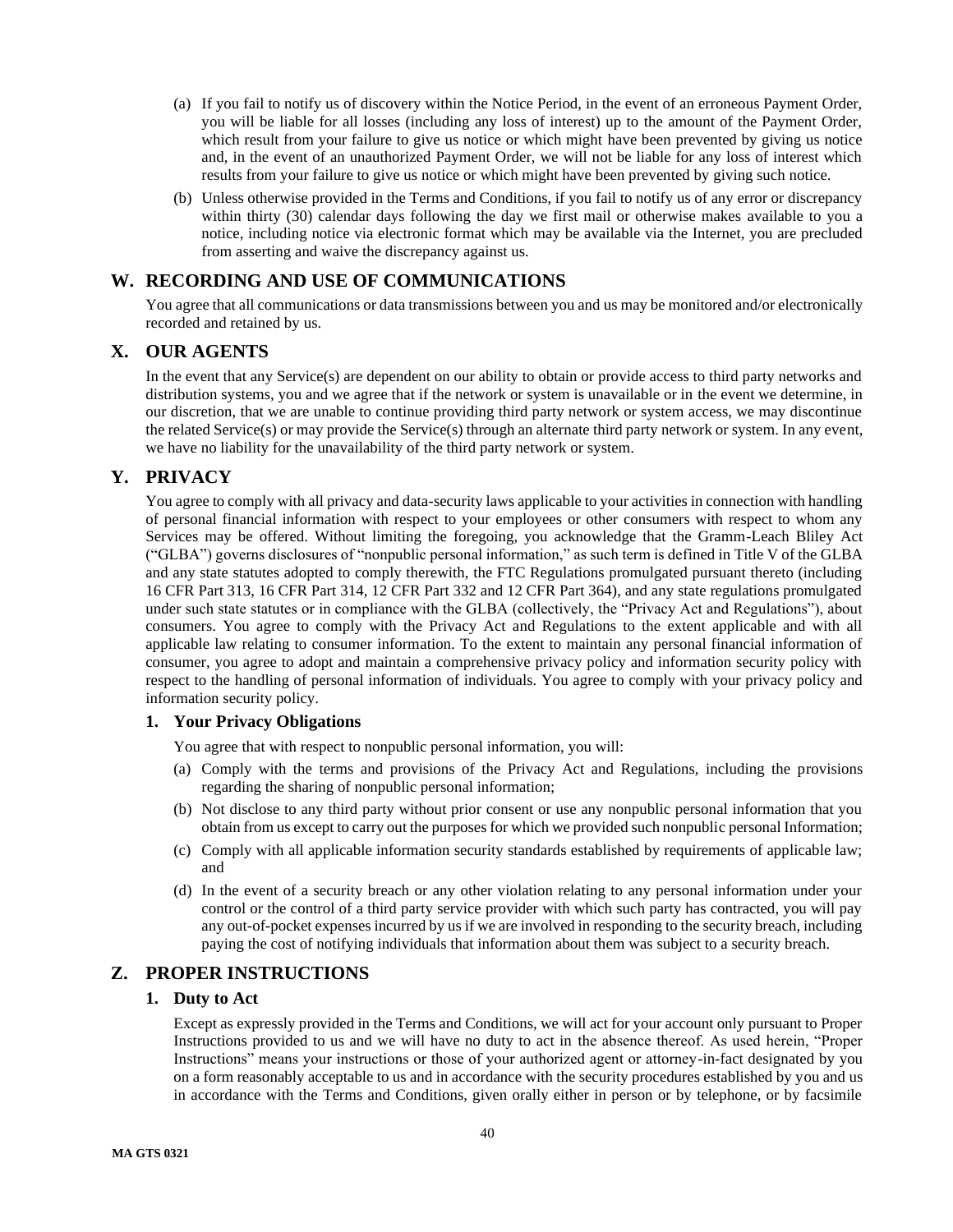transmission or by electronic mail or any electronic service that provides access to our Services, setting forth in reasonable detail the specific transaction(s) involved and subject to such authentication procedures, if any, as we may determine. Any Proper Instructions given by you to us will not be effective until it is actually received by us and we have had a reasonable opportunity to act upon such instructions. You agree that we may act upon and will incur no liability in acting upon any such instructions as reasonably understood by us, provided such instructions reasonably appear to be genuine to us. You agree that you are responsible for and we may rely upon the accuracy and authenticity of all data and other information furnished to you by your employees and agents. You acknowledge that we reserve the right to decline to accept any Proper Instructions or to execute any transaction(s) for your account in our sole discretion. We will in no event have any responsibility to accept Proper Instructions or to otherwise act with respect to your account unless indemnified to our satisfaction. Nothing in this provision, however obligates us to honor, either in whole or in part, any transaction or instruction that (a) is not in accordance with any condition agreed upon between the parties either in the Terms and Conditions or in any other agreement between the parties; (b) we have reason to believe may not be authorized by you; (c) exceeds any transaction limit, Funding Limit, or daily limits imposed by us on you transactions; (d) exceeds your collected and Available Funds on deposit with us; (e) involves funds that are subject to a hold, dispute or legal process which prevents their withdrawal; (f) violates any provision of any applicable risk control program of the Federal Reserve Bank or any rule or regulation of any federal or state regulatory authority; or (g) for the protection of either one of the parties, we have reasonable cause not to honor. You may give us instructions by telephone and we are authorized, at our discretion, to rely upon any telephone instructions which purport to come from you, without liability to us for verification.

### <span id="page-40-0"></span>**2. Unauthorized instructions**

You agree that we are not obligated to follow any instructions purported to be from you or any person representing you or any other person unless such instructions are provided to us in accordance with the Agreement and any security procedures or other operational procedures we may put in place from time to time. You also agree that we are not obligated to provide any notices regarding transactions for you to any person other that the authorized representative designated by you to receive such notices in accordance with this Agreement and our procedures in place from time to time.

## <span id="page-40-1"></span>**AA. PROPRIETARY INFORMATION**

You acknowledge that all User Materials, technology, any Software, Licensed Software, design or systems ("Confidential Information") used in providing the Services and all information relating thereto, and pricing thereof, either are our proprietary properties or properties which we are authorized to sublicense and have great commercial value. You acknowledge that you acquire no property or proprietary rights in the User Materials, Software system, or Licensed Software as a result of your use of the Services. You agree to protect the confidentiality of these materials. You agree that you will not distribute, alter, recompile, disassemble, reverse engineer or make, publish or distribute any derivative work from the Software system or Licensed Software, nor will you obscure, alter or remove any copyright, trademark, service mark, patent notice or other proprietary notice that is placed on User Materials, Software or Licensed Software. With regard to any User Materials or Software that we provide to you, you agree to destroy, delete or return to us such User Materials, Software or Licensed Software to us upon our request or upon termination of the Service.

# <span id="page-40-2"></span>**BB. WARRANTY ACKNOWLEDGEMENT**

THE BANK MAKES NO WARRANTIES, EXPRESS OR IMPLIED, WITH RESPECT TO ANY MATTER. All services are provided "as is". You acknowledge that there are no warranties, express or implied, as to the value, condition, design or functioning of any service, the use, merchantability, fitness for any purpose, including the implied warranties of fitness for a particular purpose, of any system, software, licensed software or other rights transferred herein, freedom from infringement or any other representation or warranty whatsoever with respect to the system, licensed software or other rights transferred herein. In this regard, you acknowledge that we will not be liable to you for an incidental, indirect, special or consequential damages, liability, loss or damage caused or alleged to have been caused by the use or inability to use the system, licensed software or other rights transferred herein.

## <span id="page-40-3"></span>**IV. OTHER PROVISIONS**

## <span id="page-40-4"></span>**A. AMENDMENTS/ ADDENDUMS**

We may amend, add, or delete any Service or provision of this Agreement at any time. We may add Services by Addendum from time to time which shall be a part of and subject to this Agreement. Generally, any additions, deletions,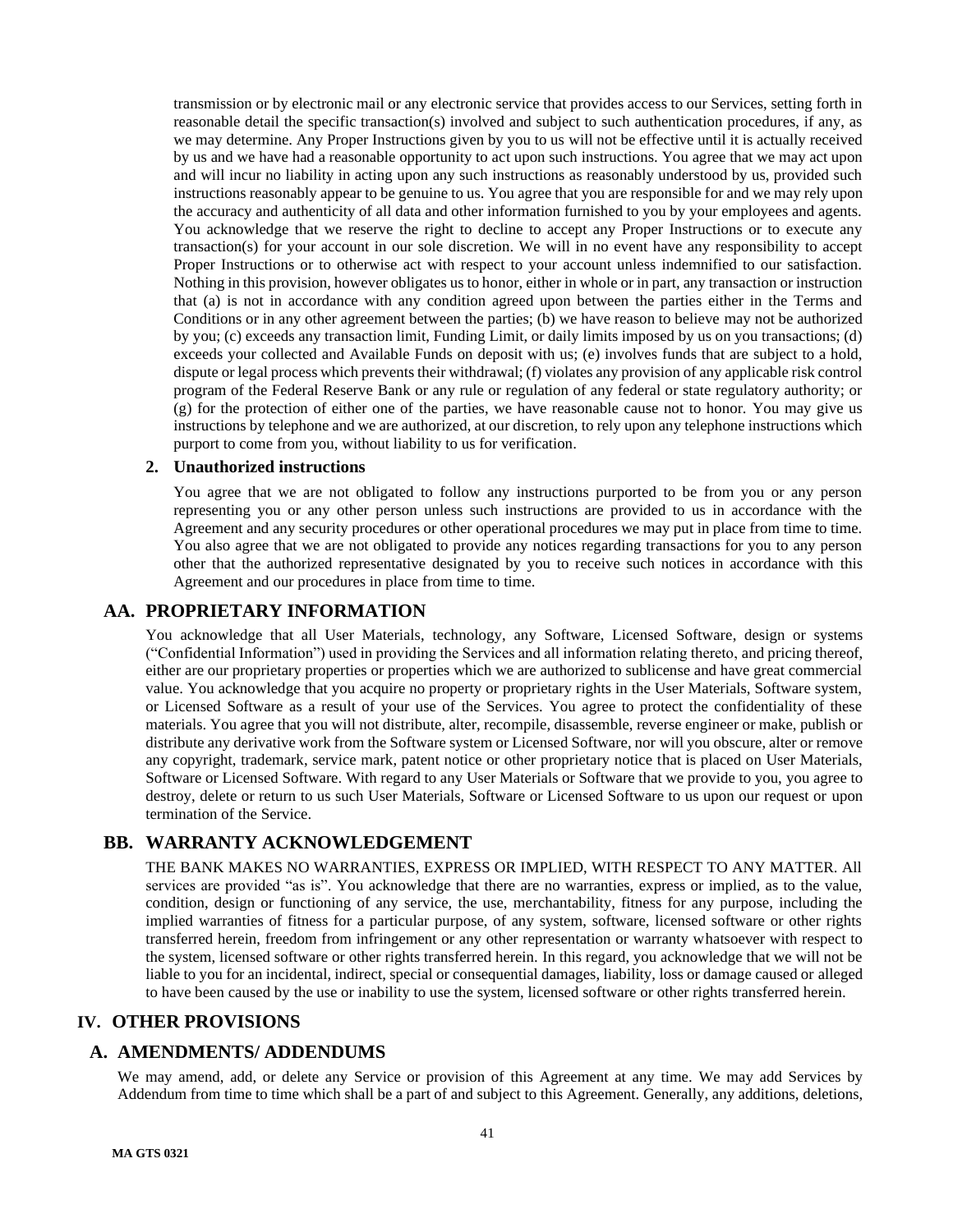addenda, or other amendments will be posted on the Bank's Website, www.eastwestbank.com. To the extent and in the manner and timeframes required by law, we will notify you in advance of any changes that affect your rights and obligations. (See Notices section below). You indicate your acceptance of any change we make by continuing to use a Service after the change becomes effective.

# <span id="page-41-0"></span>**B. BINDING EFFECT; SUCCESSORS AND ASSIGNS**

The provisions of the Terms and Conditions will be binding upon and inure to the benefit of the parties hereto and their respective successors, administrators, liquidators, receivers, trustees, assignees, custodians, conservators or other similar officials. You may not assign your rights or delegate your duties under the Terms and Conditions without our consent, and any purported assignment in violation of this provision will be null and void. With prior notice to you, we may assign or transfer any or all of our rights and obligations under the Terms and Conditions and your accounts to any other direct or indirect wholly owned subsidiary of us or any other person which acquires all or substantially all of the custodial business of us.

# <span id="page-41-1"></span>**C. COMPLIANCE WITH APPLICABLE LAW**

You agree to conduct your business and operations in accordance with all applicable laws, rules and regulations, and you agree to be bound by, and to comply with, the ACH Requirements and Wire Transfer Requirements, as defined in Section II.

# <span id="page-41-2"></span>**D. ENTIRE AGREEMENT**

The Terms and Conditions, as defined in the first paragraph of this Agreement, constitute the entire and complete understanding between and among the parties with respect to the Services, and no representations or agreements, expressed or implied, of any kind or character whatsoever have been made except as is expressly set forth in the Terms and Conditions.

# <span id="page-41-3"></span>**E. GOVERNING LAW AND ENFORCEMENT; ATTORNEYS FEES; SUBMISSION TO JURISDICTION**

Except as otherwise provided, the terms and conditions and their enforcement will be governed by the laws of the State of California (without regard to any principles of conflicts of law). In the event of any action by us to enforce the Terms and Conditions, you agree to pay the costs thereto, including reasonable attorneys' fees and court costs. You hereby submit to the nonexclusive jurisdiction of the United States District Court for either the Central District of California or the Northern District of California and of the California Superior Court sitting in either the County of Los Angeles or the County of San Francisco for purposes of all legal proceedings arising out of or relating to the Terms and Conditions or the transactions contemplated hereby. You irrevocably waive, to the fullest extent permitted by law, any objection which you may now or hereafter have to the laying of the venue of any such proceeding brought in such court and any claim that any such proceeding brought in such a court has been brought in an inconvenient forum, and you agree that a final judgment in any such action or proceeding will be conclusive and may be enforced in other jurisdictions by suit on the judgment or in any other manner permitted by law. Each party hereby waives any claim that it may now or hereafter have immunity from service of process, suit, attachment of its property, assets or revenues, immunity from arbitration or enforcement of judgment against it (whether based on sovereignty or otherwise).

# <span id="page-41-4"></span>**F. REGULATORY ACCESS AND AUDIT**

You will provide access to your records, premises and site for purposes of an audit and/or inspection as we or applicable state or federal regulators deem necessary upon reasonable notice to you.

# <span id="page-41-5"></span>**G. NO ADVERTISING**

Neither party will use the name of the other in any marketing or advertisement without the prior written consent of the other.

# <span id="page-41-6"></span>**H. NO IMPLIED WAIVERS; REMEDIES NOT EXCLUSIVE**

No failure by us to exercise, and no delay in exercising and no course of dealing with respect to, any right or remedy under the Terms and Conditions will operate as a waiver thereof; nor will any single or partial exercise by us of any right or remedy under the Terms and Conditions preclude any other or further exercise thereof or the exercise of any other right or remedy. The rights and remedies specified in the Terms and Conditions are cumulative and are not exclusive of any other rights or remedies provided by law. No course of dealing and no delay or failure of ours, our parent, affiliates, subsidiaries, agents, successors in interest or assigns in exercising any right, power or privilege under the Terms and Conditions or any other agreement in connection with these Services will affect any other or future exercise thereof or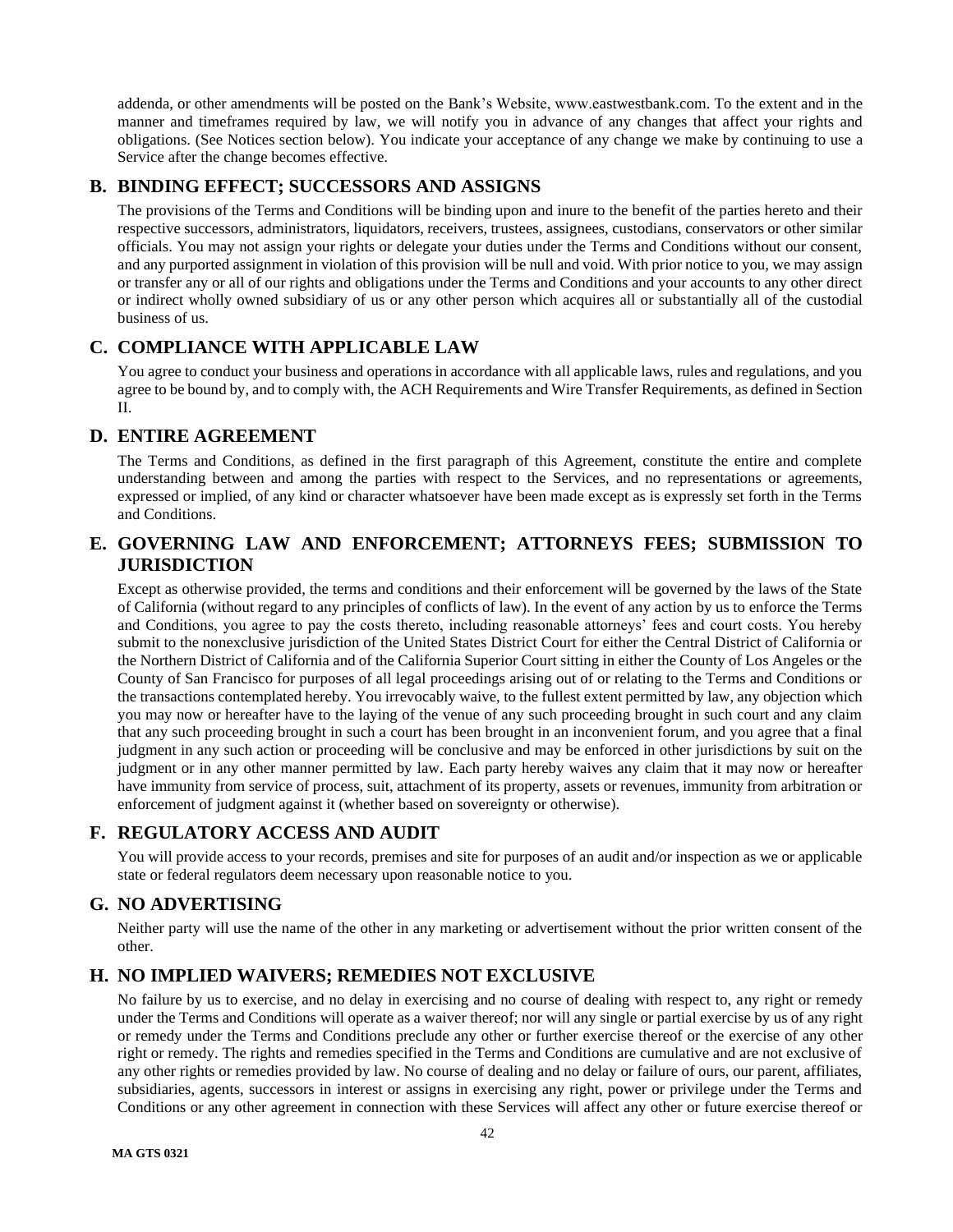exercise of any other right, power of privilege; nor will any single or partial exercise of any such right, power or privilege preclude any further exercise thereof or of any other right, power or privilege. Our rights and remedies, and those of our parent, affiliates, subsidiaries, agents, successors in interest or assigns under the Terms and Conditions or any other documents or instruments pursuant to or in connection with the Services are cumulative and not exclusive of any rights or remedies which any such party would otherwise have.

# <span id="page-42-0"></span>**I. NO JOINT VENTURE/PARTNERSHIP**

This Agreement shall not constitute or be deemed to constitute a partnership or joint venture between the parties. No employee, partner or joint venturer of either party shall be deemed to be an employee, partner or joint venturer of the other party for any purpose whatsoever. Neither party shall have the authority to make any agreement or commitment or incur any liability on behalf of the other, and neither party shall be liable for any acts, omissions, agreements, promises or representations made by the other party, except as otherwise specifically provided herein.

# <span id="page-42-1"></span>**J. NOTICES**

We are entitled to rely on any written notice or other written communication, including facsimile, electronic mail (i.e., email) or other messages delivered in electronic medium if we believe in good faith that the communication is genuine and has been signed or otherwise authenticated by a person designated by you as an authorized representative. Any person designated by an authorized representative in the corporate or company resolutions, signature cards or statement of designated authorized signatories on any of your deposit accounts with us is deemed by us to be an authorized representative for all purposes of your deposit accounts. You may add or delete your designated authorized representatives in accordance with our established procedures for changing authorized representatives. You agree that we may require notices regarding specific Services to be given to us at a location and in a manner we so provide to you. For example, any notice to us with respect to ACH transactions must be given to the contact person we designate to you from time to time for your ACH transactions. You cannot give effective notice to any other personnel of the Bank or to any contact person designated for your other account purposes or in the manner provided below for general notices.

## <span id="page-42-2"></span>**1. Company Notice to Bank**

Except as otherwise provided to you, all notices to us regarding Global Transaction Services will be sent to the Bank at:

GTS Customer Service 9300 Flair Drive, Suite 100 El Monte, CA 91731

The Bank may change its address for notification purposes by sending a notice to you in accordance with this section. You may also be able to notify us through a Service, by email at **EWBB@eastwestbank.com** or by calling us at (888) 761-3967 during regular business hours. Notice by you to us will not be deemed received, unless confirmed by us in writing and shall be deemed effective at such time as we have a reasonable opportunity to act upon such notice.

## <span id="page-42-3"></span>**2. Bank Notice to Company**

Except as otherwise specifically provided, all notices and other communications required or permitted hereunder (other than those involving normal operational matters relating the Service) shall be in writing and shall be sent to your address and/or email address currently on file with the Bank. You will be deemed to have received such notice (i) if sent by mail no later than three (3) Business Days after such notice was sent by Bank, (ii) if sent by e-mail, when the email was sent, and (iii) if sent by facsimile machine, when the confirmation copy is actually received.

We may also provide you notice in accordance with the Deposit Agreement or other notice provided in your Service forms. You may change your address in accordance with Address Change procedures defined in the Deposit Agreement, as updated from time to time. Unless otherwise required by law, any notice or written communication given by us pursuant to this agreement may be sent to you electronically.

# <span id="page-42-4"></span>**K. RESPONDING TO LEGAL PROCESS OR INVESTIGATIONS**

If we receive a request for information regarding account activity or transactions from a third party with a legal right to request such information (such as a Federal Reserve Bank or ACH Operator, a state or federal banking regulator with jurisdiction over our operations, law enforcement officials with apparent legal authority to request or require such information or private parties with apparent authority to require disclosure of such information under legal process), you agree to reimburse us for any costs associated with responding to such request, including the costs of production of such information (including research, copying and shipping, costs of appearing at depositions or interviews, costs of correspondence, and costs of court filings appearances in the event we believe it is prudent to make such filings or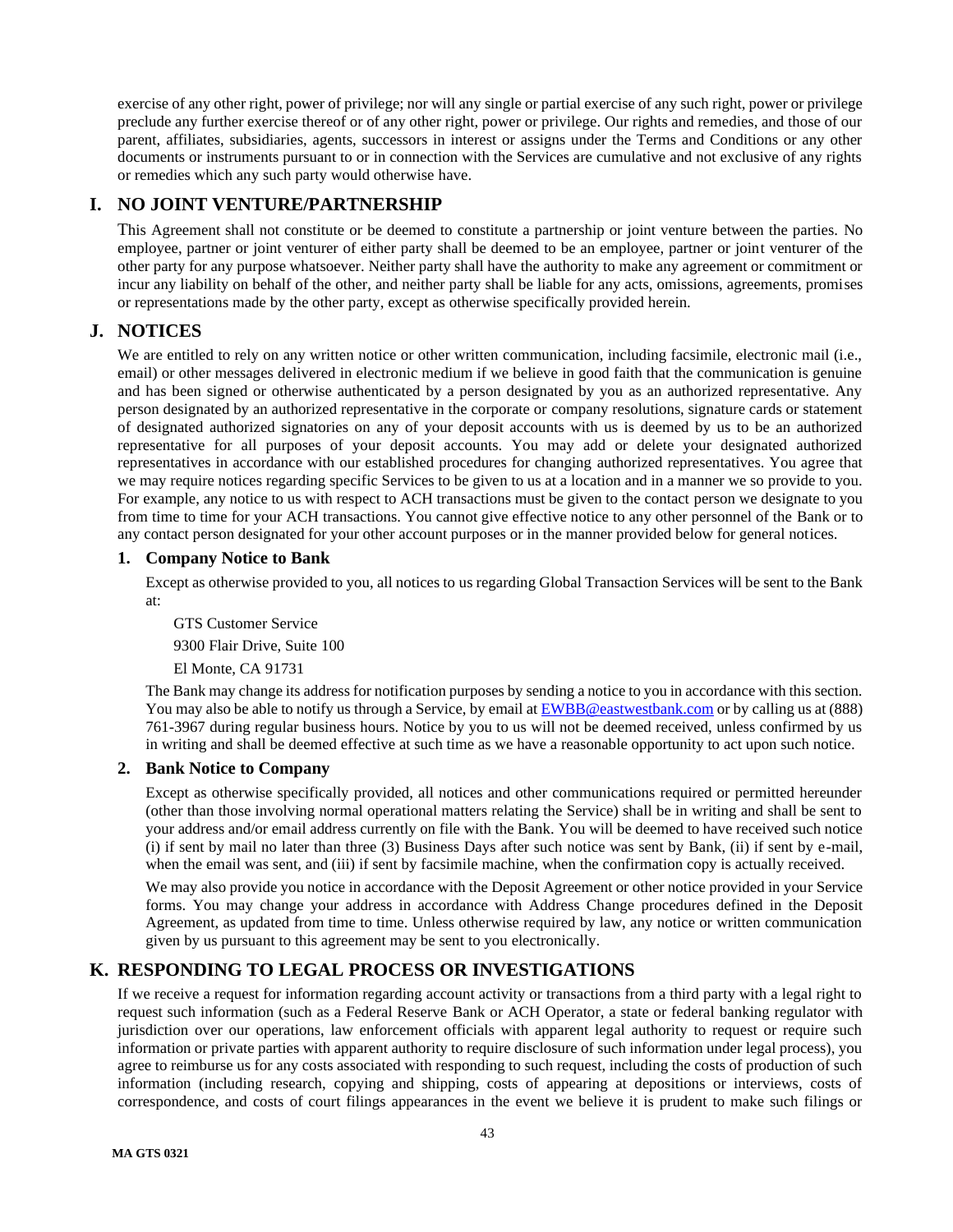appearances to protect your rights (or, in the case of Third-Party Senders of ACH Entries, the rights of your Originators). We may request your assistance with or participation in such response, and if we do so, you agree to assist us and cooperate with us as reasonably requested. You acknowledge that we may not be able to provide Services if we are served with a levy, attachment, restraining order, bankruptcy order, legal process, or other order or declaration that restricts withdrawals from your account.

# <span id="page-43-0"></span>**L. SECURITY INTEREST**

To secure your obligations under this Agreement, and your obligation to maintain sufficient funds for the Services, you grant to Bank a security interest in all funds on deposit in all your accounts with us. You also agree that we may set off against any amounts you may have on deposit with us to satisfy any obligation you may have to us arising under this Agreement.

# <span id="page-43-1"></span>**M. SYSTEM AVAILABILITY/CAPABILITY**

In order to utilize Services, you must have computer system capabilities that allow you to access the Services' web site interfaces. It is understood by you that the availability of any of the services to be provided as described in this Agreement is at all times conditioned upon the corresponding operation and availability of those computer services and systems used in communicating your instructions and requests to us and our response. We shall not be liable or have any responsibility of any kind for any loss or damage thereby incurred or suffered by you in the event of any failure or interruption of such services or any part thereof, resulting from the act or omission of any third party, or from any other cause not reasonably within our control. We are not responsible for any electronic virus or viruses that you may encounter. We suggest that you routinely scan your PC using a virus protection product.

# <span id="page-43-2"></span>**N. TERMINATION**

You may terminate this Agreement upon thirty (30) days written notification to Bank. We reserve the right to terminate this Agreement immediately, with or without cause, upon providing notice to you. Any termination of this Agreement shall not affect any of your obligations arising prior to such termination, including but not limited to any indemnification obligation that relates to action or inaction taken prior to termination. You or we may also, terminate, cancel, or suspend any Service upon notice to the other party. (See Notice Section above). Any payment(s) the Service has already processed before the requested cancellation date will be completed by the Service. All Scheduled Payments including recurring payments will not be processed once the Service is cancelled. We may terminate or suspend Service to you at any time. Neither termination nor suspension will affect your liability or obligations under this Agreement.

# <span id="page-43-3"></span>**O. THIRD PARTY INFORMATION**

If you gain, through your use of one or more Services, access to any information relating to any person other than us, you or any of your Subsidiaries which have authorized your receipt of such information, you agree that you will treat such third-party information as strictly confidential and you shall not disclose it to any person outside your company or to any persons within your company except those who have a need to know. Further, you shall ensure that adequate measures have been taken to prevent the unauthorized use of any such third-party information. You agree that you will not use any such third-party information for your own purposes other than in a communication to us relating to the Service.

# <span id="page-43-4"></span>**P. VERBAL INSTRUCTIONS**

For certain Services, we may at our discretion choose to honor your request to give us verbal instructions. You agree that we may in good faith rely on such verbal instructions that purport to come from your authorized Agent without independent verification by Bank.

# <span id="page-43-5"></span>**Q. VALIDITY**

If any provision herein, or part thereof, is held to be invalid, illegal or unenforceable, the remainder of this Agreement, or other parts or applications of such provisions shall not be affected thereby.

# <span id="page-43-6"></span>**R. ASSIGNMENT**

No assignment of this Agreement or any Service may be made by you without our prior written consent.

# <span id="page-43-7"></span>**V. TERMS AND CONDITIONS FOR ADDITIONAL SPECIFIC SERVICES**

The attached Addenda set forth the terms and conditions for the following additional Services, incorporated herein by reference.

A. Addendum 1 – Automated Sweep Service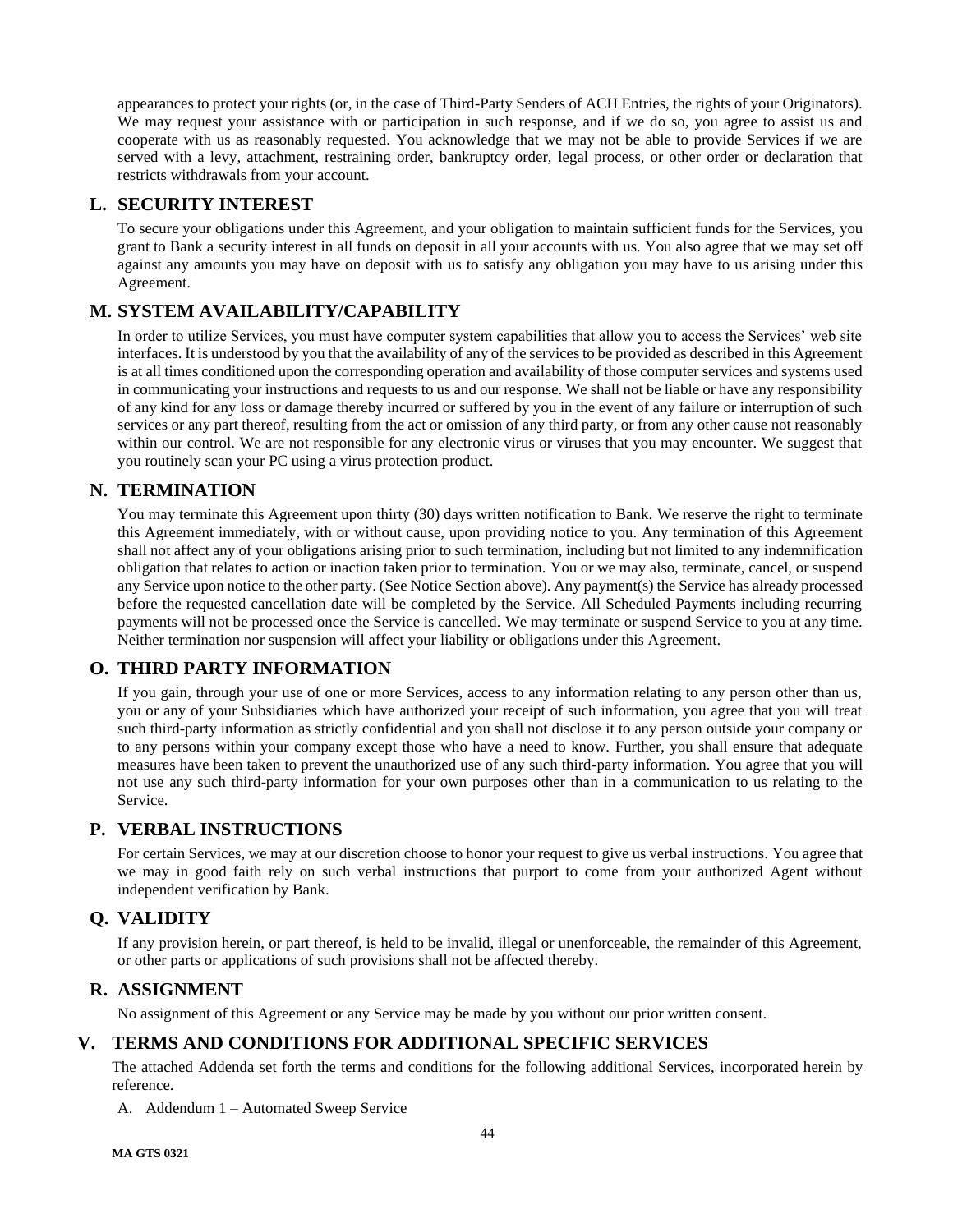- B. Addendum 2 Lockbox Service
- C. Addendum 3 Image Cash Letter (ICL) Service
- D. Addendum 4 Controlled Disbursement Service
- E. Addendum  $5$  Correspondent Banking  $3<sup>rd</sup>$  Party Depository Services
- F. Addendum 6 CheckBridge-Check Issuance Service
- G. Addendum 7 InvestmentBridge Service
- H. Addendum 8 Biller Direct Service
- I. Addendum 9 Electronic Data Interchange (EDI)
- J. Addendum 10 Inclearing Report Service
- K. Addendum 11 Integrated Payables
- L. Addendum 12 Prior and Current Day Reporting
- M. Addendum 13 Sub Account Management (SAM) Services
- N. Addendum 14 Application Programming Interface (API) Service
- O. Addendum 15 Ancillary Services
- P. Addendum 16 Financial Software Management

# **ADDENDUM 1 - AUTOMATED SWEEP SERVICES**

## <span id="page-44-1"></span><span id="page-44-0"></span>**1. Description of Service**

This Service allows you to specify a hierarchy of linked deposit accounts and/or loan accounts that sweep designated funds to and/or from each other based on your instructions.

## <span id="page-44-2"></span>**2. Balance Account Sweep Services (BAS) Designations**

For BAS Services, you must designate the Parent Account(s) and Subsidiary Account(s), the minimum and maximum Sweep Balances for those accounts, and the hierarchical relationship between them on the Sweep Service Form. The Balance Account and any deposit account that is the Parent Account or Subsidiary Account must be a checking account (excluding accounts with restrictions) or a Loan Account. You authorize us to debit the Parent Account (or any other accounts maintained by you with us) for any fees or other amounts due us in connection with the Sweep Services. If the Parent Account is closed for any reason, Customer's Sweep transactions will not be processed and the Balance Account Sweep Services may be stopped. To reinstate the BAS Service, you must designate a new Parent Account.

**Other Sweep Services** You may designate Sweep Services for accounts which are not based on the Sweep Balance, by designating the accounts and Sweep Services on the Sweep Services Form.

**Limited Use** You agree not to (i) make the BAS Service available or allow use of the BAS Service in a computer bureau service business, or on a timesharing basis, or (ii) otherwise disclose or allow use of the BAS Sweep Service by or for the benefit of any third party.

**Types of Accounts** Checking Accounts can be used by the Sweep Services, and Customer can specify that the Sweep will occur either one-way (to or from) or both ways (to and from) any Account in the hierarchy. Loan Accounts may also be used. Multiple tiers of Accounts can be accommodated.

**Sweep Processing** A sweep only occurs at night by posting after all other transactions have posted. The amount of the Sweep will be determined after all credits and debits have posted at the end of the nightly processing cycle. Any debits to the Receiving Accounts that reduce the balance in these Accounts to a sum less than the Sweep Balance will be swept from the Parent Account to the Balance Account. Any credits to the Balance Account that increase the balance above the Sweep Balance in these Accounts will be swept to the Parent Account. You may draw checks or other debits, and post credits against any Account in the hierarchy.

**Amendments or Cancellations** Customer will not be able to amend or cancel a Sweep transaction that is already set to occur unless they submit in writing a Communication to the Bank prior to the Business Day that the change is to occur. Bank may, in its sole and absolute discretion, use commercially reasonable efforts to act on the Customer's Communication as of the date requested. Furthermore, Customer will indemnify and hold Bank harmless from any and all liabilities, costs, and expenses Bank may incur in its efforts to complete such Communications.

## <span id="page-44-3"></span>**3. Loan Sweep Services**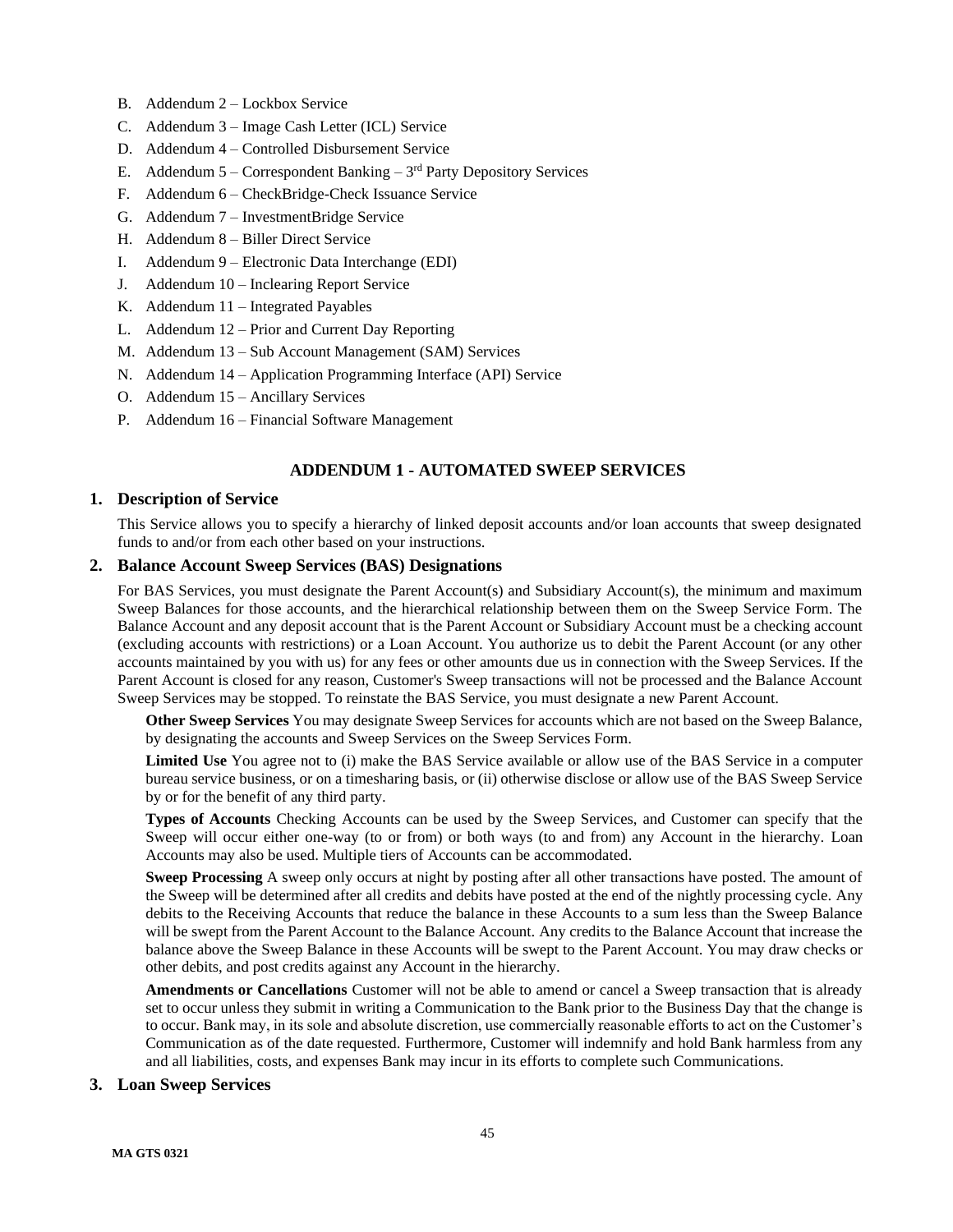You may designate one or more Loan Sweeps by designating the Loan Account(s) on the Sweep Services Form as part of Customer's Account hierarchy, for the BAS Services or other Sweep Services between Accounts.

**Loan Sweeps to Deposit Account.** You request and authorize us without any further request or authorization from you, to make advances under the Loan in increments in the amount specified in the Sweep Service Form, for deposits into a Balance Account if the funds in the Account are less than the Sweep Balance, or other amount designated on the form for Sweep Services. However, you acknowledge and agree that we are not required to make the Loan Sweep(s) if (1) all conditions of the Loan are not satisfied or (2) at Bank's discretion upon prior written notice. However, you acknowledge and agree that we may make the decision to make such Sweeps at our discretion at any time, and you will be obligated for the funds advanced from the Loan Account for Sweep Services.

**Loan Sweeps to Loan Account.** You request and authorize us, without any further request or authorization from you, to Sweep from Account(s) to the Loan Account either the amount in the Balance Account in excess of the Sweep Balance or from other Accounts, both in amounts as designated in the Sweep Service Form, which amounts will be calculated as specified in the Sweep Service Form at the end of any Business Day and apply such amounts to the Loan Account indebtedness.

**Security Interest in Accounts.** You grant and assign us a security interest in each of the Accounts designated as an Account on the Sweep Service Form together with interest accruing, all proceeds and deposits to the Account(s), and all renewals, replacements and substitutions of any of such Account(s). Thus, you agree and acknowledge that Sweeps from an Account will not be deemed to be a violation of the one-action rule and that such withdrawal Sweeps shall not be deemed to be a waiver of any defaults that might exist under the Loan.

**Bank Control Account.** This Agreement includes but is not limited to all Sweeps made by us from a Control Account set up by us as Lender including but not limited to the Asset Based Lending or other lending department of Bank, between you and us ("Bank Control Account"), and as such Bank Control Accounts, are included, on the Sweep Service Form, and in that case, also subject to the Bank Control Account Authorization Addendum hereto.

## <span id="page-45-0"></span>**4. Definitions**

- **Balance Account** means an Account that is set up to automatically sweep funds to or from the Account based on a Sweep Balance for that Account.
- **Balance Account Sweep Services** means Sweep Services to or from a Balance Account and is sometimes referred to as BAS Services.
- **Deficit Sweep** means any sweep of funds based on the amount in a Balance Account less than the Sweep Balance.
- **Excess Sweep** means any sweep of funds based on the amount in a Balance Account in excess of the Sweep Balance.
- **Loan Account** is a loan in the name of Customer with Bank that is set up for Sweep Services.
- **Loan Sweep** means any sweep of funds to or from a Loan Account.
- **Parent Account** means an Account that sweeps funds automatically to a Balance Account based on the Sweep Balance in the Balance Account.
- **Receiving Account** means any Account that receives funds from another Account in Customer's Account hierarchy.
- **Sending Account** means any Account that sweeps funds to another Account in Customer's Account hierarchy.
- **Subsidiary Account** means an Account to which funds are swept automatically from a Balance Account based on the Sweep Balance in the Balance Account.
- **Sweep** means the movement of the funds between the Accounts that are part of the Sweep Services.
- **Sweep Balance** means a balance threshold set by Customer for a Balance Account such that funds in an amount less or more than the balance threshold automatically sweep to or from the Balance Account.

# **ADDENDUM 2 - LOCKBOX SERVICE**

# <span id="page-45-2"></span><span id="page-45-1"></span>**1. Description**

With this service, you direct your customers ("Customers") to send remittances to a selected U.S. Post Office box ("P.O. Box"). You authorize us to collect the mail addressed to you at the P.O. Box and arrange for the physical transportation of checks from the P.O. Box to our lockbox processing center, to transport such checks from such processing center to the appropriate check clearing location if necessary. We will open mail and process remittances according to your instructions set forth in the Lockbox Set-up Form.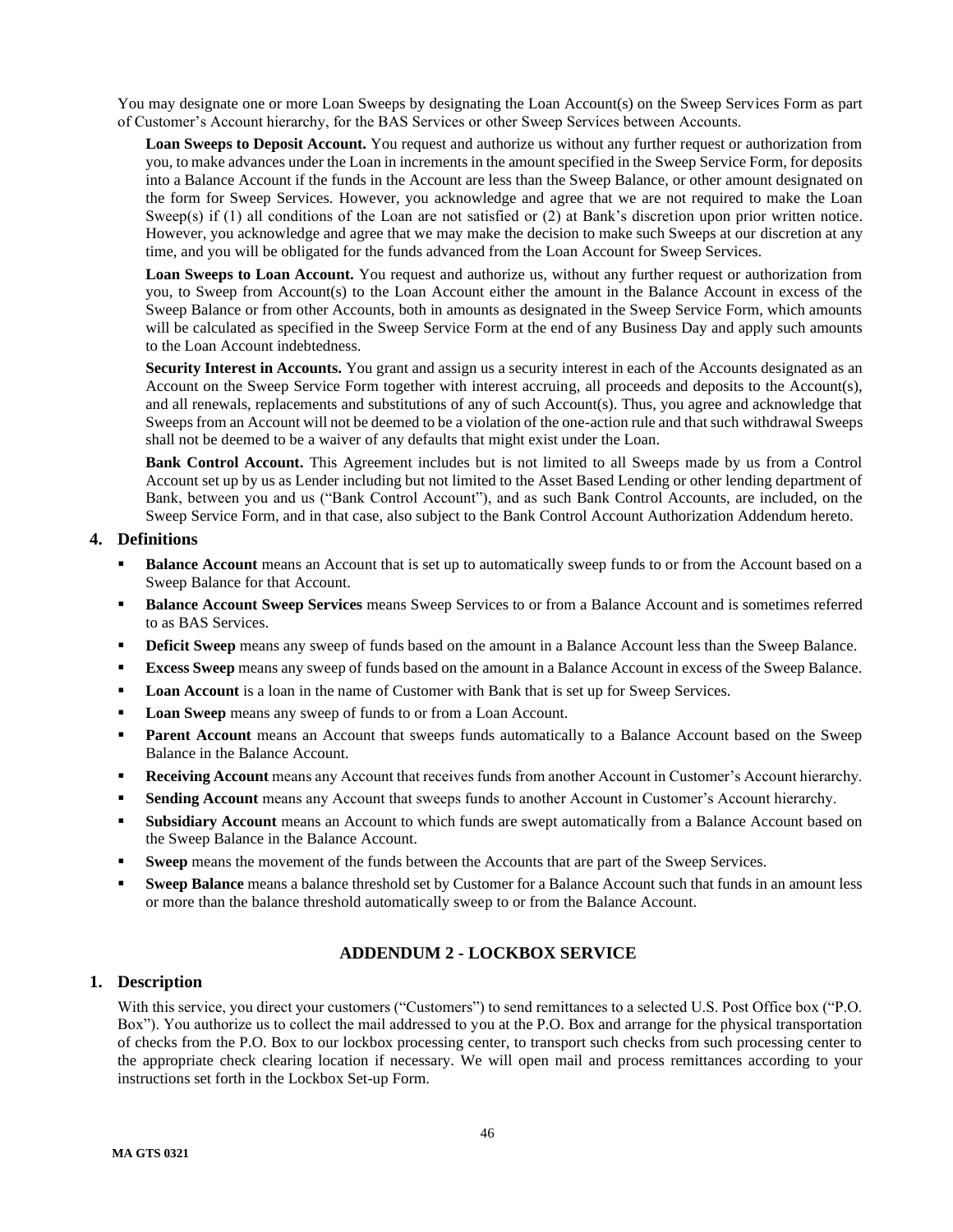We will maintain records of all checks processed by our lockbox processing center in accordance with its current procedures. We will attempt to forward to you any check that cannot be processed according to your instructions. The parties agree, however, that we will not be liable for any loss in the event that any such check is processed by us. In the event any check is returned to us by the financial institution the check is drawn on with a request for your endorsement, we are authorized to endorse the check as follows:

### CREDIT TO THE ACCOUNT OF THE WITHIN NAMED PAYEE PAYMENT ACCEPTED WITHOUT PREJUDICE ABSENCE OF ENDORSEMENT GUARANTEED

Or, we and/or the local clearing financial institution is authorized to endorse such check in accordance with their then current procedures. We will credit the check to your account. We will provide same day notification of all return items and adjustments that will be posted to your account that day via our Lockbox Information Reporting System.

## <span id="page-46-0"></span>**2. Automated Services**

The following will apply when the Service is provided with the use of Automated Lockbox: (i) We will, on each day, capture data according to the instructions set forth in the Set-up Form, and in a format mutually agreed to by us and you. (ii) We will transmit remittance data to each customer in a mutually agreeable format on a daily basis. (iii) In the event a transmission cannot be received or we are unable to make a transmission, all processed remittance data will be held at the Bank until the problem has been rectified or until the parties have agreed upon another arrangement.

### <span id="page-46-1"></span>**3. Acceptable Payees**

Unless otherwise agreed, you will provide us with the names of acceptable payees. We will process a check if it is made payable to an acceptable payee and if the check is otherwise valid. You warrant that each payee has authorized checks payable to it to be credited to the account you designate for the Service. We may treat any variation of an acceptable payee's name as an acceptable payee that we deem to be reasonable.

### <span id="page-46-2"></span>**4. Exception Decisioning**

This optional online service delivers images of exception transactions. Rejects or exception transactions are those that are missing information, including, but not limited to, an invoice, account, or some other identifying number for the remitter or payment. You have the option to provide us with the missing information or reject the transaction. Rejected transactions will be returned to the location indicated on your Set-Up Form.

We will not begin providing this service until after we receive your first mail in the Lockbox. Any transaction identified as a reject for non-negotiability reasons will be excluded from Exception Decisioning. You must provide us with your accept or reject decision by our established deadline on the same day we report exception items to you. We are entitled to conclusively rely on the instructions we receive to accept or reject transactions. If you fail to notify us by the deadline, we will handle those items according to the default procedures in effect for you.

## <span id="page-46-3"></span>**5. Parties**

You and we will be the only parties to this Agreement, and your contractual relationship under this Agreement will be with us only. While a Bank third party provider shall not be a party to this Agreement, the parties hereto intend that such Bank third party provider shall be a third-party beneficiary of this Agreement. However, you shall not be, nor have any rights as, a third-party beneficiary of the Bank's agreement with the third party, and you shall not, as a result of that Bank agreement, acquire any rights or privileges you would not otherwise have in the absence of the Bank agreement.

# **ADDENDUM 3 - IMAGE CASH LETTER ("ICL") SERVICE**

## <span id="page-46-5"></span><span id="page-46-4"></span>**1. Description of Service**

This Service allows you to transmit electronic check image files ("ICL") in an industry-standard file format to the Bank for clearing and posting of deposits to your deposit account with us. After we receive your electronic ICL Files, at our sole option, we use the file to either: (a) create substitute check(s) ("substitute checks," "Image Replacement Documents" ["IRDs"] as defined in the Check 21 Act.), that we present to the bank on which the Paper Item is either: (i) drawn or (ii) payable at or through (each, "Paying Bank"); or (b) generate one or more electronic files (from the original ICL file) for presentment directly or indirectly to Paying Bank. Your transmission of an ICL File is subject to our verification and final inspection. We reserve the right at any time to refuse the file or to return all or part of the file to you without prior notice.

## <span id="page-46-6"></span>**2. Conditions to Provision of the Service**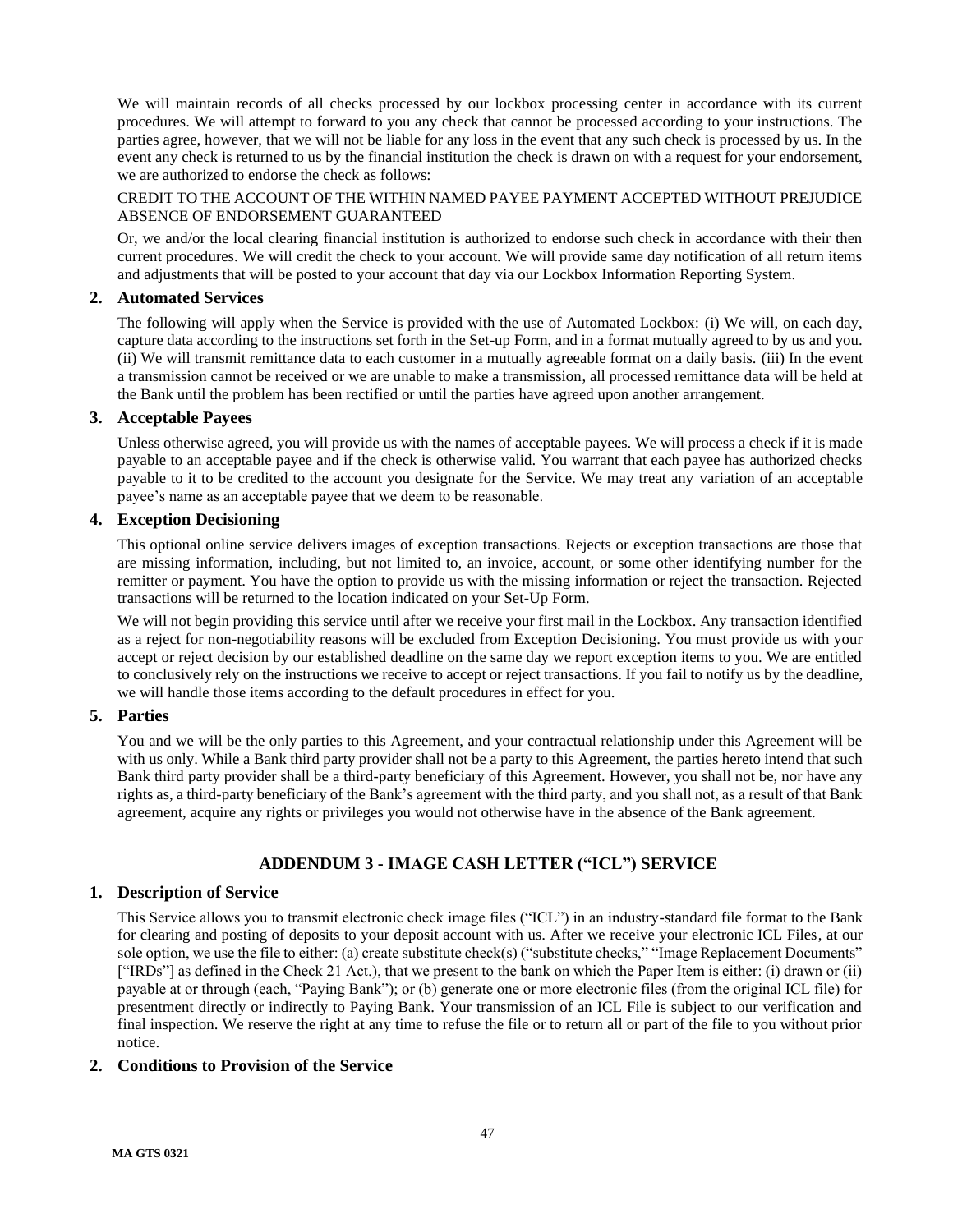As conditions to Bank providing the service, you shall: (a) maintain your account in good standing; (b) meet credit standards established by us and provide financial information as requested by us from time to time; and (c) comply with other guidelines and restrictions regarding the Service as we may communicate to you from time to time.

## <span id="page-47-0"></span>**3. Customer Responsibilities**

You may only transmit check images to us that are created from original checks and that are eligible for imaging. An eligible check is a negotiable check for any amount in U.S. Dollars drawn on or payable through a U.S. financial institution and has not been previously presented and paid. Re-cleared IRDs are not to be submitted through this method. The check image is created by you using scanning equipment, provided and/or approved by the bank, to scan the front and back of each original check. The term "check image" refers to the electronic image of the check and the accompanying MICR line data.

You are responsible for ensuring the check image is a legible representation of the original check, and accurately represents the information from the front and the back of the check. The check image you create must meet the accredited standards committee X9 Standards and Technical Guide Specifications for Electronic Exchange of Check and Image Data (ANSI X9.37), or other standards provided by us.

You are also responsible for ensuring the MICR line information from the original check is accurately scanned, entered or repaired for each check image. You recognize that a check image may not capture or include all security features contained in the original check, such as watermarks. You are responsible for any loss or failure to collect a check image that results from an inaccurate or illegible check image or your failure to provide full and correct MICR data or dollar amount for a check image.

You will transmit check images to us according to the transmission deadlines provided to you by us from time to time. You will retain the original check relating to a check image for a reasonable period of time not less than ninety (90) days to be determined by you. You are responsible for storage and destruction of the original check, of any copies of the original check or check image, all electronic data, being maintained in a secure and confidential manner, and in accordance with applicable law and commercially reasonable industry standards.

If you use a service provider to scan and transmit ICL Files to the Bank on your behalf, you agree to notify your service provider of the processing requirements of this Agreement and you hereby provide the guarantee to the Bank that your service provider also follows the same responsibilities and obligations as you do. You are responsible for all ICL Files transmitted by your service provider.

## <span id="page-47-1"></span>**4. Suspension of Exchanging Files**

Either we or you may request to suspend the exchanging of ICL Files with at least twenty-four (24) hours written notice to the other party if continued exchange of files is not or will not be commercially viable and therefore subject to suspension; such notice shall provide in reasonable detail the reasons that the exchange of files is commercially unviable.

Upon receipt of such notice and request, the other party shall consent if based on the request it can reasonably be expected that continued exchange of files would have material adverse impact on check processing. Any consent or objection to the suspension must be made in writing as promptly as possible.

Notwithstanding, the non-requesting party shall have until the end of the 24-hour period to propose a remedy to the stated problem, and the requesting party will give due consideration to the solution and consent or object to implementation of such solution, consent not to be unreasonably withheld. The parties agree to use commercial best efforts to resolve any problem and end any suspension of the exchange of image files as promptly as possible.

The parties shall process paper checks until image exchange is resumed in this section. The parties shall give 24 hour notice of the intention to resume image exchange processes, which period shall exclude weekends and holidays.

In addition to the foregoing, each party may terminate the Service as provided in the Termination section, below.

## <span id="page-47-2"></span>**5. Check Image Responsibility**

**You are responsible for the accuracy of the check** image. We are not under any obligation to inspect or verify a check image to determine accuracy, legibility or quality of the check image or MICR line information associated with the check image, or for any other purpose. We reserve the right, but are not obligated to, correct or amend MICR line information associated with a check image to facilitate processing of the check image or a substitute check created from that check image. We and other banks may process and collect a check image or a substitute check through one or more check clearinghouses, Federal Reserve Banks, or other private clearing agreements with another bank. The check images or substitute checks will be subject to the rules of that clearinghouse, Federal Reserve Bank, or private clearing bank agreement.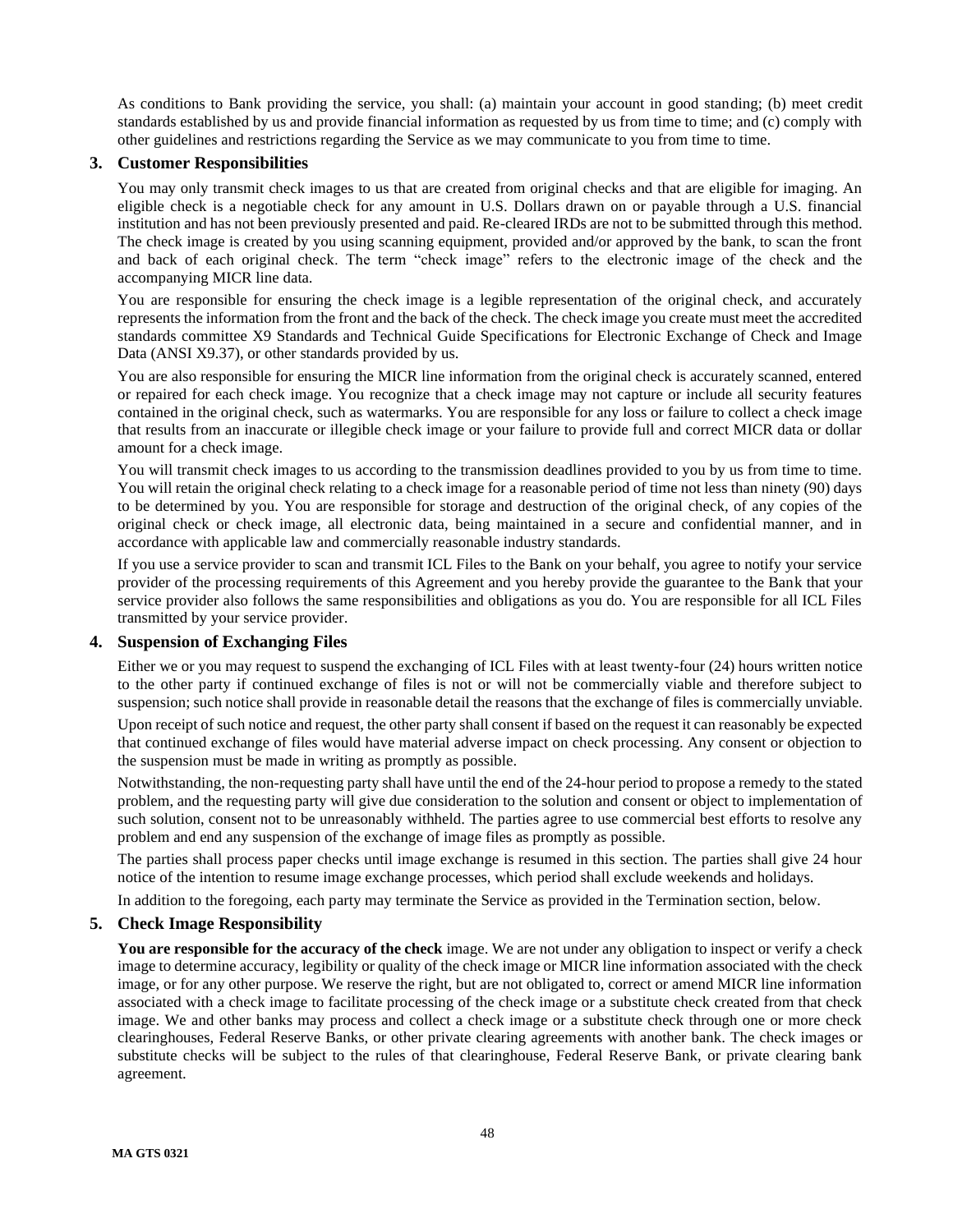You agree that, notwithstanding its electronic form, a check image that is created from an original check, or a substitute check created from that check image, shall be a "check" and/or an "item" for all purposes under this Agreement, the UCC as adopted in the applicable state, the EFAA, Regulation CC, and any other federal or state check law, to the same extent as that original check is a "check" or an "item."

## <span id="page-48-0"></span>**6. Company Warranties**

## **a. Warranties for Check Image Processing**

You represent and warrant to us each time you, directly or through your service provider, use the ICL Service that:

- The check image is an accurate representation of all information on the front and back of the original at the time the original check was converted to a check image, and the check image contains all endorsements from the original check;
- Each check image (and related ICL File) contains a record of all MICR line information required for a substitute check and otherwise satisfies all of the requirements of Check 21 and Regulation CC for the creation and/or transferring of a substitute check created from that check image;
- Each check's format shall adhere to industry standards and may change from time to time. The current Image Quality Guideline is Black/White, Minimum 200 DPI TIFF G4.
- You will not submit any duplicate Check Images to us.
- For any Check Image transmitted by the service, the original check, a duplicate check image or any copy of the original check or check image will not be (a) deposited by you with us (unless we expressly instruct you to do so) or (b) presented, transferred, or returned such that we or any other person (such as the drawer of the check) will be asked to make payment based on a check or check image that we or the other person already paid;
- All the information provided to the bank is accurate.
- You will use the Service only for checks that are payable to or endorsed or eligible for deposit by you and that are not disqualified for any other reasons, including those described previously below as Exception Items.
- You will use the Service only for its intended purpose and your own business use in accordance with the terms of this and the Deposit Agreement.
- You will maintain control over and responsibility for any and all sensitive electronic data relating to consumer information, and shall be responsible for notification of any compromise of such data.

In addition, each time you transmit a ICL File to us, directly or indirectly through your service provider or otherwise, you are deemed to make to us any representation, warranty or indemnity that we make, under applicable law, clearinghouse rule, Federal Reserve Operating Circular, bi-lateral agreement or otherwise, to any bank (including a Federal Reserve Bank and the paying bank) or other person when the Bank transfers or presents the check image or any substitute check created from that check image. We may charge back to your account(s) any deposited check that is later returned to us owing to an actual or alleged breach of any such representation or warranty.

### <span id="page-48-1"></span>**7. Testing Check Image Files**

Both parties will mutually agree upon testing to be performed whenever software or hardware modifications or enhancements initiated by either party may affect the creation and processing files. Both parties will make their best effort not to impact the accuracy of the ICL File formats.

## <span id="page-48-2"></span>**8. Responsibility for Multiple Deposits of the Same Item**

You agree to implement commercially reasonable procedures to ensure that no check is deposited more than once via electronic, physical or other means, either with us or with any other financial institution, whether intentionally or unintentionally, whether as a result of fraud for any other reason whatsoever. You agree that the aggregate amount of any checks which are deposited more than once will be debited from your Account, and to the extent funds in your Account are insufficient to cover such amount, any balance shall be debited by us from any of your other deposit accounts as determined by us in our sole discretion and/or paid by you to us. You agree to notify us immediately if duplicate checks are transmitted to us using the Service or if a duplicate deposit is made either to Bank or to any other financial institution. Company agrees to fully cooperate with us in identifying all duplicate checks. You further acknowledge that you, and not us, are responsible for the processing and handling of any original checks which are imaged and deposited utilizing the Services and you assume all liability to the drawer of any Item imaged using the Services or liability arising from our printing of any substitute check from those images.

## <span id="page-48-3"></span>**9. Processing Company's Electronic File**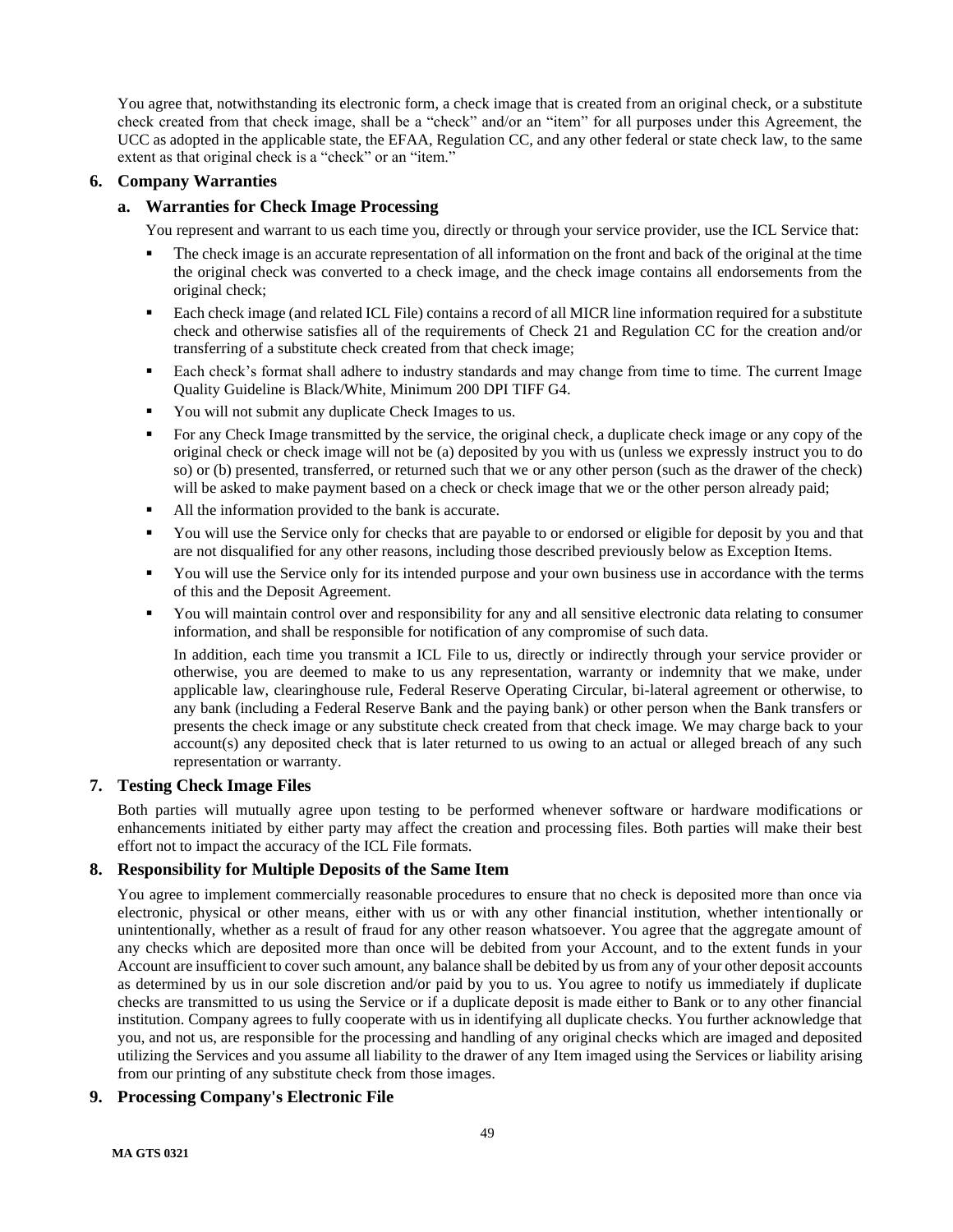We shall separately disclose to you the transmission deadline ("cutoff time") on any day which is a Business Day for processing checks by the Federal Reserve System or other clearing network for the payment of items. If you transmit your ICL Files to Bank on a Business Day before the cutoff time, we will review and, if appropriate, process your ICL Files on that Business Day. If you transmit your ICL Files to us after the cutoff time on any Business Day, we shall review and, if appropriate, may process your ICL Files on either the presentment date or on the following Banking Day.

An ICL File shall not be deemed received by us until we receive the ICL File at a licensed location of the Bank and is accepted by us. We are not responsible for any losses arising directly or indirectly from damage or alteration to the ICL File prior to its receipt by us. An ICL File must be received by us on a Business Day prior to the applicable processing cutoff hour or it will be deemed to have been received by us at the opening of our next Business Day.

### <span id="page-49-0"></span>**10. Exception Items**

When we review and process your ICL Files, we may, but are not obligated to, reject any file that we, in our sole discretion, determine to be ineligible for the ICL Service (each, an "Exception Item") including, without limitation, electronic images of checks drawn on banks located outside the United States, checks drawn on United States banks in foreign currency, electronic images that are illegible (due to poor image quality or otherwise), electronic images of checks previously processed, electronic images previously converted to substitute checks, and electronic images with unreadable MICR information. We will notify you of all Exception Items and related adjustments in writing. You agree that if you wish to attempt to deposit any Exception Item to any of your accounts with us, you will only do so by depositing the original paper item on which the Exception Item is based. You acknowledge and agree that even if we do not initially identify an electronic image as an Exception Item, the substitute check created by us may nevertheless be returned to us because, among other reasons, the electronic image is deemed illegible by Paying Bank. Our failure to identify an Exception Item will not preclude or limit the obligation of you to us.

### **ADDENDUM 4 – CONTROLLED DISBURSEMENT SERVICE**

#### <span id="page-49-2"></span><span id="page-49-1"></span>**1. Description of Service**

This service is offered by us in cooperation with BNY Mellon, which allows you to control the flow of checks paid against funds in your accounts on a daily basis.

### <span id="page-49-3"></span>**2. Conditions for the Service**

You agree to apply for and submit all documents required by us to open a Controlled Disbursement Account for you with BNY Mellon for this Service and funding account ("Funding Account") with us to be used in providing us with the funds necessary to cover all checks presented against the Controlled Disbursement Account. Each Banking Day we will receive information from BNY Mellon regarding presentments against the Controlled Disbursement Account and will transfer funds for that day's presentments. If, for any reason, BNY Mellon does not provide Bank with presentment information, the total of all debits, net of adjustments and other charges (the "Total Clearings"), which are subsequently charged to the Controlled Disbursement Account for such day will be estimated. The Bank will then determine the collected balance in the Funding Account as of 8:00 a.m. Pacific time. If there is a sufficient positive collected balance to cover the day's presentments against the Controlled Disbursement Account, we will instruct BNY Mellon to allow the checks to be paid. The Bank will then debit your Funding Account for that day's presentments. If, however, the collected balance in your Funding Account is insufficient, we may instruct BNY Mellon to dishonor one or more such checks if you have exceeded your daily credit limit. In any case, BNY Mellon will follow our instructions regarding payment or dishonor of checks presented against the Controlled Disbursement Account and has no obligation to you or us to verify the propriety or correctness of such instructions. If BNY Mellon receives no such instructions, as provided for under the BNY Mellon Agreement with us, BNY Mellon may, in its absolute discretion, elect to dishonor one or more checks presented against the Controlled Disbursement Account that day.

For this service, "Banking Day" shall refer to any day upon which BNY Mellon's principal office in Boston, Massachusetts is open for substantially all of BNY Mellon's banking functions.

On the Banking Day preceding any day on which BNY Mellon will be open to conduct its regular banking business but we will be closed, we are authorized to debit your Funding Account in an amount equal to an estimate of the following day's Total Clearings and to transfer funds in that amount to BNY Mellon for credit to the Controlled Disbursement Account. Any discrepancies between the Total Clearings and the amount of items actually presented will be reconciled on the following Banking Day.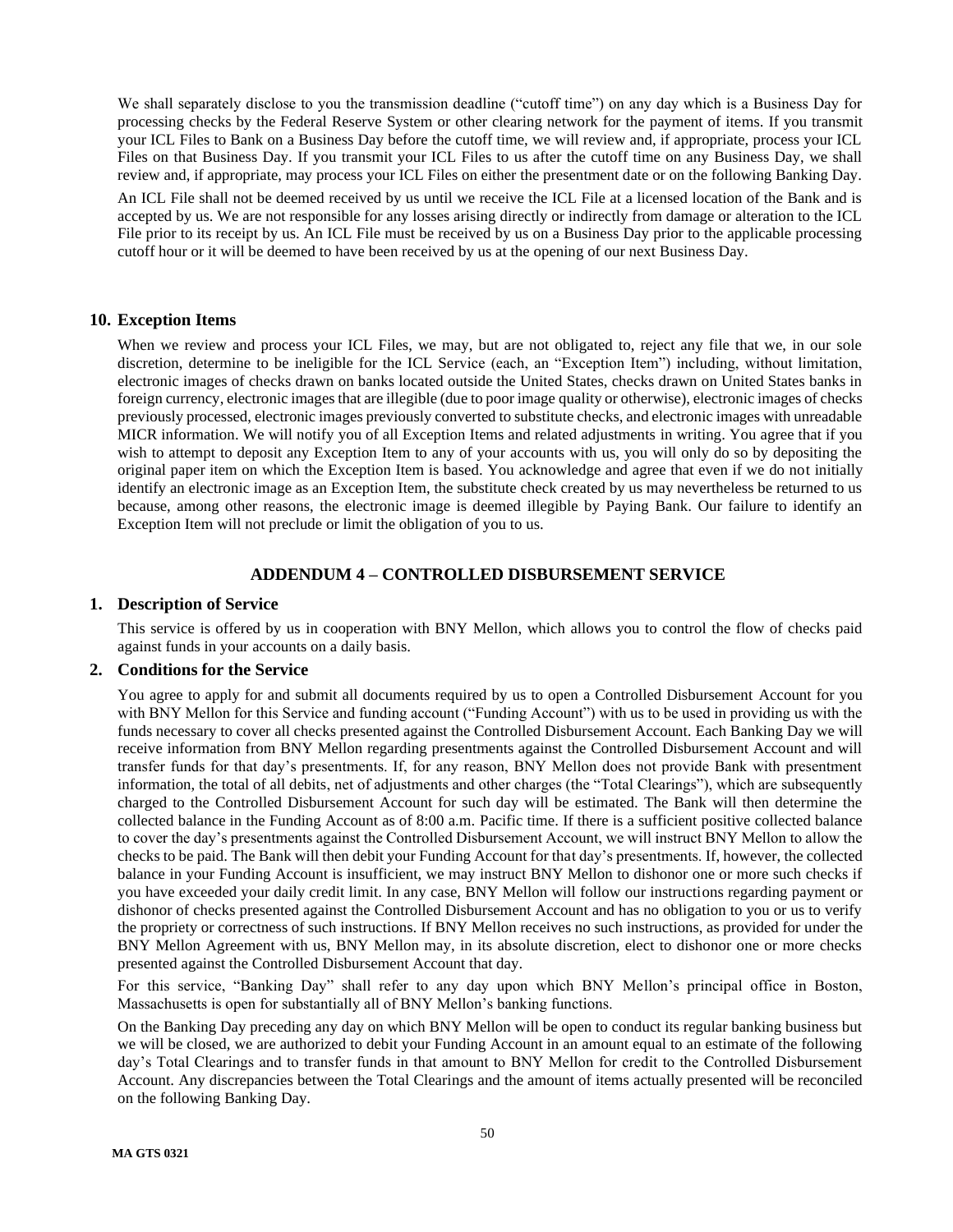BNY Mellon is authorized, but not obligated, to honor any item drawn on the Controlled Disbursement Account even though the signature on the item does not correspond exactly with the specimen authorized signature furnished by you. You will comply with your obligations to review your statements and notify us of any errors or unauthorized items (See, Duty to Review Statements and Items, Section III (D), below. If you do not do so, the statements, canceled checks and other entries will be considered correct for all purposes and you will hold BNY Mellon and us, and their officers and employees, harmless from any and all liability whatsoever.

Should we or BNY Mellon receive any process, summons, order, injunction, execution, levy, lien, garnishment, or adverse claim notice either by a governmental authority or third party (hereinafter referred to as "Process"), which we or BNY Mellon reasonably believe will adversely affect the Funding Account or the Controlled Disbursement Account, we may, at our option and without liability, refuse to honor orders to pay or withdraw sums from any Controlled Disbursement Account and may either hold the Funding Account balance herein until such Process is disposed of to the satisfaction of the Bank or pay the required amount pursuant to the Process in accordance with applicable law.

### <span id="page-50-0"></span>**3. Controlled Disbursement Account**

The Controlled Disbursement Account will be your account with BNY Mellon, and you shall, and hereby do, authorize us to act as your agent for all purposes, including but not limited to, opening and managing the Controlled Disbursement Account, and issuance of return or stop payment instructions. You expressly authorize us to obtain access, from time to time, to all records of the Controlled Disbursement Account. We have the exclusive right to manage the Controlled Disbursement Account.

You will not make, and BNY Mellon is not obligated to accept, deposits directly to the Controlled Disbursement Account. Furthermore, except as permitted when "Daily Match™ Service" is selected, you may not give or direct, and BNY Mellon is not obligated to receive, accept or act upon, any instructions, inquiries or communications of any kind directly to BNY Mellon with respect to the Controlled Disbursement Account. All such instructions, inquiries or communications must be directed to BNY Mellon through us as your agent. Therefore, while you have all the rights of the owner of the Controlled Disbursement Account, every communication to BNY Mellon other than that of writing checks on the Account, and in connection with "Daily Match™ Services", if applicable, shall be directed through us.

You authorize us and BNY Mellon to honor checks from the Controlled Disbursement Account bearing the signature or facsimile signature appearing on the BNY Mellon signature card and you waive any claim which you may have against us or BNY Mellon on account of it paying and charging to the Controlled Disbursement Account any such check when such signature or facsimile signature or a substantially similar copy of the facsimile signature is placed thereon.

You acknowledge that facsimile transmission is an inherently insecure communication method due to the possibility of error, delay and observation or receipt by unauthorized personnel. Should you elect to send or receive directions or information via facsimile in connection with the Service, you assume all risk of loss or disclosure resulting from such transmission.

## <span id="page-50-1"></span>**4. Report of Incoming Debits**

We will maintain arrangements, in form and content satisfactory to us and BNY Mellon, whereby BNY Mellon shall, on each Banking Day and by a specified time of day, inform us through their information reporting system of the Total Clearings to be posted to the Controlled Disbursement Account. BNY Mellon will make this information available to us no later than a time agreed upon by BNY Mellon and us, and this information will be made available to you no later than 7:00 a.m. Pacific time on each Banking Day such information is received by us, provided that we are then open to conduct our regular banking business at our principal banking offices.

## **ADDENDUM 5 - CORRESPONDENT BANKING - 3rd PARTY DEPOSITORY SERVICES**

## <span id="page-50-3"></span><span id="page-50-2"></span>**1. Credit for Deposits**

This Service, if offered by us upon our approval, allows you to make deposits directly into a Corresponding Bank Account at any office or processing facility of the Depository Bank arranged to accept such deposits. By this Service, the Depository Bank can create electronic images ("Electronic Images") of paper checks and drafts, and transmit an electronic file or image cash letters ("ICL") of such Electronic Images and other information (collectively, the "Electronic File") to the Bank for deposit to your Deposit account with us ("Customer's Account"). Electronic Images shall be deemed received upon successful receipt of the transmission of such images that are complete, usable, and adhere to the data specifications provided by the Bank.

If the Electronic Images are not complete, are not useable, or do not adhere to such data specifications, the Images may not be processed by the Bank or its agents, in which event your deposit will be adjusted and notification will be provided.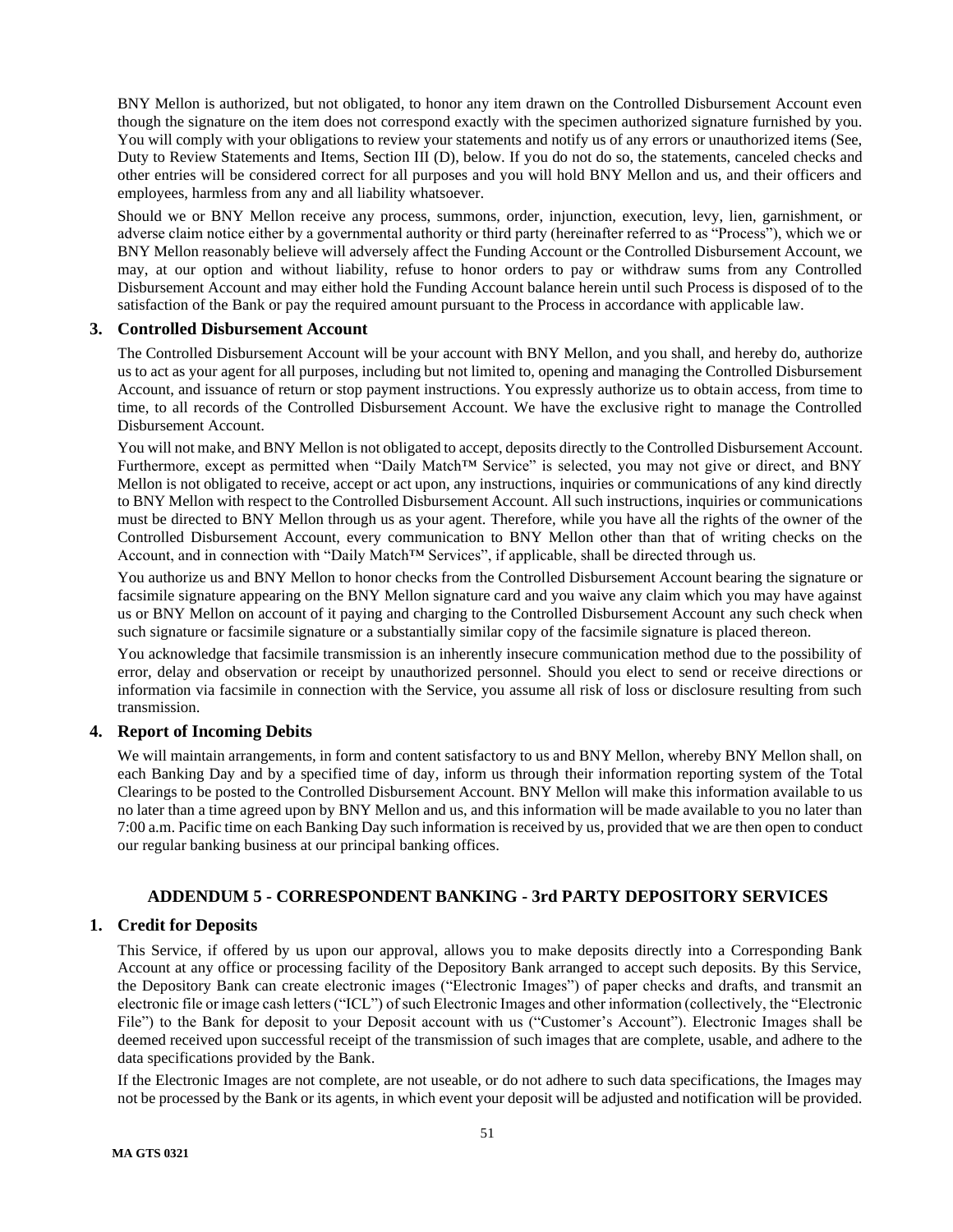After we receive your Electronic File, the Bank, at its sole option, uses the Electronic File to either: (a) create substitute check(s) ("substitute checks", "Image Replacement Documents", "IRDs" as defined in the Check Clearing for the 21st Century Act.), that the Bank presents to the bank on which the Paper Item is either: (i) drawn or (ii) payable at or through (each, "Paying Bank"); or (b) generate one or more electronic files (from the original Electronic File) for presentment directly or indirectly to Paying Bank. The Bank in its sole discretion determines the manner of processing.

All such processing and presentment shall be done in accordance with time frames and deadlines established by the Bank from time to time.

The Bank reserves the right to defer credit for deposits, pending confirmation of the deposit directly from the Depository Bank, that are in an amount more than twice the average deposit amount of deposits during the prior thirty (30) days or for deposits that appear to Bank, its sole discretion, to be either inappropriate or not in the ordinary course of business. The Bank also reserves the right to defer credit for deposit if you are in default under any monetary obligation to the Bank, if you are the subject to a bankruptcy or receivership proceeding, or if the Bank has received a levy, attachment, writ of execution, restraining order, bankruptcy notice, or other item which might restrict withdrawals from accounts generally.

## <span id="page-51-0"></span>**2. Return Items and Charges**

You will be responsible to reimburse the Bank for all return items or other items not accepted for deposit at the Depository Bank, including for any return item charges or other charges assessed by the Depository Bank. You authorize the Bank to debit your Account, or any other account of yours at the Bank, for such amounts. Items may be returned as Image Exchange Items, rather than Substitute Checks, as agreed by the parties. You assume full responsibility for all such charges and agree to pay invoices for amounts not debited directly from your Account at Bank within thirty (30) days of receipt. In the event that there is a discrepancy between amounts shown on your deposit slips sent to the Bank and the deposits made to the Depository Bank as reported by the Depository Bank, the Bank will promptly research the difference and determine in good faith if an adjustment to your Account is warranted.

## <span id="page-51-1"></span>**3. Processing of Your Deposit**

If you make a deposit at the Depository Bank before our Cutoff time on a Banking Day, the Bank will review and, if appropriate, process the Electronic File on that Bank's Day. If you make a deposit to the Depository Bank after the Cutoff Time on any Bank's Day, the Bank may process your deposit on either the presentment date or on the following Banking Day.

Only original U.S. Dollar checks drawn on U.S. financial institution and only checks payable to you (your business) may be deposited to your account using this service.

The following checks are not permitted to be deposited to your account using this service: Checks drawn on a foreign bank or payable in foreign currency; Second or third party endorsed checks; Checks payable to an individual and/or payee other than you; Checks which are irregular in anyway (i.e., where the numerical and written amounts are different); Checks which are post-dated or dated more than 6 months prior; Demand drafts or remotely created checks (i.e., check lacking the original signature of the payer); Checks payable to "Cash."

You agree that we and the Depository Bank may exchange and share information regarding you and your transactions and will require an annual review of your account between us and the Depository Bank.

# **ADDENDUM 6 - CHECKBRIDGE - CHECK ISSUANCE SERVICE**

### <span id="page-51-3"></span><span id="page-51-2"></span>**1. Description of Service**

We offer the Check Issuance Service in cooperation with a third party vendor. This Service includes the following: (1) a single check design and stock will be created for your business upon electronic instructions from you; (2) the Service will process check payments and/or remittance for you upon receipt of your payment instructions sent to us by a selected transmission option; (3) your checks will be issued and mailed in accordance with your instructions; and, (4) necessary documentation will be included as applicable. Bank reserves the right to terminate Check Issuance Service at any time.

For purposes of this section only, we and the vendor are sometimes referred to collectively herein as "we."

### <span id="page-51-4"></span>**2. Instructions**

By the applicable Cutoff time on the check issuance day ("Issuance day"), you will provide us through your selected transmission method the check issuance required information including name and address of each payee, the amount of the check and other information we may request ("Issuance Data") for each check to be issued that day or in the future.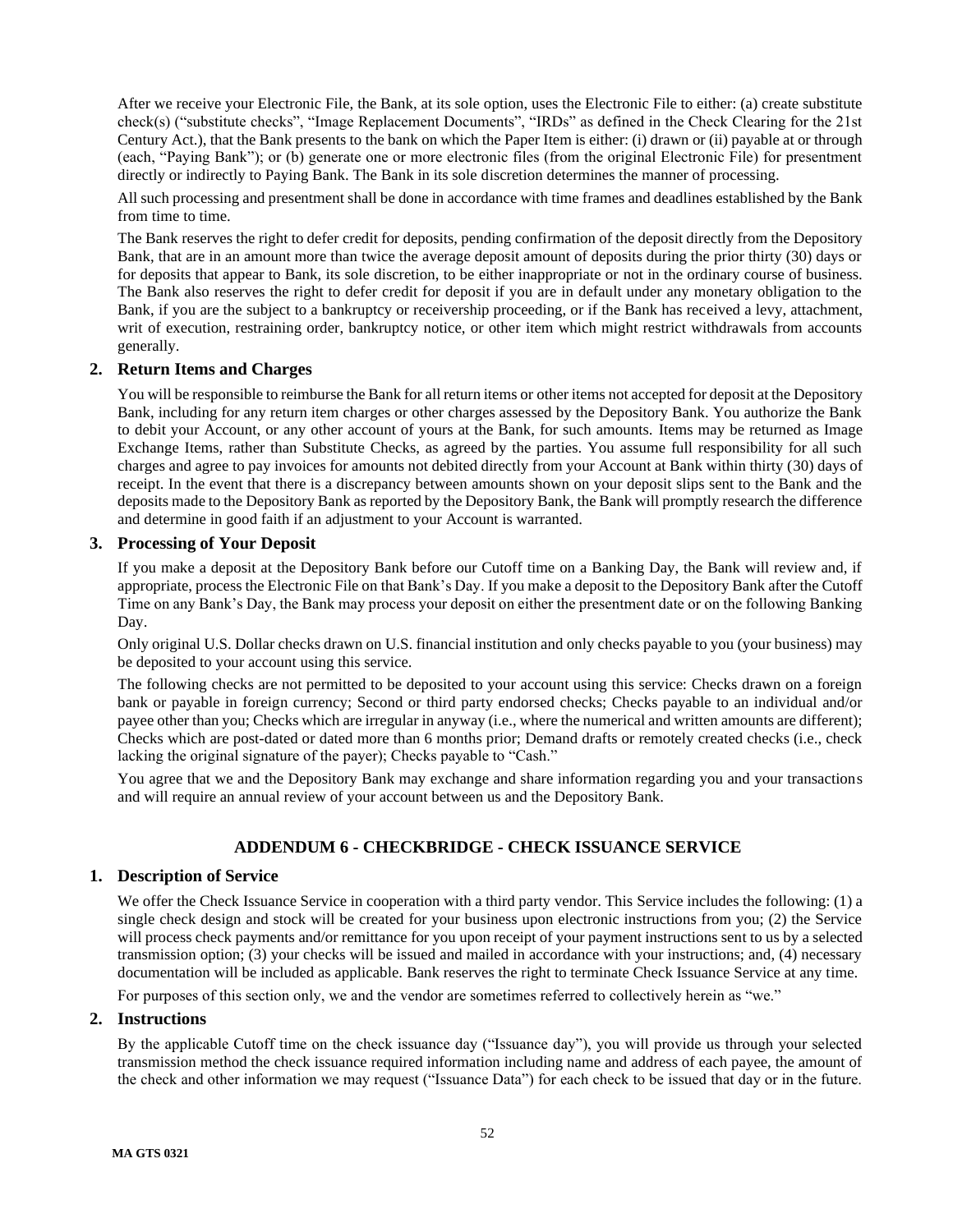You are responsible to provide accurate information and all information as required by us in a timely manner. The specific instruction procedures ("Procedures") will be provided to you by us.

## <span id="page-52-0"></span>**3. Operation**

If Issuance Data is received prior to the applicable Cutoff time, we will create, issue and mail the checks the next day or in a future day in accordance with the instructions received. If the Issuance Data is received after the applicable Cutoff time, we will create, issue and mail checks no sooner than the next Business Day in accordance your instructions. You authorize us to make minor corrections which do not change the terms of the transaction, other than payment amount, to information in the Issuance Data to ensure prompt and correct transmittal.

Remittance-only information (without a check) may be requested, but this is performed on a best effort basis. Therefore, if a check is issued, we will not be liable.

If the Issuance Data is incomplete or incorrect, and revised Issuance Data is not received prior to the applicable Cutoff time, we will do our best, but cannot guarantee the issuance and mailing of the checks the next Business Day after receiving the revised check Issuance Data. Corrections or deletions of individual checks will be made on a best effort basis, but we will not be liable if that check is issued. If we, in good faith, believe that the checks have not been properly authorized, or you do not or will not have sufficient immediately Available Funds to cover the checks, we reserve the right to refuse to issue the checks.

The Bank offers Customers the ability to enroll in Positive Pay service. With this service, Customers must enroll in the Positive Pay service separately, but the Bank will create the Positive Pay issue file in accordance with the successful entry processed. Bank will transmit the file to the Positive Pay system for processing. Please refer to Section E. Positive Pay Service for the complete processing rules and guidelines.

### <span id="page-52-1"></span>**4. Agency**

You appoint us and any entity we may designate to provide the Check Issuance Service including but not limited to the third party vendor as attorney-in-fact to draw and sign checks. We as your agent will issue checks per your instructions. You have the duties of a drawer under the Uniform Commercial Code. You must promptly examine all check issuance reports and notify us of all discrepancies in writing within a reasonable time and not to exceed five Business Days, including a statement of the relevant acts. A discrepancy is any error or difference between instructions to us (including, but not limited to, claims of unauthorized signature, alteration, and incorrect amount) and the checks as issued. If we are notified after the five Business Days, all rights are waived to bring a claim related to such discrepancy.

### <span id="page-52-2"></span>**5. Check Drawer Bank**

You must use East West Bank as the drawer bank on your check(s) ("Check Drawer").

### <span id="page-52-3"></span>**6. Power of Attorney**

By selecting this service, you constitute and appoint East West Bank and the third party vendor, and each of them, as attorney-in-fact and authorize each of them through such officer, representative, agent and other person they may designate to (a) sign and draw checks (whether by using a signature provided by you or the signature of a representative or officer) manually or through a facsimile signature and to (ii) prepare check writing machines, printers or other devices to apply a facsimile signature to checks drawn on our account(s) with either of you. You further agree to hold the vendor and us harmless from any liability, costs, damages or expenses which result because of our reliance upon this authorization until you terminate this Agreement in writing.

## **ADDENDUM 7 – INVESTMENTBRIDGE SERVICE**

### <span id="page-52-5"></span><span id="page-52-4"></span>**1. Description of the Service**

Through this service, we act as agent (sometimes "Agent") for you as the Principal (sometimes "Principal") to purchase on your behalf, on the order and solely for the benefit of you, shares in the funds ("Funds") offered by Invesco as listed on and designated by you on the Set-Up Form. All account assets will be held in an Investment Account (the "Investment Account") in your name, or in the name of our nominee.

## <span id="page-52-6"></span>**2. Not FDIC-Insured**

You acknowledge that shares held in your investment account (i) are not insured by the Federal Deposit Insurance Corporation; (ii) are not deposits or obligations of the agent and are not guaranteed by the agent; and (iii) are subject to investment risks, including possible loss of the principal invested.

### <span id="page-52-7"></span>**3. Our Authorized Actions**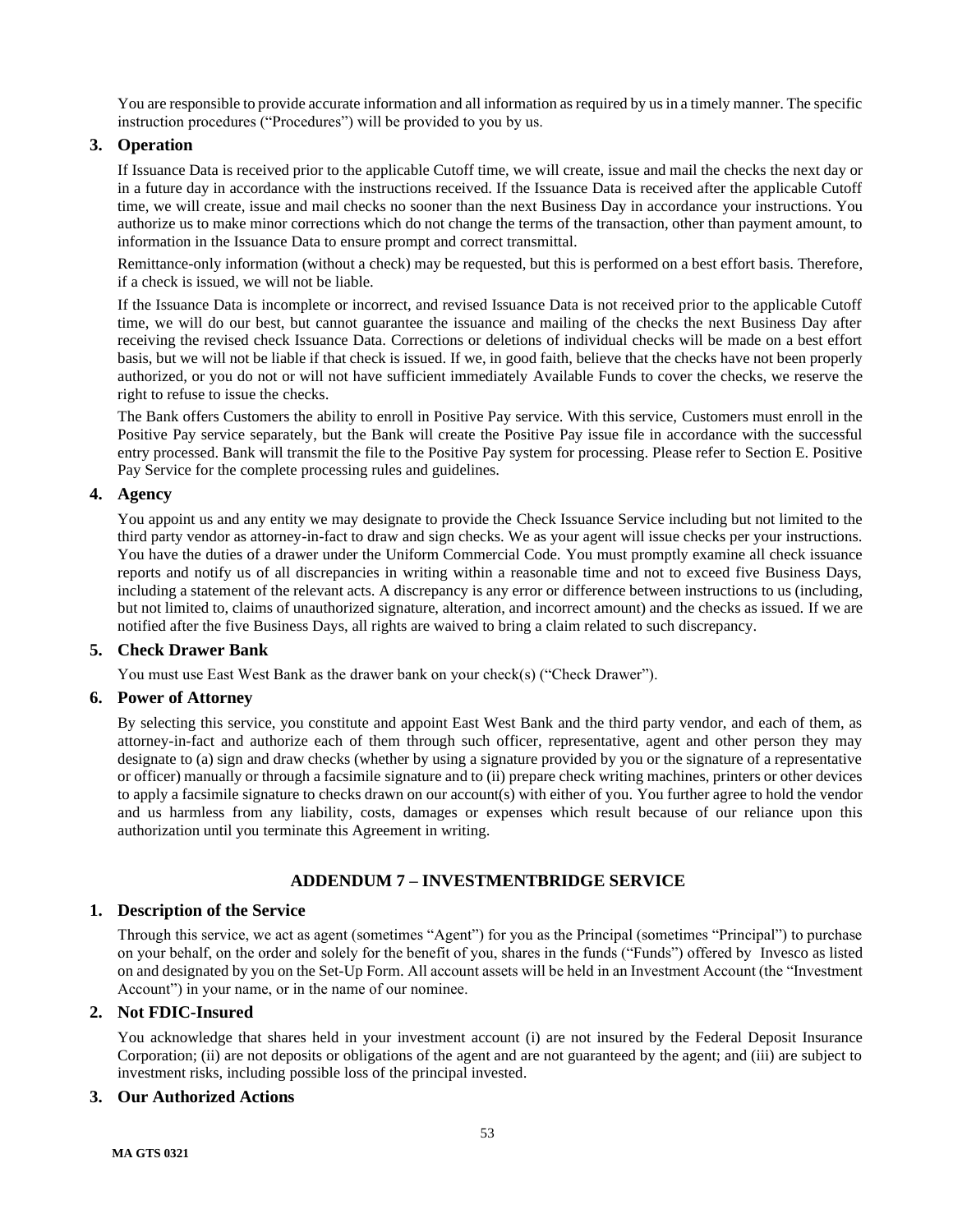By selecting this service, you authorize us to:

- Transfer to the Investment Account from your Demand Deposit Account with us (DDA), available funds in excess of the target balance in the Principal's DDA designated below;
- Redeem shares of the Fund held in the Investment Account and transfer to your DDA account to maintain the target balance in your DDA designated by you on the Set-Up Form;
- Provide you with a monthly statement of account;
- Sign any declarations, affidavits, certificates or other documents for your account and on your behalf with respect to all interest, dividends, and other income on the shares held in the Investment Account, and invest the net income earned by the shares held in the Investment Account in additional shares of the Fund on a monthly basis.

### <span id="page-53-0"></span>**4. Acknowledgement and Agreement**

It is mutually understood and agreed by you as Principal and us as Agent that:

Our sole duty is to execute such purchases and redemption of shares in the fund as you may order and designate. We have not made and will not make any investigation or recommendations with respect to the investment quality of the fund or shares therein and expressly disclaim any responsibility for your decision to invest in the fund, which decision you represent has been made and will be made without the participation or advice of us. No officer or representative of your agent is or will be authorized to provide any information to you with respect to the fund other than by delivery of a prospectus or other related material (which has been prepared by persons unrelated to us and for which neither we nor any officer or representative of your agent is responsible). We will have no liability whatsoever to you with respect to actions taken or omitted by any person in connection with this agreement or the purchase or redemption of shares in the fund, except for actions taken or omitted by us in bad faith.

### <span id="page-53-1"></span>**5. Termination**

Upon termination of the Service, we will deliver the principal balance of the investment account to you. Unpaid interest will be paid on the second Business Day of the following month to the Demand Deposit Account opened with the Bank.

## <span id="page-53-2"></span>**6. Purchase/Redemption**

We will use reasonable promptness in executing the purchase and redemption shares in the Funds, but we will not in any event have any duty to purchase or redeem shares in the Funds earlier than on the next Banking Day after the date of the automated sweep transaction to or from your DDA, or receipt of your written or verbal order.

### <span id="page-53-3"></span>**7. Credit**

We use reasonable promptness in crediting dividends paid by the Funds to the Investment Account, but in no event will we have any duty to credit the Investment Account with dividends prior to the close of business on the second Banking Day (not including the day of receipt) following the receipt by us of the dividends. We will endeavor to forward to you any proxies, financial statements or other literature received by us in connection with or relating to the shares held in the Investment Account, but we will be under no obligation to forward such proxies, financial statements, or other literature.

#### <span id="page-53-4"></span>**8. No Guaranty**

Neither the value of the shares purchased nor their rate of return is guaranteed, and you agree that we will not be responsible for any decline in the value of the investment or in the rate or return.

### **ADDENDUM 8 - BILLER DIRECT SERVICE**

### <span id="page-53-6"></span><span id="page-53-5"></span>**1. Description of Service**

This Service allows you to designate your Payers ("Payers") to pay bills from their bank accounts using ACH.

This Service also allows you to receive payment from your Payers using a credit card. In order to accept credit card transactions, you must establish your own credit card merchant account with a compatible credit card processor. You acknowledge that we are only responsible for routing credit card transactions on your behalf to a processor and/or payment network, such as VISA®, MasterCard®, American Express® or Discover®, etc. ("Payment Networks") as designated by you and agreed by us.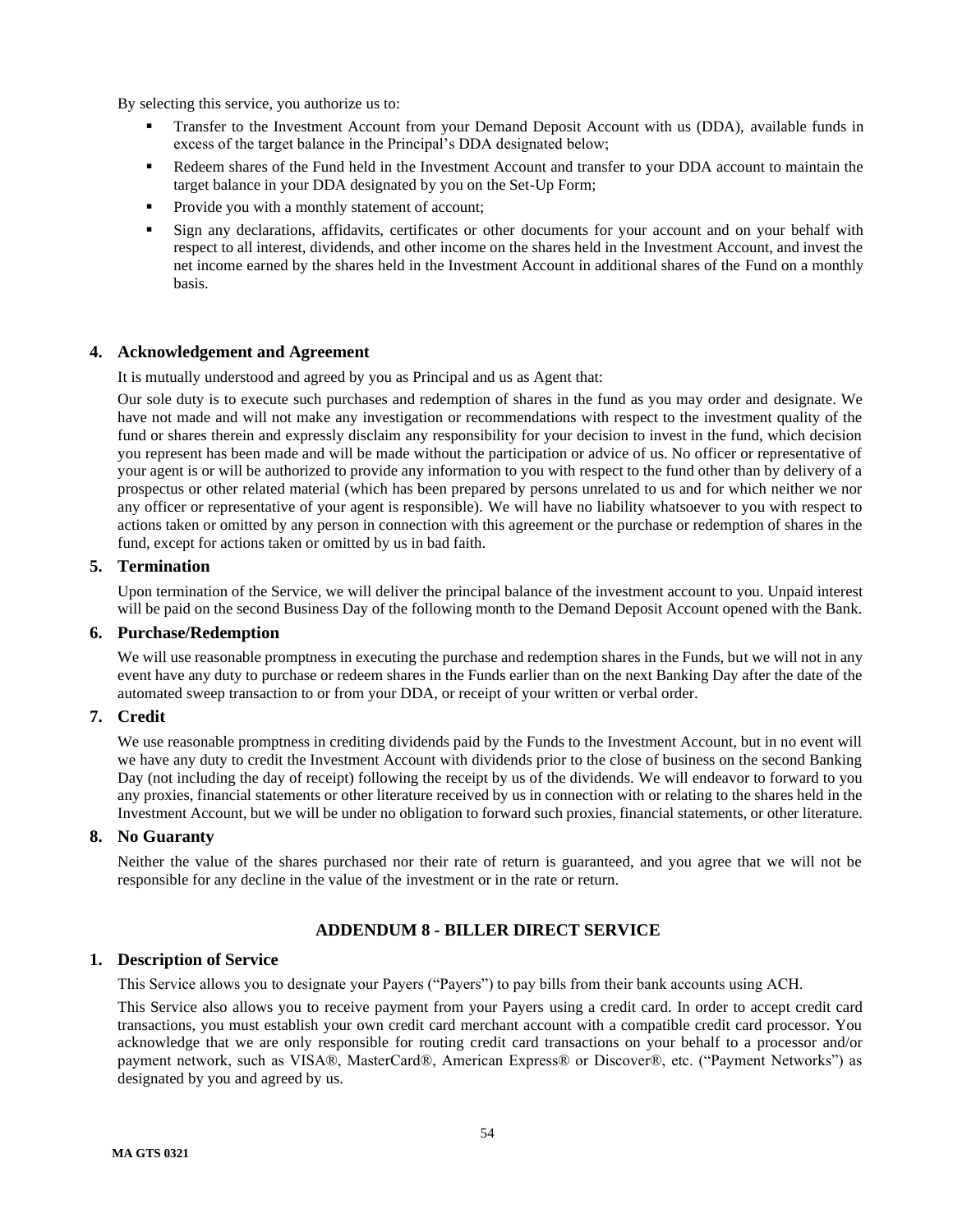The Service will be available to you and your Payers through the use of the service Platform, which includes IVR, wireless and/or branded web portal. We, through the services of a third-party vendor, provide connectivity for both the Biller and the Payers through two different interfaces: (i) an IVR interface; and (ii) two web site interfaces, one for Biller and one for Payers. These interfaces and the Platform all constitute the Provider Environment ("Provider Environment"), which is controlled by us and is subject to our terms and conditions as stated herein. All content in the Provider Environment is subject entirely to the discretion of us, and we may change the scripts and/or content from time to time. You acknowledge that payment processing and settlement of ACH transactions will be handled through the Bank as an ODFI pursuant to the Rules of NACHA.

We will perform configuration of the Service based on the information provided by you. You may not commence using the Service until our written confirmation of the successful completion of Service configuration and testing is by you.

We will cause payments to be made from the funding account of each Payer at the request of (i) the Payer, or (ii) the Biller on behalf of the Payer, in accordance with the provisions of this Agreement. Each debit of a Payer account and each submission of a credit card charge will be considered a single transaction ("Transaction") whether or not the Transaction is later reversed or charged back. Each Transaction will generate a Transaction Fee, payable by Biller.

### <span id="page-54-0"></span>**2. Bill-Payer Relationships and Payer Data**

Prior to the acceptance of any funds from Payers, you will obtain and verify basic identification information from such Payers, including name, address, date of birth, and social security number or Tax ID as appropriate to the service that you are providing to Payer. You represent that you "know your customers" and assert in good faith that all transactions are, to your knowledge, for legitimate bona fide purposes.

In addition, you will obtain and retain a signed or electronically accepted agreement from each Payer enrolled in the Service (i) that each Payer agrees to the Service Terms and Conditions, (ii) that each Payer is bound by any funds transfer or bill payments initiated by us, and (iii) each Payer indemnifies and holds the Bank harmless from any loss or liability in connection with the Service.

You are solely responsible for (i) enabling Payer to receive the Service through the Platform; (ii) obtaining appropriate contractual and other required authorizations from, and providing appropriate notices to Payers; (iii) verifying Payer identification; (iv) complying with all contractual and other obligations of Biller owed to Payers; and (v) complying with all applicable federal and state laws and regulations.

### <span id="page-54-1"></span>**3. Biller Responsibilities; Remittance and Transaction Data**

You agree to provide all information requested on a Profile Form, including information about your designated account ("Designated Account"). You further agree to notify the Bank in a timely manner if any of this information changes, and to provide updated information as requested, from time-to-time, by us.

If requested, we are authorized to present invoices from you to Payer for goods and/or services rendered. You acknowledge that all information included in such invoices presented for payment is provided by you, and that you are solely responsible for the completeness and accuracy of such invoices.

In addition, you authorize us to debit from your Designated Account any transactions that are returned or charged back for any reason whatsoever.

The Bank will provide to you, through the Platform, an electronic file (the "Settlement File") containing remittance and transaction information representing all Transactions and related information collected in connection with the Service. The Settlement File will be available daily for download.

You are responsible for ensuring the accuracy of all data, including but not limited to credit card transactions and other information, instructions, and representations supplied in connection with this service. We are not responsible for detecting any errors in the remittance information or any other information received from you or from any Payer.

You agree that you do not conduct business in any of the following prohibited categories: Adoption Agencies (non or for profit); Adult Entertainment; Airlines/Charter Services; Bankruptcy Attorneys; Bail Bondsmen; Check Cashing Institutions; Collection Agencies/Firms involved in collecting past due accounts; Consulting firms operating in "Get rich quick schemes", Real estate seminars, Investment programs/opportunities, Mortgage reduction services, Credit repair & debt reduction, Companion/Dating Services, Drug Paraphernalia; Factoring, Flea Markets (operating from a booth, on a part-time basis with no lease or telephone line); Gambling Establishments, Gun Sales, Investment Opportunities (stocks, options, securities, currency, metals, etc.); Mortgage Companies, Modeling/Talent Agencies, Not For Profit Organizations (defined as not recognized as such by the IRS), Outbound Telemarketing, Pawn Shops, Pharmaceuticals (unless a Verified Internet Pharmaceutical Practice Site [VIPPS]); Protection Services; Pseudo-Pharmaceuticals;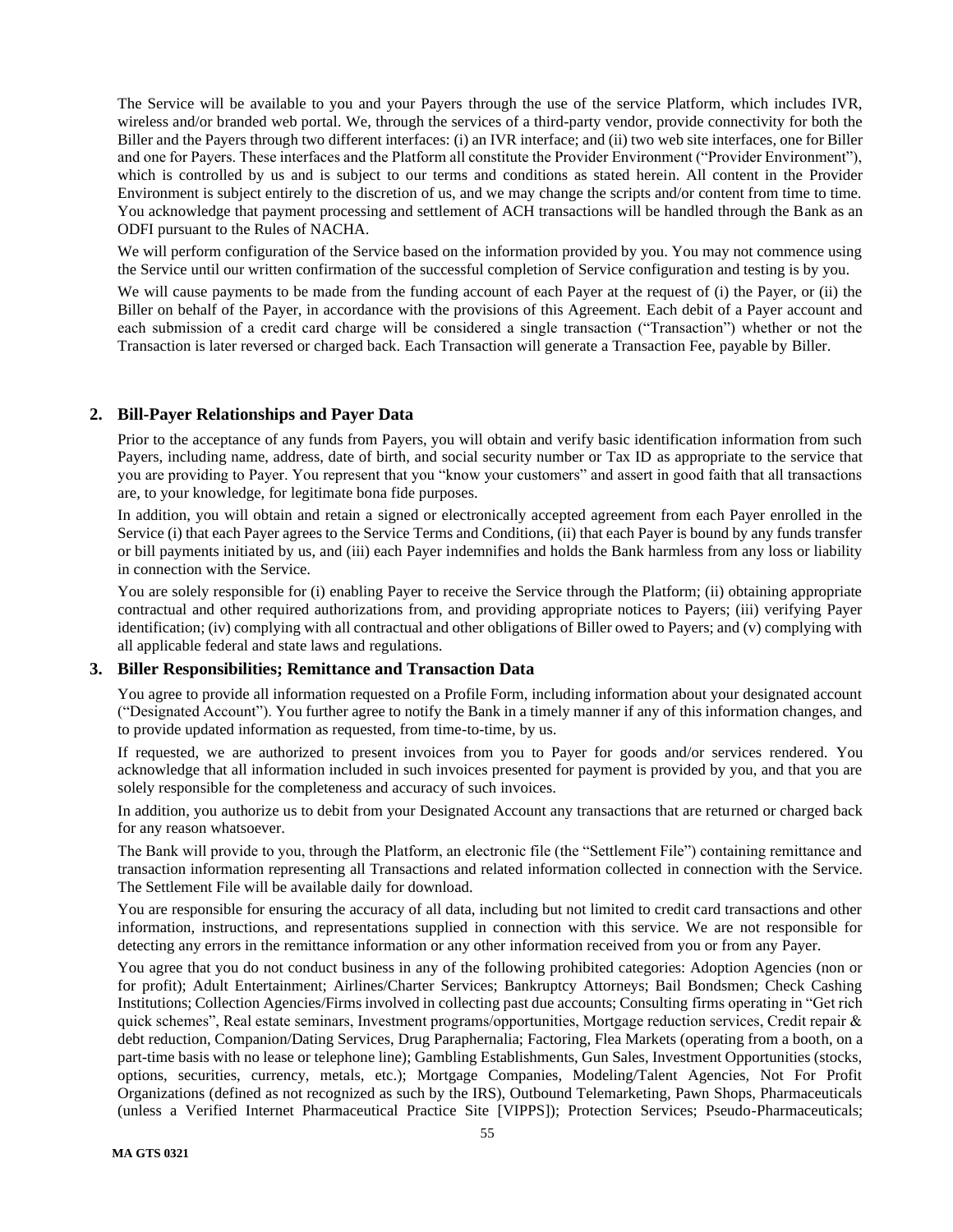Pyramid or Multi-Level Marketing; Sale of Real Estate, Resort Land or Timeshares; Sports Forecasting or Odds Making; Telemarketing companies involved in Pseudo-pharmaceuticals, Chain Letters, Vitamins; Any of the products/services listed on the Unacceptable or Restricted Lists; Telemarketing companies with the following methods of operation: free gift, prize, sweepstakes or the winning of a contest as an inducement to purchase a product/service, In-bound calls in response to a post card, e-mail or similar technique; Telephone Cards; Third Party Processors; Travel Agencies; Water Purification.

## <span id="page-55-0"></span>**4. Biller Responsibilities: Remittances and Settlement**

You expressly authorize the Bank to perform the Service as follows: Upon our receipt of information from Payor or Biller indicating that a Payer approves a payment in a specific amount (an "Approval") and instructing that such payment be made via ACH from Payer's account, we will cause that amount to be debited from Payer's account and, after holding such funds a period of time as deemed necessary by the Bank (to mitigate reversals), will cause that amount to be credited to your Designated Account. You agree that the Payer is bound by any funds transfers or bill payments that are initiated by or on behalf of the Payer as a result of their use of the Service.

**Reversibility - ACH Transactions.** We will notify you of any payment included in a transmission for which the Bank has been unable for any reason to collect the corresponding funds from the Payer's funding account, or any payment that is returned for any reason. We will be entitled to institute a reversal of the Transaction, and you hereby agree to accept a debit to your Designated Account for the aggregate amount of all non-funded payments. No action on your part, including but not limited to a filing under protection of the Bankruptcy Code, insolvency, attachment, or execution by any third party, shall affect the Bank's rights hereunder. If for any reason the reversal described in this Section is not successful and is returned, you agree to and may be required to send the Bank, by Fed Wire or other means defined by us, the amount of such non-funded payments, plus interest at the then-current Federal Funds rate for the amount of time that you had the funds.

**Credit Card Transactions.** If you have elected to accept credit card payments through the Service, you expressly authorize us, through your credit card processor, as follows: Upon receipt by Bank of information indicating that a Payer has issued an Approval and instructing that such payment be made by credit card, we will cause the amount of the Approval to be submitted on your behalf to your credit card processor. Thereafter, such transaction will be governed solely by and between you and your credit card bank/processor.

**Credit Card Chargebacks.** Any claims, disputes, inquiries or chargebacks arising out of or relating to transactions paid for with Payer's credit cards shall be governed solely by the agreement you have with your credit card processor/bank. You agree, and will obtain certification that all Payers using the Service agree, that the Bank will be indemnified and held harmless from and against any claims, losses or damages arising from Payer's use of credit cards.

You agree that the security procedures provided by the third-party vendor of the Service with respect to the Platform constitute commercially reasonable methods of providing security against unauthorized funds transfer and that such procedures are reasonable for you and your Payer's needs.

## <span id="page-55-1"></span>**5. Payer Functionality**

**End User Access/Registration Process:** The web portal will have a login screen for previously registered Payers and will also allow first time Payers, who have not previously logged in to the Service, to register and access the Service by providing personal information as defined by the Biller in the Biller Service Profile Form ("Profile Form").

**Bill Presentment:** Payers will, if available, be able to view Bill Summary information and link to detailed Bill Information. You will define availability of this information in the Profile Form.

**Unregistered Payers:** Unregistered Payers who have not stored their payment details in the Service Platform will be required to enter their payment information, including payment amount and funding account information.

**Previously Registered Payers:** Previously Registered Payers will be required to enter payment information, but if they have previously stored funding account information, they will be presented with the option to select a previously stored account to make the payment.

**User Registration for Unregistered Payers:** During the payment process, Unregistered Payers will be asked to create a username and password to store their payment details and allow for expedited future access to their data.

**Payment History:** Payers will be able to view a history of the payments they have made during the previous 180 days. Each payment includes a status and a reference number.

**Payee Management for Registered Payers:** Registered Payers are able to add additional payment funding accounts to their profile.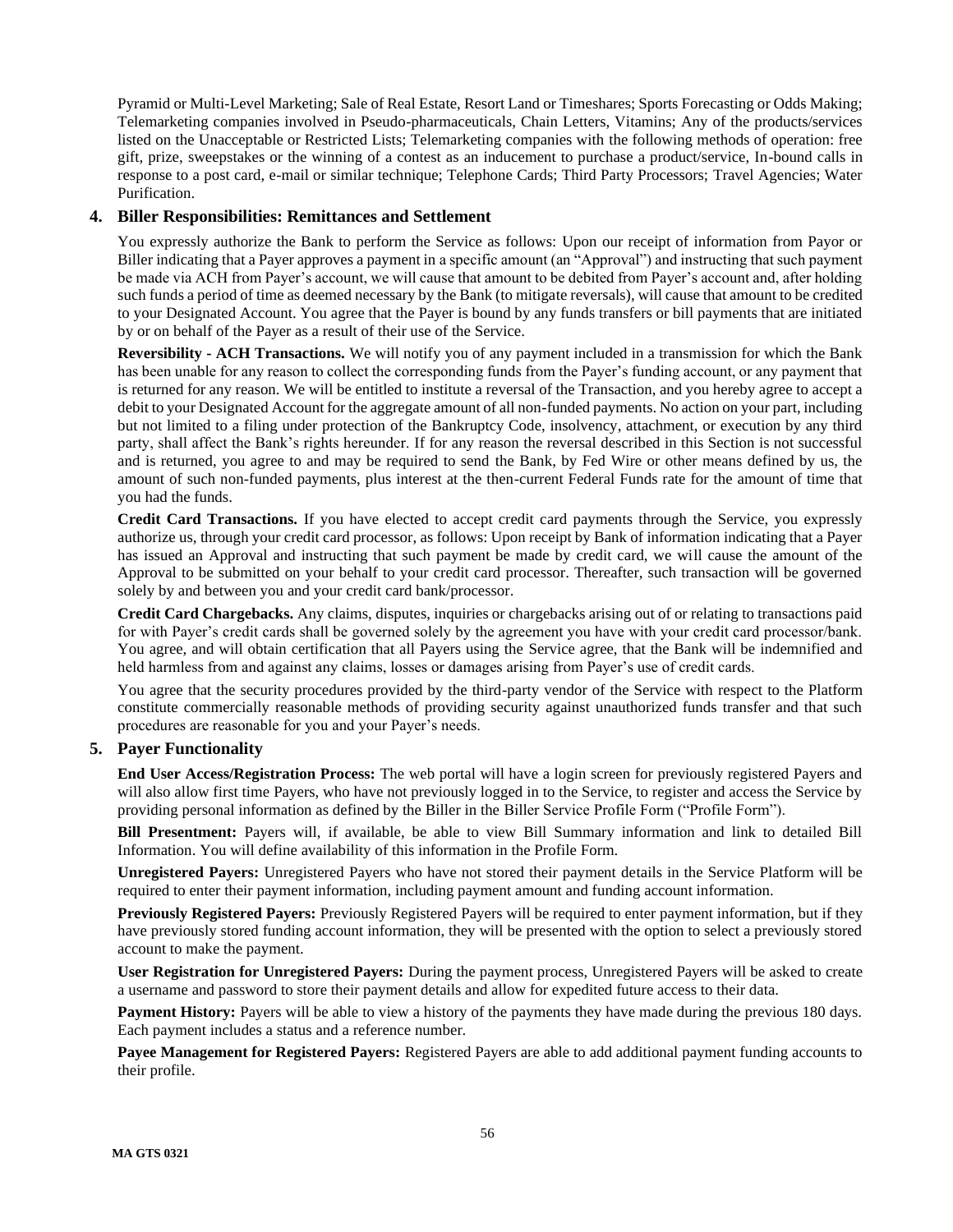**Automatic Payments and Alerts for Registered Payers:** Registered Payers will be provided with the option to setup automatic payments. Additionally, Payers will also be provided with the option to setup text and/or e-mail alerts to notify them when an automatic payment has been successfully processed and when an automatic payment has failed.

**Account Management for Registered Payers:** Registered customers are able to enter and store their Biller account details. They can set up multiple Biller accounts.

## <span id="page-56-0"></span>**6. Biller Functionality**

**Biller Administration Screens:** The Bank shall provide you with a Login ID and Password to access the Biller Administration Screens. These screens will enable an administrator to perform the following tasks:

- Setup User Names for customer service representatives
- Upload Bill Summary files
- Query and view customer payment history
- Perform payments on behalf of customers

**Biller Administration Reports:** You will have several administrative reports available, including the Aging Report, Scheduled Payments Report, Payment History Report, Audit Report, Activity Report and the Settlement Report. Each of these reports has drill down capabilities as well as the ability to be downloaded into several file formats.

### <span id="page-56-1"></span>**7. User Acceptance Testing (UAT)**

We will make the Biller Services available to you in a UAT environment. In this environment, no transactions are processed, but "test payer" User Names, Administrators and customer service representatives can access the Biller Service and perform all functions in a test environment.

We will provide you with system documentation and a list of recommended UAT Test Cases. After successful execution of the test cases, you must provide a Notice of Acceptance to Bank in writing or via e-mail, whereupon the UAT shall officially end and Biller Services will be cut to live production ("Production Date") and monthly billing shall commence. The billing for the Monthly Minimum Transaction Fees shall commence on the Production Date or when live customers are using the web site, whichever comes first and shall continue throughout the term of the Agreement.

### <span id="page-56-2"></span>**8. Deployment Services**

We will be responsible for managing the deployment and configuration of the Web portal service.

### <span id="page-56-3"></span>**9. Additional Development**

Any customized work beyond the scope of this Service Definition will be documented in a separate Statement of Work.

# **ADDENDUM 9 - ELECTRONIC DATA INTERCHANGE (EDI)**

### <span id="page-56-5"></span><span id="page-56-4"></span>**1. Description of Service**

This service uses electronic information processing to automate the exchange of business and financial information between us and you, as well as other parties. We will distribute such information to you each Banking Day as it is received through the ACH network in a format previously agreed upon by both of us. The data may be delivered via Fax, PC, Mainframe, or other mode as made available and requested by you and acceptable to us.

Payment requests originated via the EDI Service are subject to the terms and conditions of the ACH and Wire Transfer sections of this Agreement.

### <span id="page-56-6"></span>**2. Information Provided By You**

You must provide us the accounts and information about which you wish information transmitted, the receiving vendor, and such other information as we may reasonably request. You agree to maintain safeguards over all sensitive data received and comply with all U.S. and State laws, regulation, statutes or other governing authorities in regards to the safekeeping of non-public information.

## **ADDENDUM 10– INCLEARING REPORT SERVICE**

## <span id="page-56-8"></span><span id="page-56-7"></span>**1. Description of the Service**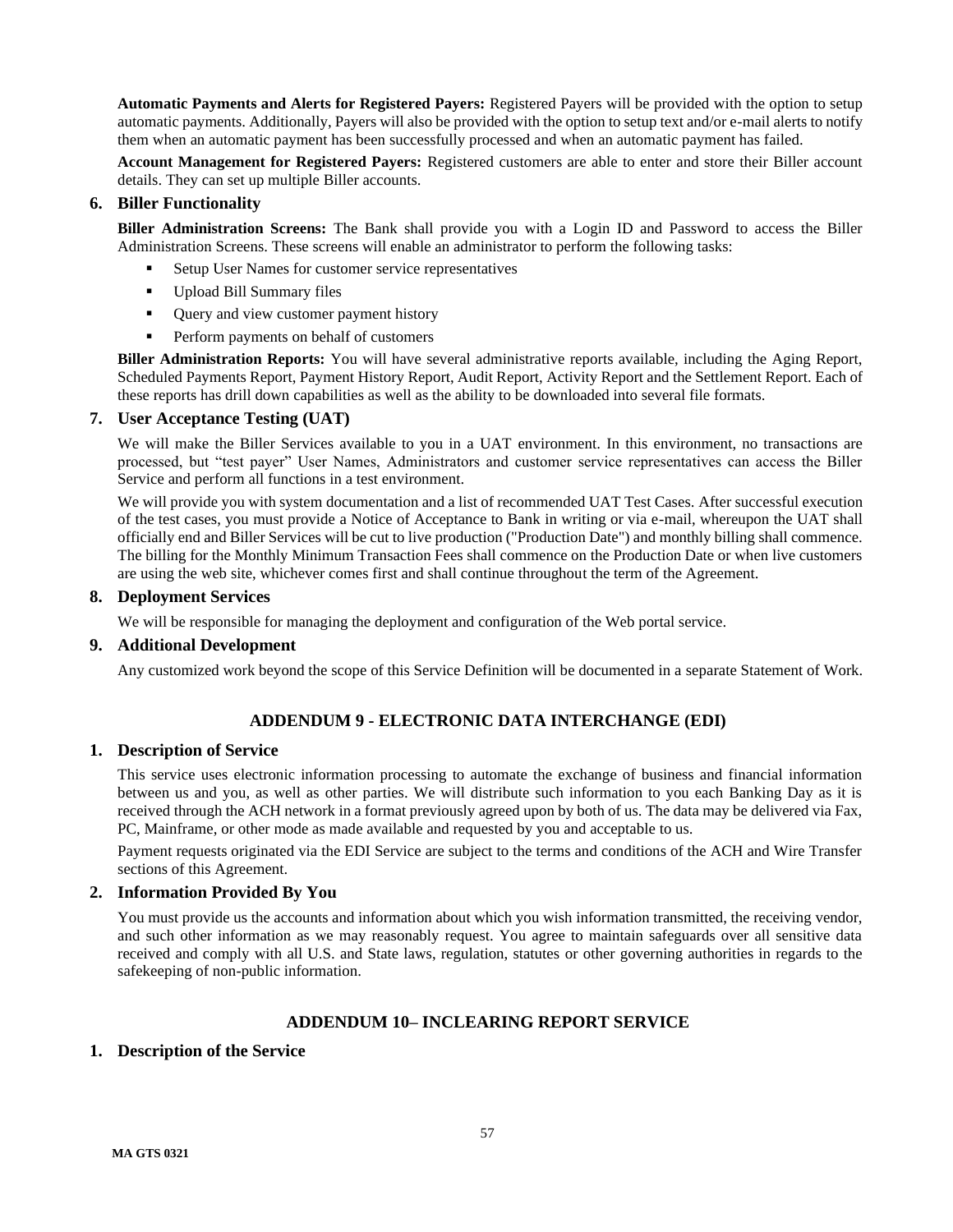This service is intended to provide early presentment information on check transactions that will be drawn on your designated business deposit account(s) (singularly or collectively, "Account") each business day. The Inclearing Report is limited to checks only and does not provide any information regarding other items presented against your Account.

## <span id="page-57-0"></span>**2. Delivery Channel**

The delivery channel for the Inclearing Report can include internet, email and/or data transmission, as designated by you in writing to the Bank.

# <span id="page-57-1"></span>**3. Report Delivery**

Inclearing Reports may, but are not required to be, delivered to you multiple times a day via the delivery channel designated by you. Interim reports are provided for timely information purposes only, and you cannot rely on interim reports as final. The final report for the day will be designated as final and available after we receive, review, make any needed corrections or adjustments, and process all checks for the day.

Check information is provided to you as received directly from the Federal Reserve Bank or any other Financial Institution (the "Servicer"). The accuracy of the information is not guaranteed by the Federal Reserve Bank, the Servicer, or us. We do not review checks presented prior to the early presentment or payment, and by including all checks on the reports, we do not assume responsibility to pay all checks, such as checks bearing forged or missing signatures or endorsements, alterations, encoding errors, notations, or other defects on the checks.

# **ADDENDUM 11 - INTEGRATED PAYABLES**

## <span id="page-57-3"></span><span id="page-57-2"></span>**1. Description of Service**

Integrated Payables provides you the ability to streamline and automate the payables processes by enabling you to send instructions for initiating multiple payment types to us in a single, consolidated file instead of manually entering payment instructions into multiple systems. The payment types offered through the Integrated Payables service include but are not limited to ACH Origination, Wire/Fund Transfer, and Check Issuance services. You can choose to enroll in one or any combination of the payment types offered and must complete the applicable instructions. We reserve the right to terminate the Integrated Payables service at any time.

## **Automated Clearing House (ACH) Payment**

Please refer to ACH ORIGINATION Section E for a complete processing rules and guidelines.

## **Wire/Fund Transfer Services**

Please refer to ONLINE WIRE/FUNDS TRANSFER Section D for the complete processing rules and guidelines.

### **Account Transfer Services**

Please refer to ACCOUNT TRANSFER Section B for the complete processing rules and guidelines.

## **Check Issuance (Positive Pay Service Optional)**

Please refer to ADDENDUM 6 – CHECKBRIDGE – CHECK ISSUANCE SERVICE for the complete processing rules and guidelines.

## **Information Reporting Services**

Please refer to ADDENDUM 12 – PRIOR AND CURRENT DAY REPORTING for the complete processing rules and guidelines.

## **Transmission of Payment Files by You**

User(s) shall initiate the debit or credit entries, as designated in the applicable Operational Instructions, hereunder on behalf of and selected by you. We are entitled to deem any person having knowledge of any Security Procedures required to initiate entries under this agreement to be an authorized user. User(s) shall transmit entries to us in computer readable form in compliance with the formatting and other requirements as specified by Bank. Entries shall be transmitted to us no later than the time and the number of days prior to the Effective Entry Date specified in the Processing Schedule, as outlined in the applicable Operational Instructions. The "Effective Date" with respect to any Entry shall be the Business Day when such Entry is debited or credited in accordance with your instructions. We have the right, at our discretion to reject and return to you any Entries received after the established processing deadline. Please refer to the processing timelines outlined under the Operational Instructions for each payment type.

## <span id="page-57-4"></span>**2. Processing, Transmittal, and Confirmation Acknowledgments**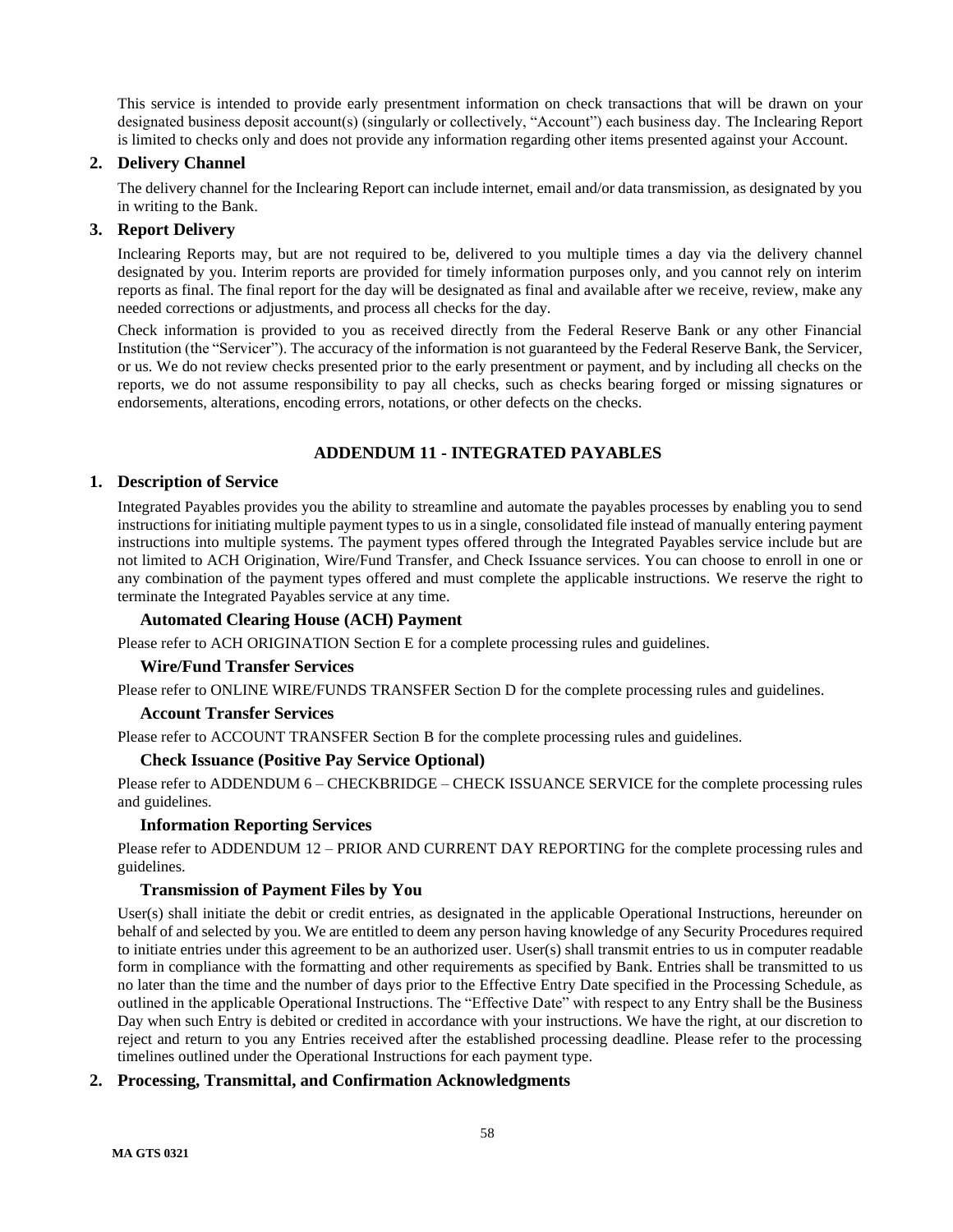Payment file instructions we receive shall be deemed to be received from you for processing. We shall not be liable for honoring or acting upon, and you expressly agree to indemnify and to hold Bank harmless for any claim or loss arising out of honoring or acting upon, any instructions received, including but not limited to if such instructions are received with inaccurate or missing information.

Except as otherwise provided for in this Agreement, if we elect to accept payment files, we shall:

- (a) Use commercially reasonable efforts to comply with your instructions to process each payment received from you and conform to each payment type processing guideline (as outlined in the applicable payment type section herein and the corresponding Operational Instructions);
- (b) Transmit such payment to its bank-end system for processing;
- (c) Validate the received payment file format and provide confirmation acknowledgement notices of success/failure (i) email acknowledgement (ii) EDI997 file acknowledgement based on input file format; and
- (d) Provide debit confirmation of successful payment entry processed, applicable to each payment type outlined under the File Delivery Operational Instructions and input file format (i) EDI824 file (ii) Flat File.

## <span id="page-58-0"></span>**3. Rejection of Payment Entries**

Customer agrees that Bank will use commercially reasonable efforts to notify you if it is necessary to reject submitted Payment Entries. We shall have no liability to you for rejection of a Payment Entry that failed to meet the processing guidelines (as indicated in the applicable payment type section herein) and shall not be liable to pay you interest or any other amounts in connection with such rejection of a Payment Entry.

## <span id="page-58-1"></span>**4. Cancellation or Amendment**

You do not have the right to cancel or amend any Entry after its receipt by Bank. However, we may, at our option, accept your cancellation or amendment. If we accept a cancellation or amendment of an Entry, you must comply with the Security Procedures provided. Furthermore, if we accept a cancellation or amendment of an Entry, you hereby agree to indemnify, defend all claims and hold Bank harmless from any loss, damages, or expenses, including but not limited to attorney's fees, incurred by Bank as the result of its acceptance of the cancellation or amendment of any Payment Entry. Please refer to the applicable payment type section herein for the complete cancellation/amendment processing guidelines.

## <span id="page-58-2"></span>**5. Error Detection**

We have no obligation to discover and shall not be liable for errors you make, including but not limited to errors made in identifying the Receiver, or an Intermediary or RDFI, or for errors in the amount of an Entry, and errors in Settlement Dates. We likewise shall have no duty to discover and shall not be liable for duplicate Entries issued by you. Notwithstanding the foregoing, if you discover that any Entry you initiated was in error, you shall notify us of such error. If such notice is received (i) no later than four (4) hours prior to the ACH receiving deadline, we will utilize reasonable efforts to initiate an adjusting Entry or stop payment of an "On-Us" credit Entry within the time limits provided by the rules; (ii) no later than 2:00 PM ET on the day of the check issuance file received for processing, we will utilize reasonable efforts to stop the entry from printing and mailing.

In the event that you make an error or issue a duplicate Entry, you shall indemnify, defend all claims, and hold Bank harmless from any loss, damages, or expenses, including but not limited to attorney's fees, incurred by Bank as result of the error or issuance of duplicate Entries. Please refer to the applicable payment type section herein for the complete processing guidelines for error detection.

## <span id="page-58-3"></span>**6. Set-Up Fee**

In addition to any service-related fees disclosed elsewhere, you shall be responsible for a set-up fee to cover our implementation costs incurred. Such fee shall also be disclosed to you and will be deemed fully incurred upon final implementation of the Integrated Payables Service. If you elect to cancel the Integrated Payables Service during the implementation process, you will be responsible for a portion of the fee, to be determined by us in our sole discretion, based on the stage at which cancellation occurred.

# **ADDENDUM 12 – PRIOR AND CURRENT DAY REPORTING**

## <span id="page-58-5"></span><span id="page-58-4"></span>**1. Description of Service**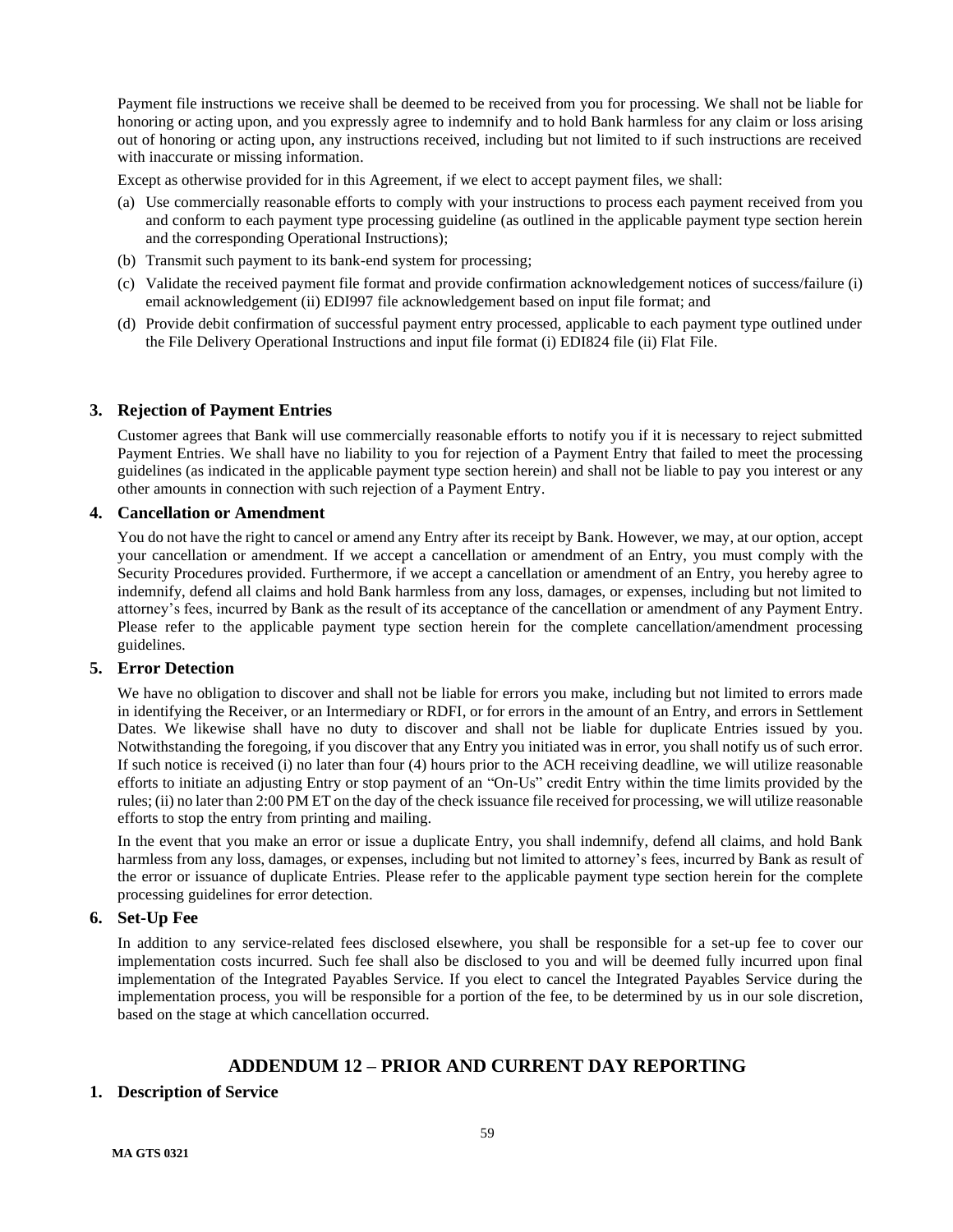This Service allows you to manage your funds through the use of our secure online channel. You can check account balances, view transaction details, and determine your cash position for all of your U.S. dollar and foreign currency accounts. This level of information allows you to improve financial decision making, capitalize on investment opportunities, and reduce loan balances as needed. The Service will provide access to both prior and current day balance screens and reports.

## <span id="page-59-0"></span>**2. Historical Data**

Historical Data is available for up to 90 prior Business Days for your U.S. dollar or foreign currency demand accounts and other non-East West Bank accounts for which you receive prior day reporting. You may use this information to determine an overall integrated treasury position for both East West Bank accounts and accounts maintained at other banks.

## <span id="page-59-1"></span>**3. Prior Day**

Prior Day information includes closing ledger and available balances, float, summary totals (total ACH credits and total wire debits), and posted transaction information. ACH and wire transaction details are also displayed.

# <span id="page-59-2"></span>**4. Current Day**

Current Day information includes current day ledger and available balances, deposit float, summary totals (e.g., total ACH credits and total wire debits), and transactions received for your account throughout the Business Day. Transactions include:

- ACH, lockbox, wire, work in process, pre-encoded deposits (made directly to our processing centers by 9:00 a.m. (Pacific Time), controlled disbursement, investments, sweep transactions, and returned items.
- Both electronic and paper returned items are reported and display the individual's name, entry description, and return reason when captured in returned-item processing.
- Current day wire transactions are updated on a real-time basis throughout the Business Day. The entire day's wire transactions may be selected or only those wires processed since your last report access.
- **•** Prior and Current Day detail information consists of a transaction description; amount; reference information, including batch, sequence, and check numbers; and descriptive text and deposit float when reported.
- **ACH transactions display payment ID and addenda information, including health care transaction reference** number (TRN) and re-association TRNs when provided.
- Wire transactions display complete wire detail, including wire amount, sending or receiving bank, beneficiary name, beneficiary account number, and TRN.

# **ADDENDUM 13 – SUB ACCOUNT MANAGEMENT ("SAM") SERVICES**

## <span id="page-59-4"></span><span id="page-59-3"></span>**5. Description of Service**

This Sub Account Management ("SAM") Service enables you to establish and manage a hierarchy of Subaccounts, as designated by you, linked to your Master Account, which Master Account and Subaccounts (collectively "Accounts") are maintained in accordance with a Master-Subaccount Agreement with us. By this service, you are able to conduct transactions to, from, and between the Accounts, including the ability to close and open Subaccounts from time to time, transfer funds to, from and between the Accounts, elect daily sweep of funds from Subaccounts to the Master Account, and view intra-day and end-of day balances and activity. With this Service, Subaccounts will use a unique numbering convention to allow you to segregate and reconcile all activities to the Subaccounts with corresponding activities at the Master Account level. This Service may be used in conjunction with a number of other Services described in, and subject to, this Global Transaction Services Master Agreement, as selected by you.

## <span id="page-59-5"></span>**6. Assignment and Maintenance of Subaccounts**

Subaccounts will be assigned to the Master Account using the following numbering system:

- Subsystem (1 digit) | Company Number (3 digits) | Account Number (6 digits)
- X | XXX | XXXXXX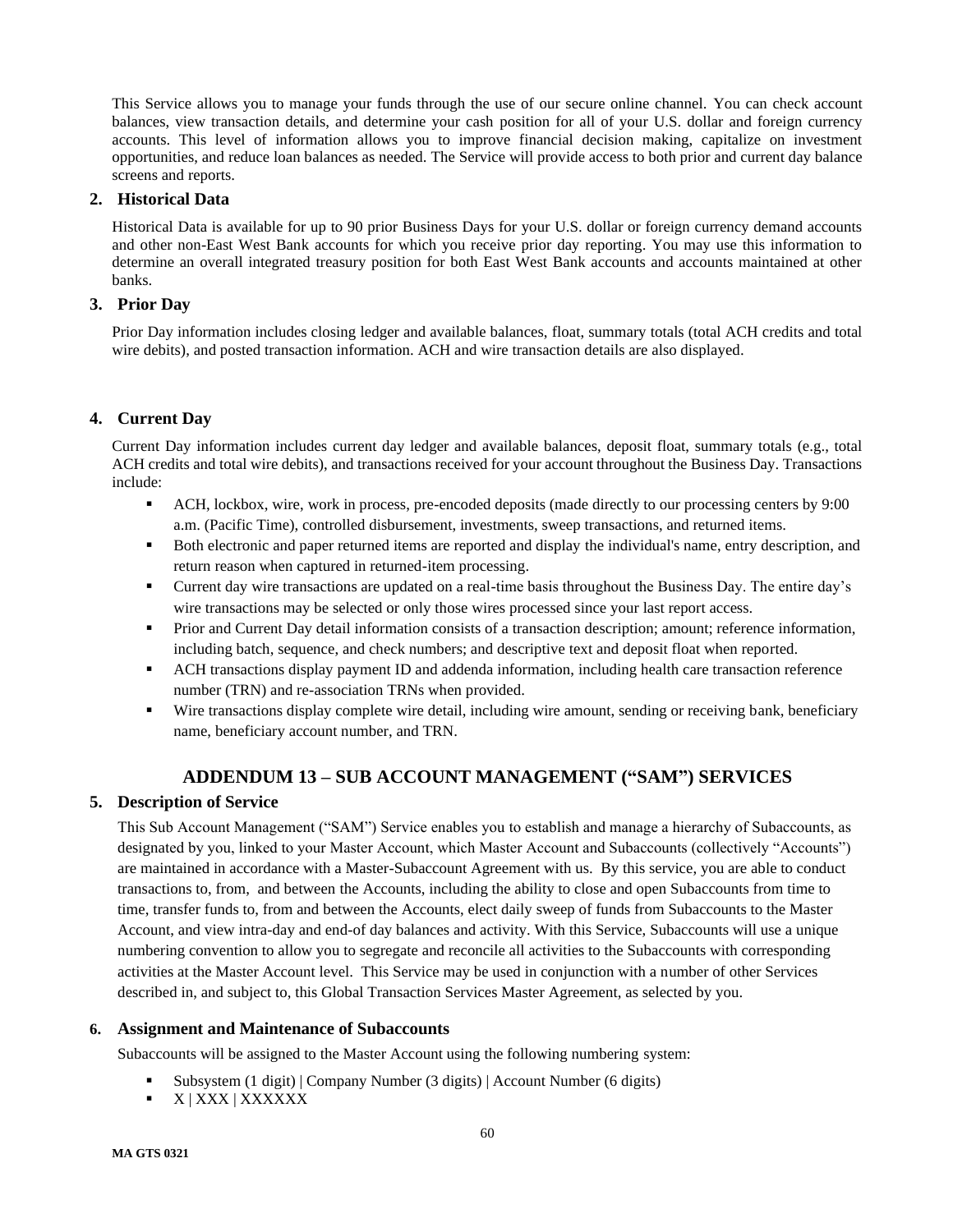You will be provided the designated Subaccount number(s) to use in performing services for your customers ("Clients"). Funds transfers to the designated Subaccount number can be made by you, your Client(s) and/or third parties as you deem appropriate. You are responsible for safeguarding Subaccount information including Subaccount numbers. You will be responsible for reconciling incoming and outgoing funds that post to the Subaccounts and/or Master Account. Most features of the Service will be available to you via Application Programming Interface (API) implementation as agreed by us from time to time. Your responsibilities for accessing our APIs is covered under Application Programming Interface Service Addendum.

## <span id="page-60-0"></span>**7. Your Responsibilities**

In providing this Service, we will act solely upon instructions by you, your employees and agents and will not serve in a custodial or fiduciary capacity in any way. You will be solely responsible for meeting all requirements under applicable laws and regulations for segregating your Clients' funds, receiving, safeguarding, segregating and delivering your Clients' funds. It will be your sole and exclusive responsibility to ensure that any instructions including but not limited to payment instructions purporting to be from you or your employees or agents, or any of your customers using the SAM Service and associated services are accurate, complete and duly authorized by you.

## **ADDENDUM 14 – APPLICATION PROGRAMMING INTERFACE ("API") SERVICE**

## <span id="page-60-2"></span><span id="page-60-1"></span>**1. Description of Service**

The API Service enables you to access a Bank-owned Application Programming Interface ("API") to securely perform account opening, balance inquiries, and fund transfers. Please consult the Bank's Commercial Accounts API Specifications for a complete description of the services supported by the API Service.

The API Service is provided using certain security procedures designed to confirm that the banking transaction instructions transmitted to us by you are authentic. These security procedures include the use of tokenized transmission methods for direct communication between your internal accounting and payment system(s) and our core deposit and payment systems. The security procedures require digital authentication of you and the Bank using tokens, API keys, mutual authentication of digital certificates, and any other authentication or authorization process the Bank may require from time to time. Your tokens, API keys, digital certificates, and instructions to the Bank do not identify an individual user initiating any request through the API Service. The Bank validates only that you are authorized to request API Services, not whether a particular user is authorized to initiate the request. You are responsible to ensure that all instructions using the API Service are initiated by authorized users.

The API Service may, at the option of the Bank, include a Commercial Account Management (CAM) Service that allows you to open, update, initiate payments, and report on commercial deposit accounts. The CAM Service requires additional set-up and Bank consent. See Section 8, below.

## <span id="page-60-3"></span>**2. Definitions**

- "API" means an application programming interface (or similar technology) made available by the Bank through our EWB API Gateway to allow you to access and/or use API Content/Services through your Application. We reserve the right, in our sole discretion, to grant, deny, limit, or modify your access to and/or the use of any API(s) and/or the API Content/Services associated with any API(s).
- "API Content" means data or information made available by or delivered through a particular API, subject to the terms and conditions identified below.
- "API Services" means service(s) and/or function(s) accessible through or performed by a particular API, subject to the terms and conditions identified below.
- **•** "Application" means a website and/or software application owned by you and visited or used by you, your customers or any natural person or Company ("End Users") to access and/or use API Content/Services.
- "API Content/Services" means the API Content and the API Services associated with an API(s).
- "Documentation" means any user guides, software development kit(s), and/or informational and training materials for the Bank's APIs.
- "Commercial Accounts API Specifications" means our current API Services documentation and specifications therein available and shared with you.

# <span id="page-60-4"></span>**3. Right to Access and Use API Content and API Services**

We grant you a limited right to access and use the API Content/Services to develop, test, connect with, and support your Application's access and use of API Content/Services. Further, you agree not to: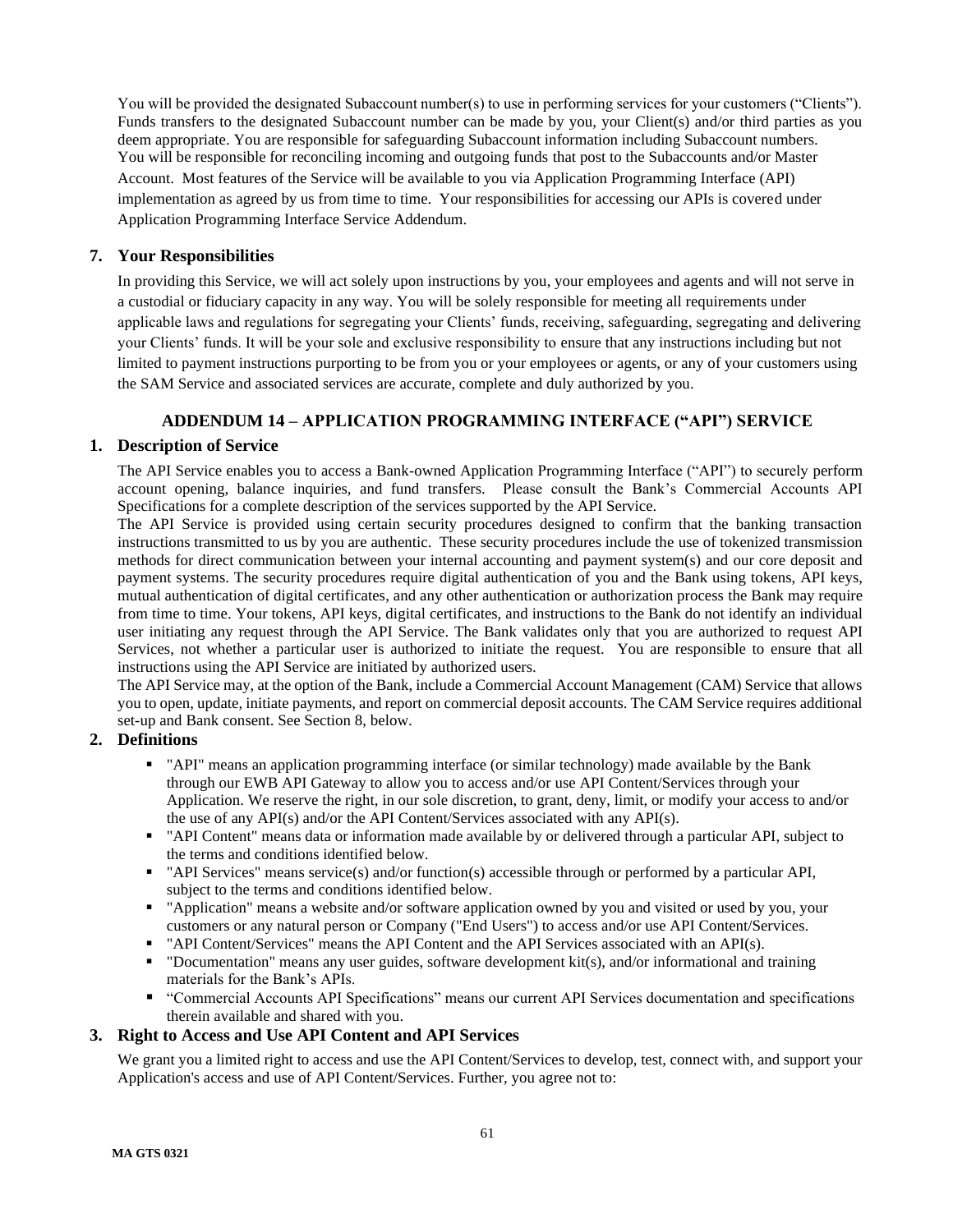- Reverse engineer, reverse compile, decrypt, de-obfuscate, unmask, or reverse assemble all or any portion of our platform, any API, any API Content/Services or any Token;
- Distribute, disclose, publish, market, sell, rent, lease, sublicense or assign to any third party any Token to which you have access under this Agreement.

## <span id="page-61-0"></span>**4. Means of Access and Use**

You shall only access or use an API and/or API Content/Services through unique licensed access credentials (a "Token") as required and identified in our Commercial Accounts API Specifications document. A Token must be created for you and you may only access or use API(s) or API Content/Services through your Token. We reserve the right to limit access to and/or use of any API and/or API Content/Services by various means and using various criteria, including, but not limited to, by restricting the number, frequency, any currency amount and/or volume of access requests, uses, services, functions, data and/or any other form of API Content/Services.

If and when we inform you of such limitations, you shall be obligated to comply with them. Access and usage limitations may be identified in the Commercial Accounts API Specifications document, in future communications, or otherwise, and are subject to change at any time.

# <span id="page-61-1"></span>**5. API Restrictions**

Use of an API and/or API Content/Services is subject to reasonable information security policies and procedures identified in our Commercial Accounts API Specifications document, which may not be fully disclosed and may vary from time to time. When accessing or using an API and/or API Content/Services, you, your End Users and/or your Application may not:

- Modify, obscure, circumvent, or disable any element of an API and/or API Content Services, or their access control features;
- Disrupt, interfere with, or adversely impact the access or use of an API and/or API Content/Services by us or others;
- Disclose, share, or transfer your Token to any third party or allow anyone else to access your account;
- **•** Infringe, misuse, or claim ownership of our intellectual property;
- Transmit any viruses, worms, defects, Trojan horses, or any other malware through your Application or your access to or use of an API and/or API Content/Services;
- Except as expressly authorized by us, use any robot, spider, retrieval application, or other automated functionality to retrieve or index any portion of our data, products, or services for any unauthorized purpose.

## <span id="page-61-2"></span>**6. Application Functionality**

Any modification of API Content/Services must comply with our Commercial Accounts API Specifications documents. Under no circumstances can you revise, change, modify or alter API Content/Services (or its appearance) to render the API Content/Services unfair, deceptive, abusive, false or misleading. If the API Content/Services includes hyperlinks to our website, the Application must use the complete, unaltered URL as the HREF or comparable functional link for proper tracking and functionality. Promptly upon request, you agree to provide us reasonable access to your Application, documents, information, employees, subcontractors, and your third party agents. You will diligently and promptly correct any material bugs or faults in your Application that cause it to incorrectly access the API or display API Content/Services.

## <span id="page-61-3"></span>**7. Modifications**

You acknowledge and agree that the Bank may, in our sole discretion, amend or modify this Service Agreement, any API, and any API Content/Services from time to time (a "Modification"). You will be notified of a Modification to your API(s) and/ or API Content/Services via email to the email address you identified in your master agreement. You shall, within ten (10) days from the date of first notice of any Modification(s) (or such shorter period of time specified in the notice of the Modification(s)) comply with such modification(s) by implementing and using the most current version of the API and making any changes to Application(s) that may be required as a result of such Modification(s). You acknowledge that a Modification may have an adverse effect on Application(s), including but not limited to: (a) changing the manner in which Applications communicate with the API; (b) changing the manner in which Applications request, receive, access, display, transmit, and/or use API Content/Services; and/or (c) changing the API Content/Services associated with a particular API. We shall have no liability of any kind to you or any user of your Applications with respect to such Modifications or any adverse effects resulting from such Modifications. Your continued access to or use of the API or API Content/Services following the Conformance Period shall constitute binding acceptance of the Modification(s) at issue.

### <span id="page-61-4"></span>**8. Commercial Account Management Service**

Subject to the terms and conditions of the API Service described above, the Bank may, on an individual customer basis, provide a Commercial Account Management (CAM) Service as part of the API Service. CAM allows a customer to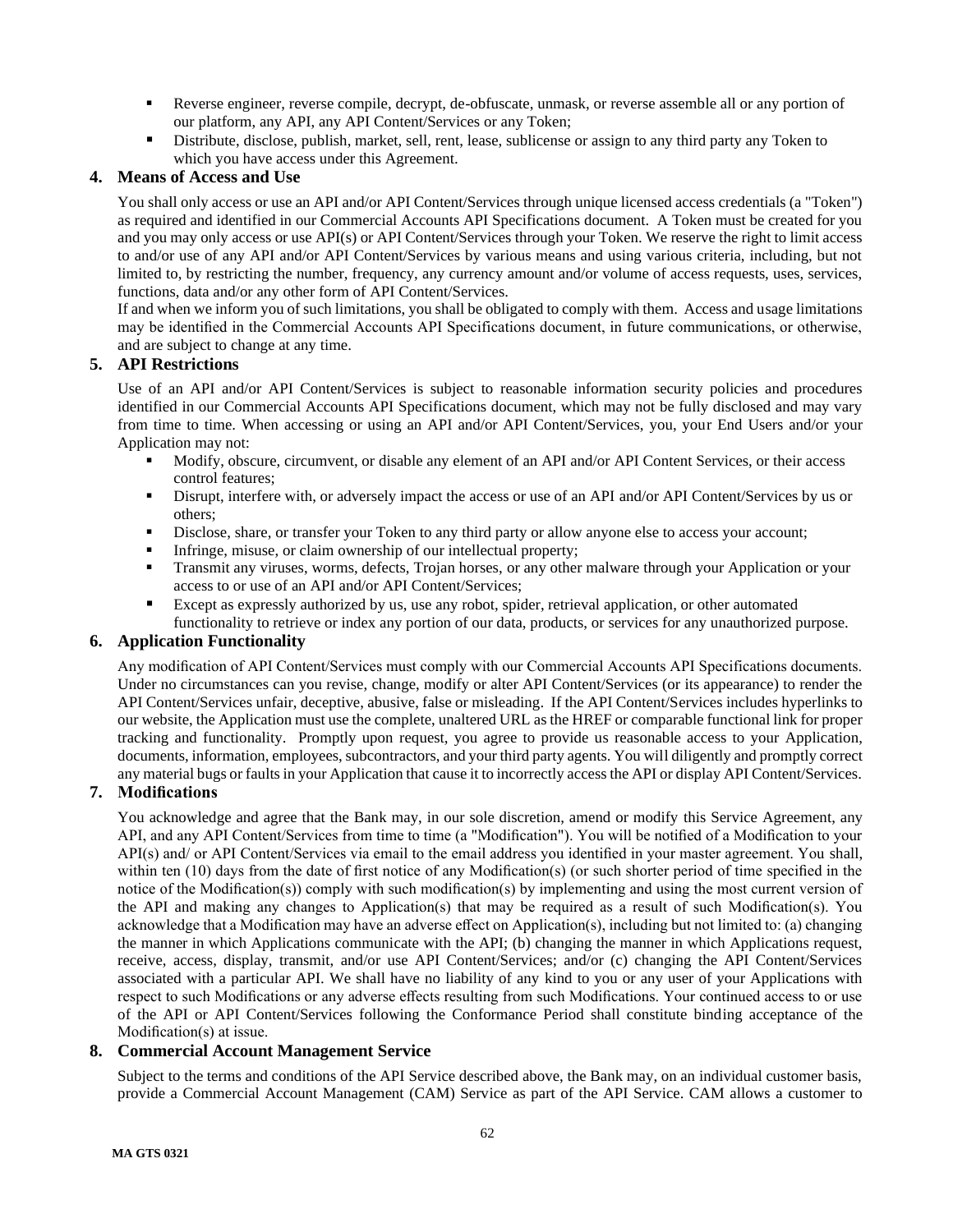open, update, report and transact on commercial deposit accounts using the API Service. Accounts opened using CAM will be governed by the Deposit Agreement and all services on these accounts will be governed by this Agreement. The Bank reserves the right to decline the CAM Service and/or to terminate the CAM service at any time.

## <span id="page-62-0"></span>**9. Your Responsibilities**

Any request or transaction received by us through the use of the API Service shall be deemed authorized and you shall be responsible for the transaction when the security procedures are used to originate it. You are responsible to maintain the security of the user identification and access methods used by all persons authorized to transmit banking instructions to us using the API Service.

You are responsible to maintain the security of your equipment and to regularly update the current version of your software to maintain at least the level of security that the Bank requires. You are required to maintain commercially reasonable internal controls including, but not limited to, segregation of duties to protect your business. We shall not be liable to you for any loss arising by reason of your failure to maintain your software or your internal controls.

You are responsible for the accuracy of the data transmitted to us using the API Service. You understand when using API Service to initiate payment orders, you must identify the account numbers that will receive the funds from each order, each beneficiary of the order, and each beneficiary's bank. We, the intermediary bank, and the beneficiary bank may process a payment order solely on the basis of the account number even if that account number does not correspond to the named beneficiary or the beneficiary's bank.

You are responsible to maintain good and sufficient collected funds on each account from which you require us to transfer funds, and we are not obligated to process a payment order or other instruction if you do not have sufficient collected funds available at the time the payment order or other instruction was received.

We will not be liable or responsible to you for any errors or unauthorized access to your accounts attributable to your software or computer hardware to the extent that the error or loss or unauthorized access is not directly attributable to the API Service**.**

Each API account opening or funds transfer request shall contain a unique requestID parameter (a 'Globally Unique Identifier' (GUID)) assigned to the request to avoid duplication. An API request may be resubmitted if the original request resulted in a timeout or server error. In this situation, you are responsible for reusing the same requestID to ensure that the account or funds transfer is not duplicated. If the original request succeeded despite an initial error response from the API, the second or later requests will note a successful response and will not duplicate the requested account or funds transfer.

Customer is solely responsible for all transaction risks and losses associated with transactions initiated using the API Service and CAM service. Such transactions may include, without limitation, fraudulent transactions, duplicate payments, and transactions resulting from improper data by Customer. Customer shall be solely responsible for any losses for payments as a result of fraud. Customer agrees to perform daily reconciliation of transactions initiated using the API Service and CAM Service, and to notify the Bank immediately of any error or unauthorized transactions. Customer shall comply with all laws and regulations in opening and using accounts via the CAM Service. Customer agrees to defend, indemnify, and hold harmless Bank and its officers and agents from any loss, damages or expense, including, without limitation, reasonable attorneys' fees, arising out of any Customer breach of the terms of the API Service including CAM Service, and any claim by customer or any third party related to payments initiated using the API Service and monies transferred to and from customer's accounts, including accounts opened via the CAM Service.

# **ADDENDUM 15 – ANCILLARY SERVICES**

## <span id="page-62-2"></span><span id="page-62-1"></span>**1. Secure File Transfer Protocol**

This Service allows you to electronically transmit and receive a file(s) with our secured File Transfer Protocol (FTP) Server accessible via the internet. Security access User IDs and Passwords are provided. You must use compatible secured FTP software to initiate connection and communication with the Bank's secured FTP server.

# <span id="page-62-3"></span>**2. CD-ROM Check Image Service**

This Service provides you with images of the front and back of cancelled checks and text versions of bank statements on CD-ROM(s). You may select to have the CD-ROM(s) sent to you monthly, quarterly, semi-annually or annually. We will provide the viewing software with the delivery of the first CD-ROM. This service offers the convenience of receiving your cancelled check images and bank statements on a storable medium.

## <span id="page-62-4"></span>**3. SWIFT Messaging Service**

## **Description of Service**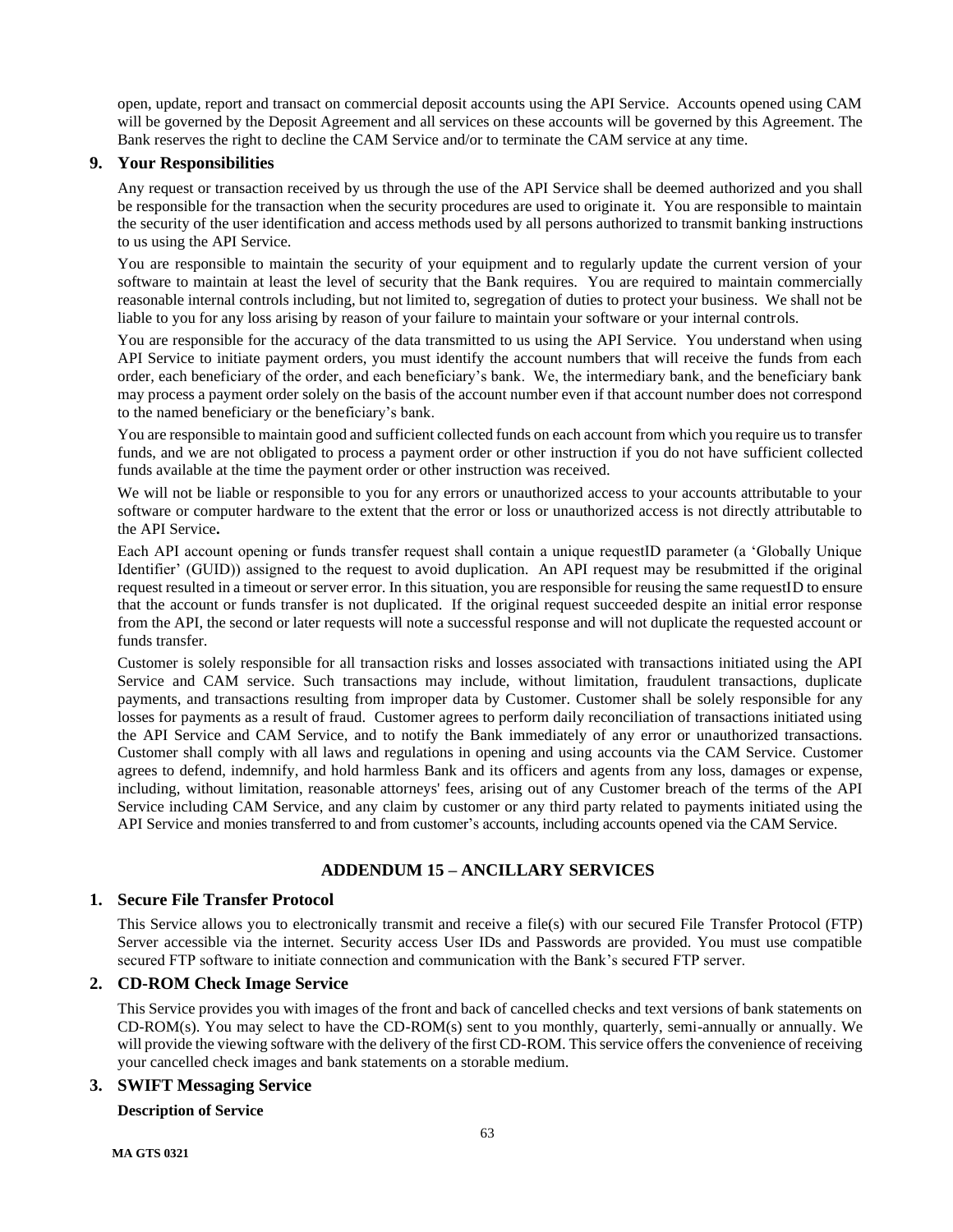This Service offers you the ability to send and receive secure information about financial transactions in a standardized format. Through the SWIFT Network, the Bank offers the ability to send MT 940 messaging for prior day balances and transactions or MT 941 messaging for prior day balance summary to Financial Institutions that participate in the Network and have the capability to receive and report on MT 940 and MT 941 data transmissions. The Bank also offers the ability to process MT 101 messages, a request for transfer, that will be routed to our wire processing system for the purpose of initiating an outbound wire. SWIFT is The Society for Worldwide Financial Telecommunication. It provides a network that allows financial institutions worldwide to send and receive information about financial transactions in a secure standardized environment.

### **Customer Responsibilities**

By selecting SWIFT Messaging services, you authorize Bank to initiate and process SWIFT Messaging as instructed by you through the SWIFT network, You acknowledge that your account information will be transmitted to designated financial institutions and/or parties to which you designate the account information to be transmitted, and You acknowledge that the Bank does not assume liability for information transmitted through the SWIFT network. You are responsible to provide Bank with accurate instructions for transmittal of your account information through the service, and as long as Bank complies with the instructions provided by You, You agree to indemnify, release, and hold harmless Bank and its officers and employees for any and all liability, losses or claims relating to, arising out of or in connection with transmittal of account information via SWIFT Messaging services.

## <span id="page-63-0"></span>**4. ACH Blocks and Filters/ Electronic Payment Authorization Service ("EPAS")**

### **Description of Service**

This Service allows you to prevent your designated account(s) from being debited via the Automated Clearing House ("ACH") by third parties, except for those specifically designated originators and those parties you have given preauthorization listed in your most currently dated EPAS Set-Up Form. Blocked Entries are limited to those received by us from external sources not directly related to us. We may opt not to restrict Debit Entries that are originated for payment of fees owed to us or charges for services provided by our vendors in connection with any Service provided to you.

## **Your Responsibility**

You acknowledge full responsibility for notifying us of any change in authorization to pay or return items as necessary. This includes, but is not limited to, tax payments or other debits that we may reject as a result of your EPAS service. You further agree to notify us within twenty-four (24) hours of any unauthorized activity and acknowledge that if notice is provided after the twenty-four (24) hour notice time period, we may not be able to return the Debit Entry and you will be responsible for the debit, with no recourse to us.

## <span id="page-63-1"></span>**5. Trade Report Service**

### **Description of Service**

This Service provides information on trade transactions that have been processed through the IBSnet trade finance system. IBSnet is a back office application utilized by the Bank to conduct processing of trade finance transactions, including commercial and standby letters of credit, documentary collections, and financing.

### **Report Delivery**

Trade Reports may be, but are not required to be, delivered to you multiple times a day via the delivery channel designated by you (internet, email, and/or data transmission). Interim reports are provided for timely informational purposes only, and you cannot rely on interim reports as being final. The final report for the day will be designated as final and is available after the data warehouse has completed all jobs required to produce your reports.

Trade information is provided to you as received directly from the Bank's data warehouse (the "Data Center"). The accuracy of the information is not guaranteed by us. We do not review the reports prior to their posting, and by relying on data and logic to feed the reports, we do not assume responsibility to verify the accuracy of the reports. The Bank will not be responsible for any loss, delay, cost, or liability that arises directly, or indirectly, in whole or in part, from this service.

## <span id="page-63-2"></span>**6. FX Wire Notification and Report Service**

### **Description of Service**

This Service provides rate and information reporting on FX wire transactions that have been processed through the BBFX system. The FX Wire Report is limited to FX wire transactions only and does not provide any information regarding other items related to your account. The FX wire notification is generated as it comes in and processed throughout the day. Email notification will be triggered at a set interval defined by the Bank.

### **Delivery Channel**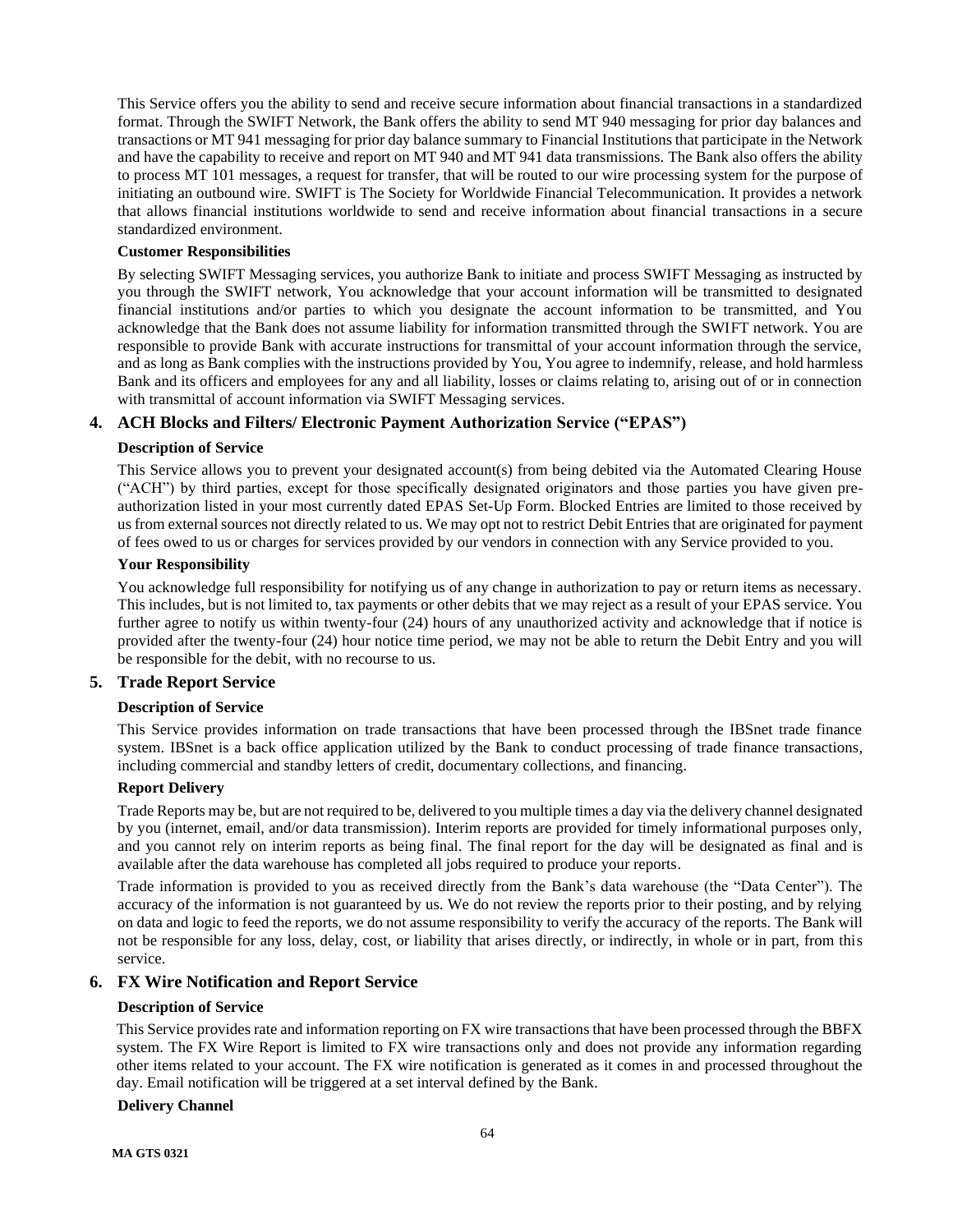The delivery channel for the FX Wire Report can include internet, email, and/or data transmission, as designated by you in writing to the Bank.

# **Report Delivery**

FX Wire Reports may be delivered based on the subscription service defined by you via the delivery channel designated by you. The report schedule designated by you will be available after the data warehouse has completed all jobs required to produce your reports. FX Wire information is provided to you as received directly from the East West Bank data warehouse (the "Data Center"). The accuracy of the information is not guaranteed by us. We do not review the reports prior to their posting, and by relying on data and logic to feed the reports, we do not assume responsibility to verify the accuracy of the reports. The Bank will not be responsible for any loss, delay, cost, or liability that arises directly, or indirectly, in whole or in part, from this Service.

# **ADDENDUM 16 – FINANCIAL MANAGEMENT SOFTWARE**

### <span id="page-64-1"></span><span id="page-64-0"></span>1. **Description of Service**

Financial Management Software such as QuickBooks® Desktop or other similar accounting or finance related software may be supported for the download of certain eligible accounts and account information either through the Bank's Online Banking service or subscribing to the Bank's QuickBooks Direct Connect service. We may add to, modify, or delete any feature of your ability to access the Service through your Financial Management Software. If you close all your eligible accounts, we will suspend and/or terminate your access through your Financial Management Software.

## <span id="page-64-2"></span>**2. Your Responsibilities**

You are responsible for obtaining a valid and separate license agreement with the provider of your Financial Management Software. Your license agreement with the provider of your Financial Management Software may restrict the duration of your online access and we are not liable for any such limitations or restrictions.

### <span id="page-64-3"></span>**3. Disclaimer and Acknowledgements**

You understand and agree that, with regard to your use of Financial Management Software to use the Service:

- The eligible account information you download through your Financial Management Software is provided to you "as is" and "as available."
- Not all the information in your eligible accounts can be downloaded into your Financial Management Software.
- **•** Information you can download may not include all of your account activity.
- Statements we generate are the official record of account transactions, positions and balances; the information you download is for tracking purposes only and should not be considered an official record.
- Account information will not necessarily reflect banking, financial, or investment activities and transactions that have not yet been completed or settled, and will only reflect the account information in your eligible accounts at the exact point in time that you download the information.
- Account information in your eligible accounts may reflect transactions as of a prior time period and may not be current when you download the information.
- We will not automatically update account information that you download to your Financial Management Software. You will have to update the eligible account information by downloading more current information from your accounts.
- We are not liable for any loss, damages, or expenses of any kind as a result of your reliance upon the eligible account information in your Financial Management Software (which may not be up to date and may not include pending transactions such as stock sales or purchases that have not settled).
- You assume all risk that unauthorized third parties may access any eligible account information you download and store in your Financial Management Software.
- If you send information in an unsecure manner or take the eligible account information out of our secure systems by downloading it, we are no longer responsible for the security and confidentiality of that information, and the responsibility is now yours (or may be shared with others, such as your Financial Management Software provider).
- We are not responsible for the security and confidentiality of the eligible account information if you:
- Use wireless connections to download your account information, in which case you acknowledge other persons may be able to access the information being downloaded; or